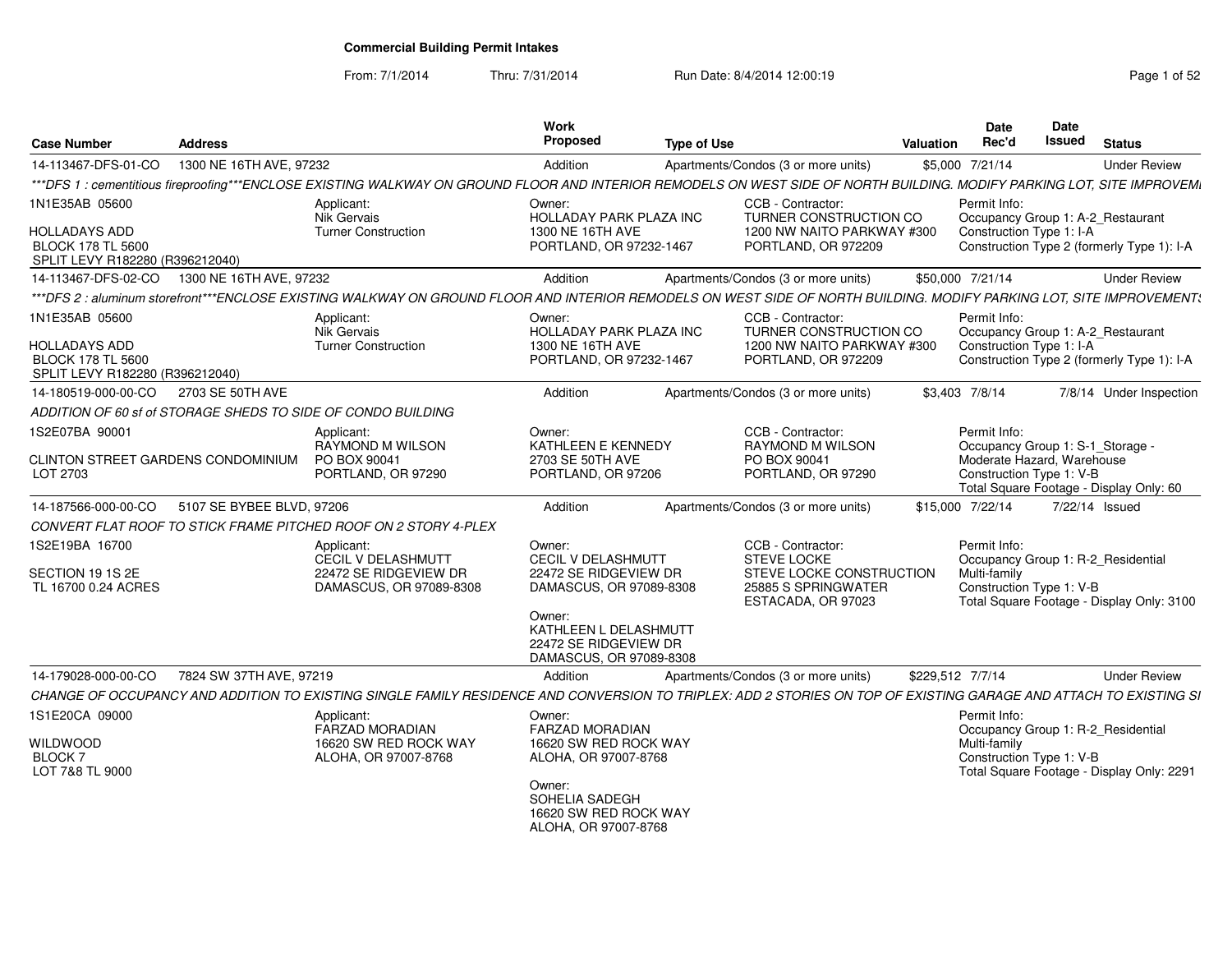### From: 7/1/2014Thru: 7/31/2014 Run Date: 8/4/2014 12:00:19

| Page 2 of 52 |  |  |
|--------------|--|--|
|--------------|--|--|

| <b>Case Number</b>                                        | <b>Address</b>               |                                                                                                                                                  | <b>Work</b><br><b>Proposed</b>                                                                  | <b>Type of Use</b>                   |                                                                                                                                         | Valuation       | Date<br>Rec'd                                                                                        | Date<br>Issued | <b>Status</b>                              |
|-----------------------------------------------------------|------------------------------|--------------------------------------------------------------------------------------------------------------------------------------------------|-------------------------------------------------------------------------------------------------|--------------------------------------|-----------------------------------------------------------------------------------------------------------------------------------------|-----------------|------------------------------------------------------------------------------------------------------|----------------|--------------------------------------------|
| 14-180520-000-00-CO                                       | 2703 SE 50TH AVE             |                                                                                                                                                  | Addition                                                                                        |                                      | Apartments/Condos (3 or more units)                                                                                                     |                 | \$3,403 7/8/14                                                                                       |                | 7/8/14 Under Inspection                    |
|                                                           |                              | ADDITION OF 60 sf of STORAGE SHEDS TO SIDE OF CONDO BUILDING                                                                                     |                                                                                                 |                                      |                                                                                                                                         |                 |                                                                                                      |                |                                            |
| 1S2E07BA 90001                                            |                              | Applicant:<br>RAYMOND M WILSON                                                                                                                   | Owner:<br><b>KATHLEEN E KENNEDY</b>                                                             |                                      | CCB - Contractor:<br>RAYMOND M WILSON                                                                                                   |                 | Permit Info:<br>Occupancy Group 1: S-1_Storage -                                                     |                |                                            |
| CLINTON STREET GARDENS CONDOMINIUM<br>LOT 2703            |                              | PO BOX 90041<br>PORTLAND, OR 97290                                                                                                               | 2703 SE 50TH AVE<br>PORTLAND, OR 97206                                                          |                                      | PO BOX 90041<br>PORTLAND, OR 97290                                                                                                      |                 | Moderate Hazard, Warehouse<br>Construction Type 1: V-B                                               |                | Total Square Footage - Display Only: 60    |
| 06-172690-DFS-04-CO                                       | 2505 NE 102ND AVE, 97220     |                                                                                                                                                  | Addition                                                                                        | Assembly                             |                                                                                                                                         | \$27,000 7/8/14 |                                                                                                      |                | <b>Under Review</b>                        |
| DFS - STOREFRONT GLAZING                                  |                              |                                                                                                                                                  |                                                                                                 |                                      |                                                                                                                                         |                 |                                                                                                      |                |                                            |
| 1N2E28 00200<br>SECTION 28 1N 2E<br>TL 200 2.75 ACRES     |                              | Applicant:<br><b>GREGG MATZ</b><br>2505 NE 102ND AVE<br>PORTLAND,. OR 97220                                                                      | Owner:<br>CROSSROADS CHURCH OF<br><b>CHRIST</b><br>2505 NE 102ND AVE<br>PORTLAND, OR 97220-2802 |                                      |                                                                                                                                         |                 | Permit Info:<br>Occupancy Group 1: E                                                                 |                | Construction Type 2 (formerly Type 1): V-A |
| 14-179046-000-00-CO                                       | 7126 SE MILWAUKIE AVE, 97202 |                                                                                                                                                  | Addition                                                                                        | Assembly                             |                                                                                                                                         | \$12,000 7/7/14 |                                                                                                      |                | 7/7/14 Under Inspection                    |
|                                                           |                              | SHELL TENANT IMPROVEMENT TO ADD 2 HOUR FIRE SEPARATIONS, ADD EXTERIOR EGRESS STAIRS AT SOUTH ELEVATION IN BASEMENT, WORK DONE FOR FUTURE TENANT. |                                                                                                 |                                      |                                                                                                                                         |                 |                                                                                                      |                |                                            |
| 1S1E23AB 12600                                            |                              | Applicant:<br><b>TERRY HELLEM</b>                                                                                                                | Owner:<br>PDXCHQ LLC                                                                            |                                      | CCB - Contractor:<br>ANTHONY EUGENE BECKET INC                                                                                          |                 | Permit Info:<br>Occupancy Group 1: A-3_Assembly -                                                    |                |                                            |
| <b>WESTMORELAND</b><br>BLOCK 4<br>LOT 8&9                 |                              | PROJECTIVE BUILDING DESIGNS<br>PO BOX 6542<br>BEAVERTON OR 97007                                                                                 | 6932 SW 2ND AVE<br>PORTLAND, OR 97219                                                           |                                      | 6923 SW 2ND AVE<br>PORTLAND, OR 97219                                                                                                   |                 | General<br>Construction Type 1: III-B                                                                |                | Total Square Footage - Display Only: 44    |
| 11-161804-REV-03-CO                                       | 2450 SW VERMONT ST, 97219    |                                                                                                                                                  | Addition                                                                                        | Assembly                             |                                                                                                                                         |                 | \$7/2/14                                                                                             |                | <b>Under Review</b>                        |
|                                                           |                              | REVISION-CLARIFICATION OF CABINETRY AND INTERIOR FINISHES. REVISED LOCATION OF NON-BEARING INTERIOR PARTITIONS                                   |                                                                                                 |                                      |                                                                                                                                         |                 |                                                                                                      |                |                                            |
| 1S1E21BB 00600<br>SECTION 21 1S 1E<br>TL 600 0.75 ACRES   |                              | Applicant:<br>DUSTIN JOHNSON<br>HIVE ARCHITECTURE STUDIO<br>135 S 8TH STREET<br>ST HELENS OREGON 97051                                           | Owner:<br>6612 SW CAPITOL HWY<br>PORTLAND, OR 97239-1944                                        | CHABAD-LUBAVITCH OF OREGON JOE LYONS | CCB - Contractor:<br>JDL DEVELOPMENT INC<br>2314 NW SAVIER ST<br>PORTLAND, OR 97210-2514                                                |                 | Permit Info:<br>Occupancy Group 1: E School<br>Construction Type 1: V-B                              |                |                                            |
| 12-216039-REV-02-CO                                       | 2305 SE 82ND AVE             |                                                                                                                                                  | Addition                                                                                        | Assembly                             |                                                                                                                                         |                 | \$7/30/14                                                                                            | 7/30/14 Issued |                                            |
| revision - update special inspection information sht S011 |                              |                                                                                                                                                  |                                                                                                 |                                      |                                                                                                                                         |                 |                                                                                                      |                |                                            |
| 1S2E05DD 00300<br>SECTION 05 1S 2E<br>TL 300 11.29 ACRES  |                              | Applicant:<br>Sam Stadler<br>SRG Partnership Inc.<br>621 SW Morrison St #200<br>Portland, OR 97205                                               | Owner:<br>PO BOX 19000<br>PORTLAND, OR 97280-0990                                               |                                      | CCB - Contractor:<br>PORTLAND COMMUNITY COLLEGE ONEILL WALSH COMMUNITY<br><b>BUILDERS LLC</b><br>4444 SE 27TH AVE<br>PORTLAND, OR 97202 |                 | Permit Info:<br>Occupancy Group 1: B Bank, Off.,<br>Med.Off., Pub.Bldg.<br>Construction Type 1: II-B |                |                                            |
|                                                           |                              |                                                                                                                                                  | Owner:<br><b>DISTRICT</b><br>PO BOX 19000<br>PORTLAND, OR 97280-0990                            |                                      |                                                                                                                                         |                 |                                                                                                      |                |                                            |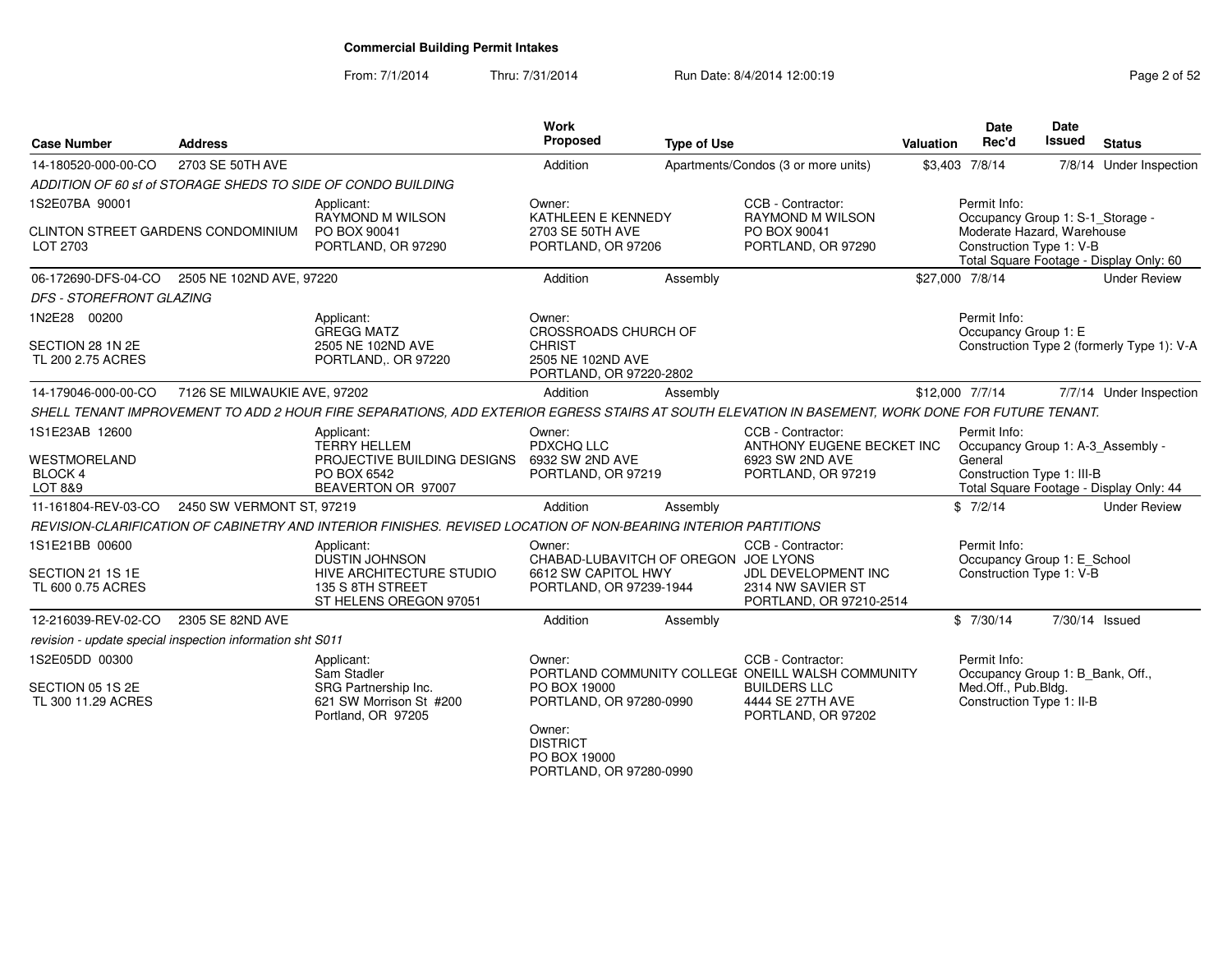From: 7/1/2014Thru: 7/31/2014 Run Date: 8/4/2014 12:00:19 Research 2010 12:00:19

| <b>Case Number</b>                                                                                        | <b>Address</b>                |                                                                                                                                                                     | Work<br><b>Proposed</b>                                                                                                                                               | <b>Type of Use</b> |                                                                                                               | <b>Valuation</b>  | Date<br>Rec'd                                                                                        | Date<br>Issued | <b>Status</b>                                                                         |
|-----------------------------------------------------------------------------------------------------------|-------------------------------|---------------------------------------------------------------------------------------------------------------------------------------------------------------------|-----------------------------------------------------------------------------------------------------------------------------------------------------------------------|--------------------|---------------------------------------------------------------------------------------------------------------|-------------------|------------------------------------------------------------------------------------------------------|----------------|---------------------------------------------------------------------------------------|
| 13-189699-REV-01-CO                                                                                       | 7634 SW CAPITOL HWY, 97219    |                                                                                                                                                                     | Addition                                                                                                                                                              | Assembly           |                                                                                                               |                   | \$8,000 7/11/14                                                                                      |                | <b>Under Review</b>                                                                   |
|                                                                                                           |                               | VALUE ADDED REVISION TO CHANGE PATIO PAVERS TO STAMPED CONCRETE, CHANGE SIDING FROM HARDI PLANK TO STUCCO, ADD REFRESHMENT AREA WITH NEW SINK, CHANGE STRUC.        |                                                                                                                                                                       |                    |                                                                                                               |                   |                                                                                                      |                |                                                                                       |
| 1S1E20AC 17700<br>BUCKINGHAM HTS<br><b>BLOCK 4</b><br>LOT 1-3 TL 17700                                    |                               | Applicant:<br><b>TONY YRAGUEN</b><br>9414 SW BARBUR BLVD. SUITE<br>150<br>PORTLAND, OR 97219                                                                        | Owner:<br>INTERNATIONAL CHURCH OF<br>3612 SW TROY ST<br>PORTLAND, OR 97219-1662<br>Owner:<br>THE FOURSQUARE GOSPEL                                                    |                    | CCB - Contractor:<br>TODD HESS BUILDING CO<br>9414 SW BARBUR BLVD. #150<br>PORTLAND, OR 97219                 |                   | Permit Info:<br>Construction Type 1: V-B                                                             |                | Occupancy Group 1: A-3_Place of Worship<br>Construction Type 2 (formerly Type 1): V-B |
|                                                                                                           |                               |                                                                                                                                                                     | 3612 SW TROY ST<br>PORTLAND, OR 97219-1662                                                                                                                            |                    |                                                                                                               |                   |                                                                                                      |                |                                                                                       |
| 14-181397-000-00-CO                                                                                       | 3203 SE WOODSTOCK BLVD, 97202 |                                                                                                                                                                     | Addition                                                                                                                                                              | <b>Business</b>    |                                                                                                               |                   | \$42,600 7/14/14                                                                                     |                | <b>Under Review</b>                                                                   |
|                                                                                                           |                               | ADDITION OF 180 SF POTTERY/CLAY MIXING ROOM OFF MAIN ARTS BUILDING. OPEN SPACE WITH DOUBLE DOORS AND OVERHEAD DOOR                                                  |                                                                                                                                                                       |                    |                                                                                                               |                   |                                                                                                      |                |                                                                                       |
| 1S1E13 00100<br>SECTION 13 1S 1E<br>TL 100 98.52 ACRES                                                    |                               | Applicant:<br><b>MARK BECKIUS</b><br>REIMERS & JOLIVETTE INC<br>2344 NW 24TH AVE<br>Portland, OR 97210                                                              | Owner:<br>THE REED INSTITUTE<br>3203 SE WOODSTOCK BLVD<br>PORTLAND, OR 97202-8138                                                                                     |                    | CCB - Contractor:<br><b>MARK BECKIUS</b><br>REIMERS & JOLIVETTE INC<br>2344 NW 24TH AVE<br>Portland, OR 97210 |                   | Permit Info:<br>Occupancy Group 1: B Bank, Off.,<br>Med.Off., Pub.Bldg.<br>Construction Type 1: V-B  |                | Total Square Footage - Display Only: 180                                              |
| 14-182785-000-00-CO                                                                                       | 201 SE 3RD AVE, 97214         |                                                                                                                                                                     | Addition                                                                                                                                                              | <b>Business</b>    |                                                                                                               | \$207,579 7/11/14 |                                                                                                      |                | <b>Under Review</b>                                                                   |
|                                                                                                           |                               | ADDITION TO EXISTING COMMERCIAL BUILDING (1711 sq ft) ; EXISTING PORTION OF BUILDING TO HAVE VOLUNTARY SEISMIC UPGRADE; TWO NEW BATHROOMS; SHELL PERMIT; NO OCCUPAN |                                                                                                                                                                       |                    |                                                                                                               |                   |                                                                                                      |                |                                                                                       |
| 1N1E34DD 02500<br>FRUSHS SQUARE ADD<br>BLOCK 5<br>E 43' OF LOT 2&3                                        |                               | Applicant:<br><b>GABE HEADRICK</b><br>STEELHEAD ARCHITECTURE<br>107 SE WASHINGTON ST SUITE<br>234<br>PORTLAND, OR 97214                                             | Owner:<br>THIRD STREET LLC<br>306 SE ASH ST<br>PORTLAND, OR 97214-1105                                                                                                |                    | Primary Contractor:<br><b>TO BID</b>                                                                          |                   | Permit Info:<br>Occupancy Group 1: B_Bank, Off.,<br>Med.Off., Pub.Bldg.<br>Construction Type 1: V-B  |                | Total Square Footage - Display Only: 1711                                             |
| 13-171828-REV-01-CO                                                                                       | 1225 NE 2ND AVE, 97232        |                                                                                                                                                                     | Addition                                                                                                                                                              | <b>Business</b>    |                                                                                                               |                   | \$7/7/14                                                                                             |                | Approved to Issue                                                                     |
| Rev 01 - Add temporary gravel parking lot to site                                                         |                               |                                                                                                                                                                     |                                                                                                                                                                       |                    |                                                                                                               |                   |                                                                                                      |                |                                                                                       |
| 1N1E34AA 01700<br>HOLLADAYS ADD<br>BLOCK 57-60&63&64 TL 1700                                              |                               | Applicant:<br><b>KIMBERLY RITTER</b><br><b>GBJ ARCHITECTURE</b><br>815 SW 2ND AVE<br>PORTLAND OR 97204                                                              | Owner:<br>LEGACY EMANUEL HOSPITAL<br>1919 NW LOVEJOY ST<br>PORTLAND, OR 97209-1503<br>Owner:<br><b>HEALTH CENTER</b><br>1919 NW LOVEJOY ST<br>PORTLAND, OR 97209-1503 |                    | CCB - Contractor:<br><b>SKANSKA USA</b><br>222 SW Columbia St., Suite 300<br>Portland, OR 97201               |                   | Permit Info:<br>Occupancy Group 1: B_Bank, Off.,<br>Med.Off., Pub.Bldg.<br>Construction Type 1: II-B |                | Construction Type 2 (formerly Type 1): II-B                                           |
| 14-114508-DFS-02-CO                                                                                       | 13132 SE RAMONA ST, 97236     |                                                                                                                                                                     | Addition                                                                                                                                                              | Educational        |                                                                                                               |                   | \$31,000 7/8/14                                                                                      |                | <b>Under Review</b>                                                                   |
| DFS FOR IRRIGATION SYSTEM                                                                                 |                               |                                                                                                                                                                     |                                                                                                                                                                       |                    |                                                                                                               |                   |                                                                                                      |                |                                                                                       |
| 1S2E14CA 05200<br>LAMARGENT PK NO 2<br>LOT <sub>4</sub><br>9&10 TL 5200<br>SPLIT MAP R201356 (R466201100) |                               | Applicant:<br><b>DENNIS BARSTAD</b><br><b>EMERICK</b><br>8850 SE OTTY ROAD<br>PORTLAND OR 97086                                                                     | Owner:<br>SCHOOL DISTRICT #40<br>1500 SE 130TH AVE<br>PORTLAND, OR 97233-1719                                                                                         |                    | CCB - Contractor:<br><b>EMERICK CONSTRUCTION CO</b><br>PO BOX 66100<br>PORTLAND, OR 97290-6100                |                   | Permit Info:<br>Occupancy Group 1: E_School<br>Construction Type 1: V-B                              |                |                                                                                       |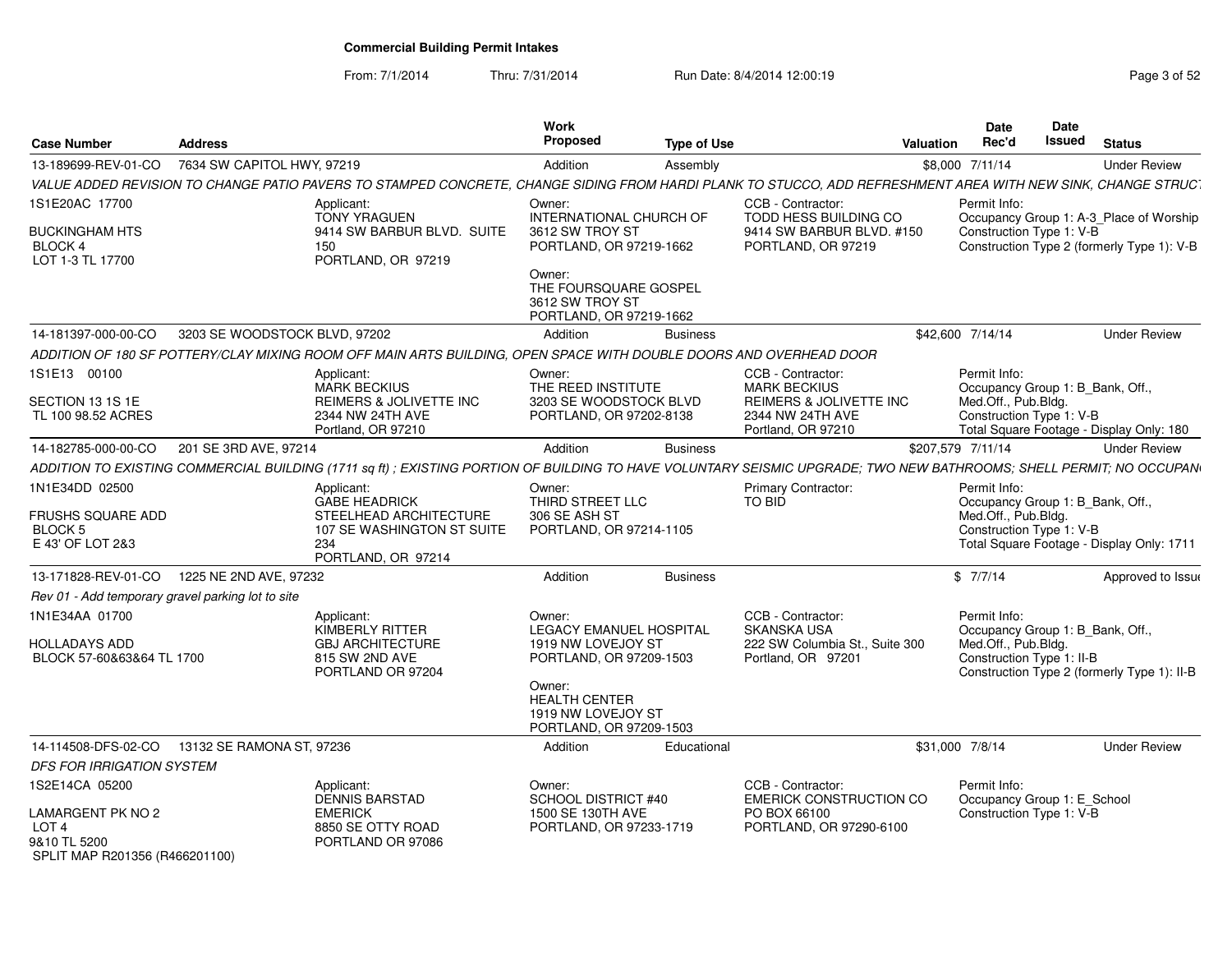From: 7/1/2014Thru: 7/31/2014 Run Date: 8/4/2014 12:00:19 Rege 4 of 52

| <b>Case Number</b>                                                                                                                                           | <b>Address</b>                                   |                                                                                                                                                                | Work<br>Proposed                                                                                                              | <b>Type of Use</b> |                                                                                                                    | <b>Valuation</b> | <b>Date</b><br>Rec'd                                                           | Date<br><b>Issued</b> | <b>Status</b>                              |
|--------------------------------------------------------------------------------------------------------------------------------------------------------------|--------------------------------------------------|----------------------------------------------------------------------------------------------------------------------------------------------------------------|-------------------------------------------------------------------------------------------------------------------------------|--------------------|--------------------------------------------------------------------------------------------------------------------|------------------|--------------------------------------------------------------------------------|-----------------------|--------------------------------------------|
| 14-146890-DFS-01-CO                                                                                                                                          | 3701 NE 131ST PL, 97230                          |                                                                                                                                                                | Addition                                                                                                                      | Educational        |                                                                                                                    | \$40,000 7/8/14  |                                                                                |                       | $8/4/14$ Issued                            |
| DFS FOR CURTAIN WALLS                                                                                                                                        |                                                  |                                                                                                                                                                |                                                                                                                               |                    |                                                                                                                    |                  |                                                                                |                       |                                            |
| 1N2E23CD 02000                                                                                                                                               |                                                  | Applicant:<br><b>DENNIS BARSTAD</b>                                                                                                                            | Owner:<br>SCHOOL DISTRICT NO 3 M CO                                                                                           |                    | CCB - Contractor:<br><b>EMERICK CONSTRUCTION CO</b>                                                                |                  | Permit Info:<br>Occupancy Group 1: E_School                                    |                       |                                            |
| SECTION 23 1N 2E<br>TL 2000 8.73 ACRES                                                                                                                       |                                                  | <b>EMERICK</b><br>8850 SE OTTY ROAD<br>PORTLAND OR 97086                                                                                                       | 10636 NE PRESCOTT ST<br>PORTLAND, OR 97220-2648                                                                               |                    | PO BOX 66100<br>PORTLAND, OR 97290-6100                                                                            |                  | Construction Type 1: V-B                                                       |                       | Construction Type 2 (formerly Type 1): V-B |
| 14-106043-REV-02-CO                                                                                                                                          | 4900 N BASIN AVE, 97217                          |                                                                                                                                                                | Addition                                                                                                                      | Factory/Industrial |                                                                                                                    |                  | \$5,000 7/23/14                                                                |                       | 7/23/14 Issued                             |
|                                                                                                                                                              |                                                  | VALUE ADDED REVISION TO ADD NORTH DOCK "B" TO SCOPE OF WORK, NEW 7" CONCRETE SLAB AND CONTAINMENT CURB WITH A SECLUDED CATCH BASIN TO ENCLOSE TRASH ENCLOSUR   |                                                                                                                               |                    |                                                                                                                    |                  |                                                                                |                       |                                            |
| 1N1E21BC 00100<br>SECTION 21 1N 1E<br>TL 100 5.27 ACRES<br>LAND & IMPS SEE R590392 (R941210611)<br>FOR OTHER IMPS & R646280 (R941210612)<br>FOR MACH & EQUIP |                                                  | Applicant:<br><b>JENNIFER KIMURA</b><br><b>VLMK CONSULTING ENGINEERS</b><br>3933 SW KELLY AVENUE<br>PORTLAND, OR 97239                                         | Owner:<br>FRED MEYER INC<br>1014 VINE ST 7TH FLOOR<br>CINCINNATI, OH 45202-1141                                               |                    | CCB - Contractor:<br>PERLO CONSTRUCTION LLC<br>7190 SW Sandburg St.<br>Portland, OR 97223                          |                  | Permit Info:<br>Factory, Mod.Hazard<br>Construction Type 1: III-B              |                       | Occupancy Group 1: F-1_Industrial Plant -  |
| 11-169861-REV-01-CO                                                                                                                                          | 5701 SW MULTNOMAH BLVD, 97219                    |                                                                                                                                                                | Addition                                                                                                                      | Institutional      |                                                                                                                    |                  | \$7/8/14                                                                       |                       | <b>Under Review</b>                        |
|                                                                                                                                                              |                                                  | REVISION TO CHANGE FLOOR FRAMING, ADD PIN PILE, BEAM REVISION DUE TO SITE CONDITIONS                                                                           |                                                                                                                               |                    |                                                                                                                    |                  |                                                                                |                       |                                            |
| 1S1E19CA 04100<br>SECTION 19 1S 1E<br>TL 4100 5.79 ACRES                                                                                                     |                                                  | Applicant:<br>Mike Coyle<br><b>Faster Permits</b><br>14334 NW Eagleridge<br>Portland, OR 97229                                                                 | Owner:<br>WEST HILLS CONVELESCENT<br>CENTER LIMITED PARTNERSHIP<br>1107 HAZELTINE BLVD #200<br>CHASKA, MN 55318-1006          |                    | CCB - Contractor:<br><b>JOSEPH HUGHES</b><br><b>CONSTRUCTION INC</b><br>11125 SW BARBUR BLVD<br>PORTLAND, OR 97219 |                  | Permit Info:<br>Impractical Evacuation<br>Construction Type 1: V-A             |                       | Occupancy Group 1: SR-2_SPEC.RES.          |
| 13-234372-REV-03-CO                                                                                                                                          | 5950 NE 122ND AVE, 97230                         |                                                                                                                                                                | Addition                                                                                                                      | Mercantile         |                                                                                                                    |                  | \$7/9/14                                                                       |                       | 7/9/14 Issued                              |
|                                                                                                                                                              | REVISION TO INCLUDE ENGINEERED PLUMBING DRAWINGS |                                                                                                                                                                |                                                                                                                               |                    |                                                                                                                    |                  |                                                                                |                       |                                            |
| 1N2E14C 00200                                                                                                                                                |                                                  | Applicant:<br><b>TROY EK</b>                                                                                                                                   | Owner:<br><b>GOODWILL INDUSTRIES OF THE</b>                                                                                   |                    | CCB - Contractor:<br><b>LCG PENCE</b>                                                                              |                  | Permit Info:<br>Occupancy Group 1: S-1_Storage -                               |                       |                                            |
| SECTION 14 1N 2E<br>TL 200 14.86 ACRES                                                                                                                       |                                                  | <b>TAPANI PLUMBING</b><br>2103 SE 12TH AVE<br>BATTLE GROUND, WA 98604                                                                                          | 1943 SE 6TH AVE<br>PORTLAND, OR 97214-4508<br>Owner:<br>COLUMBIA WILLAMETTE INC<br>1943 SE 6TH AVE<br>PORTLAND, OR 97214-4508 |                    | 2720 SW CORBETT<br>PORTLAND OR 97201                                                                               |                  | Moderate Hazard, Warehouse<br>Construction Type 1: V-B                         |                       | Construction Type 2 (formerly Type 1): V-B |
| 13-234372-REV-02-CO                                                                                                                                          | 5950 NE 122ND AVE, 97230                         |                                                                                                                                                                | Addition                                                                                                                      | Mercantile         |                                                                                                                    | \$10,000 7/2/14  |                                                                                |                       | <b>Under Review</b>                        |
|                                                                                                                                                              |                                                  | VALUE ADDED REVISION TO ADD WALL TO CREATE TRAINING ROOM, ALSO REVISE RESTROOMS TO SHIFT UP DUE TO PLUMBING WALL THICKNESS, REVISE DOWN SPOUT DRAIN PENETRATIC |                                                                                                                               |                    |                                                                                                                    |                  |                                                                                |                       |                                            |
| 1N2E14C 00200<br>SECTION 14 1N 2E                                                                                                                            |                                                  | Applicant:<br>MELINDA VERMEER<br><b>BAYSINGER PARTNERS</b>                                                                                                     | Owner:<br>GOODWILL INDUSTRIES OF THE<br>1943 SE 6TH AVE                                                                       |                    | CCB - Contractor:<br><b>LCG PENCE</b><br>2720 SW CORBETT                                                           |                  | Permit Info:<br>Occupancy Group 1: S-1_Storage -<br>Moderate Hazard, Warehouse |                       |                                            |
| TL 200 14.86 ACRES                                                                                                                                           |                                                  | 1006 SE GRAND AVE ST 300<br>PORTLAND, OR 97214                                                                                                                 | PORTLAND, OR 97214-4508<br>Owner:<br>COLUMBIA WILLAMETTE INC<br>1943 SE 6TH AVE<br>PORTLAND, OR 97214-4508                    |                    | PORTLAND OR 97201                                                                                                  |                  | Construction Type 1: V-B                                                       |                       | Construction Type 2 (formerly Type 1): V-B |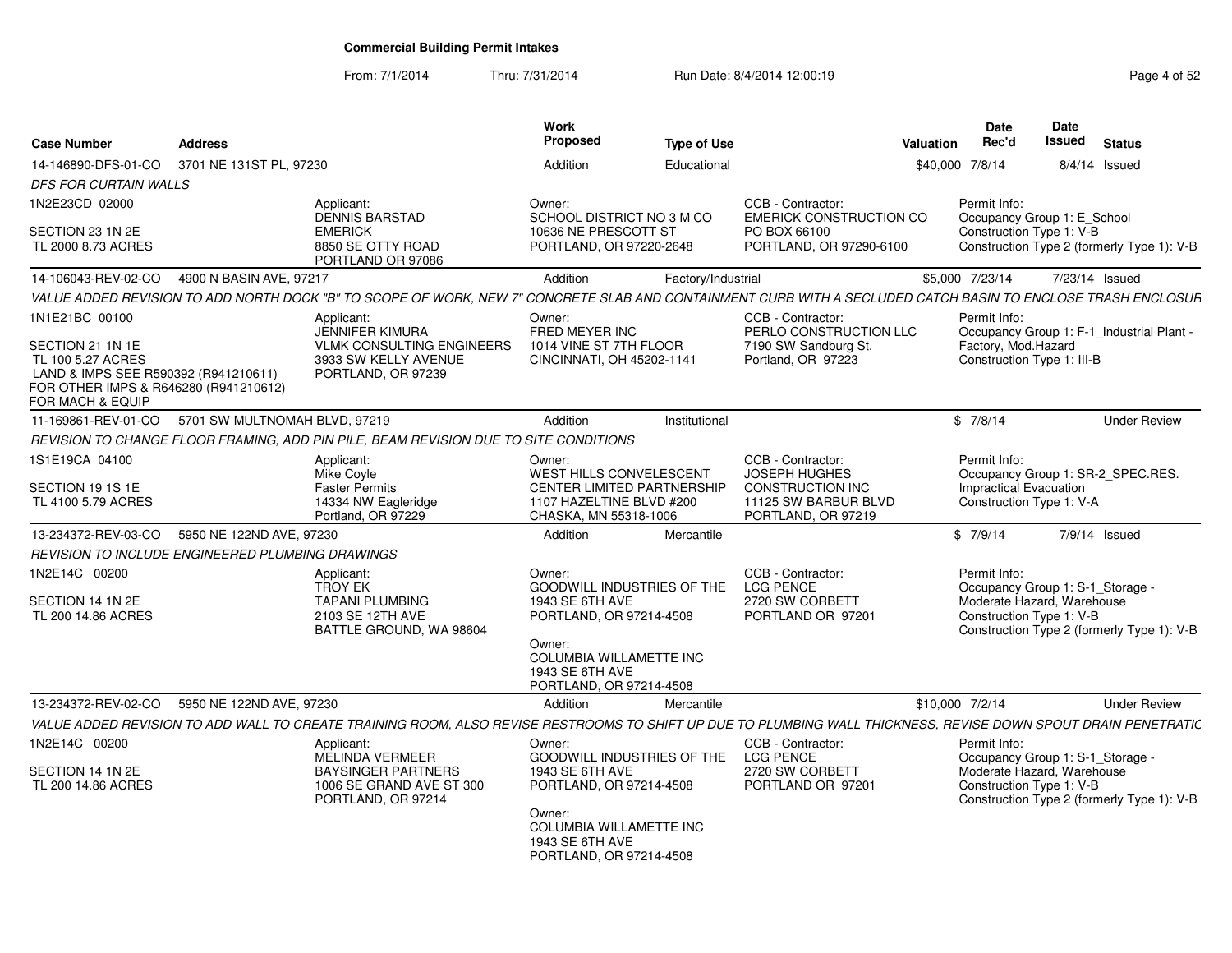### From: 7/1/2014Thru: 7/31/2014 Run Date: 8/4/2014 12:00:19 Rege 5 of 52

|                                                             |                          |                                                                                                              | <b>Work</b>                                                                                                             |                    |                                                                               |                   | <b>Date</b>                                                                                                | Date          |                                                                                   |
|-------------------------------------------------------------|--------------------------|--------------------------------------------------------------------------------------------------------------|-------------------------------------------------------------------------------------------------------------------------|--------------------|-------------------------------------------------------------------------------|-------------------|------------------------------------------------------------------------------------------------------------|---------------|-----------------------------------------------------------------------------------|
| <b>Case Number</b>                                          | <b>Address</b>           |                                                                                                              | <b>Proposed</b>                                                                                                         | <b>Type of Use</b> |                                                                               | <b>Valuation</b>  | Rec'd                                                                                                      | <b>Issued</b> | <b>Status</b>                                                                     |
| 13-126837-DFS-07-CO                                         | 100 NW 20TH AVE, 97209   |                                                                                                              | Addition                                                                                                                | Mercantile         |                                                                               |                   | \$7,500 7/28/14                                                                                            |               | <b>Under Review</b>                                                               |
| <b>DFS FOR STAIR TREADS</b>                                 |                          |                                                                                                              |                                                                                                                         |                    |                                                                               |                   |                                                                                                            |               |                                                                                   |
| 1N1E33CA 14500<br>KINGS 2ND ADD<br><b>BLOCK 29 TL 14500</b> |                          | Applicant:<br><b>SCOT MCGONEGAL</b><br>933 WALL AVE<br>OGDEN UTAH 94404                                      | Owner:<br>FRED MEYER INC<br>1014 VINE ST 7TH FLOOR<br>CINCINNATI, OH 45202-1141                                         |                    | CCB - Contractor:<br>R & O CONSTRUCTION CO<br>933 WALL AVE<br>OGDEN, UT 84404 |                   | Permit Info:<br>Station<br>Construction Type 1: I-B                                                        |               | Occupancy Group 1: M Store, Service<br>Construction Type 2 (formerly Type 1): I-B |
| 13-126837-DFS-05-CO                                         | 100 NW 20TH AVE, 97209   |                                                                                                              | Addition                                                                                                                | Mercantile         |                                                                               |                   | \$7,500 7/28/14                                                                                            |               | <b>Under Review</b>                                                               |
| DFS FOR PRE CAST WINDOW SILLS                               |                          |                                                                                                              |                                                                                                                         |                    |                                                                               |                   |                                                                                                            |               |                                                                                   |
| 1N1E33CA 14500                                              |                          | Applicant:                                                                                                   | Owner:                                                                                                                  |                    | CCB - Contractor:                                                             |                   | Permit Info:                                                                                               |               |                                                                                   |
| KINGS 2ND ADD<br><b>BLOCK 29 TL 14500</b>                   |                          | <b>SCOT MCGONEGAL</b><br>933 WALL AVE<br>OGDEN UTAH 94404                                                    | FRED MEYER INC<br>1014 VINE ST 7TH FLOOR<br>CINCINNATI, OH 45202-1141                                                   |                    | R & O CONSTRUCTION CO<br>933 WALL AVE<br>OGDEN, UT 84404                      |                   | Station<br>Construction Type 1: I-B                                                                        |               | Occupancy Group 1: M_Store, Service<br>Construction Type 2 (formerly Type 1): I-B |
| 13-126837-REV-06-CO                                         | 100 NW 20TH AVE, 97209   |                                                                                                              | Addition                                                                                                                | Mercantile         |                                                                               |                   | \$7/17/14                                                                                                  |               | <b>Under Review</b>                                                               |
| Change to OSP                                               |                          |                                                                                                              |                                                                                                                         |                    |                                                                               |                   |                                                                                                            |               |                                                                                   |
| 1N1E33CA 14500                                              |                          | Applicant:<br><b>SCOT McGONEGAL</b>                                                                          | Owner:<br>FRED MEYER INC                                                                                                |                    | CCB - Contractor:<br>R & O CONSTRUCTION CO                                    |                   | Permit Info:                                                                                               |               | Occupancy Group 1: M_Store, Service                                               |
| KINGS 2ND ADD<br><b>BLOCK 29 TL 14500</b>                   |                          | R & O CONSTRUCTION CO.<br>933 WALL AVE<br>OGDEN, UTAH. 84404                                                 | 1014 VINE ST 7TH FLOOR<br>CINCINNATI, OH 45202-1141                                                                     |                    | 933 WALL AVE<br><b>OGDEN, UT 84404</b>                                        |                   | Station<br>Construction Type 1: I-B                                                                        |               | Construction Type 2 (formerly Type 1): I-B                                        |
| 13-126837-DFS-04-CO                                         | 100 NW 20TH AVE, 97209   |                                                                                                              | Addition                                                                                                                | Mercantile         |                                                                               |                   | \$41,000 7/16/14                                                                                           |               | <b>Under Review</b>                                                               |
| DFS FOR SUSPENDED CEILING SYSTEM                            |                          |                                                                                                              |                                                                                                                         |                    |                                                                               |                   |                                                                                                            |               |                                                                                   |
| 1N1E33CA 14500<br>KINGS 2ND ADD<br><b>BLOCK 29 TL 14500</b> |                          | Applicant:<br><b>RYAN SCHERA</b><br><b>MACKENZIE</b><br>1515 SE WATER AVENUE #100<br>PORTLAND OR 97214       | Owner:<br>FRED MEYER INC<br>1014 VINE ST 7TH FLOOR<br>CINCINNATI, OH 45202-1141                                         |                    | CCB - Contractor:<br>R & O CONSTRUCTION CO<br>933 WALL AVE<br>OGDEN, UT 84404 |                   | Permit Info:<br>Station<br>Construction Type 1: I-B                                                        |               | Occupancy Group 1: M_Store, Service<br>Construction Type 2 (formerly Type 1): I-B |
| 13-234372-REV-04-CO                                         | 5950 NE 122ND AVE, 97230 |                                                                                                              | Addition                                                                                                                | Mercantile         |                                                                               |                   | \$3,000 7/15/14                                                                                            |               | 7/15/14 Issued                                                                    |
|                                                             |                          | VALUE ADDED REVISION TO STORMWATER SYSTEM, CHANGES TO PIPE SIZES                                             |                                                                                                                         |                    |                                                                               |                   |                                                                                                            |               |                                                                                   |
| 1N2E14C 00200<br>SECTION 14 1N 2E<br>TL 200 14.86 ACRES     |                          | Applicant:<br>MELINDA VERMEER<br><b>BAYSINGER PARTNERS</b><br>1006 SE GRAND AVE ST 300<br>PORTLAND, OR 97214 | Owner:<br>GOODWILL INDUSTRIES OF THE<br>1943 SE 6TH AVE<br>PORTLAND, OR 97214-4508<br>Owner:<br>COLUMBIA WILLAMETTE INC |                    | CCB - Contractor:<br><b>LCG PENCE</b><br>2720 SW CORBETT<br>PORTLAND OR 97201 |                   | Permit Info:<br>Occupancy Group 1: S-1_Storage -<br>Moderate Hazard, Warehouse<br>Construction Type 1: V-B |               | Construction Type 2 (formerly Type 1): V-B                                        |
|                                                             |                          |                                                                                                              | 1943 SE 6TH AVE<br>PORTLAND, OR 97214-4508                                                                              |                    |                                                                               |                   |                                                                                                            |               |                                                                                   |
| 13-126837-DFS-03-CO                                         | 100 NW 20TH AVE, 97209   |                                                                                                              | Addition                                                                                                                | Mercantile         |                                                                               | \$125,000 7/15/14 |                                                                                                            |               | <b>Under Review</b>                                                               |
| <b>DFS FOR METAL STAIRS</b>                                 |                          |                                                                                                              |                                                                                                                         |                    |                                                                               |                   |                                                                                                            |               |                                                                                   |
| 1N1E33CA 14500                                              |                          | Applicant:<br><b>SCOT MCGONEGAL</b>                                                                          | Owner:<br>FRED MEYER INC                                                                                                |                    | CCB - Contractor:<br>R & O CONSTRUCTION CO                                    |                   | Permit Info:                                                                                               |               | Occupancy Group 1: M_Store, Service                                               |
| KINGS 2ND ADD<br><b>BLOCK 29 TL 14500</b>                   |                          | 933 WALL AVE<br>OGDEN UTAH 94404                                                                             | 1014 VINE ST 7TH FLOOR<br>CINCINNATI, OH 45202-1141                                                                     |                    | 933 WALL AVE<br><b>OGDEN, UT 84404</b>                                        |                   | Station<br>Construction Type 1: I-B                                                                        |               | Construction Type 2 (formerly Type 1): I-B                                        |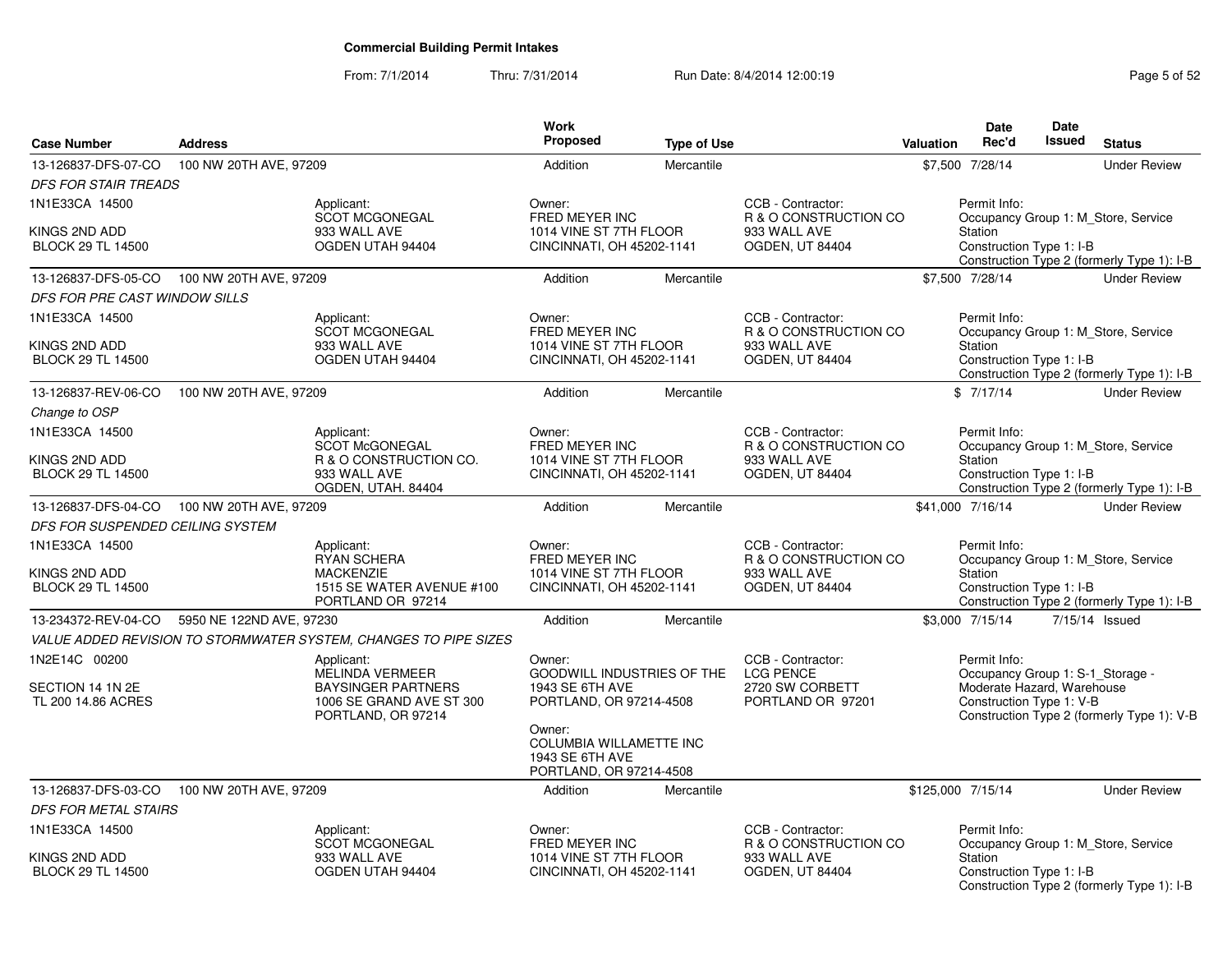### From: 7/1/2014Thru: 7/31/2014 Run Date: 8/4/2014 12:00:19 Research 2010 Page 6 of 52

| <b>Case Number</b>                                                  | <b>Address</b>             |                                                                                                                                                                    | Work<br>Proposed                                                       | <b>Type of Use</b> |                                             | Valuation         | <b>Date</b><br>Rec'd                                                                               | Date<br><b>Issued</b> | <b>Status</b>                              |
|---------------------------------------------------------------------|----------------------------|--------------------------------------------------------------------------------------------------------------------------------------------------------------------|------------------------------------------------------------------------|--------------------|---------------------------------------------|-------------------|----------------------------------------------------------------------------------------------------|-----------------------|--------------------------------------------|
| 13-126837-DFS-02-CO                                                 | 100 NW 20TH AVE, 97209     |                                                                                                                                                                    | Addition                                                               | Mercantile         |                                             | \$105,000 7/15/14 |                                                                                                    |                       | <b>Under Review</b>                        |
| <b>DFS FOR GUARDRAILS</b>                                           |                            |                                                                                                                                                                    |                                                                        |                    |                                             |                   |                                                                                                    |                       |                                            |
| 1N1E33CA 14500                                                      |                            | Applicant:<br><b>SCOT MCGONEGAL</b>                                                                                                                                | Owner:<br>FRED MEYER INC                                               |                    | CCB - Contractor:<br>R & O CONSTRUCTION CO  |                   | Permit Info:                                                                                       |                       | Occupancy Group 1: M Store, Service        |
| KINGS 2ND ADD<br><b>BLOCK 29 TL 14500</b>                           |                            | 933 WALL AVE<br>OGDEN UTAH 94404                                                                                                                                   | 1014 VINE ST 7TH FLOOR<br>CINCINNATI, OH 45202-1141                    |                    | 933 WALL AVE<br>OGDEN, UT 84404             |                   | Station<br>Construction Type 1: I-B                                                                |                       | Construction Type 2 (formerly Type 1): I-B |
| 13-126837-DFS-01-CO                                                 | 100 NW 20TH AVE, 97209     |                                                                                                                                                                    | Addition                                                               | Mercantile         |                                             |                   | \$65,000 7/15/14                                                                                   |                       | 8/4/14 Issued                              |
| DFS 01-BRB Frames                                                   |                            |                                                                                                                                                                    |                                                                        |                    |                                             |                   |                                                                                                    |                       |                                            |
| 1N1E33CA 14500                                                      |                            | Applicant:<br><b>SCOT MCGONEGAL</b>                                                                                                                                | Owner:<br>FRED MEYER INC                                               |                    | CCB - Contractor:<br>R & O CONSTRUCTION CO  |                   | Permit Info:                                                                                       |                       | Occupancy Group 1: M_Store, Service        |
| KINGS 2ND ADD<br><b>BLOCK 29 TL 14500</b>                           |                            | 933 WALL AVE<br>OGDEN UTAH 94404                                                                                                                                   | 1014 VINE ST 7TH FLOOR<br>CINCINNATI, OH 45202-1141                    |                    | 933 WALL AVE<br>OGDEN, UT 84404             |                   | Station<br>Construction Type 1: I-B                                                                |                       | Construction Type 2 (formerly Type 1): I-B |
| 14-190116-000-00-CO                                                 | 11805 SE SALMON ST, 97216  |                                                                                                                                                                    | Addition                                                               | Utility            |                                             |                   | \$10,000 7/28/14                                                                                   |                       | <b>Under Review</b>                        |
|                                                                     |                            | INSTALL (3) NEW ANTENNAS, INSTALL (4) BATTERIES, (3) RRUS, (27)JUMPERS, (3) OPTICAL JUNCTION CYLINDERS, AND (3) REMOTE RADIO UNITS ON AN EXISTING WATER TANK       |                                                                        |                    |                                             |                   |                                                                                                    |                       |                                            |
| 1S2E03AD 01100                                                      |                            | Applicant:<br><b>KEVIN MARTIN</b>                                                                                                                                  | Owner:<br>PORTLAND CITY OF                                             |                    | <b>Primary Contractor:</b><br>TO BID        |                   | Permit Info:<br>Occupancy Group 1: U Private                                                       |                       |                                            |
| PATRICIA ADD<br>BLOCK 4<br><b>LOT 11</b>                            |                            | 2495 NW 121ST PL<br>PORTLAND, OR 97229                                                                                                                             | 1120 SW 5TH AVE #609<br>PORTLAND, OR 97204-1912                        |                    |                                             |                   | Garage\Utility Misc.<br>Construction Type 1: II-B                                                  |                       | Total Square Footage - Display Only: 1     |
| 14-181858-000-00-CO                                                 | 404 NW 10TH AVE, 97209     |                                                                                                                                                                    | Addition                                                               | Utility            |                                             |                   | \$12,000 7/10/14                                                                                   |                       | <b>Under Review</b>                        |
|                                                                     |                            | REPLACE 8 ANTENNAS (ROOFTOP AND WALL MOUNT); INSTALL RELATED EQUIPMENT ON EXISTING ROOFTOP FACILITY                                                                |                                                                        |                    |                                             |                   |                                                                                                    |                       |                                            |
| 1N1E34CB 02100<br><b>COUCHS ADD</b><br>BLOCK 61<br>LOT <sub>2</sub> |                            | Applicant:<br><b>BRANDON CLOWER</b><br>5505 SE TOLMAN ST<br>PORTLAND, OREGON 97206                                                                                 | Owner:<br>DEHEN PROPERTY LLC<br>PO BOX 4106<br>PORTLAND, OR 97208-4106 |                    | <b>Primary Contractor:</b><br><b>TO BID</b> |                   | Permit Info:<br>Occupancy Group 1: U Private<br>Garage\Utility Misc.<br>Construction Type 1: III-B |                       |                                            |
| 14-184596-000-00-CO                                                 | 7000 NE AIRPORT WAY, 97218 |                                                                                                                                                                    | Addition                                                               | Utility            |                                             |                   | \$12,000 7/17/14                                                                                   |                       | <b>Under Review</b>                        |
|                                                                     |                            | RELOCATE 2 BOX AND SENSORS, INSTALL 2 NEW SPRINT ANTENNAS MOUNTS (1 PER SECTOR), RELOCATE 2 EXISTING ANTENNAS TO NEW MOUNT (1 PER SECTOR), INSTALL 2 NEW SPRINT AI |                                                                        |                    |                                             |                   |                                                                                                    |                       |                                            |
| 1N2E08B 00400<br>SECTION 08 1N 2E<br>TL 400 7.39 ACRES              |                            | Applicant:<br>AMANDA HOFFMAN<br><b>SMARTLINK LLC</b><br>621 SW ALDER ST SUITE 660                                                                                  | Owner:<br>PORT OF PORTLAND<br>PO BOX 3529<br>PORTLAND, OR 97208-3529   |                    | <b>Primary Contractor:</b><br><b>TO BID</b> |                   | Permit Info:<br>Occupancy Group 1: U Private<br>Garage\Utility Misc.<br>Construction Type 1: II-B  |                       |                                            |
| <b>TERMINAL BLDG</b><br>NONTAXABLE<br>SEE TAXABLE SUB ACCOUNTS      |                            | PORTLAND OR                                                                                                                                                        |                                                                        |                    |                                             |                   |                                                                                                    |                       |                                            |
| 14-189650-000-00-CO                                                 | 708 NW 19TH AVE, 97209     |                                                                                                                                                                    | Addition                                                               | Utility            |                                             |                   | \$25,000 7/25/14                                                                                   |                       | <b>Under Review</b>                        |
|                                                                     |                            | REPLACE THREE PANEL ANTENNAS, ADD 3 PANEL ANTENNAS, ADD 6 RRU'S, 3 TMA'S, 5 SURGE SUPPRESSORS TO EXISTING COMMUNICATIONS SITE ON ROOF TOP                          |                                                                        |                    |                                             |                   |                                                                                                    |                       |                                            |
| 1N1E33AC 06500                                                      |                            | Applicant:<br>STEVEN TOPP                                                                                                                                          | Owner:<br><b>WORTHINGTON LIMITED</b>                                   |                    | Primary Contractor:<br><b>TO BID</b>        |                   | Permit Info:                                                                                       |                       | Occupancy Group 1: R-2 Residential         |
| <b>COUCHS ADD</b><br>BLOCK 176<br>LOT 2&3                           |                            | HOSS CONSULTING ON BEHALF<br>OF SPRINT<br>12566 SW BRIDGEVIEW CT<br>TIGARD, OR 97223                                                                               | PARTNERSHIP<br>3662 SW TUNNELWOOD ST<br>PORTLAND, OR 97221-4147        |                    |                                             |                   | Multi-family<br>Construction Type 1: V-B                                                           |                       |                                            |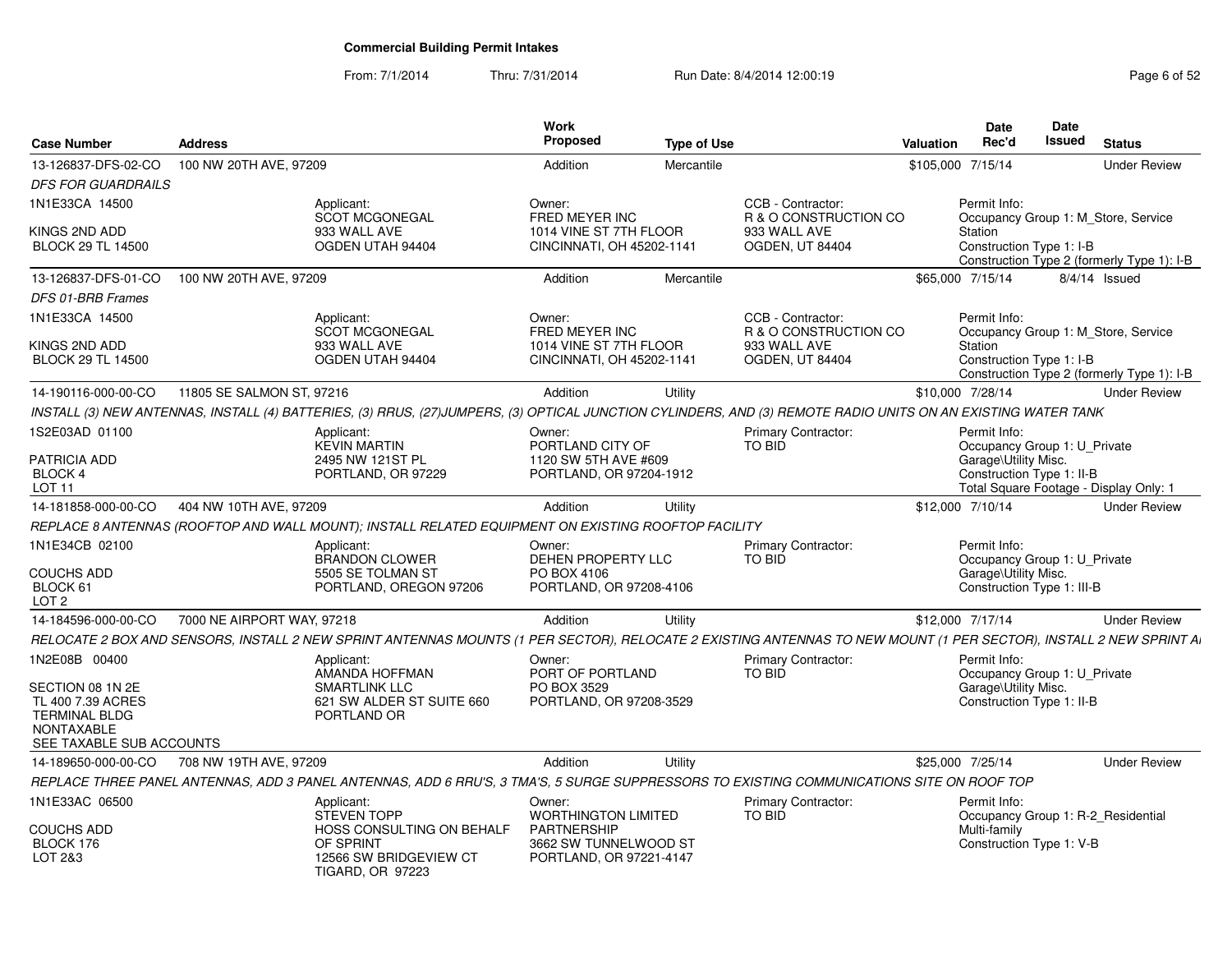From: 7/1/2014Thru: 7/31/2014 Run Date: 8/4/2014 12:00:19 Research 2010 12:00:19

| <b>Case Number</b>                                                                        | <b>Address</b>             |                                                                                                                                                                           | Work<br>Proposed                                                                                  | <b>Type of Use</b> |                                      | <b>Valuation</b>  | Date<br>Rec'd                                                                                     | Date<br><b>Issued</b> | <b>Status</b>                          |
|-------------------------------------------------------------------------------------------|----------------------------|---------------------------------------------------------------------------------------------------------------------------------------------------------------------------|---------------------------------------------------------------------------------------------------|--------------------|--------------------------------------|-------------------|---------------------------------------------------------------------------------------------------|-----------------------|----------------------------------------|
| 14-177984-000-00-CO                                                                       | 4599 SW LEE ST, 97221      |                                                                                                                                                                           | Addition                                                                                          | Utility            |                                      | \$20,000 7/1/14   |                                                                                                   |                       | <b>Under Review</b>                    |
|                                                                                           |                            | MODIFICATION OF EXISTING TELECOM TOWER; INSTALLATION OF (3) ANTENNAS, (3)THREE RRH'S, ANCILLARY EQUIPMENT AND CABLING                                                     |                                                                                                   |                    |                                      |                   |                                                                                                   |                       |                                        |
| 1S1E18AD 00300                                                                            |                            | Applicant:<br>SANDRA WALDEN<br><b>CROWN CASTLE USA</b><br>8432 154TH AVE NE, BLDG C<br>REDMOND, WA 98054                                                                  | Owner:<br>PORTLAND GENERAL ELECTRIC<br>CO<br>121 SW SALMON ST 1WTC0510<br>PORTLAND, OR 97204-2901 |                    | <b>Primary Contractor:</b><br>TO BID |                   |                                                                                                   |                       |                                        |
| 14-182803-000-00-CO                                                                       | 3700 SE 92ND AVE, 97266    |                                                                                                                                                                           | Addition                                                                                          | Utility            |                                      | \$100,000 7/11/14 |                                                                                                   |                       | <b>Under Review</b>                    |
|                                                                                           |                            | ADDITION OF 12 NEW ANTENNAS, 6 RRU'S, 3 TMA'S 12 COAX LINES, 1 HYBRID CABLE AND 1 SURGE SUPRESSOR ON AN EXISTING MONOPOLE, NEW CABINETS AND GENERATOR ON SEPARATE         |                                                                                                   |                    |                                      |                   |                                                                                                   |                       |                                        |
| 1S2E09DB 00600<br>SECTION 09 1S 2E<br>TL 600 3.60 ACRES                                   |                            | Applicant:<br><b>RENATA FAYTEN</b><br><b>TELCO PACIFIC</b><br>14636 NE 95TH ST<br>REDMOND WA, 98052                                                                       | Owner:<br>OREGON STATE OF<br>123 NW FLANDERS ST<br>PORTLAND, OR 97209-4037                        |                    | <b>Primary Contractor:</b><br>TO BID |                   | Permit Info:<br>Occupancy Group 1: U_Private<br>Garage\Utility Misc.<br>Construction Type 1: II-B |                       |                                        |
| 14-138953-000-00-CO                                                                       | 1907 NE SKIDMORE ST, 97211 |                                                                                                                                                                           | Addition                                                                                          | Utility            |                                      | \$4,000 7/7/14    |                                                                                                   |                       | Approved to Issue                      |
|                                                                                           |                            | INSTALL 1 NEW PANEL ANTENNA AND 1 REMOTE RADIO UNIT ON WATER TOWER                                                                                                        |                                                                                                   |                    |                                      |                   |                                                                                                   |                       |                                        |
| 1N1E23DA 06400<br>SECTION 23 1N 1E<br>TL 6400 2.17 ACRES ALSO SEE R316119<br>(R941230091) |                            | Applicant:<br>AMANDA HOFFMAN<br><b>SMARTLINK LLC</b><br>621 SW ALDER ST SUITE 660<br>PORTLAND OR                                                                          | Owner:<br>PORTLAND CITY OF<br>1120 SW 5TH AVE #609<br>PORTLAND, OR 97204-1912                     |                    | <b>Primary Contractor:</b><br>TO BID |                   | Permit Info:<br>Occupancy Group 1: U_Private<br>Garage\Utility Misc.<br>Construction Type 1: II-B |                       |                                        |
| 14-179667-000-00-CO                                                                       | 4734 NE CULLY BLVD, 97218  |                                                                                                                                                                           | Addition                                                                                          | Utility            |                                      | \$35,000 7/7/14   |                                                                                                   |                       | <b>Under Review</b>                    |
|                                                                                           |                            | NEW ELECTRONIC DEVICES MOUNTED ON THE EXISTING BLDG ROOFTOP, NEW ACCESS LADDER                                                                                            |                                                                                                   |                    |                                      |                   |                                                                                                   |                       |                                        |
| 1N2E20BC 05800<br>PADDOCK AC<br>BLOCK 10<br>LOT <sub>3</sub>                              |                            | Applicant:<br><b>SKIP GREENE</b><br><b>ODELIA PACIFIC</b><br>6233 SW ORCHID DR<br>PORTLAND OR 97219                                                                       | Owner:<br>LAZARO G SANTIAGO<br>4734 NE CULLY BLVD<br>PORTLAND, OR 97218                           |                    | Primary Contractor:<br>TO BID        |                   | Permit Info:<br>Occupancy Group 1: U Private<br>Garage\Utility Misc.<br>Construction Type 1: V-B  |                       |                                        |
| 14-183467-000-00-CO                                                                       | 718 NE 12TH AVE, 97232     |                                                                                                                                                                           | Addition                                                                                          | Utility            |                                      | \$10,000 7/14/14  |                                                                                                   |                       | <b>Under Review</b>                    |
|                                                                                           |                            | INSTALL; 1 UADU KIT IN EXISTING CABINET, 4 BATTERIES, REPLACE 3 PANEL ANTENNAS, 3 RRUs, 27 JUMPERS, 3 OPTICAL AND 3 POWER JUNCTION CYLINDERS ON EXISTING STEALTH MONOP    |                                                                                                   |                    |                                      |                   |                                                                                                   |                       |                                        |
| 1N1E35BD 01301<br>PARTITION PLAT 1995-130<br>LOT 1 TL 1301                                |                            | Applicant:<br><b>STEVEN TOPP</b><br>HOSS CONSULTING ON BEHALF<br>OF SPRINT<br>12566 SW BRIDGEVIEW CT<br><b>TIGARD, OR 97223</b>                                           | Owner:<br>POINT WEST CREDIT UNION<br>718 NE 12TH AVE<br>PORTLAND, OR 97232-2274                   |                    | Primary Contractor:<br>TO BID        |                   | Permit Info:<br>Occupancy Group 1: U Private<br>Garage\Utility Misc.<br>Construction Type 1: II-B |                       | Total Square Footage - Display Only: 1 |
| 14-183452-000-00-CO                                                                       | 3610 N SUTTLE RD, 97217    |                                                                                                                                                                           | Addition                                                                                          | Utility            |                                      | \$10,000 7/14/14  |                                                                                                   |                       | <b>Under Review</b>                    |
|                                                                                           |                            | UPGRADE TO EXISTING FACILITY TO INSTALL: 1 UADU KIT IN EXISTING CABINET, 4 BATTERIES, 3 PANEL ANTENNAS, 3 RRUs, 27 JUMPERS, 3 OPTICAL JUNCTION CYLINDERS, 3 POWER JUNCTIC |                                                                                                   |                    |                                      |                   |                                                                                                   |                       |                                        |
| 2N1E32DA 01600<br>SECTION 32 2N 1E<br>TL 1600 3.89 ACRES SEE R323419<br>(R951320521)      |                            | Applicant:<br><b>STEVEN TOPP</b><br>HOSS CONSULTING ON BEHALF<br>OF SPRINT<br>12566 SW BRIDGEVIEW CT<br>TIGARD, OR 97223                                                  | Owner:<br>PMP PROPERTIES LLC<br>PMB 306 9220 SW BARBUR BLVD<br>#119<br>PORTLAND, OR 97219         |                    | <b>Primary Contractor:</b><br>TO BID |                   | Permit Info:<br>Occupancy Group 1: U_Private<br>Garage\Utility Misc.<br>Construction Type 1: II-B |                       | Total Square Footage - Display Only: 1 |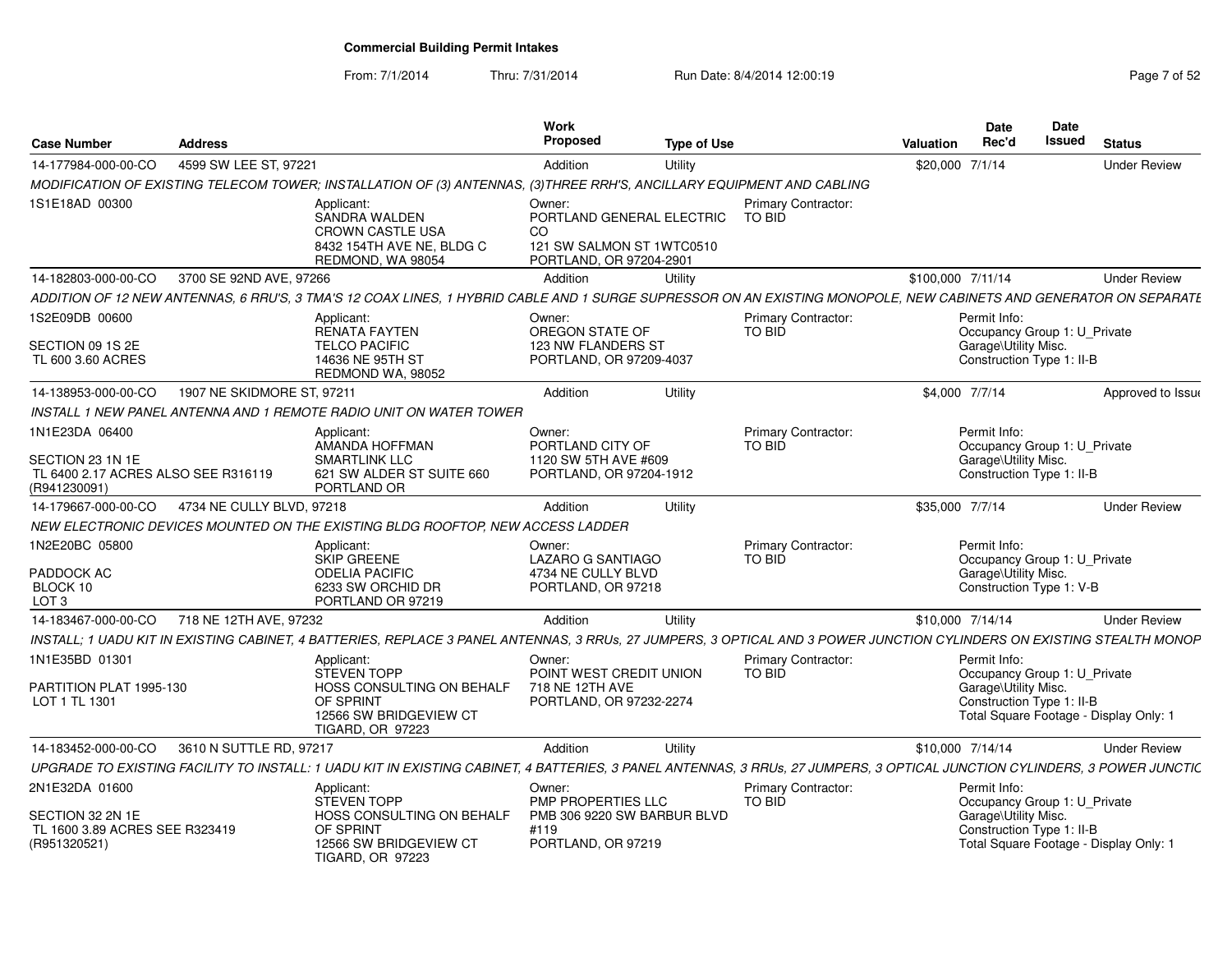From: 7/1/2014Thru: 7/31/2014 Run Date: 8/4/2014 12:00:19 Rege 8 of 52

| <b>Case Number</b>                                                                                                                | <b>Address</b>                                                                                                                                                           | Work<br><b>Proposed</b>                                                                                                                                          | <b>Type of Use</b> |                                                                                                                                                                   | Valuation        | <b>Date</b><br>Rec'd                                                        | Date<br>Issued | <b>Status</b>                                                  |
|-----------------------------------------------------------------------------------------------------------------------------------|--------------------------------------------------------------------------------------------------------------------------------------------------------------------------|------------------------------------------------------------------------------------------------------------------------------------------------------------------|--------------------|-------------------------------------------------------------------------------------------------------------------------------------------------------------------|------------------|-----------------------------------------------------------------------------|----------------|----------------------------------------------------------------|
| 14-188206-000-00-CO                                                                                                               | 1912 SW 6TH AVE, 97201                                                                                                                                                   | Addition                                                                                                                                                         | Utility            |                                                                                                                                                                   |                  | \$10,000 7/23/14                                                            |                | <b>Under Review</b>                                            |
|                                                                                                                                   | UPGRADE TO EXISTING ROOFTOP FACILITY; INSTALL 1 NEW CABINET, 1 UADU KIT IN THE NEW CABINET, 4 BATTERIES, 3 PANEL ANTENNAS, 3 RRUS, 27 JUMPERS, 3 OPTICAL JUNCTION CYLINE |                                                                                                                                                                  |                    |                                                                                                                                                                   |                  |                                                                             |                |                                                                |
| IS1E04DA 00500                                                                                                                    | Applicant:<br><b>STEVEN TOPP</b>                                                                                                                                         | Owner:<br>OREGON STATE OF(BD HIGHER                                                                                                                              |                    | <b>Primary Contractor:</b><br><b>TO BID</b>                                                                                                                       |                  | Permit Info:<br>Occupancy Group 1: U_Private                                |                |                                                                |
| PORTLAND<br>BLOCK 159<br>LOT 1&2&5-8<br>N 27 1/2' OF LOT 3                                                                        | HOSS CONSULTING ON BEHALF<br>OF SPRINT<br>12566 SW BRIDGEVIEW CT<br>TIGARD, OR 97223                                                                                     | <b>EDUC</b><br><b>PO BOX 751</b><br>PORTLAND, OR 97207-0751                                                                                                      |                    |                                                                                                                                                                   |                  | Garage\Utility Misc.                                                        |                |                                                                |
|                                                                                                                                   |                                                                                                                                                                          | Owner:<br><b>CAMPUS PLANNING OFFICE</b><br><b>PO BOX 751</b><br>PORTLAND, OR 97207-0751                                                                          |                    |                                                                                                                                                                   |                  |                                                                             |                |                                                                |
| Total # of CO Addition permit intakes: 39                                                                                         |                                                                                                                                                                          |                                                                                                                                                                  |                    |                                                                                                                                                                   |                  |                                                                             |                | Total valuation of CO Addition permit intakes: \$1,291,497     |
| 14-177579-000-00-CO                                                                                                               | 5530 NE 60TH AVE, 97218                                                                                                                                                  | Alteration                                                                                                                                                       |                    | Apartments/Condos (3 or more units)                                                                                                                               | \$300,000 7/1/14 |                                                                             |                | <b>Under Review</b>                                            |
|                                                                                                                                   | BUILDING G - REPLACE FACADE ON FRONT ELEVATION OF BUILDING, REMOVE WOODEN TRELLIS, REROOF SMALL PORTION OF ROOF, REPLACE WINDOWS LIKE FOR LIKE                           |                                                                                                                                                                  |                    |                                                                                                                                                                   |                  |                                                                             |                |                                                                |
| 1N2E18DD 03200<br>HESS PK<br>LOT 3 EXC PT IN ST<br>LOT 4-11<br>W 59' OF LOT 24<br>POTENTIAL ADDITIONAL TAX<br>14-191268-000-00-CO | Applicant:<br><b>ERIK LAWRENCE</b><br><b>RDH Building Sciences</b><br>308 SW 1st AVE #300<br>Portland, OR 97204<br>3141 NE 148TH AVE, 97230                              | Owner:<br><b>LOS JARDINES LIMITED</b><br>PORTLAND, OR 97218<br>Owner:<br><b>PARTNERSHIP</b><br>6736 NE KILLINGSWORTH ST #102<br>PORTLAND, OR 97218<br>Alteration |                    | CCB - Contractor:<br>LMC INC<br>6736 NE KILLINGSWORTH ST #102 19200 SW Teton Ave<br>Tualatin, OR 97062<br>Apartments/Condos (3 or more units)                     |                  | Permit Info:<br>Multi-family<br>Construction Type 1: V-A<br>\$4,800 7/30/14 |                | Occupancy Group 1: R-2 Residential<br>7/30/14 Under Inspection |
|                                                                                                                                   | REPLACE BATHTUB WITH SHOWER STALL IN UNITS 209 AND 210                                                                                                                   |                                                                                                                                                                  |                    |                                                                                                                                                                   |                  |                                                                             |                |                                                                |
| 1N2E25BA 01500<br>SECTION 25 1N 2E<br>TL 1500 2.02 ACRES<br>SPLIT MAP R318770 (R942252460)                                        | Applicant:<br><b>BRENDAN BELTZ</b><br><b>HOLIDAY RETIREMENT</b><br>5885 MEADOWS RD ST 500<br>LAKE OSWEGO, OR 97035                                                       | Owner:<br>PARKROSE RETIREMENT RESD<br>LTD P<br>PO BOX 130477<br>DALLAS, TX 75313                                                                                 |                    | CCB - Contractor:<br>MECHANICAL SERVICES<br>INTERNATIONAL dba<br><b>COMMERCIAL PLUMBING</b><br><b>SERVICES</b><br>21185 NW EVERGREEN PKWAY<br>HILLSBORO, OR 97124 |                  | Permit Info:<br>Multi-family<br>Construction Type 1: V-B                    |                | Occupancy Group 1: R-2 Residential                             |
| 14-177581-000-00-CO                                                                                                               | 5530 NE 60TH AVE, 97218                                                                                                                                                  | Alteration                                                                                                                                                       |                    | Apartments/Condos (3 or more units)                                                                                                                               | \$300,000 7/1/14 |                                                                             |                | <b>Under Review</b>                                            |
|                                                                                                                                   | BUILDING I - REPLACE FACADE ON FRONT ELEVATION OF BUILDING, REMOVE WOODEN TRELLIS, REROOF SMALL PORTION OF ROOF, REPLACE WINDOWS LIKE FOR LIKE                           |                                                                                                                                                                  |                    |                                                                                                                                                                   |                  |                                                                             |                |                                                                |
| 1N2E18DD 03200<br>HESS PK<br>LOT 3 EXC PT IN ST<br>LOT 4-11<br>W 59' OF LOT 24<br>POTENTIAL ADDITIONAL TAX                        | Applicant:<br><b>ERIK LAWRENCE</b><br><b>RDH Building Sciences</b><br>308 SW 1st AVE #300<br>Portland, OR 97204                                                          | Owner:<br><b>LOS JARDINES LIMITED</b><br>PORTLAND, OR 97218<br>Owner:<br><b>PARTNERSHIP</b><br>6736 NE KILLINGSWORTH ST #102<br>PORTLAND, OR 97218               |                    | CCB - Contractor:<br>LMC INC<br>6736 NE KILLINGSWORTH ST #102 19200 SW Teton Ave<br>Tualatin, OR 97062                                                            |                  | Permit Info:<br>Multi-family<br>Construction Type 1: V-A                    |                | Occupancy Group 1: R-2_Residential                             |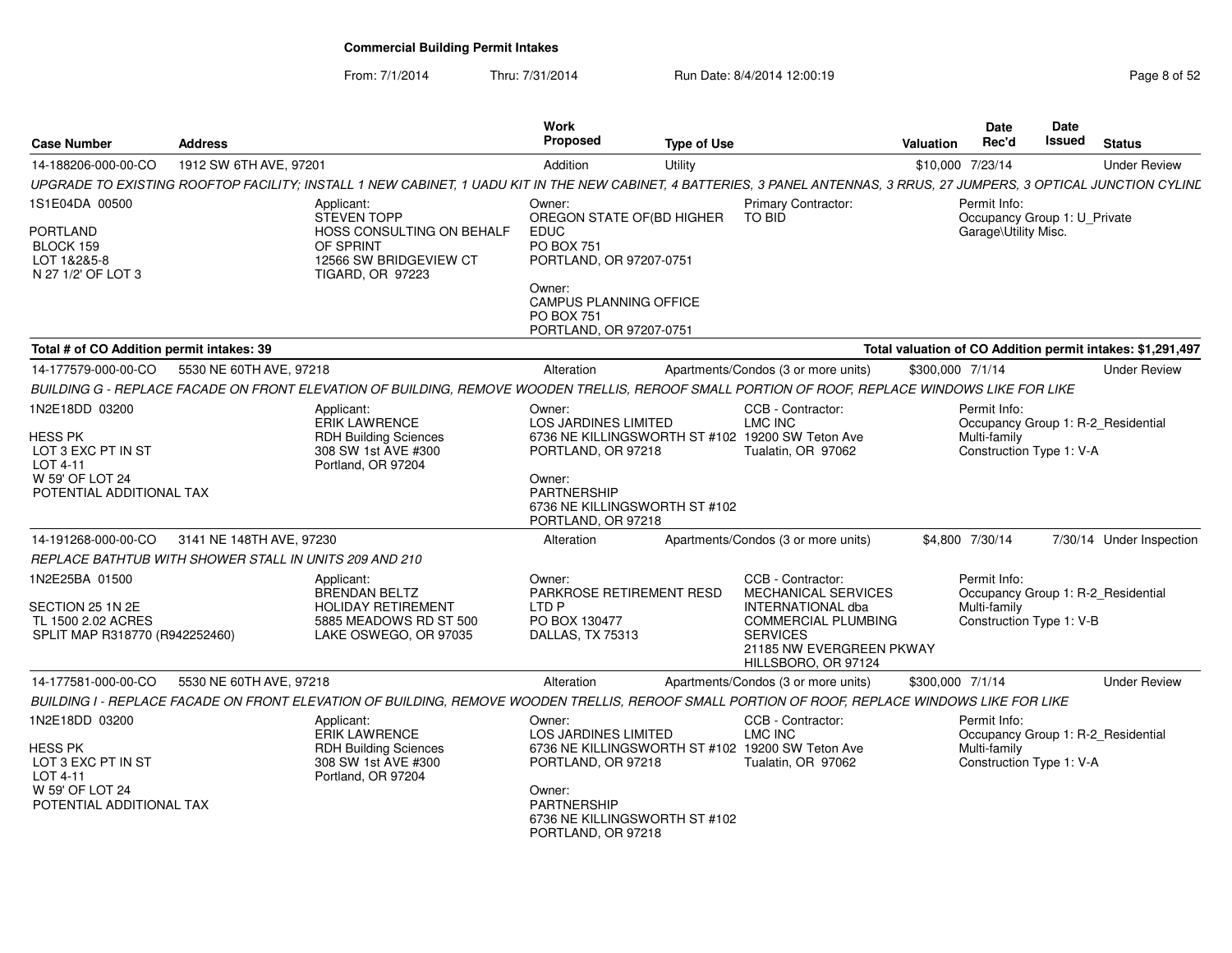From: 7/1/2014Thru: 7/31/2014 Run Date: 8/4/2014 12:00:19 Research 2010 Page 9 of 52

| <b>Case Number</b>                                                                   | <b>Address</b>                                    |                                                                                                                 | Work<br>Proposed                                                                                          | <b>Type of Use</b> |                                                                                                                        | Valuation          | Date<br>Rec'd                                                                                  | Date<br>Issued | <b>Status</b>                          |
|--------------------------------------------------------------------------------------|---------------------------------------------------|-----------------------------------------------------------------------------------------------------------------|-----------------------------------------------------------------------------------------------------------|--------------------|------------------------------------------------------------------------------------------------------------------------|--------------------|------------------------------------------------------------------------------------------------|----------------|----------------------------------------|
| 14-177774-000-00-CO                                                                  | 1425 NE 7TH AVE, 97232                            |                                                                                                                 | Alteration                                                                                                |                    | Apartments/Condos (3 or more units)                                                                                    | \$1,100,000 7/2/14 |                                                                                                |                | <b>Under Review</b>                    |
|                                                                                      |                                                   | REPLACE VINYL SIDING WITH FIBER CEMENT, REPLACE GUARDRAILS AT DECKS AND WINDOWS THROUGHOUT                      |                                                                                                           |                    |                                                                                                                        |                    |                                                                                                |                |                                        |
| 1N1E35BB 00200<br>HOLLADAYS ADD<br>BLOCK 77<br>$LOT 1-8$<br>POTENTIAL ADDITIONAL TAX |                                                   | Applicant:<br><b>RYAN PADDOCK</b><br>J2 BUILDING CONSULTANTS INC<br>17 SW GIBBS ST<br>PORTLAND OREGON 97239     | Owner:<br><b>GM CORNERSTONE LLC</b><br>710 NW 14TH AVE 2ND FLOOR<br>PORTLAND, OR 97209                    |                    | CCB - Contractor:<br>ALEGIS CONSTRUCTION INC<br>11095 SW INDUSTRIAL WAY<br>TUALATIN, OR 07062                          |                    | Permit Info:<br>Occupancy Group 1: R-2_Residential<br>Multi-family<br>Construction Type 1: V-A |                |                                        |
| 14-147117-000-00-CO                                                                  | 1823 NE 25TH AVE                                  |                                                                                                                 | Alteration                                                                                                |                    | Apartments/Condos (3 or more units)                                                                                    |                    | \$1,800 7/3/14                                                                                 |                | 7/3/14 Under Inspection                |
|                                                                                      |                                                   | RELOCATE WASHER/DRYER TO MAIN FLOOR; FRAME IN DOORWAY AND ADD LOUVER DOORS; SEE 13-204388-VI                    |                                                                                                           |                    |                                                                                                                        |                    |                                                                                                |                |                                        |
| 1N1E25CC 60002<br>HANCOCK TERRACE CONDOMINIUM<br>LOT 1823                            |                                                   | Applicant:<br>PHILLIP J HOBIZAL<br>2056 SE 113TH AVE<br>PORTLAND, OR 97216-3619                                 | Owner:<br>SHIRLEY NORD<br>1823 NE 25TH AVE<br>PORTLAND, OR 97212                                          |                    | CCB - Contractor:<br>PJH CONSTRUCTION<br>2056 SE 113TH AVE<br>PORTLAND, OR 97216                                       |                    | Permit Info:<br>and Two Family<br>Construction Type 1: V-B                                     |                | Occupancy Group 1: R-3_Residential One |
| 14-169366-000-00-CO                                                                  | 4311 SE 37TH AVE, 97202                           |                                                                                                                 | Alteration                                                                                                |                    | Apartments/Condos (3 or more units)                                                                                    |                    | \$16,000 7/3/14                                                                                | 7/3/14 Final   |                                        |
| SOLAR - 6.5 KW ROOFTOP PV SYSTEM                                                     |                                                   |                                                                                                                 |                                                                                                           |                    |                                                                                                                        |                    |                                                                                                |                |                                        |
| 1S1E12DD 18500<br>WILLIAMS ADD 2<br><b>BLOCK1</b><br>LOT 4 EXC N 7' OF E 120'        |                                                   | Applicant:<br><b>JORDAN WEISMAN</b><br>FUTURE CITY SOLAR LLC<br>1631 NE BROADWAY ST, #320<br>PORTLAND, OR 97232 | Owner:<br>KAILASH ECOVILLAGE LLC<br>4237 SE 37TH AVE #A<br>PORTLAND, OR 97202-3227                        |                    | CCB - Contractor:<br><b>JORDAN WEISMAN</b><br>FUTURE CITY SOLAR LLC<br>1631 NE BROADWAY ST, #320<br>PORTLAND, OR 97232 |                    | Permit Info:<br>and Two Family<br>Construction Type 1: V-B                                     |                | Occupancy Group 1: R-3_Residential One |
| 14-178240-000-00-CO                                                                  | 3515 SW BARBUR BLVD, 97201                        |                                                                                                                 | Alteration                                                                                                |                    | Apartments/Condos (3 or more units)                                                                                    |                    | \$5,000 7/3/14                                                                                 | 7/3/14 Final   |                                        |
|                                                                                      | REPLACE EXISTING ROTTED ELEVATED WALKWAY          |                                                                                                                 |                                                                                                           |                    |                                                                                                                        |                    |                                                                                                |                |                                        |
|                                                                                      |                                                   | Applicant:<br><b>JASON WARBERG</b><br>908 SW GAINES ST NO.1<br>PORTLAND, OR 97239                               | Owner:<br><b>THOMAS GARECHT</b><br><b>72 TURRINI CIR</b><br>DANVILLE, CA 94526<br>Owner:<br>PEGGY GARECHT |                    | CCB - Contractor:<br><b>MARK BETTENCOURT</b><br>PO BOX 1137<br><b>BORING, OR 97009</b>                                 |                    | Permit Info:<br>Occupancy Group 1: R-2_Residential<br>Multi-family<br>Construction Type 1: V-A |                |                                        |
|                                                                                      |                                                   |                                                                                                                 | <b>72 TURRINI CIR</b><br>DANVILLE, CA 94526                                                               |                    |                                                                                                                        |                    |                                                                                                |                |                                        |
| 14-178467-000-00-CO                                                                  | 4008 SE 174TH AVE                                 |                                                                                                                 | Alteration                                                                                                |                    | Apartments/Condos (3 or more units)                                                                                    |                    | \$1,400 7/3/14                                                                                 | 7/3/14 Final   |                                        |
|                                                                                      | REPLACE SIDING ON BUMP OUTS OF BUILDING UNIT 4032 |                                                                                                                 |                                                                                                           |                    |                                                                                                                        |                    |                                                                                                |                |                                        |
| 1S3E07DC 00700                                                                       |                                                   | Applicant:<br><b>CREATIVE CONTRACTING</b><br>13607 BARCLAY HILLS DR<br>OREGON CITY, OR 97045                    | Owner:<br>ANDREWS FOOTHILLS LLC<br>5845 JEAN RD<br>LAKE OSWEGO, OR 97035                                  |                    | CCB - Contractor:<br><b>CREATIVE CONTRACTING</b><br>13607 BARCLAY HILLS DR<br>OREGON CITY, OR 97045                    |                    | Permit Info:<br>Occupancy Group 1: R-2_Residential<br>Multi-family<br>Construction Type 1: V-B |                |                                        |
| 14-178470-000-00-CO                                                                  | 4008 SE 174TH AVE                                 |                                                                                                                 | Alteration                                                                                                |                    | Apartments/Condos (3 or more units)                                                                                    |                    | \$1,400 7/3/14                                                                                 | 7/3/14 Final   |                                        |
|                                                                                      | REPLACE SIDING ON BUMP OUTS OF BUILDING UNIT 4120 |                                                                                                                 |                                                                                                           |                    |                                                                                                                        |                    |                                                                                                |                |                                        |
| 1S3E07DC 00700                                                                       |                                                   | Applicant:<br>CREATIVE CONTRACTING<br>13607 BARCLAY HILLS DR<br>OREGON CITY, OR 97045                           | Owner:<br>ANDREWS FOOTHILLS LLC<br>5845 JEAN RD<br>LAKE OSWEGO, OR 97035                                  |                    | CCB - Contractor:<br><b>CREATIVE CONTRACTING</b><br>13607 BARCLAY HILLS DR<br>OREGON CITY, OR 97045                    |                    | Permit Info:<br>Occupancy Group 1: R-2_Residential<br>Multi-family<br>Construction Type 1: V-B |                |                                        |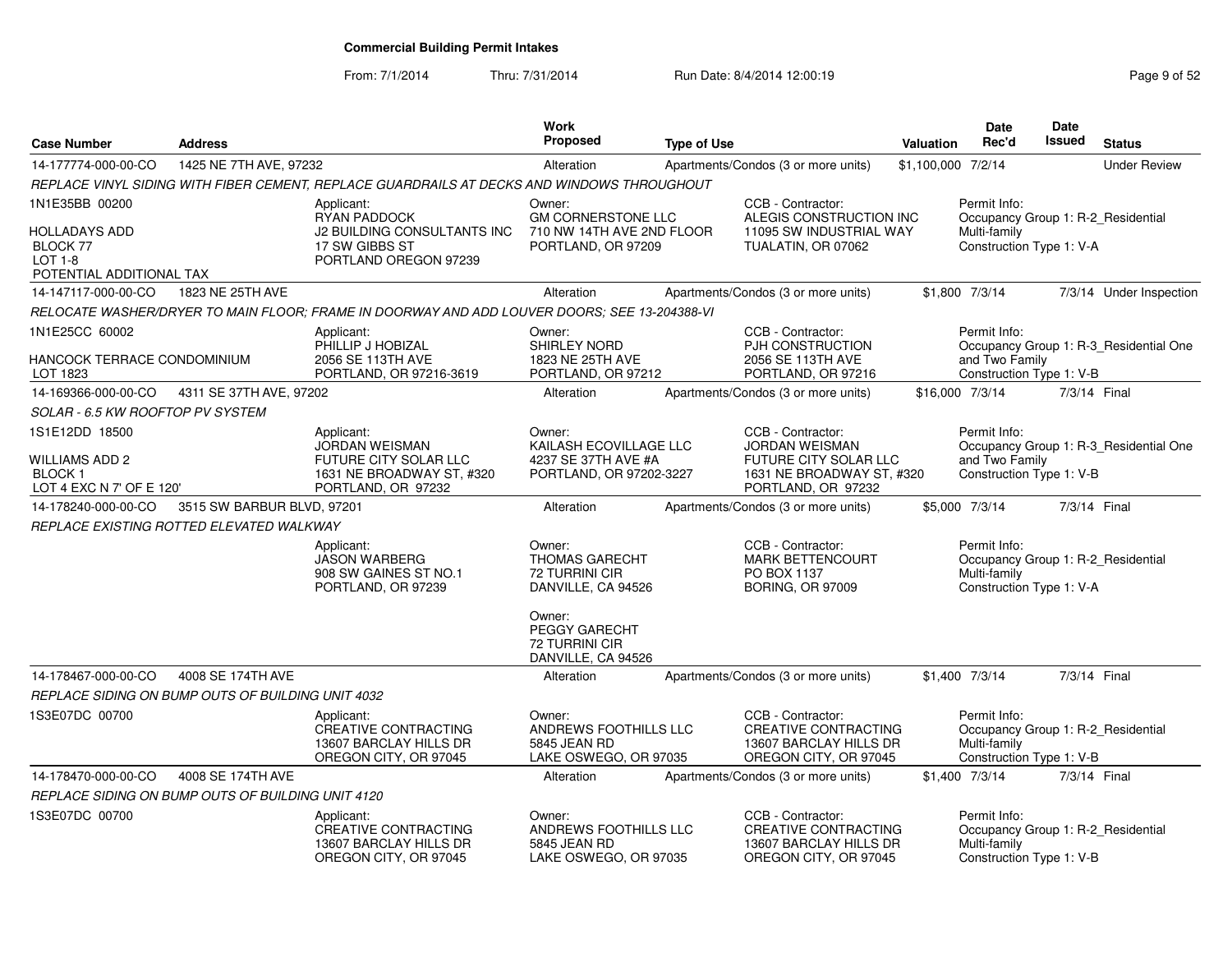From: 7/1/2014Thru: 7/31/2014 Run Date: 8/4/2014 12:00:19 Research 2010 12:00:19

| <b>Case Number</b>                                                    | <b>Address</b>                |                                                                                                                                                | <b>Work</b><br>Proposed                                                                                         | <b>Type of Use</b> |                                                                                                     | <b>Valuation</b> | <b>Date</b><br>Rec'd                                     | <b>Date</b><br>Issued | <b>Status</b>                                                                    |
|-----------------------------------------------------------------------|-------------------------------|------------------------------------------------------------------------------------------------------------------------------------------------|-----------------------------------------------------------------------------------------------------------------|--------------------|-----------------------------------------------------------------------------------------------------|------------------|----------------------------------------------------------|-----------------------|----------------------------------------------------------------------------------|
| 14-178471-000-00-CO                                                   | 4008 SE 174TH AVE             |                                                                                                                                                | Alteration                                                                                                      |                    | Apartments/Condos (3 or more units)                                                                 |                  | \$1,400 7/3/14                                           | 7/3/14 Final          |                                                                                  |
| REPLACE SIDING ON BUMP OUTS OF BUILDING UNIT 4128                     |                               |                                                                                                                                                |                                                                                                                 |                    |                                                                                                     |                  |                                                          |                       |                                                                                  |
| 1S3E07DC 00700                                                        |                               | Applicant:<br><b>CREATIVE CONTRACTING</b><br>13607 BARCLAY HILLS DR<br>OREGON CITY, OR 97045                                                   | Owner:<br>ANDREWS FOOTHILLS LLC<br>5845 JEAN RD<br>LAKE OSWEGO, OR 97035                                        |                    | CCB - Contractor:<br>CREATIVE CONTRACTING<br>13607 BARCLAY HILLS DR<br>OREGON CITY, OR 97045        |                  | Permit Info:<br>Multi-family<br>Construction Type 1: V-B |                       | Occupancy Group 1: R-2_Residential                                               |
| 14-178473-000-00-CO                                                   | 4008 SE 174TH AVE             |                                                                                                                                                | Alteration                                                                                                      |                    | Apartments/Condos (3 or more units)                                                                 |                  | \$1,400 7/3/14                                           |                       | 7/3/14 Final                                                                     |
| REPLACE SIDING ON BUMP OUTS OF BUILDING UNIT 4134                     |                               |                                                                                                                                                |                                                                                                                 |                    |                                                                                                     |                  |                                                          |                       |                                                                                  |
| 1S3E07DC 00700                                                        |                               | Applicant:<br><b>CREATIVE CONTRACTING</b><br>13607 BARCLAY HILLS DR<br>OREGON CITY, OR 97045                                                   | Owner:<br>ANDREWS FOOTHILLS LLC<br>5845 JEAN RD<br>LAKE OSWEGO, OR 97035                                        |                    | CCB - Contractor:<br><b>CREATIVE CONTRACTING</b><br>13607 BARCLAY HILLS DR<br>OREGON CITY, OR 97045 |                  | Permit Info:<br>Multi-family<br>Construction Type 1: V-B |                       | Occupancy Group 1: R-2_Residential                                               |
| 14-177580-000-00-CO                                                   | 5530 NE 60TH AVE, 97218       |                                                                                                                                                | Alteration                                                                                                      |                    | Apartments/Condos (3 or more units)                                                                 | \$300,000 7/1/14 |                                                          |                       | <b>Under Review</b>                                                              |
|                                                                       |                               | BUILDING H - REPLACE FACADE ON FRONT ELEVATION OF BUILDING, REMOVE WOODEN TRELLIS, REROOF SMALL PORTION OF ROOF, REPLACE WINDOWS LIKE FOR LIKE |                                                                                                                 |                    |                                                                                                     |                  |                                                          |                       |                                                                                  |
| 1N2E18DD 03200<br><b>HESS PK</b><br>LOT 3 EXC PT IN ST<br>LOT 4-11    |                               | Applicant:<br><b>ERIK LAWRENCE</b><br><b>RDH Building Sciences</b><br>308 SW 1st AVE #300<br>Portland, OR 97204                                | Owner:<br><b>LOS JARDINES LIMITED</b><br>6736 NE KILLINGSWORTH ST #102 19200 SW Teton Ave<br>PORTLAND, OR 97218 |                    | CCB - Contractor:<br>LMC INC<br>Tualatin, OR 97062                                                  |                  | Permit Info:<br>Multi-family<br>Construction Type 1: V-A |                       | Occupancy Group 1: R-2 Residential                                               |
| W 59' OF LOT 24<br>POTENTIAL ADDITIONAL TAX                           |                               |                                                                                                                                                | Owner:<br><b>PARTNERSHIP</b><br>6736 NE KILLINGSWORTH ST #102<br>PORTLAND, OR 97218                             |                    |                                                                                                     |                  |                                                          |                       |                                                                                  |
| 14-161946-REV-01-CO                                                   | 2038 SE BELMONT ST, 97214     |                                                                                                                                                | Alteration                                                                                                      |                    | Apartments/Condos (3 or more units)                                                                 | \$15,000 7/30/14 |                                                          |                       | 7/30/14 Issued                                                                   |
|                                                                       |                               | ADDED VALUE REVISION TO EXPAND EXISTING BATHROOM TO ACOMODATE ADA, ADD NEW WALL TO CREATE NEW BATHROOM, REMOVE AND REPLACE ROOF                |                                                                                                                 |                    |                                                                                                     |                  |                                                          |                       |                                                                                  |
| 1S1E02AA 09100<br>TILTONS ADD<br><b>BLOCK 4</b><br>LOT <sub>14</sub>  |                               | Applicant:<br>BRIAN CHARLES REXHOUSE JR<br>7141 N CAMPBELL AVE<br>PORTLAND, OR 97217                                                           | Owner:<br>KCM DEVELOPMENT LLC<br>4836 NE 27TH AVE<br>PORTLAND, OR 97211                                         |                    | CCB - Contractor:<br><b>BRIAN CHARLES REXHOUSE JR</b><br>7141 N CAMPBELL AVE<br>PORTLAND, OR 97217  |                  | Permit Info:<br>Multi-family<br>Construction Type 1: V-B |                       | Occupancy Group 1: R-2_Residential                                               |
| 14-190801-000-00-CO                                                   | 2051 SE HAWTHORNE BLVD, 97214 |                                                                                                                                                | Alteration                                                                                                      |                    | Apartments/Condos (3 or more units)                                                                 |                  | \$40,000 7/29/14                                         |                       | 7/29/14 Issued                                                                   |
|                                                                       |                               | REPLACE PORTION OF PORCH COVER WITH BALCONY, REPLACE FRONT STAIRS                                                                              |                                                                                                                 |                    |                                                                                                     |                  |                                                          |                       |                                                                                  |
| 1S1E02AD 21900<br>HILLCREST<br>INC 12' N OF & ADJ LOT 10 EXC PT IN ST |                               | Applicant:<br><b>KEYAN MIZANI</b><br>EM ZED DESIGN LLC<br>3302 SE SALMON ST<br>PORTLAND, OR 97214                                              | Owner:<br><b>GIMPL HAWTHORNE</b><br>PROPERTIES LLC<br>PO BOX 42308<br>PORTLAND, OR 97242                        |                    | CCB - Contractor:<br><b>IBUILDPDX COMPANY LLC</b><br>1936 SE 23RD AVE<br>PORTLAND, OR 97214         |                  | Permit Info:<br>Multi-family<br>Construction Type 1: V-B |                       | Occupancy Group 1: R-2 Residential<br>Construction Type 2 (formerly Type 1): V-B |
| 14-190613-000-00-CO                                                   |                               | 5856 SW BEAVERTON HILLSDALE HWY, 97221                                                                                                         | Alteration                                                                                                      |                    | Apartments/Condos (3 or more units)                                                                 |                  | \$20,000 7/29/14                                         |                       | <b>Under Review</b>                                                              |
| SEISMIC UPGRADE (BUILDING E)                                          |                               |                                                                                                                                                |                                                                                                                 |                    |                                                                                                     |                  |                                                          |                       |                                                                                  |
| 1S1E18BD 01100                                                        |                               | Applicant:<br>KAITLYN LAUINGER                                                                                                                 | Owner:<br>TEMPO WEST APARTMENTS LLC                                                                             |                    | CCB - Contractor:<br><b>JIM CAREY</b>                                                               |                  | Permit Info:                                             |                       | Occupancy Group 1: R-2_Residential                                               |
| <b>WETMORES SUB TR</b><br>LOT 1&2 TL 1100                             |                               | JR JOHNSON, INC<br>9425 N BURRAGE AVE<br>PORTLAND, OR 97217                                                                                    | 8417 SW BEAVERTON HILLSDALE JR JOHNSON INC<br><b>HWY</b><br>PORTLAND, OR 97225                                  |                    | PO BOX 17196<br>PORTLAND, OR 97217                                                                  |                  | Multi-family<br>Construction Type 1: V-B                 |                       |                                                                                  |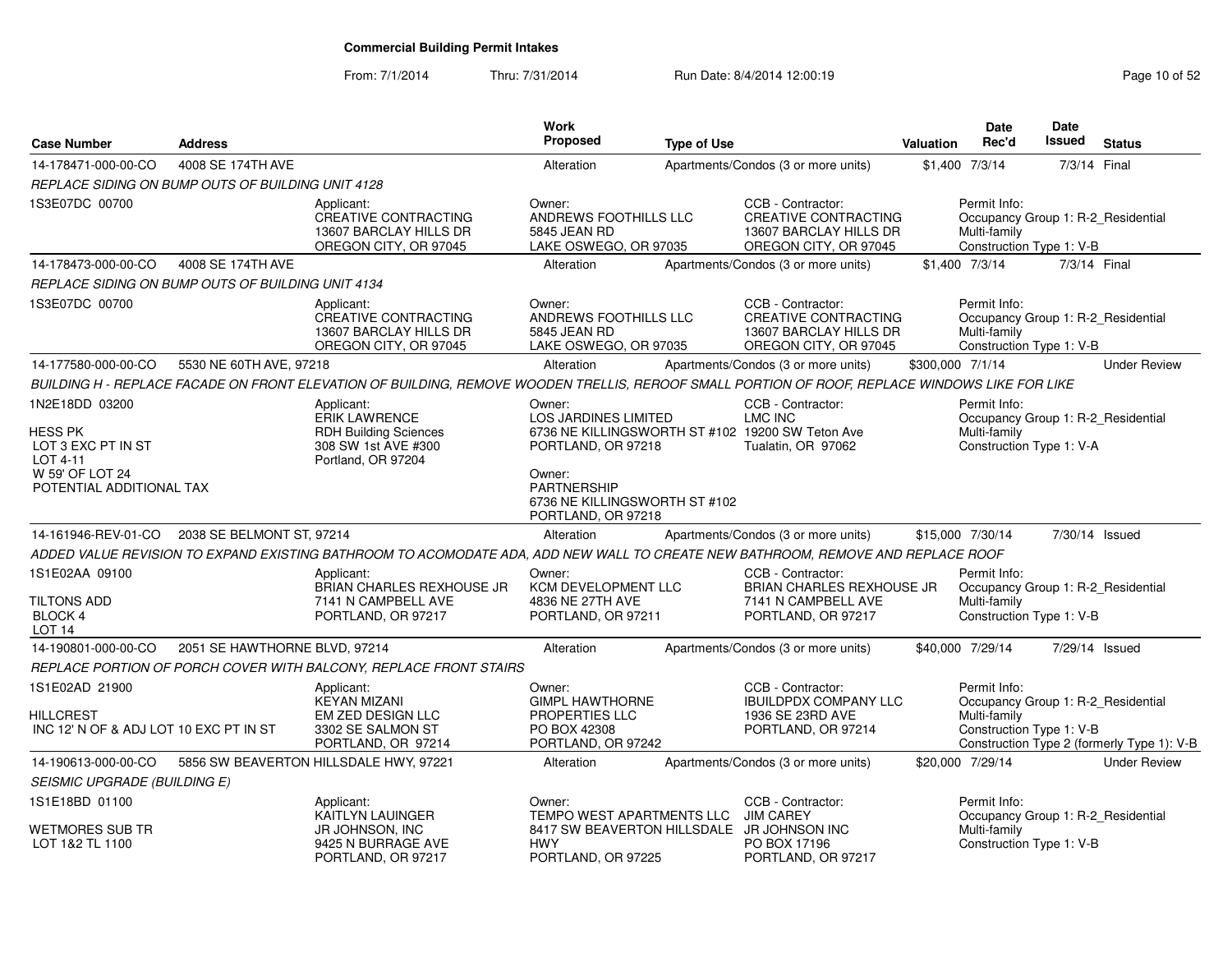From: 7/1/2014Thru: 7/31/2014 Run Date: 8/4/2014 12:00:19 Research 2010 Page 11 of 52

| <b>Case Number</b>                                   | <b>Address</b>             |                                                                                                                                                                | Work<br>Proposed                                                                                    | <b>Type of Use</b> |                                                                                                                    | Valuation           | <b>Date</b><br>Rec'd         | Date<br>Issued                                                 | <b>Status</b>       |
|------------------------------------------------------|----------------------------|----------------------------------------------------------------------------------------------------------------------------------------------------------------|-----------------------------------------------------------------------------------------------------|--------------------|--------------------------------------------------------------------------------------------------------------------|---------------------|------------------------------|----------------------------------------------------------------|---------------------|
| 14-190587-000-00-CO<br>SEISMIC UPGRADE (BUILDING C)  |                            | 5856 SW BEAVERTON HILLSDALE HWY, 97221                                                                                                                         | Alteration                                                                                          |                    | Apartments/Condos (3 or more units)                                                                                | \$20,000 7/29/14    |                              |                                                                | <b>Under Review</b> |
| 1S1E18BD 01100<br>WETMORES SUB TR<br>LOT 1&2 TL 1100 |                            | Applicant:<br><b>KAITLYN LAUINGER</b><br>JR JOHNSON, INC<br>9425 N BURRAGE AVE<br>PORTLAND, OR 97217                                                           | Owner:<br>TEMPO WEST APARTMENTS LLC<br><b>HWY</b><br>PORTLAND, OR 97225                             |                    | CCB - Contractor:<br>JIM CAREY<br>8417 SW BEAVERTON HILLSDALE JR JOHNSON INC<br>PO BOX 17196<br>PORTLAND, OR 97217 |                     | Permit Info:<br>Multi-family | Occupancy Group 1: R-2_Residential<br>Construction Type 1: V-B |                     |
| 14-190035-000-00-CO 20 SE 103RD AVE, 97216           |                            |                                                                                                                                                                | Alteration                                                                                          |                    | Apartments/Condos (3 or more units)                                                                                | \$1,855,781 7/28/14 |                              |                                                                | <b>Under Review</b> |
|                                                      |                            | REPLACEMENT OF STUCCO CLADDING WITH NEW SYNTHETIC STUCCO. REPAIR PORTIONS OF DECKS THROUGH OUT BUILDING                                                        |                                                                                                     |                    |                                                                                                                    |                     |                              |                                                                |                     |
| 1N2E34CC 00701                                       |                            | Applicant:<br>Chris Miller<br>SD Deacon                                                                                                                        | Owner:<br>RUSSELLVILLE II LLC<br>1022 SW SALMON ST #450<br>PORTLAND, OR 97205                       |                    | CCB - Contractor:<br>SD DEACON CORP OF OREGON<br>901 NE GLISAN ST STE 100<br>PORTLAND OR 97232                     |                     |                              |                                                                |                     |
| 14-188952-000-00-CO                                  | 1509 NE 10TH AVE           |                                                                                                                                                                | Alteration                                                                                          |                    | Apartments/Condos (3 or more units)                                                                                | \$2,000 7/24/14     |                              |                                                                | <b>Under Review</b> |
| FIRE ESCAPE TESTING FOR CERTIFICATION                |                            |                                                                                                                                                                |                                                                                                     |                    |                                                                                                                    |                     |                              |                                                                |                     |
| 1N1E26CD 50000<br>LLOYD PARK CONDOMINIUM             |                            | Applicant:<br><b>DONIA BRADEN</b><br>NJP CONSTRUCTION, LLC                                                                                                     | Owner:<br>ASSOCIATION OF UNIT OWNERS<br>2722 NE 33RD AVE                                            |                    | CCB - Contractor:<br>NJP CONSTRUCTION, LLC<br>PO BOX 3804                                                          |                     |                              |                                                                |                     |
| <b>GENERAL COMMON ELEMENTS</b>                       |                            | PO BOX 3804<br>TUALATIN, OR 97062                                                                                                                              | PORTLAND, OR 97212<br>Owner:<br>OF LLOYD PARK CONDOMINIUM<br>2722 NE 33RD AVE<br>PORTLAND, OR 97212 |                    | TUALATIN OR 97062                                                                                                  |                     |                              |                                                                |                     |
| 14-183929-000-00-CO                                  | 2261 W BURNSIDE ST, 97210  |                                                                                                                                                                | Alteration                                                                                          |                    | Apartments/Condos (3 or more units)                                                                                | \$1.449.500 7/24/14 |                              |                                                                | <b>Under Review</b> |
|                                                      |                            | ALTERATIONS TO 7 STORY MULTI-FAMILY BUILDING. NEW EXTERIOR CLADDING AND REPLACEMENT OF WINDOWS AT 7TH FLOOR LEVEL: ADD ACCESSIBLE RESTROOM ON MAIN FLOOR. RECO |                                                                                                     |                    |                                                                                                                    |                     |                              |                                                                |                     |
| 1N1E33CA 03600                                       |                            | Applicant:<br>ANNE MARIE KUBAN                                                                                                                                 | Owner:<br>VICTORIAN INN HOLDINGS LLC                                                                |                    | CCB - Contractor:<br><b>LMC INC</b>                                                                                |                     | Permit Info:                 | Occupancy Group 1: R-2_Residential                             |                     |
| STRONGS ADD                                          |                            | CARLETON HART ARCHITECTURE 2316 SE WILLARD ST                                                                                                                  |                                                                                                     |                    | 19200 SW Teton Ave                                                                                                 |                     | Multi-family                 |                                                                |                     |
| BLOCK <sub>2</sub><br>S 5' OF E 50' OF LOT 13        |                            | 322 NW 8TH AVE<br>PORTLAND OR 97209                                                                                                                            | MILWAUKIE, OR 97222                                                                                 |                    | Tualatin, OR 97062                                                                                                 |                     |                              | Construction Type 1: III-A                                     |                     |
| <b>LOT 18</b>                                        |                            |                                                                                                                                                                |                                                                                                     |                    |                                                                                                                    |                     |                              |                                                                |                     |
| POTENTIAL ADDITIONAL TAX                             |                            |                                                                                                                                                                |                                                                                                     |                    |                                                                                                                    |                     |                              |                                                                |                     |
| 14-161369-REV-01-CO                                  | 3629 SE DIVISION ST, 97214 |                                                                                                                                                                | Alteration                                                                                          |                    | Apartments/Condos (3 or more units)                                                                                | \$4,000 7/7/14      |                              | 7/7/14 Issued                                                  |                     |
| ADDED VALUE REVISION TO REPAIR DAMAGED BAY WINDOW    |                            |                                                                                                                                                                |                                                                                                     |                    |                                                                                                                    |                     |                              |                                                                |                     |
| 1S1E01DC 09300                                       |                            | Applicant:                                                                                                                                                     | Owner:                                                                                              |                    | CCB - Contractor:                                                                                                  |                     | Permit Info:                 |                                                                |                     |
| SWAN ADD                                             |                            | Robert Hayden<br>Delta Studios, Architecture and                                                                                                               | JUN O LEE<br>14801 NE 11TH ST                                                                       |                    | RAPID INTERVENTION TEAM INC<br>PO BOX 51                                                                           |                     | Multi-family                 | Occupancy Group 1: R-2 Residential                             |                     |
| BLOCK 3                                              |                            | Planning, LLC                                                                                                                                                  | VANCOUVER, WA 98684-3667                                                                            |                    | GLADSTONE, OR 97027                                                                                                |                     |                              | Construction Type 1: V-B                                       |                     |
| LOT 1&11&12                                          |                            | 3344 NE 25th Avenue<br>Portland, OR 97212                                                                                                                      | Owner:<br><b>ARRIELLE MALI</b><br>14801 NE 11TH ST<br>VANCOUVER, WA 98684-3667                      |                    |                                                                                                                    |                     |                              |                                                                |                     |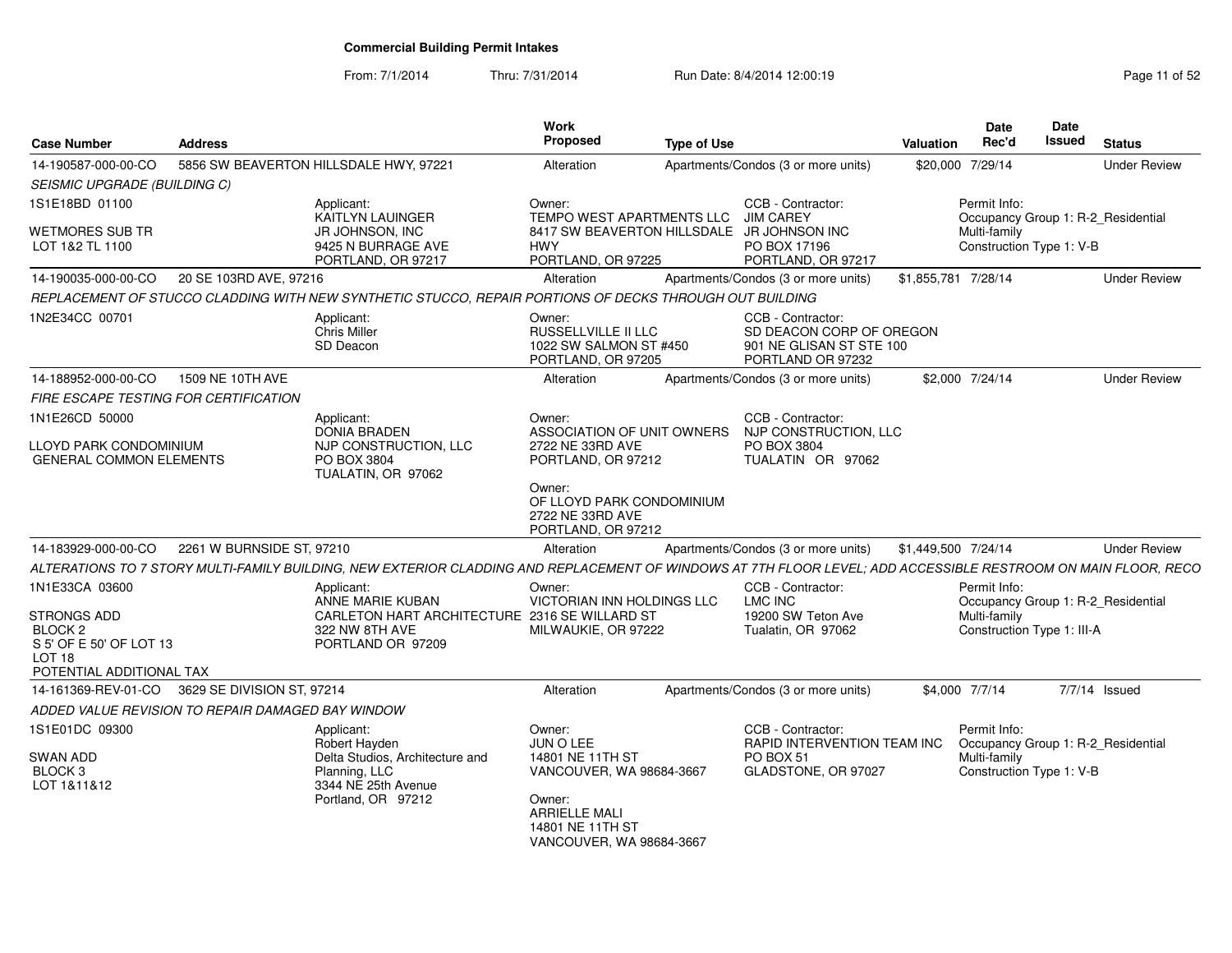### From: 7/1/2014Thru: 7/31/2014 Run Date: 8/4/2014 12:00:19

| <b>Case Number</b>                                  | <b>Address</b>           |                                                                                                        | <b>Work</b><br>Proposed                                                     | <b>Type of Use</b> |                                                                                                              | Valuation        | <b>Date</b><br>Rec'd                                                                           | Date<br><b>Issued</b> | <b>Status</b>                      |
|-----------------------------------------------------|--------------------------|--------------------------------------------------------------------------------------------------------|-----------------------------------------------------------------------------|--------------------|--------------------------------------------------------------------------------------------------------------|------------------|------------------------------------------------------------------------------------------------|-----------------------|------------------------------------|
| 14-181115-000-00-CO                                 | 4104 SE 174TH AVE, 97236 |                                                                                                        | Alteration                                                                  |                    | Apartments/Condos (3 or more units)                                                                          | \$1,400 7/9/14   |                                                                                                | 7/9/14 Final          |                                    |
| <b>RESIDING BUMPOUTS</b>                            |                          |                                                                                                        |                                                                             |                    |                                                                                                              |                  |                                                                                                |                       |                                    |
|                                                     |                          | Applicant:<br>Steve Gibson<br>10271 SE 54TH AVE<br>MILWAUKIE, OR 97222                                 | Owner:<br>ANDREWS FOOTHILLS LLC<br>5845 JEAN RD<br>LAKE OSWEGO, OR 97035    |                    | CCB - Contractor:<br><b>CREATIVE CONTRACTING</b><br>13607 BARCLAY HILLS DR<br>OREGON CITY, OR 97045          |                  | Permit Info:<br>Multi-family<br>Construction Type 1: V-B                                       |                       | Occupancy Group 1: R-2 Residential |
| 14-181120-000-00-CO                                 | 4110 SE 174TH AVE, 97236 |                                                                                                        | Alteration                                                                  |                    | Apartments/Condos (3 or more units)                                                                          | \$1,400 7/9/14   |                                                                                                | 7/9/14 Final          |                                    |
| <b>REMOVE AND REPLACE SIDING</b>                    |                          |                                                                                                        |                                                                             |                    |                                                                                                              |                  |                                                                                                |                       |                                    |
|                                                     |                          | Applicant:<br>Steve Gibson<br>10271 SE 54TH AVE<br>MILWAUKIE, OR 97222                                 | Owner:<br>ANDREWS FOOTHILLS LLC<br>5845 JEAN RD<br>LAKE OSWEGO, OR 97035    |                    | CCB - Contractor:<br><b>CREATIVE CONTRACTING</b><br>13607 BARCLAY HILLS DR<br>OREGON CITY, OR 97045          |                  | Permit Info:<br>Occupancy Group 1: R-2 Residential<br>Multi-family<br>Construction Type 1: V-B |                       |                                    |
| 14-181121-000-00-CO                                 | 4114 SE 174TH AVE        |                                                                                                        | Alteration                                                                  |                    | Apartments/Condos (3 or more units)                                                                          | \$1,400 7/9/14   |                                                                                                |                       | 7/9/14 Issued                      |
| <b>REMOVE AND REPLACE SIDING</b>                    |                          |                                                                                                        |                                                                             |                    |                                                                                                              |                  |                                                                                                |                       |                                    |
| 1S3E07DC 00700                                      |                          | Applicant:<br>Steve Gibson<br>10271 SE 54TH AVE<br>MILWAUKIE, OR 97222                                 | Owner:<br>ANDREWS FOOTHILLS LLC<br>5845 JEAN RD<br>LAKE OSWEGO, OR 97035    |                    | CCB - Contractor:<br><b>CREATIVE CONTRACTING</b><br>13607 BARCLAY HILLS DR<br>OREGON CITY, OR 97045          |                  | Permit Info:<br>Multi-family<br>Construction Type 1: V-B                                       |                       | Occupancy Group 1: R-2_Residential |
| 14-181123-000-00-CO                                 | 4124 SE 174TH AVE, 97236 |                                                                                                        | Alteration                                                                  |                    | Apartments/Condos (3 or more units)                                                                          | \$1,400 7/9/14   |                                                                                                | 7/9/14 Final          |                                    |
| <b>REMOVE AND REPLACE SIDING</b>                    |                          |                                                                                                        |                                                                             |                    |                                                                                                              |                  |                                                                                                |                       |                                    |
|                                                     |                          | Applicant:<br>Steve Gibson<br>10271 SE 54TH AVE<br>MILWAUKIE, OR 97222                                 | Owner:<br>ANDREWS FOOTHILLS LLC<br>5845 JEAN RD<br>LAKE OSWEGO, OR 97035    |                    | CCB - Contractor:<br><b>CREATIVE CONTRACTING</b><br>13607 BARCLAY HILLS DR<br>OREGON CITY, OR 97045          |                  | Permit Info:<br>Multi-family<br>Construction Type 1: V-B                                       |                       | Occupancy Group 1: R-2_Residential |
| 14-181131-000-00-CO                                 | 3620 SE 88TH AVE, 97266  |                                                                                                        | Alteration                                                                  |                    | Apartments/Condos (3 or more units)                                                                          | \$5,500 7/9/14   |                                                                                                |                       | 7/9/14 Under Inspection            |
| REPAIR AND REPLACE WOOD MEMBERS DUE TO WATER DAMAGE |                          |                                                                                                        |                                                                             |                    |                                                                                                              |                  |                                                                                                |                       |                                    |
| 1S2E09CA 08000                                      |                          | Applicant:<br>JEFFERSON M GRAY<br>12512 NE 14TH CIR<br>VANCOUVER, WA 98684-4307                        | Owner:<br>JEFFERSON M GRAY<br>12512 NE 14TH CIR<br>VANCOUVER, WA 98684-4307 |                    |                                                                                                              |                  | Permit Info:<br>Multi-family<br>Construction Type 1: V-B                                       |                       | Occupancy Group 1: R-2_Residential |
| 14-166369-000-00-CO                                 | 1812 NW COUCH ST         |                                                                                                        | Alteration                                                                  |                    | Apartments/Condos (3 or more units)                                                                          | \$60,000 7/10/14 |                                                                                                |                       | <b>Under Review</b>                |
|                                                     |                          | CHANGE OF OCCUPANCY FROM STORAGE TO APARTMENTS, LEGALIZE ADDITION OF 2 DWELLING UNITS TO CREATE 6 PLEX |                                                                             |                    |                                                                                                              |                  |                                                                                                |                       |                                    |
| 1N1E33DB 06902                                      |                          | Applicant:<br>Dave Spitzer<br>DMS Architects Inc.<br>2325 NE 19TH AVE<br>PORTLAND, OR 97212            | Owner:<br>HOOKAH CAFE LLC<br>1806 NW COUCH ST<br>PORTLAND, OR 97209-2119    |                    | CCB - Contractor:<br>DAVID MCGEE CONTRACT<br><b>SERVICES LLC</b><br>6624 N CAMPBELL AVE<br>PORTLAND OR 97217 |                  | Permit Info:<br>Occupancy Group 1: R-2_Residential<br>Multi-family<br>Construction Type 1: V-B |                       |                                    |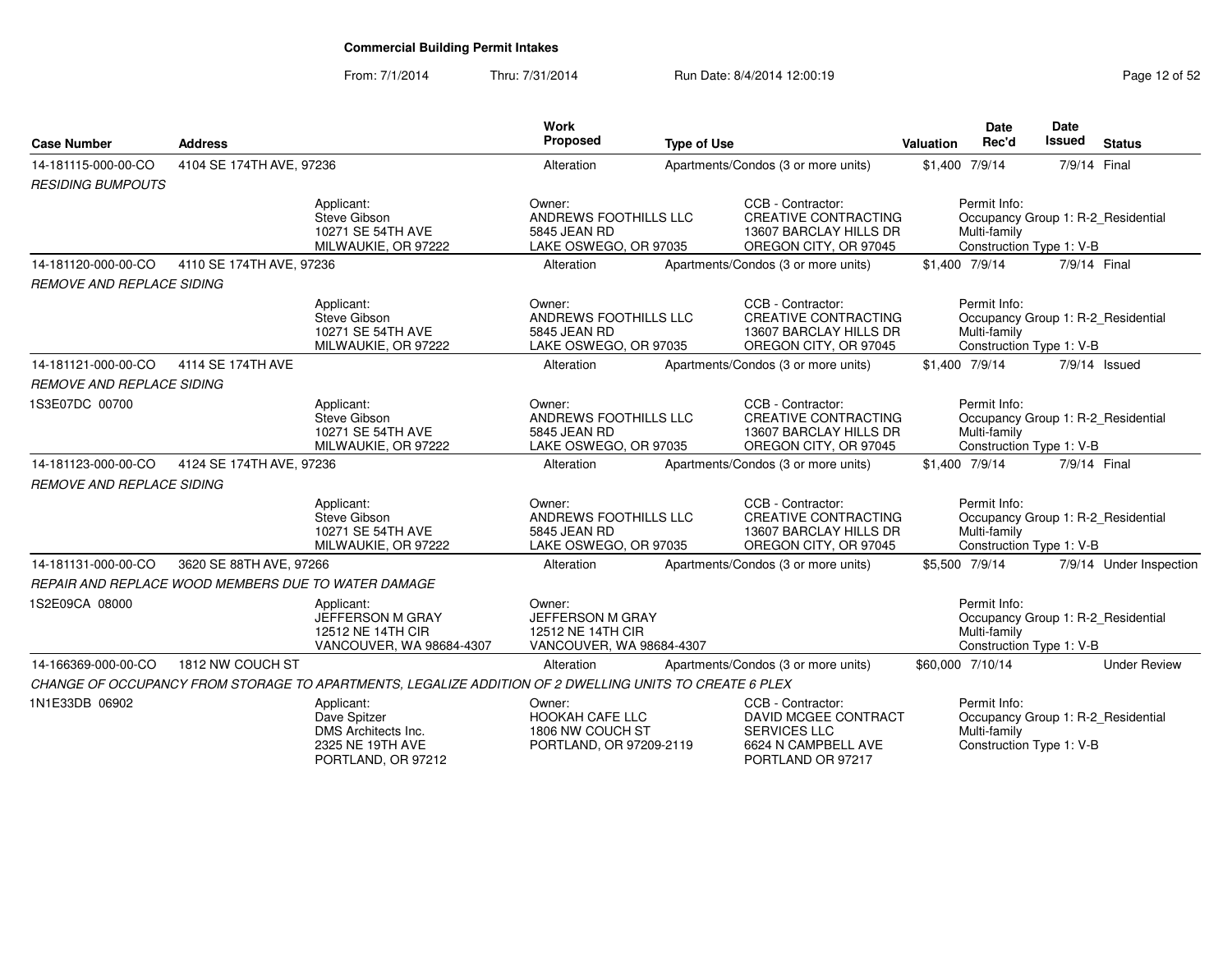From: 7/1/2014Thru: 7/31/2014 Run Date: 8/4/2014 12:00:19 Rege 13 of 52

| <b>Case Number</b>                                                                       | <b>Address</b>                                       |                                                                                                                             | <b>Work</b><br>Proposed                                                                                                                                                                                                                                      | <b>Type of Use</b> |                                                                                                                                                  | Valuation        | Date<br>Rec'd                                            | Date<br>Issued | <b>Status</b>                      |
|------------------------------------------------------------------------------------------|------------------------------------------------------|-----------------------------------------------------------------------------------------------------------------------------|--------------------------------------------------------------------------------------------------------------------------------------------------------------------------------------------------------------------------------------------------------------|--------------------|--------------------------------------------------------------------------------------------------------------------------------------------------|------------------|----------------------------------------------------------|----------------|------------------------------------|
| 14-175677-000-00-CO                                                                      |                                                      | 5530 SW BEAVERTON HILLSDALE HWY, 97221                                                                                      | Alteration                                                                                                                                                                                                                                                   |                    | Apartments/Condos (3 or more units)                                                                                                              |                  | \$2,000 7/11/14                                          |                | 7/11/14 Under Inspection           |
|                                                                                          |                                                      | REPAIR UPPER AND LOWER DECKS: ALTER STAIRS TO ADDRESS VIOLATIONS LISTED 14-103450-HS                                        |                                                                                                                                                                                                                                                              |                    |                                                                                                                                                  |                  |                                                          |                |                                    |
| 1S1E18BD 00300<br><b>B P CARDWELL TR</b><br>LOT 10 TL 300                                |                                                      | Applicant:<br>WANDA M BEVAN<br>PO BOX 1206<br>HILLSBORO, OR 97123                                                           | Owner:<br>WANDA M BEVAN<br>PO BOX 1206<br>HILLSBORO, OR 97123                                                                                                                                                                                                |                    |                                                                                                                                                  |                  |                                                          |                |                                    |
|                                                                                          |                                                      |                                                                                                                             | Owner:<br><b>LYNN E BEVAN</b><br>PO BOX 1206<br>HILLSBORO, OR 97123                                                                                                                                                                                          |                    |                                                                                                                                                  |                  |                                                          |                |                                    |
|                                                                                          |                                                      |                                                                                                                             | Owner:<br><b>WARREN A BEVAN</b><br>PO BOX 1206<br>HILLSBORO, OR 97123                                                                                                                                                                                        |                    |                                                                                                                                                  |                  |                                                          |                |                                    |
| 14-176142-000-00-CO                                                                      | 4150 N WILLIAMS AVE, 97211                           |                                                                                                                             | Alteration                                                                                                                                                                                                                                                   |                    | Apartments/Condos (3 or more units)                                                                                                              | \$32,946 7/11/14 |                                                          |                | <b>Under Review</b>                |
|                                                                                          | SOLAR INSTALLATION - OF 24.225KW PHOTOVOLTAIC SYSTEM |                                                                                                                             |                                                                                                                                                                                                                                                              |                    |                                                                                                                                                  |                  |                                                          |                |                                    |
| 1N1E22DA 06000                                                                           |                                                      | Applicant:<br><b>JONATHAN COHEN</b>                                                                                         | Owner:<br>RUJAX III LLC                                                                                                                                                                                                                                      |                    | CCB - Contractor:<br><b>JONATHAN COHEN</b>                                                                                                       |                  | Permit Info:<br>Occupancy Group 1: U Private             |                |                                    |
| ALBINA HMSTD<br>BLOCK <sub>21</sub><br>LOT 9-15 EXC PT IN ST                             |                                                      | <b>IMAGINE ENERGY, LLC</b><br>2409 N KERBY AVE<br>PORTLAND, OR 97227                                                        | 11359 NE HALSEY ST<br>PORTLAND, OR 97220-2095                                                                                                                                                                                                                |                    | <b>IMAGINE ENERGY, LLC</b><br>2409 N KERBY AVE<br>PORTLAND, OR 97227                                                                             |                  | Garage\Utility Misc.<br>Construction Type 1: V-A         |                |                                    |
| 14-182575-000-00-CO                                                                      | 1865 NE DAVIS ST, 97232                              |                                                                                                                             | Alteration                                                                                                                                                                                                                                                   |                    | Apartments/Condos (3 or more units)                                                                                                              |                  | \$6,800 7/11/14                                          | 7/11/14 Issued |                                    |
|                                                                                          |                                                      | REPLACING DRYWALL IN WALLS AND LID ON FOUR FLOORS DUE TO WATER DAMAGE                                                       |                                                                                                                                                                                                                                                              |                    |                                                                                                                                                  |                  |                                                          |                |                                    |
| 1N1E35DB 04200<br>SECTION 35 1N 1E<br>TL 4200 0.58 ACRES<br>STATE PAYS TAXES ORS 307.241 |                                                      | Applicant:<br>ROBERT HAYDEN<br><b>DELTA STUDIOS ARCH &amp;</b><br><b>PLANNING</b><br>3344 NE 25TH AVE<br>PORTLAND, OR 97212 | Owner:<br><b>SALVATION ARMY PORTLAND</b><br><b>RESIDENCES INC</b><br>180 EAST OCEAN BLVD, 10TH FLR CATASTROPHE<br>LONG BEACH, CA 90802-4709<br>Owner:<br>SILVERCREST MANAGEMENT<br><b>DEPT</b><br>180 EAST OCEAN BLVD, 10TH FLR<br>LONG BEACH, CA 90802-4709 |                    | CCB - Contractor:<br><b>PAM BROWN</b><br>ROCKY MOUNTAIN<br><b>ENVIRON/BELFOR</b><br><b>ENVIRONMENTAL</b><br>587 SHELLEY<br>SPRINGFIELD, OR 97477 |                  | Permit Info:<br>Multi-family<br>Construction Type 1: V-A |                | Occupancy Group 1: R-2 Residential |
| 14-183364-000-00-CO                                                                      | 3602 SE 28TH PL, 97202                               |                                                                                                                             | Alteration                                                                                                                                                                                                                                                   |                    | Apartments/Condos (3 or more units)                                                                                                              |                  | \$4,500 7/14/14                                          | 7/14/14 Final  |                                    |
| <b>REPLACE DECKS</b>                                                                     |                                                      |                                                                                                                             |                                                                                                                                                                                                                                                              |                    |                                                                                                                                                  |                  |                                                          |                |                                    |
| 1S1E12CB 01000<br>SECTION 12 1S 1E<br>TL 1000 1.33 ACRES                                 |                                                      | Applicant:<br>Steve Gibson<br>10271 SE 54TH AVE<br>MILWAUKIE, OR 97222                                                      | Owner:<br><b>CEDARLOO PARTNERS LLC</b><br>7831 SE LAKE RD STE 200<br>MILWAUKIE, OR 97267                                                                                                                                                                     |                    | CCB - Contractor:<br><b>CREATIVE CONTRACTING</b><br>13607 BARCLAY HILLS DR<br>OREGON CITY, OR 97045                                              |                  | Permit Info:<br>Multi-family<br>Construction Type 1: V-B |                | Occupancy Group 1: R-2 Residential |
| 14-184040-000-00-CO                                                                      | 9610 SW 34TH PL, 97219                               |                                                                                                                             | Alteration                                                                                                                                                                                                                                                   |                    | Apartments/Condos (3 or more units)                                                                                                              |                  | \$5,000 7/15/14                                          |                | 7/15/14 Under Inspection           |
|                                                                                          | REPLACE 2 EXISTING DECKS AT UNITS 26 AND 20          |                                                                                                                             |                                                                                                                                                                                                                                                              |                    |                                                                                                                                                  |                  |                                                          |                |                                    |
| 1S1E29AC 04900                                                                           |                                                      | Applicant:<br>Steve Gibson<br>10271 SE 54TH AVE<br>MILWAUKIE, OR 97222                                                      | Owner:<br><b>INDIAN HILLS APTS LLC</b><br>PO BOX K<br>MADRAS, OR 97741-0042                                                                                                                                                                                  |                    | CCB - Contractor:<br><b>CREATIVE CONTRACTING</b><br>13607 BARCLAY HILLS DR<br>OREGON CITY, OR 97045                                              |                  | Permit Info:<br>Multi-family<br>Construction Type 1: V-B |                | Occupancy Group 1: R-2 Residential |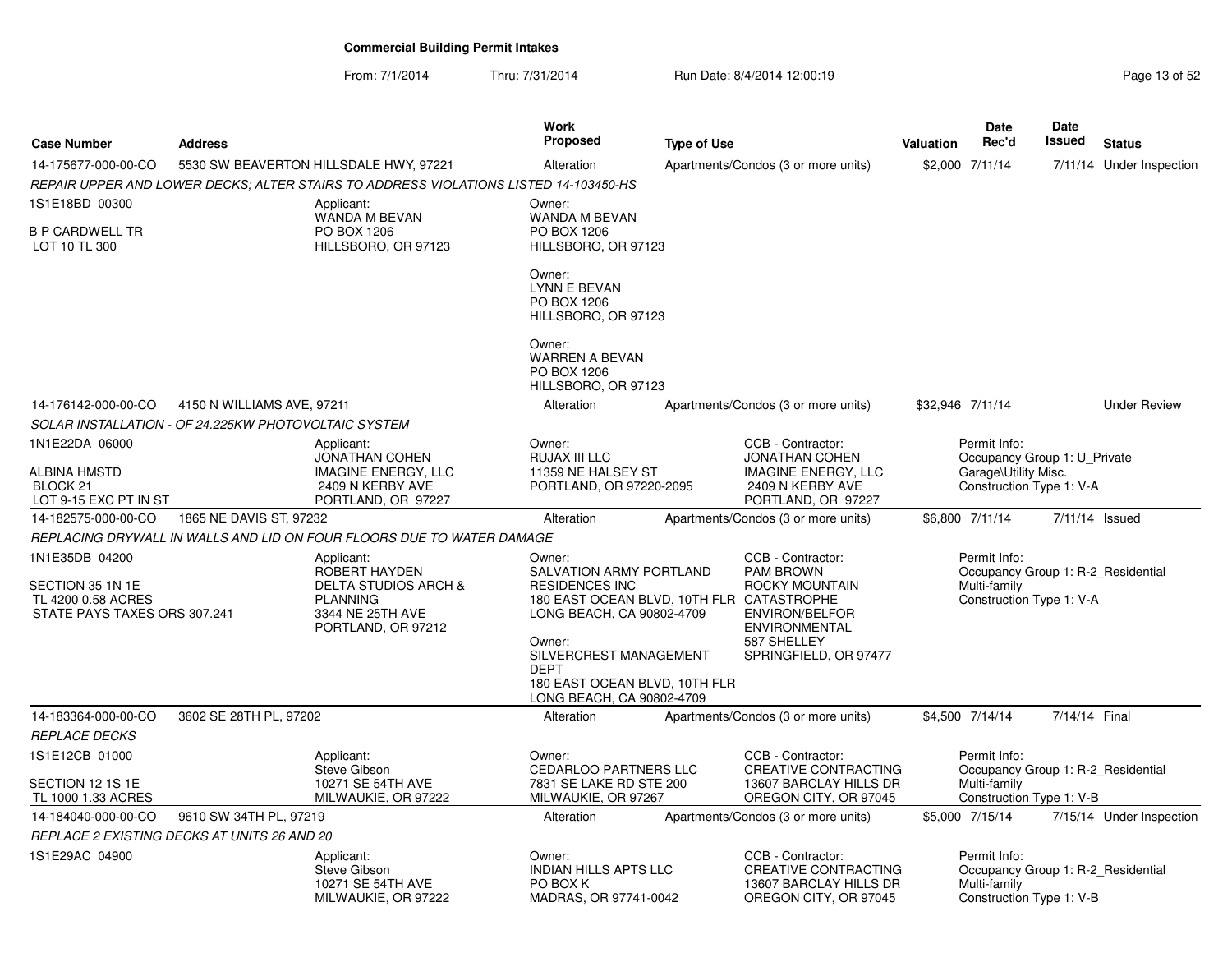From: 7/1/2014Thru: 7/31/2014 Run Date: 8/4/2014 12:00:19 Research 2015 2

| <b>Case Number</b>                                                                                                   | <b>Address</b>              |                                                                                                                                | Work<br>Proposed                                                                                                                           | <b>Type of Use</b>                                                                                                 | Valuation        | <b>Date</b><br>Rec'd                                                                           | <b>Date</b><br>Issued | <b>Status</b>            |
|----------------------------------------------------------------------------------------------------------------------|-----------------------------|--------------------------------------------------------------------------------------------------------------------------------|--------------------------------------------------------------------------------------------------------------------------------------------|--------------------------------------------------------------------------------------------------------------------|------------------|------------------------------------------------------------------------------------------------|-----------------------|--------------------------|
| 14-184044-000-00-CO                                                                                                  | 9610 SW 34TH PL, 97219      |                                                                                                                                | Alteration                                                                                                                                 | Apartments/Condos (3 or more units)                                                                                | \$3,500 7/15/14  |                                                                                                |                       | 7/15/14 Under Inspection |
| <b>REPLACE 1 EXISTING DECK AT UNIT 6</b>                                                                             |                             |                                                                                                                                |                                                                                                                                            |                                                                                                                    |                  |                                                                                                |                       |                          |
| 1S1E29AC 04900                                                                                                       |                             | Applicant:<br>Steve Gibson<br>10271 SE 54TH AVE<br>MILWAUKIE, OR 97222                                                         | Owner:<br><b>INDIAN HILLS APTS LLC</b><br>PO BOX K<br>MADRAS, OR 97741-0042                                                                | CCB - Contractor:<br><b>CREATIVE CONTRACTING</b><br>13607 BARCLAY HILLS DR<br>OREGON CITY, OR 97045                |                  | Permit Info:<br>Occupancy Group 1: R-2_Residential<br>Multi-family<br>Construction Type 1: V-B |                       |                          |
| 14-184406-000-00-CO                                                                                                  | 3515 SW BARBUR BLVD, 97201  |                                                                                                                                | Alteration                                                                                                                                 | Apartments/Condos (3 or more units)                                                                                | \$2.400 7/16/14  |                                                                                                | 7/16/14 Issued        |                          |
| REPLACE ROTTEN BEAM AT BALCONY, BUIDLING H                                                                           |                             |                                                                                                                                |                                                                                                                                            |                                                                                                                    |                  |                                                                                                |                       |                          |
|                                                                                                                      |                             | Applicant:<br><b>JASON WARBERG</b><br><b>ABITARE HOMEOWNERS</b><br><b>ASSOCIATION</b><br>3736NE 71ST AVE<br>PORTLAND, OR 97213 | Owner:<br><b>THOMAS GARECHT</b><br>72 TURRINI CIR<br>DANVILLE, CA 94526<br>Owner:<br>PEGGY GARECHT<br>72 TURRINI CIR<br>DANVILLE, CA 94526 | CCB - Contractor:<br><b>MARK BETTENCOURT</b><br>PO BOX 1137<br><b>BORING, OR 97009</b>                             |                  | Permit Info:<br>Occupancy Group 1: R-2_Residential<br>Multi-family<br>Construction Type 1: V-A |                       |                          |
| 14-184498-000-00-CO                                                                                                  | 1132 SW 19TH AVE - Unit 306 |                                                                                                                                | Alteration                                                                                                                                 | Apartments/Condos (3 or more units)                                                                                | \$2,500 7/16/14  |                                                                                                | 7/16/14 Issued        |                          |
|                                                                                                                      |                             | REMOVE UPPER HALF OF WALL BETWEEN KITCHEN AND DINING ROOM TO OPEN UP SPACE, NEW CAN LIGHTS ABOVE                               |                                                                                                                                            |                                                                                                                    |                  |                                                                                                |                       |                          |
| 1S1E04BA 80023<br>LEGENDS CONDOMINIUM<br>LOT 306                                                                     |                             | Applicant:<br>STUART GOFORTH<br>506 NE BRIDGETON RD<br>PORTLAND, OR 97211                                                      | Owner:<br><b>HERBERT GOODMAN</b><br>1132 SW 19TH AVE #306<br>PORTLAND, OR 97205                                                            |                                                                                                                    |                  | Permit Info:<br>Occupancy Group 1: R-2_Residential<br>Multi-family<br>Construction Type 1: I-A |                       |                          |
| 14-186087-000-00-CO                                                                                                  | 444 N HAYDEN BAY DR         |                                                                                                                                | Alteration                                                                                                                                 | Apartments/Condos (3 or more units)                                                                                | \$2,800 7/18/14  |                                                                                                |                       | 7/18/14 Under Inspection |
|                                                                                                                      |                             | REPLACE TWO POSTS AND BEAM ABOVE AT EXTERIOR 2ND FLOOR DECK. REMAINDER OF EXISTING DECK TO BE LEFT AS IS.                      |                                                                                                                                            |                                                                                                                    |                  |                                                                                                |                       |                          |
| 2N1E34CD 90002<br>RIVERHOUSE CONDOMINIUM<br><b>LOT 444</b>                                                           |                             | Applicant:<br><b>BARKLEYS GENERAL</b><br><b>CONTRACTING LLC</b><br>4705 N GANTEBEIN<br>PORTLAND, OR 97217                      | Owner:<br>CHERYL D CALVERT<br>444 N HAYDEN BAY DR<br>PORTLAND, OR 97217                                                                    | CCB - Contractor:<br><b>BARKLEYS GENERAL</b><br><b>CONTRACTING LLC</b><br>4705 N GANTEBEIN<br>PORTLAND, OR 97217   |                  | Permit Info:<br>Occupancy Group 1: R-2_Residential<br>Multi-family                             |                       |                          |
| 14-186514-000-00-CO                                                                                                  | 14205 E BURNSIDE ST, 97230  |                                                                                                                                | Alteration                                                                                                                                 | Apartments/Condos (3 or more units)                                                                                | \$70,000 7/18/14 |                                                                                                |                       | 7/18/14 Under Inspection |
|                                                                                                                      |                             | FIRE DAMAGE REPAIR - RESTORE BUILDING TO PRE-LOSS CONDITION                                                                    |                                                                                                                                            |                                                                                                                    |                  |                                                                                                |                       |                          |
| 1N2E36CB 08000<br><b>ASCOT AC</b><br>INC PT VAC EDITH AVE S OF & ADJ-EXC E<br>240' LOT 153<br>$\sim$ $ \sim$ $ \sim$ |                             | Applicant:<br><b>NICK</b><br><b>GROW CONSTRUCTION LLC</b><br>7900 SW HUNZIKER ST<br><b>TIGARD, OR 97223</b>                    | Owner:<br>PLAZA PROPERTIES LLC<br>9320 SW BARBUR BLVD #300<br>PORTLAND, OR 97219-5405                                                      | CCB - Contractor:<br><b>NICK</b><br><b>GROW CONSTRUCTION LLC</b><br>7900 SW HUNZIKER ST<br><b>TIGARD, OR 97223</b> |                  | Permit Info:<br>Occupancy Group 1: R-2_Residential<br>Multi-family<br>Construction Type 1: V-B |                       |                          |

 EXC E 240' LOT 154W 70' OF S 1/2 OF LOT 155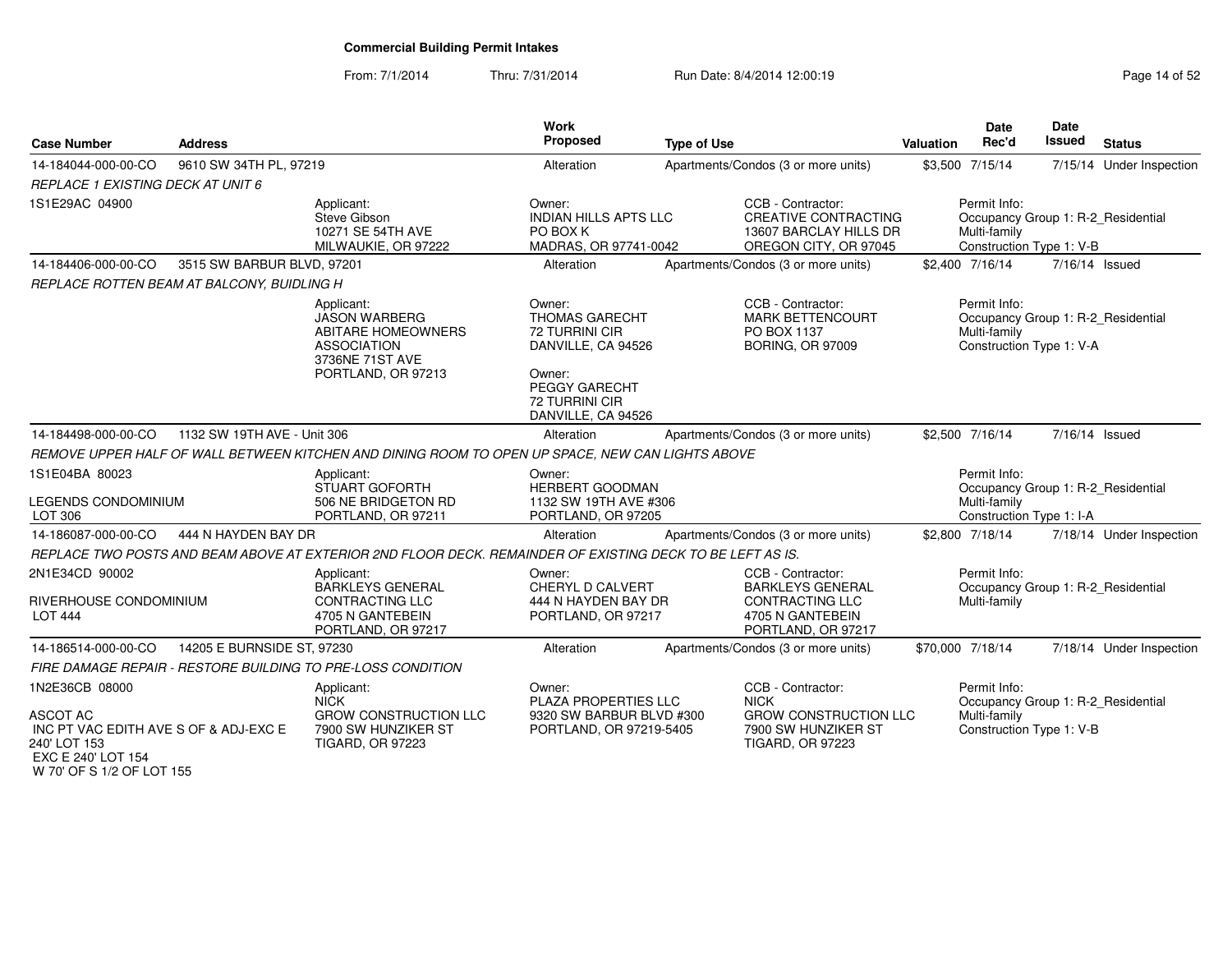From: 7/1/2014Thru: 7/31/2014 Run Date: 8/4/2014 12:00:19 Research 2010 Page 15 of 52

| <b>Case Number</b>                                                 | <b>Address</b>               |                                                                                                                                                                                                                                       | <b>Work</b><br><b>Proposed</b>                                                                      | <b>Type of Use</b> |                                                                                                                          | <b>Valuation</b> | <b>Date</b><br>Rec'd                                                                           | Date<br>Issued | <b>Status</b>                          |
|--------------------------------------------------------------------|------------------------------|---------------------------------------------------------------------------------------------------------------------------------------------------------------------------------------------------------------------------------------|-----------------------------------------------------------------------------------------------------|--------------------|--------------------------------------------------------------------------------------------------------------------------|------------------|------------------------------------------------------------------------------------------------|----------------|----------------------------------------|
| 14-186883-000-00-CO                                                | 4810 SW CALDEW ST - Unit D   |                                                                                                                                                                                                                                       | Alteration                                                                                          |                    | Apartments/Condos (3 or more units)                                                                                      |                  | \$10,000 7/21/14                                                                               | 7/21/14        | Issued                                 |
|                                                                    |                              | REPLACE EXSITNG DECK AND FOOTING LIKE FOR LIKE FOR UNIT D.                                                                                                                                                                            |                                                                                                     |                    |                                                                                                                          |                  |                                                                                                |                |                                        |
| 1S1E19AD 90013                                                     |                              | Applicant:<br><b>CHRIS MARQUAND</b>                                                                                                                                                                                                   | Owner:<br><b>GLENNBROOKE RIDGE PROPERTY</b>                                                         |                    | CCB - Contractor:<br><b>CHRIS MARQUAND</b>                                                                               |                  | Permit Info:<br>Occupancy Group 1: R-2 Residential                                             |                |                                        |
| GLENNBROOKE RIDGE CONDOMINIUM<br>LOT <sub>13C</sub>                |                              | DECK MASTERS LLC<br>4839 NE 41ST AVE<br>PORTLAND, OR 97211                                                                                                                                                                            | 4606 SW CALDEW ST<br>PORTLAND, OR 97219<br>Owner:<br><b>OWNERS ASSOCIATION</b><br>4606 SW CALDEW ST |                    | <b>DECK MASTERS LLC</b><br>4839 NE 41ST AVE<br>PORTLAND, OR 97211                                                        |                  | Multi-family<br>Construction Type 1: V-B                                                       |                |                                        |
|                                                                    |                              |                                                                                                                                                                                                                                       | PORTLAND, OR 97219<br>Owner:<br>ROBERT HEIMS<br>4810 SW CALDEW ST #D<br>PORTLAND, OR 97219-1580     |                    |                                                                                                                          |                  |                                                                                                |                |                                        |
| 13-100133-REV-03-CO                                                | 831 NW 24TH AVE, 97210       |                                                                                                                                                                                                                                       | Alteration                                                                                          |                    | Apartments/Condos (3 or more units)                                                                                      |                  | \$8,500 7/21/14                                                                                | 7/21/14 Issued |                                        |
|                                                                    |                              | VALUE ADDED REVISION - PROVIDE SAFETY BOLLARDS BETWEEN DRIVEWAY AND CARRIAGE HOUSE                                                                                                                                                    |                                                                                                     |                    |                                                                                                                          |                  |                                                                                                |                |                                        |
| 1N1E33BC 15000<br>KINGS 2ND ADD<br><b>BLOCK 4</b><br>LOT 1&2       |                              | Applicant:<br><b>KATHY JOHNSON</b><br>HENNEBERY EDDY ARCHITECTS,<br>INC.<br>921 SW WASHINGTON ST, SUITE<br>250<br>PORTLAND OR 97205                                                                                                   | Owner:<br>CLARK HOUSE LLC<br>333 SO. STATE ST #V-249<br>LAKE OSWEGO, OR 97034                       |                    | CCB - Contractor:<br>RARE QUALITY INC<br>7410 SW OLESON RD, STE 241<br>PORTLAND, OR 97223                                |                  | Permit Info:<br>and Two Family<br>Construction Type 1: V-B                                     |                | Occupancy Group 1: R-3 Residential One |
| 14-187635-000-00-CO                                                | 3032 N WILLIAMS AVE, 97212   |                                                                                                                                                                                                                                       | Alteration                                                                                          |                    | Apartments/Condos (3 or more units)                                                                                      |                  | \$2,370 7/22/14                                                                                | 7/22/14 Final  |                                        |
| REPLACE FRONT ENTRY STAIRS, PREVIOUSLY NOT BUILT TO CODE           |                              |                                                                                                                                                                                                                                       |                                                                                                     |                    |                                                                                                                          |                  |                                                                                                |                |                                        |
| 1N1E27AA 21600<br>WILLIAMS AVE ADD<br>BLOCK 10<br>LOT <sub>2</sub> |                              | Applicant:<br><b>JAMES POGGI</b><br>JAMES POGGI INC<br>PO BOX 82550<br>PORTLAND, OR 97282                                                                                                                                             | Owner:<br><b>DASIMO LLC</b><br>PO BOX 82613<br>PORTLAND, OR 97282-0613                              |                    | CCB - Contractor:<br><b>JAMES POGGI</b><br><b>JAMES POGGI INC</b><br>PO BOX 82550<br>PORTLAND, OR 97282                  |                  | Permit Info:<br>Occupancy Group 1: R-2 Residential<br>Multi-family<br>Construction Type 1: V-B |                |                                        |
| 14-187753-000-00-CO                                                | 1314 NW IRVING ST - Unit 410 |                                                                                                                                                                                                                                       | Alteration                                                                                          |                    | Apartments/Condos (3 or more units)                                                                                      |                  | \$11,000 7/22/14                                                                               |                | 7/22/14 Under Inspection               |
|                                                                    |                              | BUILD (1) NEW BEDROOM AGAINST NORTH EXTERIOR WALL; ENCLOSE EXISTING HALF WALLS AROUND EXISTING BEDROOM                                                                                                                                |                                                                                                     |                    |                                                                                                                          |                  |                                                                                                |                |                                        |
| 1N1E33AD 80048<br>IRVING STREET LOFTS<br>A CONDOMINIUM<br>LOT 410  |                              | Applicant:<br>MIKE COYLE<br><b>FASTER PERMITS</b><br>14334 NW EAGLERIDGE LANE<br>PORTLAND, OR 97229                                                                                                                                   | Owner:<br>MEGAN D MOODY<br>1314 NW IRVING ST #410<br>PORTLAND, OR 97209                             |                    | CCB - Contractor:<br><b>WESTERN VENTURES</b><br>CONSTRUCTION INC<br>715 SE CENTURY BLVD<br>HILLSBORO OR 97123            |                  | Permit Info:<br>Occupancy Group 1: R-2 Residential<br>Multi-family<br>Construction Type 1: I-A |                |                                        |
| 14-188066-000-00-CO                                                | 5819 NE GLISAN ST            |                                                                                                                                                                                                                                       | Alteration                                                                                          |                    | Apartments/Condos (3 or more units)                                                                                      |                  | \$2,900 7/23/14                                                                                | 7/23/14 Issued |                                        |
|                                                                    |                              | REMOVE STUCCO AROUND EXTERIOR ENTRANCE AREA: CHECK FOR WATER DAMAGE AND RE-STUCCO                                                                                                                                                     |                                                                                                     |                    |                                                                                                                          |                  |                                                                                                |                |                                        |
| 1N2E31AD 10005<br><b>CENTER COMMONS</b><br>LOT <sub>2</sub>        |                              | Applicant:<br>AMERCO REGLAZING & PAINTING GLISAN HOUSING PARTNERS LLC AMERCO REGLAZING & PAINTING Occupancy Group 1: R-2_Residential<br><b>SERVICES LLC</b><br>8630 SW SCHOLLS FERRY RD #13 PORTLAND, OR 97201<br>BEAVERTON, OR 97008 | Owner:<br>6420 SW MACADAM AVE #100                                                                  |                    | CCB - Contractor:<br><b>SERVICES LLC</b><br>8630 SW SCHOLLS FERRY RD #13 Construction Type 1: V-A<br>BEAVERTON, OR 97008 |                  | Permit Info:<br>Multi-family                                                                   |                |                                        |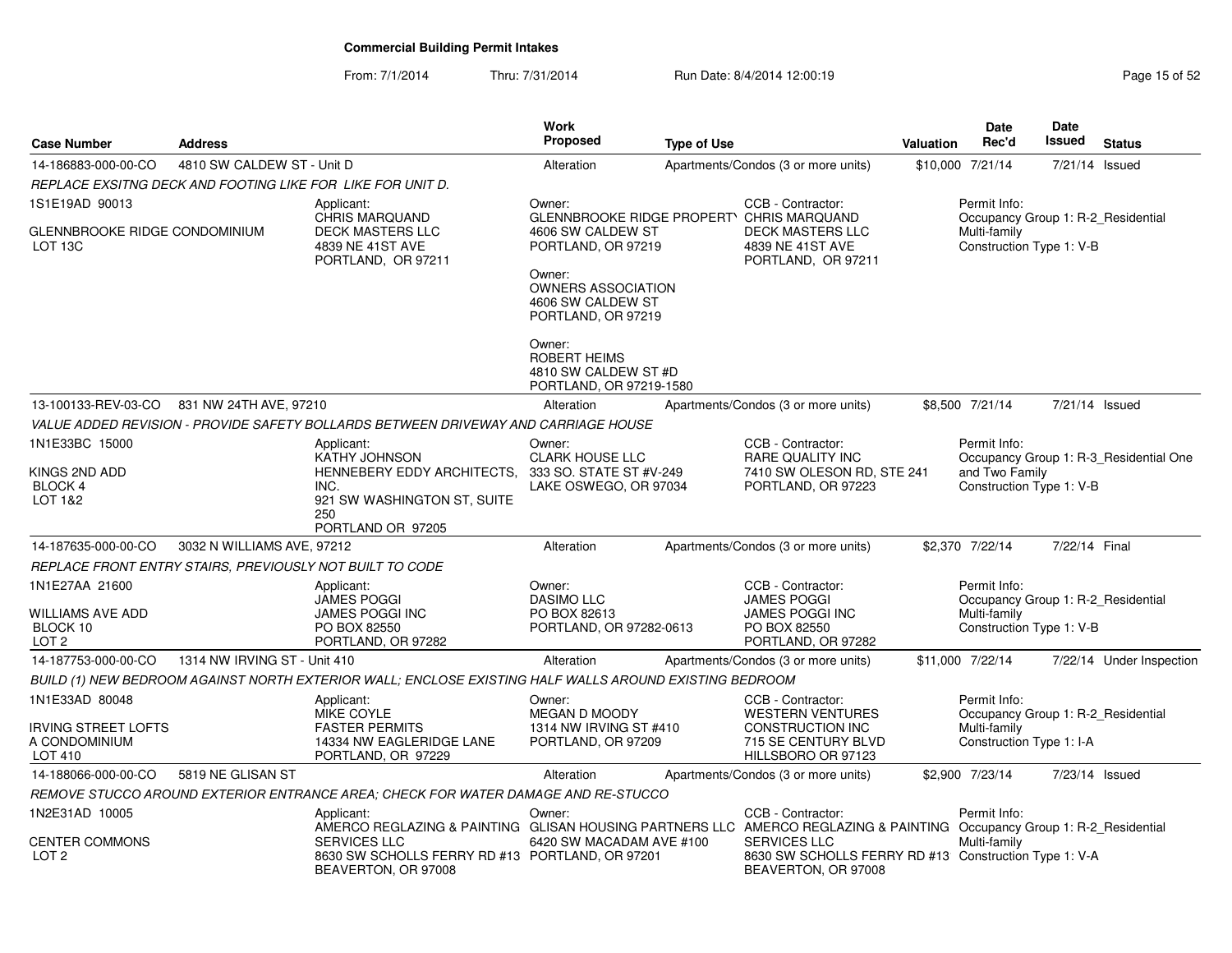From: 7/1/2014

Thru: 7/31/2014 Run Date: 8/4/2014 12:00:19 Research 2010 Page 16 of 52

| <b>Case Number</b>                                                  | Address                       |                                                                                                                                                               | <b>Work</b><br>Proposed                                                                                                           | <b>Type of Use</b> |                                                                                                         | Valuation | Date<br>Rec'd                                                                 | <b>Date</b><br>Issued | <b>Status</b>                           |
|---------------------------------------------------------------------|-------------------------------|---------------------------------------------------------------------------------------------------------------------------------------------------------------|-----------------------------------------------------------------------------------------------------------------------------------|--------------------|---------------------------------------------------------------------------------------------------------|-----------|-------------------------------------------------------------------------------|-----------------------|-----------------------------------------|
| 14-171018-REV-01-CO                                                 | 7634 SW CAPITOL HWY, 97219    |                                                                                                                                                               | Alteration                                                                                                                        | Assembly           |                                                                                                         |           | \$800 7/11/14                                                                 |                       | 7/11/14 Issued                          |
|                                                                     |                               | VALUE ADDED REVISION TO ADD WALL TO SPLIT CLOSET AND PANTRY AREA, RELOCATE DRINKING FOUNTAINS, ADD SIDEWALK TO EXISTING IMPERVIOUS AREA AT REAR OF BUILDING   |                                                                                                                                   |                    |                                                                                                         |           |                                                                               |                       |                                         |
| 1S1E20AC 17700                                                      |                               | Applicant<br>TONY YRAGUEN                                                                                                                                     | Owner:<br>INTERNATIONAL CHURCH OF                                                                                                 |                    | CCB - Contractor:<br>TODD HESS BUILDING CO                                                              |           | Permit Info:                                                                  |                       | Occupancy Group 1: A-3_Place of Worship |
| <b>BUCKINGHAM HTS</b><br><b>BLOCK4</b><br>LOT 1-3 TL 17700          |                               | TODD HESS BUILDING CO<br>9414 SW BARBUR BLVD<br>PORTLAND OR 97219                                                                                             | 3612 SW TROY ST<br>PORTLAND, OR 97219-1662                                                                                        |                    | 9414 SW BARBUR BLVD. #150<br>PORTLAND, OR 97219                                                         |           | Construction Type 1: V-B                                                      |                       |                                         |
|                                                                     |                               |                                                                                                                                                               | Owner:<br>THE FOURSQUARE GOSPEL<br>3612 SW TROY ST<br>PORTLAND, OR 97219-1662                                                     |                    |                                                                                                         |           |                                                                               |                       |                                         |
| 14-166488-000-00-CO                                                 | 14919 SE STARK ST, 97233      |                                                                                                                                                               | Alteration                                                                                                                        | Assembly           |                                                                                                         |           | \$137,140 7/18/14                                                             |                       | 7/18/14 Under Inspection                |
|                                                                     |                               | TI FOR FIRST TIME TENANT; NEW BUILDOUT TO INCLUDE KITCHEN, DINING, AND OFFICE SPACE; BATHROOM IS EXISTING WITH SHELL                                          |                                                                                                                                   |                    |                                                                                                         |           |                                                                               |                       |                                         |
| 1N2E36CD 05100                                                      |                               | Applicant:<br><b>TIMOTHY PAUL</b>                                                                                                                             | Owner:<br><b>REZA ABEDINI</b>                                                                                                     |                    | CCB - Contractor:<br><b>TIMOTHY PAUL</b>                                                                |           | Permit Info:<br>Occupancy Group 1: B Bank, Off                                |                       |                                         |
| <b>ASCOT AC</b><br>LOT 251&252 TL 5100                              |                               | WELL DONE ELECTRIC & SUPPLY<br>LLC<br>17045 SE ROYER RD<br>DAMASCUS OR 97089                                                                                  | 9400 SW STONECREEK DR<br>BEAVERTON, OR 97007-8532<br>Owner:<br>ROOHI ABEDINI<br>9400 SW STONECREEK DR<br>BEAVERTON, OR 97007-8532 |                    | WELL DONE ELECTRIC & SUPPLY Med.Off., Pub.Bldg.<br><b>LLC</b><br>17045 SE ROYER RD<br>DAMASCUS OR 97089 |           | Construction Type 1: V-B                                                      |                       |                                         |
| 14-186286-000-00-CO                                                 | 5000 N WILLAMETTE BLVD, 97217 |                                                                                                                                                               | Alteration                                                                                                                        | Assembly           |                                                                                                         |           | \$92,000 7/18/14                                                              |                       | 7/18/14 Issued                          |
|                                                                     |                               | REMODEL INTERIOR LOBBY - REPLACE LAMINATE WALL PANELS. REPLACE AND UPGRADE INTERIOR DOOR AND RELITE TO RESOURCE CENTER                                        |                                                                                                                                   |                    |                                                                                                         |           |                                                                               |                       |                                         |
| 1N1E18A 00100                                                       |                               | Applicant:                                                                                                                                                    |                                                                                                                                   |                    | CCB - Contractor:                                                                                       |           | Permit Info:                                                                  |                       |                                         |
|                                                                     |                               | <b>MARK WUTHRICH</b>                                                                                                                                          |                                                                                                                                   |                    | <b>CASCADE ACOUSTICS INC</b>                                                                            |           | Occupancy Group 1: B_Bank, Off.,                                              |                       |                                         |
| SECTION 18 1N 1E<br>TL 100 80.73 ACRES                              |                               | 4731 SW 18TH DR<br>PORTLAND, OR 97239                                                                                                                         |                                                                                                                                   |                    | <b>PO BOX 189</b><br>TUALATIN, OR 97062                                                                 |           | Med.Off., Pub.Bldg.<br>Construction Type 1: I-B                               |                       |                                         |
| 14-191222-000-00-CO                                                 | 1021 NE GRAND AVE, 97232      |                                                                                                                                                               | Alteration                                                                                                                        | Assembly           |                                                                                                         |           | \$1,200,000 7/30/14                                                           |                       | <b>Under Review</b>                     |
|                                                                     |                               | TENANT IMPROVEMENT FOR (2) NEW TENANTS IN EXISTING TENANT SPACES; NEW CAFE TENANT ON MAIN FLOOR; NEW RESTAURANT ON SIXTH FLOOR WITH ROOF DECK; NEW TRASH AREA |                                                                                                                                   |                    |                                                                                                         |           |                                                                               |                       |                                         |
| 1N1E35BB 03800                                                      |                               | Applicant:<br>LEE SHRADAR                                                                                                                                     | Owner:<br><b>GRAND VENTURES HOTEL LLC</b>                                                                                         |                    | CCB - Contractor:<br>SD DEACON CORP OF OREGON                                                           |           |                                                                               |                       |                                         |
| <b>HOLLADAYS ADD</b><br>BLOCK 46<br>LOT 1-4 EXC PT IN ST<br>LOT 5-8 |                               | <b>HOLST ARCHITECTURE</b><br>110 SE 8TH AVAENUE<br>PORTLAND, OR 97214                                                                                         | 1021 NE GRAND AVE<br>PORTLAND, OR 97232-2060                                                                                      |                    | 901 NE GLISAN ST STE 100<br>PORTLAND OR 97232                                                           |           |                                                                               |                       |                                         |
| 14-165091-000-00-CO                                                 | 2218 NE 82ND AVE, 97220       |                                                                                                                                                               | Alteration                                                                                                                        | Assembly           |                                                                                                         |           | \$15,000 7/8/14                                                               |                       | <b>Under Review</b>                     |
|                                                                     |                               | PARTIAL CHANGE OF OCCUPANCY; CONVERT STORAGE ROOM TO RESTAURANT; NEW TABLE LAYOUT                                                                             |                                                                                                                                   |                    |                                                                                                         |           |                                                                               |                       |                                         |
| 1N2E28CB 12700                                                      |                               | Applicant:<br>PHONG TRAN<br>2218 NE 82ND AVE<br>PORTLAND, OR 97220                                                                                            | Owner:<br>VCG AND ASSOCIATES LLC<br>11099 NE FREMONT ST<br>PORTLAND, OR 97220-2624                                                |                    |                                                                                                         |           | Permit Info:<br>Occupancy Group 1: A-2_Restaurant<br>Construction Type 1: V-B |                       |                                         |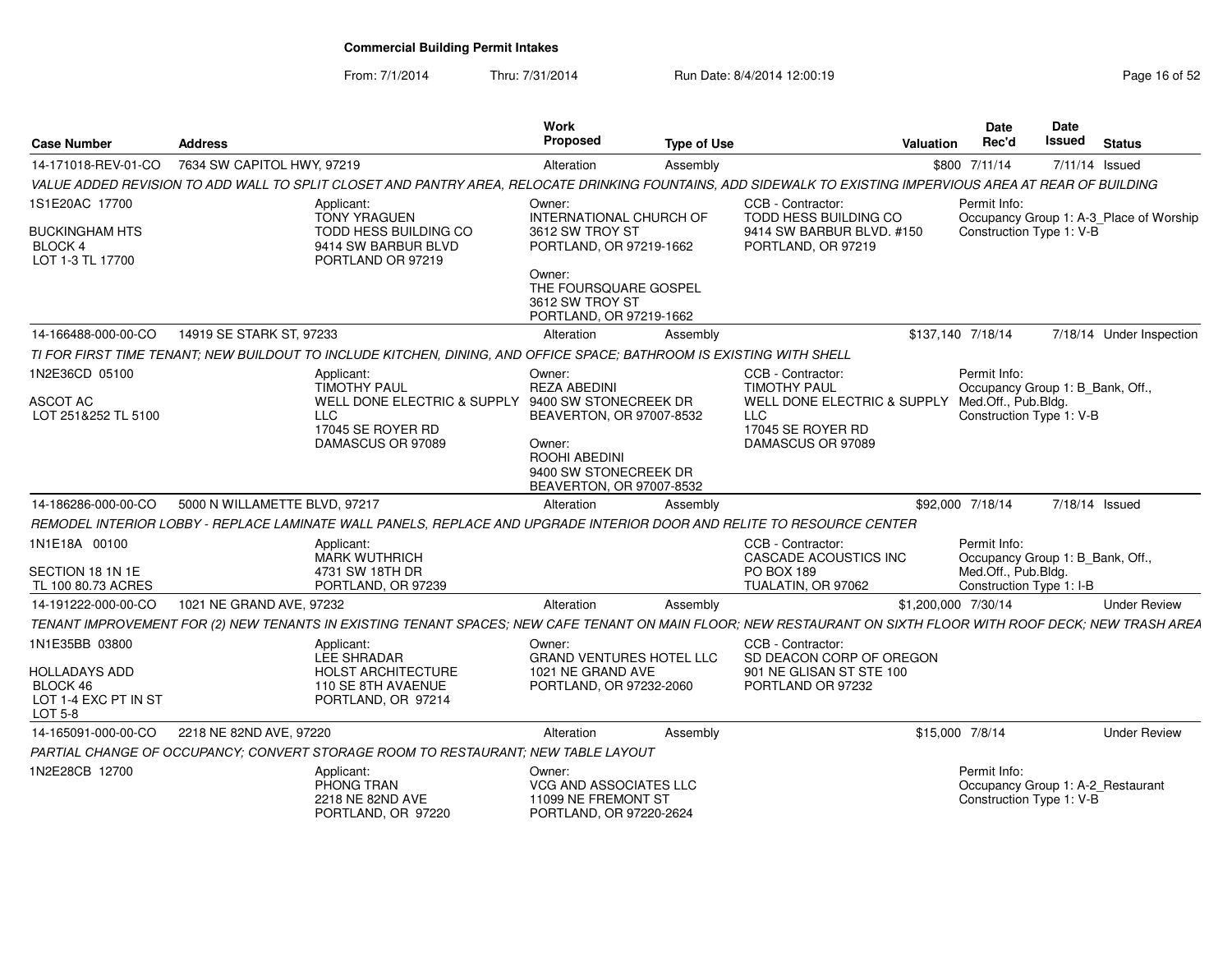From: 7/1/2014

Thru: 7/31/2014 Run Date: 8/4/2014 12:00:19 Rege 17 of 52

| <b>Case Number</b>                                                   | <b>Address</b>              |                                                                                                                                                   | <b>Work</b><br><b>Proposed</b>                                                                                              | <b>Type of Use</b> |                                                                                                                         | Valuation | Date<br>Rec'd                                                                                         | <b>Date</b><br><b>Issued</b> | <b>Status</b>                                                                             |
|----------------------------------------------------------------------|-----------------------------|---------------------------------------------------------------------------------------------------------------------------------------------------|-----------------------------------------------------------------------------------------------------------------------------|--------------------|-------------------------------------------------------------------------------------------------------------------------|-----------|-------------------------------------------------------------------------------------------------------|------------------------------|-------------------------------------------------------------------------------------------|
| 14-146341-REV-01-CO                                                  | 2326 N FLINT AVE, 97227     |                                                                                                                                                   | Alteration                                                                                                                  | Assembly           |                                                                                                                         |           | \$7/7/14                                                                                              |                              | 7/7/14 Issued                                                                             |
|                                                                      |                             | REVISION TO REMOVE GAS KITCHEN EQUIPMENT FROM KITCHEN PLAN; REPLACING WITH ALL ELECTRICAL EQUIPMENT                                               |                                                                                                                             |                    |                                                                                                                         |           |                                                                                                       |                              |                                                                                           |
| 1N1E27DB 02400<br><b>ALBINA</b><br>BLOCK 35<br>LOT <sub>7</sub>      |                             | Applicant:<br><b>JOEL GREGORY</b><br>EX NOVO BREWING CO<br>4415 NE 40TH AVE<br>PORTLAND OR 97211                                                  | Owner:<br>PO BOX 838<br>REDWOOD VALLEY, CA<br>95470-0838                                                                    |                    | CCB - Contractor:<br>KASTER CLARK ENTERPRISES LLI OBRIEN & COMPANY LLC<br>PO BOX 4008<br>WILSONVILLE, OR 97070          |           | Permit Info:<br>Factory, Low Hazard<br>Construction Type 1: III-B                                     |                              | Occupancy Group 1: F-2_Industrial Plant -<br>Construction Type 2 (formerly Type 1): III-B |
| 14-157869-REV-01-CO                                                  | 1902 W BURNSIDE ST          |                                                                                                                                                   | Alteration                                                                                                                  | Assembly           |                                                                                                                         |           | \$7/16/14                                                                                             | 7/16/14 Issued               |                                                                                           |
|                                                                      |                             | REVISION TO ADD MISSING CALCULATION AND DETAIL FOR SUSPENDED SOFFIT                                                                               |                                                                                                                             |                    |                                                                                                                         |           |                                                                                                       |                              |                                                                                           |
| 1N1E33DC 70264                                                       |                             | Applicant:<br><b>CHARLIE DENTON</b><br><b>BOISE FRY COMPANY</b><br>4649 NE 97TH<br>PORTLAND, OR 97270                                             | Owner:<br><b>CIVIC RETAIL LLC</b><br>1477 NW EVERETT ST<br>PORTLAND, OR 97209-2617                                          |                    | CCB - Contractor:<br>HAMMER AND HAND INC<br>1020 SE HARRISON<br>PORTLAND, OR 97214                                      |           | Permit Info:<br>Occupancy Group 1: A-2_Restaurant<br>Construction Type 1: I-A                         |                              |                                                                                           |
| 14-178947-000-00-CO                                                  | 204 SW YAMHILL ST, 97204    |                                                                                                                                                   | Alteration                                                                                                                  | Assembly           |                                                                                                                         |           | \$17,800 7/3/14                                                                                       |                              | $7/3/14$ Issued                                                                           |
|                                                                      |                             | SHELL WORK, ADD DEMISING WALL TO SPLIT TENANT SPACES, DEMO EXISTING RESTROOMS                                                                     |                                                                                                                             |                    |                                                                                                                         |           |                                                                                                       |                              |                                                                                           |
| 1S1E03BA 04500                                                       |                             | Applicant:<br><b>DAN YOUNG</b><br><b>OREGON BUSINESS</b><br><b>ARCHITECTURE</b><br>PO BOX 80301<br>PORTLAND, OR 97280                             | Owner:<br><b>ASETT LLC</b><br>621 SW MORRISON ST STE 800<br>PORTLAND, OR 97205-3825                                         |                    | CCB - Contractor:<br>ROBERT TODD CONSTRUCTION<br><b>INC</b><br>4080 SE INTERNATIONAL WAY<br>B113<br>MILWAUKIE, OR 97222 |           | Permit Info:<br>Occupancy Group 1: A-2_Restaurant<br>Construction Type 1: III-A                       |                              |                                                                                           |
| 14-161549-000-00-CO                                                  | 205 NE M L KING BLVD, 97232 |                                                                                                                                                   | Alteration                                                                                                                  | <b>Business</b>    |                                                                                                                         |           | \$295,557 7/1/14                                                                                      |                              | <b>Under Review</b>                                                                       |
|                                                                      |                             | BUILD NEW WALLS TO CREATE COMMISARY KITCHEN IN EXISTING WAREHOUSE SPACE, INCLUDES PREP TABLES, SHELVING, EXISTING RESTROOM, PLUMBING EQUIPMENT    |                                                                                                                             |                    |                                                                                                                         |           |                                                                                                       |                              |                                                                                           |
| 1N1E34DA 00900                                                       |                             | Applicant:<br>Nick Armour<br>Swedish Italian Construction<br>8026 SE Taylor ct<br>Portland OR, 97215                                              | Owner:<br>JOSEPH P TOOMBS<br>9306 NE 87TH CT<br>VANCOUVER, WA 98662-3203<br>Owner:<br>CHRISTINE M TOOMBS<br>9306 NE 87TH CT |                    | CCB - Contractor:<br>JOSEPH FRANCIS FRUSCELLO<br>8026 SE TAYLOR CT<br>PORTLAND, OR 97215                                |           | Permit Info:<br>Occupancy Group 1: B_Bank, Off.,<br>Med.Off., Pub.Bldg.<br>Construction Type 1: III-B |                              | Construction Type 2 (formerly Type 1): III-B                                              |
|                                                                      | 729 SE POWELL BLVD, 97202   |                                                                                                                                                   | VANCOUVER, WA 98662-3203                                                                                                    |                    |                                                                                                                         |           | \$170,091 7/1/14                                                                                      |                              | <b>Under Review</b>                                                                       |
| 14-167319-000-00-CO                                                  |                             | TI FOR NEW TENANT - ADD INTERIOR WALLS TO CREATE STORAGE AREA AND SEPARATE TENANT SPACE FOR REMAINDER OF BUILDING FOR MARIJUANA DISPENSARY OFFICE | Alteration                                                                                                                  | <b>Business</b>    |                                                                                                                         |           |                                                                                                       |                              |                                                                                           |
| 1S1E11BB 02600<br>RAFFETYS ADD<br>BLOCK 6<br>LOT 1&3&6&8             |                             | Applicant:<br><b>TARA CANTRELL</b><br><b>EMMETT PHAIR CONSTRUCTION</b><br><b>16650 FIR LANE</b><br>LAKE OSWEGO, OR 97034                          | Owner:<br><b>VPW LLC</b><br>5611 NE COLUMBIA BLVD<br>PORTLAND, OR 97218-1237                                                |                    | CCB - Contractor:<br>PHAIR CONSTRUCTION COMPANY Occupancy Group 1: B_Bank, Off.,<br>PO BOX 4722<br>SALEM, OR 97302-8722 |           | Permit Info:<br>Med.Off., Pub.Bldg.<br>Construction Type 1: V-B                                       |                              |                                                                                           |
| 2&7 TL 2600<br>LAND & IMPS SEE R251336 (R683300692)<br>FOR BILLBOARD |                             |                                                                                                                                                   |                                                                                                                             |                    |                                                                                                                         |           |                                                                                                       |                              |                                                                                           |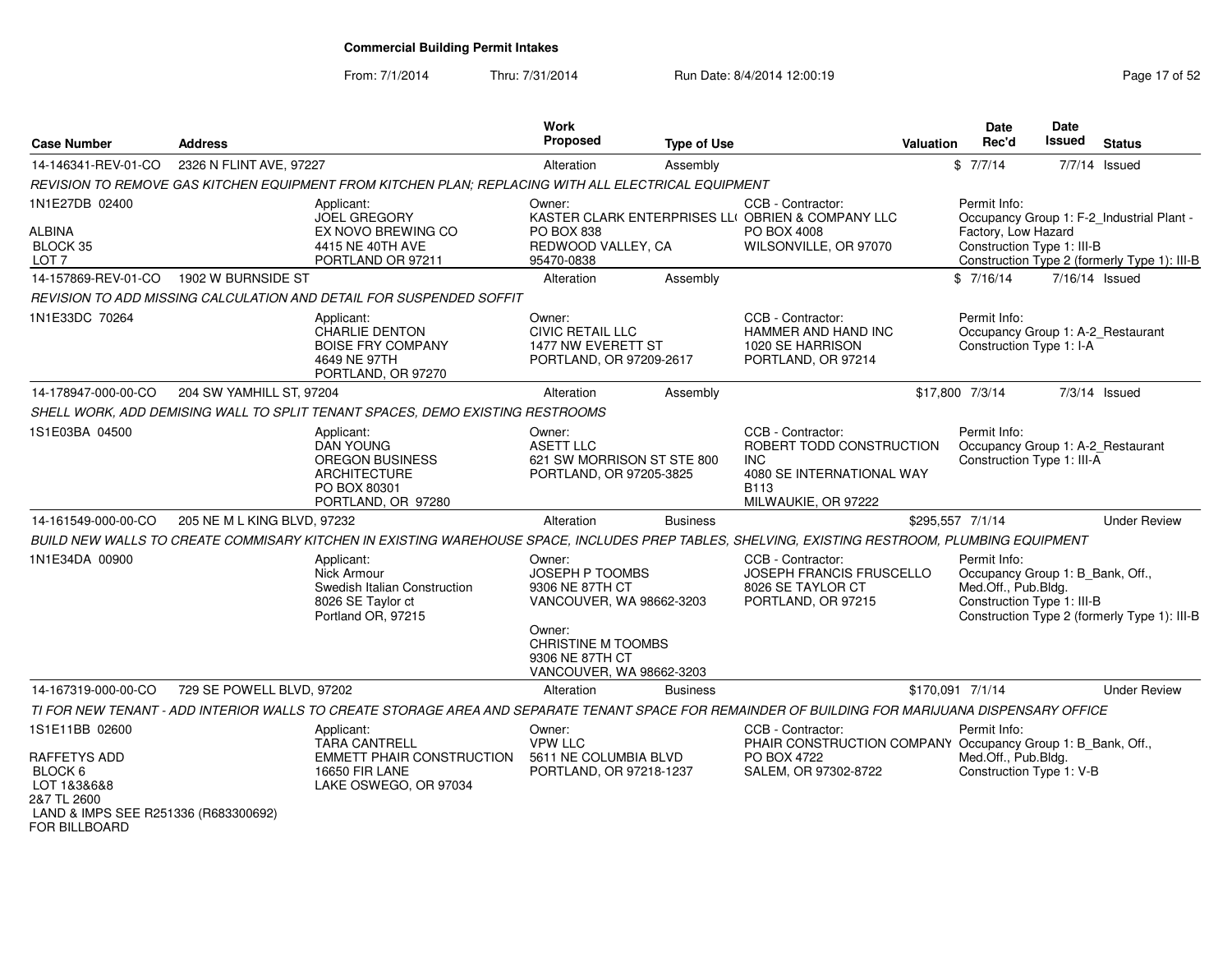From: 7/1/2014Thru: 7/31/2014 Run Date: 8/4/2014 12:00:19 Research 2010 Page 18 of 52

| <b>Case Number</b>                                                                                                   | <b>Address</b>             |                                                                                                                                                         | Work<br>Proposed                                                                                                                      | <b>Type of Use</b> |                                                                                                                                      | <b>Valuation</b> | <b>Date</b><br>Rec'd                                                                                | <b>Date</b><br><b>Issued</b> | <b>Status</b>                                |
|----------------------------------------------------------------------------------------------------------------------|----------------------------|---------------------------------------------------------------------------------------------------------------------------------------------------------|---------------------------------------------------------------------------------------------------------------------------------------|--------------------|--------------------------------------------------------------------------------------------------------------------------------------|------------------|-----------------------------------------------------------------------------------------------------|------------------------------|----------------------------------------------|
| 14-171172-000-00-CO                                                                                                  | 10527 NE SANDY BLVD, 97220 |                                                                                                                                                         | Alteration                                                                                                                            | <b>Business</b>    |                                                                                                                                      |                  | \$75,000 7/1/14                                                                                     |                              | $7/1/14$ Issued                              |
|                                                                                                                      |                            | TENANT IMPROVEMENT FOR EXISTING TENANT TO CONVERT EXISTING PREP AREA TO BREAK ROOM; NEW PANELIZED REMOVABLE WALLS TO CREATE NEW PREP; ALL INTERIOR WORK |                                                                                                                                       |                    |                                                                                                                                      |                  |                                                                                                     |                              |                                              |
| 1N2E22BB 02500                                                                                                       |                            | Applicant:<br><b>DAVID WALES</b>                                                                                                                        | Owner:<br>SEMEN KHARIF                                                                                                                |                    | CCB - Contractor:<br><b>DAVID WALES</b>                                                                                              |                  | Permit Info:                                                                                        |                              | Occupancy Group 1: F-1_Industrial Plant -    |
| PARKROSE & RPLT<br>BLOCK 76<br>LOT A TL 2500                                                                         |                            | LANPHERE CONSTRUCTION &<br>DEVELOPMENT LLC<br>4160 SW 109TH AVENUE<br>BEAVERTON, OR 97005                                                               | 12799 NW LILLYWOOD DR<br>PORTLAND, OR 97229-8517<br>Owner:<br><b>IRINA KHARIF</b><br>12799 NW LILLYWOOD DR<br>PORTLAND, OR 97229-8517 |                    | LANPHERE CONSTRUCTION &<br>DEVELOPMENT LLC<br>4160 SW 109TH AVENUE<br>BEAVERTON, OR 97005                                            |                  | Factory, Mod.Hazard<br>Construction Type 1: V-B                                                     |                              | Construction Type 2 (formerly Type 1): V-B   |
| 14-177638-000-00-CO                                                                                                  | 1450 N PRESCOTT ST, 97217  |                                                                                                                                                         | Alteration                                                                                                                            | <b>Business</b>    |                                                                                                                                      |                  | \$62,000 7/1/14                                                                                     |                              | <b>Under Review</b>                          |
|                                                                                                                      |                            | TENANT IMPROVEMENT FOR FIRST TIME TENANT, NEW WALLS FOR OFFICE, INSTALL WALK IN COOLER, BAR AREA WITH SEATING, DISHWASHER AND 2 SINKS                   |                                                                                                                                       |                    |                                                                                                                                      |                  |                                                                                                     |                              |                                              |
| 1N1E22CB 04700                                                                                                       |                            | Applicant:<br><b>LISA MCARTHUR</b><br>UNTAPPED LLC<br>3811 NE 70TH AVE<br>PORTLAND, OR 97213                                                            | Owner:<br>PRESCOTT APARTMENTS LLC<br>39401 224TH AVE SE<br>ENUMCLAW, WA 98022-8982                                                    |                    | CCB - Contractor:<br>CRONEN BUILDING CO. LLC.<br>8110 SE 45TH<br>PORTLAND, OR 97206                                                  |                  | Permit Info:<br>Occupancy Group 1: B_Bank, Off.,<br>Med.Off., Pub.Bldg.<br>Construction Type 1: I-A |                              | Construction Type 2 (formerly Type 1): III-B |
| 14-168892-REV-01-CO                                                                                                  | 5215 N LOMBARD ST, 97203   |                                                                                                                                                         | Alteration                                                                                                                            | <b>Business</b>    |                                                                                                                                      |                  | \$1,500 7/1/14                                                                                      |                              | $7/1/14$ Issued                              |
| REVISION TO ADD FLOOR DRAIN AT INTERIOR TRASH AREA                                                                   |                            |                                                                                                                                                         |                                                                                                                                       |                    |                                                                                                                                      |                  |                                                                                                     |                              |                                              |
| 1N1E08CB 04700<br>PORTSMOUTH VILLA EXTD<br><b>BLOCK H</b><br>SW 1/2 OF LOT 28 EXC PT IN ST<br>LOT 29-31 EXC PT IN ST |                            | Applicant:<br><b>KEN WRIGHT</b><br><b>WRIGHT CONSTRUCTION</b><br>8130 SE LAKE RD #56<br>MILWAUKIE OR 97267                                              | Owner:<br>DOVER LANE LLC<br>4721 N WILLAMETTE BLVD<br>PORTLAND, OR 97203-4767                                                         |                    | CCB - Contractor:<br>KENNETH RAY WRIGHT & ORFA<br><b>ESTER MANDEZ</b><br>10805 NE FREMONT ST APT A<br>PORTLAND, OR 97220             |                  | Permit Info:<br>Occupancy Group 1: B_Bank, Off.,<br>Med.Off., Pub.Bldg.<br>Construction Type 1: V-B |                              |                                              |
| 14-177894-000-00-CO                                                                                                  | 2908 SE BELMONT ST, 97214  |                                                                                                                                                         | Alteration                                                                                                                            | <b>Business</b>    |                                                                                                                                      |                  | \$2,000 7/1/14                                                                                      |                              | 7/18/14 Issued                               |
| FIRE ESCAPE TESTING for certification.                                                                               |                            |                                                                                                                                                         |                                                                                                                                       |                    |                                                                                                                                      |                  |                                                                                                     |                              |                                              |
| 1S1E01BA 18100<br>HANSONS ADD & 2ND<br>BLOCK <sub>22</sub><br>W 1/2 OF LOT 1&2                                       |                            | Applicant:<br><b>DONIA BRADEN</b><br>NJP CONSTRUCTION, LLC<br>PO BOX 3804<br>TUALATIN, OR 97062                                                         | Owner:<br>EMMA KAY LLC<br>916 SE 29TH AVE<br>PORTLAND, OR 97214                                                                       |                    | CCB - Contractor:<br>NJP CONSTRUCTION, LLC<br>PO BOX 3804<br>TUALATIN OR 97062                                                       |                  |                                                                                                     |                              |                                              |
| 14-178017-000-00-CO                                                                                                  | 4700 SW MACADAM AVE, 97201 |                                                                                                                                                         | Alteration                                                                                                                            | <b>Business</b>    |                                                                                                                                      |                  | \$10,000 7/1/14                                                                                     |                              | 7/1/14 Final                                 |
|                                                                                                                      |                            | DEMOLITION OF INTERIOR NON-BEARING PARTITION WALLS, CEILING & REMOVING TWO GENERAL SINKS.                                                               |                                                                                                                                       |                    |                                                                                                                                      |                  |                                                                                                     |                              |                                              |
| 1S1E15BA 01100<br>SECTION 15 1S 1E<br>TL 1100 0.58 ACRES                                                             |                            | Applicant:<br><b>CHELSEA RODGERS</b><br>TONI KING AND ASSOCIATES<br>330 SE MLK JR BLVD, SUITE 350<br>PORTLAND, OR 97214                                 | Owner:<br><b>CHARLES F BREUER</b><br>1501 SW TAYLOR ST #100<br>PORTLAND, OR 97205<br>Owner:                                           |                    | CCB - Contractor:<br>PAVILION CONSTRUCTION NW LL( Occupancy Group 1: B_Bank, Off.,<br>6720 SW MACADAM AVE #310<br>PORTLAND, OR 97219 |                  | Permit Info:<br>Med.Off., Pub.Bldg.<br>Construction Type 1: V-B                                     |                              |                                              |
|                                                                                                                      |                            |                                                                                                                                                         | <b>KELLY C BRUUN</b><br>1501 SW TAYLOR ST #100<br>PORTLAND, OR 97205                                                                  |                    |                                                                                                                                      |                  |                                                                                                     |                              |                                              |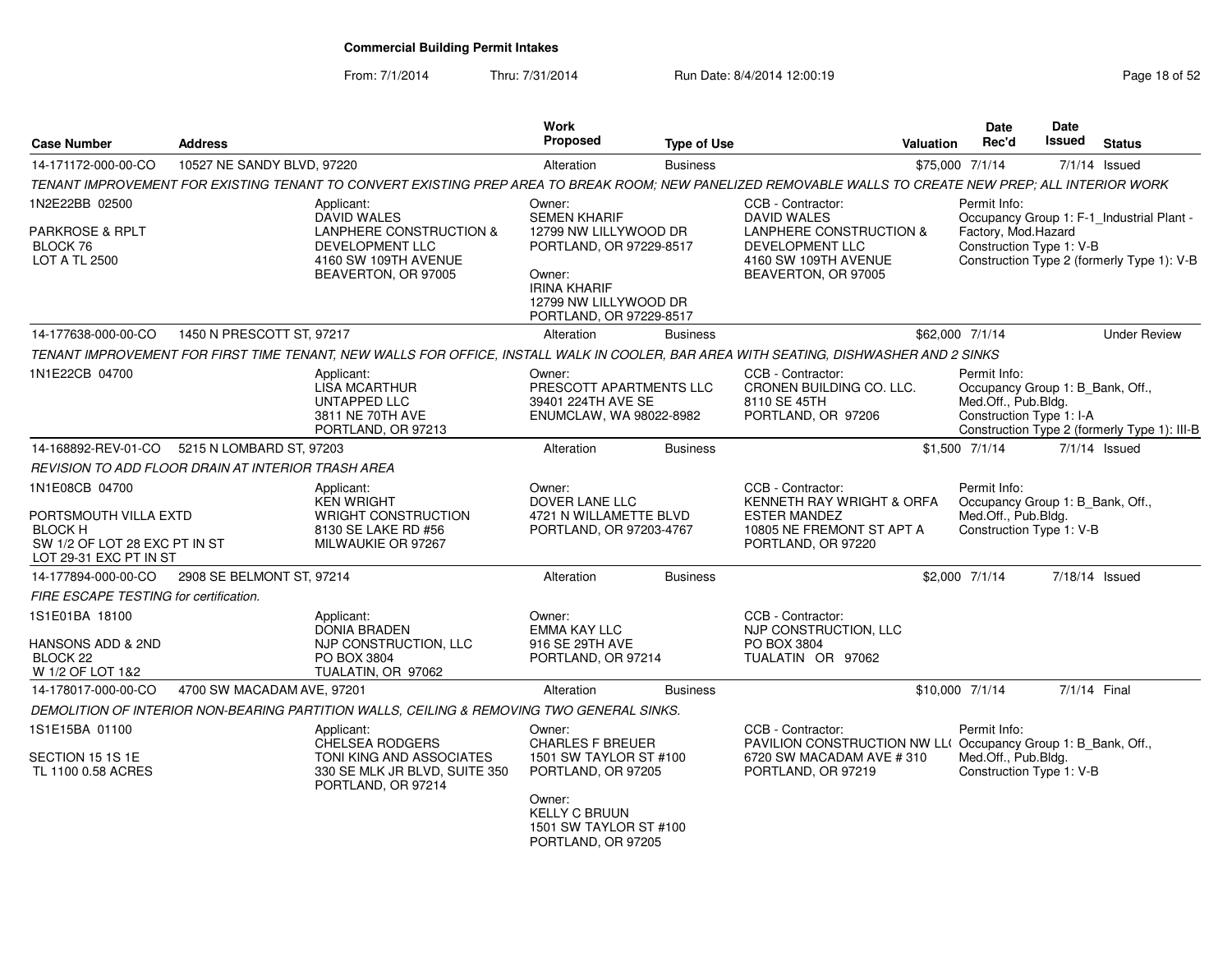From: 7/1/2014

Thru: 7/31/2014 Run Date: 8/4/2014 12:00:19 Research 2010 19:00:19

| <b>Case Number</b>                            | Address                                    |                                                                                                                                                                  | Work<br>Proposed                                          | Type of Use     |                                                                               | Valuation        | Date<br>Rec'd                                            | Date<br>Issued | <b>Status</b> |                                              |
|-----------------------------------------------|--------------------------------------------|------------------------------------------------------------------------------------------------------------------------------------------------------------------|-----------------------------------------------------------|-----------------|-------------------------------------------------------------------------------|------------------|----------------------------------------------------------|----------------|---------------|----------------------------------------------|
| 14-175527-000-00-CO                           | 5949 NE 30TH AVE, 97211                    |                                                                                                                                                                  | Alteration                                                | <b>Business</b> |                                                                               | \$90,000 7/2/14  |                                                          |                |               | <b>Under Review</b>                          |
|                                               |                                            | INTERIOR TENANT IMPROVEMENT FOR NEW TENANT, CHANGE OCCUPANCY FROM (M) TO (B), NEW WALLS TO CREATE 4 CLASSROOMS, RESTROOMS ARE EXISTING (08-104321CO) RECONFIG    |                                                           |                 |                                                                               |                  |                                                          |                |               |                                              |
| 1N1E13CD 09300                                |                                            | Applicant:<br><b>MIKE COYLE</b>                                                                                                                                  | Owner:                                                    |                 | CCB - Contractor:<br>BAEK AINSWORTH PROPERTY LL( UNION CORNER CONSTRUCTION    |                  | Permit Info:<br>Occupancy Group 1: B_Bank, Off.          |                |               |                                              |
| <b>IRVINGTON PK</b><br>BLOCK 37<br>LOT 5-8    |                                            | <b>FASTER PERMITS</b><br>14334 NW EAGLERIDGE LANE<br>PORTLAND, OR 97229                                                                                          | 3855 SW 153RD DR<br>BEAVERTON, OR 97006                   |                 | INC<br>6500A NE ST JOHNS RD<br>VANCOUVER, WA 986611230                        |                  | Med.Off., Pub.Bldg.<br>Construction Type 1: V-B          |                |               |                                              |
| 14-178179-000-00-CO                           | 1126 SE DIVISION ST, 97202                 |                                                                                                                                                                  | Alteration                                                | <b>Business</b> |                                                                               | \$205,000 7/2/14 |                                                          |                |               | <b>Under Review</b>                          |
|                                               |                                            | TENANT IMPROVEMENT FOR NEW RESTAURANT TENANT. CHANGE OF USE FROM TIRE COMPANY TO RESTAURANT. ADD DEMISING WALLS TO CREATE 2 NEW TENANT SPACES. NEW WALL FO.      |                                                           |                 |                                                                               |                  |                                                          |                |               |                                              |
| 1S1E11BA 06300                                |                                            | Applicant:<br>ANNETTE YANG                                                                                                                                       | Owner:<br>JOHN LITTLEHALES                                |                 | CCB - Contractor:<br><b>DON TROTTER</b>                                       |                  | Permit Info:<br>Construction Type 1: V-B                 |                |               |                                              |
| TIBBETTS ADD<br>N 130' OF E 100' OF BLOCK 62  |                                            | LE VIEUX<br>4117 N ALBINA AVE<br>PORTLAND, OR 97217                                                                                                              | 530 OAK GROVE AVE #201<br>MENLO PARK, CA 94025-3255       |                 | OREGON RESTAURANT<br><b>EQUIPMENT</b><br>PO BOX 2560<br>OREGON CITY, OR 97045 |                  |                                                          |                |               |                                              |
| 14-178477-000-00-CO                           | 1900 N INTERSTATE AVE, 97227               |                                                                                                                                                                  | Alteration                                                | <b>Business</b> |                                                                               | \$20,000 7/2/14  |                                                          |                | 7/2/14 Issued |                                              |
|                                               |                                            | CONVERT EXISTING CONFERENCE ROOM TO TWO INDIVIDUAL OFFICE SPACES.                                                                                                |                                                           |                 |                                                                               |                  |                                                          |                |               |                                              |
| 1N1E27CD 00200                                |                                            | Applicant:                                                                                                                                                       | Owner:                                                    |                 |                                                                               |                  | Permit Info:                                             |                |               |                                              |
|                                               |                                            | <b>JESSICA ISELIN</b>                                                                                                                                            | PORTLAND CITY OF                                          |                 |                                                                               |                  | Occupancy Group 1: B_Bank, Off.                          |                |               |                                              |
| ALBINA<br><b>BLOCK 94 TL 200</b>              |                                            | <b>ISELIN ARCHITECTS, P C</b><br>1307 7th St.<br>OREGON CITY OR 97045                                                                                            | 1120 SW 5TH AVE #609<br>PORTLAND, OR 97204-1912           |                 |                                                                               |                  | Med.Off., Pub.Bldg.<br>Construction Type 1: III-B        |                |               |                                              |
| 14-177587-000-00-CO                           | 1008 SE HAWTHORNE BLVD, 97214              |                                                                                                                                                                  | Alteration                                                | <b>Business</b> |                                                                               | \$85,000 7/3/14  |                                                          |                |               | <b>Under Review</b>                          |
|                                               |                                            | SHELL IMPROVEMENT. DEMO INTERIOR FINISHES. 5 BATHROOMS. UTILITY SINK ROOM. WINDOWS. REPLACE EXISTING STOREFRONT. REPLACE OVERHEAD DOOR AND NEW CURB CUT. SEPAI   |                                                           |                 |                                                                               |                  |                                                          |                |               |                                              |
| 1S1E02CA 16600                                |                                            | Applicant:                                                                                                                                                       | Owner:                                                    |                 | CCB - Contractor:                                                             |                  | Permit Info:                                             |                |               |                                              |
| <b>STEPHENS ADD</b>                           |                                            | <b>JEFF BURNS</b><br><b>BURNS ORGANIC MODERN</b>                                                                                                                 | <b>BINDERY (HAWTHORNE) LLC</b><br>3115 NE SANDY BLVD #003 |                 | DEFORM NW LLC<br>PO BOX 42404                                                 |                  | Occupancy Group 1: B_Bank, Off.<br>Med.Off., Pub.Blda.   |                |               |                                              |
| BLOCK 120                                     |                                            | 1336 SE 20TH AVE                                                                                                                                                 | PORTLAND, OR 97232-2776                                   |                 | PORTLAND, OR 97242                                                            |                  | Construction Type 1: III-B                               |                |               |                                              |
| W 1/2 OF LOT 1 EXC PT IN ST<br>W 1/2 OF LOT 2 |                                            | PORTLAND, OR 97214                                                                                                                                               |                                                           |                 |                                                                               |                  |                                                          |                |               | Construction Type 2 (formerly Type 1): III-B |
| 14-179250-000-00-CO                           | 636 NW 21ST AVE, 97209                     |                                                                                                                                                                  | Alteration                                                | <b>Business</b> |                                                                               | \$175.040 7/7/14 |                                                          |                |               | <b>Under Review</b>                          |
|                                               |                                            | TI FOR NEW TENANT - RECONFIGURE SECOND LEVEL OF EXISTING OFFICE SPACE, ADD NEW STAIR, ADD ONE NEW OFFICE, 2 CONFERENCE ROOMS ON FIRST FLOOR, ADD SINK AT NEW COF |                                                           |                 |                                                                               |                  |                                                          |                |               |                                              |
| 1N1E33BD 05300                                |                                            | Applicant:                                                                                                                                                       | Owner:                                                    |                 | CCB - Contractor:                                                             |                  | Permit Info:                                             |                |               |                                              |
|                                               |                                            | Jessica Iselin                                                                                                                                                   | CRONIN & CAPLAN INC                                       |                 | Kevin                                                                         |                  | Occupancy Group 1: B Bank, Off.<br>Med.Off., Pub.Bldg.   |                |               |                                              |
| KINGS 2ND ADD<br><b>BLOCK 10 TL 5300</b>      |                                            | <b>ISELIN ARCHITECTS, P.C.</b><br>1307 Seventh Street                                                                                                            | PO BOX 23999<br><b>TIGARD, OR 97281</b>                   |                 | BARTEL CONTRACTING INC<br>PO BOX 160                                          |                  | Construction Type 1: III-B                               |                |               |                                              |
|                                               |                                            | Oregon City, OR 97045                                                                                                                                            |                                                           |                 | GLADSTONE, OR 97027                                                           |                  |                                                          |                |               | Construction Type 2 (formerly Type 1): III-B |
|                                               | 13-241548-REV-01-CO 710 NW 17TH AVE, 97209 |                                                                                                                                                                  | Alteration                                                | <b>Business</b> |                                                                               |                  | \$7/7/14                                                 |                | 7/7/14 Issued |                                              |
|                                               |                                            | REVISION - RELOCATE BATHROOM AND ADD KITCHENETTE SINK, REVISE MEZZANINE FLOOR FRAMING. REVISE AREAS FOR OCCUPANCY TO MAINTAIN UNDER SEISMIC THRESHOLD.           |                                                           |                 |                                                                               |                  |                                                          |                |               |                                              |
| 1N1E33AC 01700                                |                                            | Applicant:                                                                                                                                                       | Owner:                                                    |                 | CCB - Contractor:                                                             |                  | Permit Info:                                             |                |               |                                              |
|                                               |                                            | <b>KATHY JOHNSON</b>                                                                                                                                             | <b>GLASER BROS LLC</b>                                    |                 | R & H CONSTRUCTION                                                            |                  | Occupancy Group 1: S-1 Storage -                         |                |               |                                              |
| <b>COUCHS ADD</b><br>BLOCK 156                |                                            | <b>HENNEBERY EDDY ARCHITECTS</b><br>921 SW WASHINGTON SUITE 250                                                                                                  | 333 S STATE ST #V-249<br>LAKE OSWEGO, OR 97034            |                 | 1530 SW TAYLOR STREET<br>PORTLAND, OR 97205                                   |                  | Moderate Hazard, Warehouse<br>Construction Type 1: III-B |                |               |                                              |
| LOT 2&3                                       |                                            | PORTLAND, OR 97205                                                                                                                                               |                                                           |                 |                                                                               |                  |                                                          |                |               | Construction Type 2 (formerly Type 1): III-B |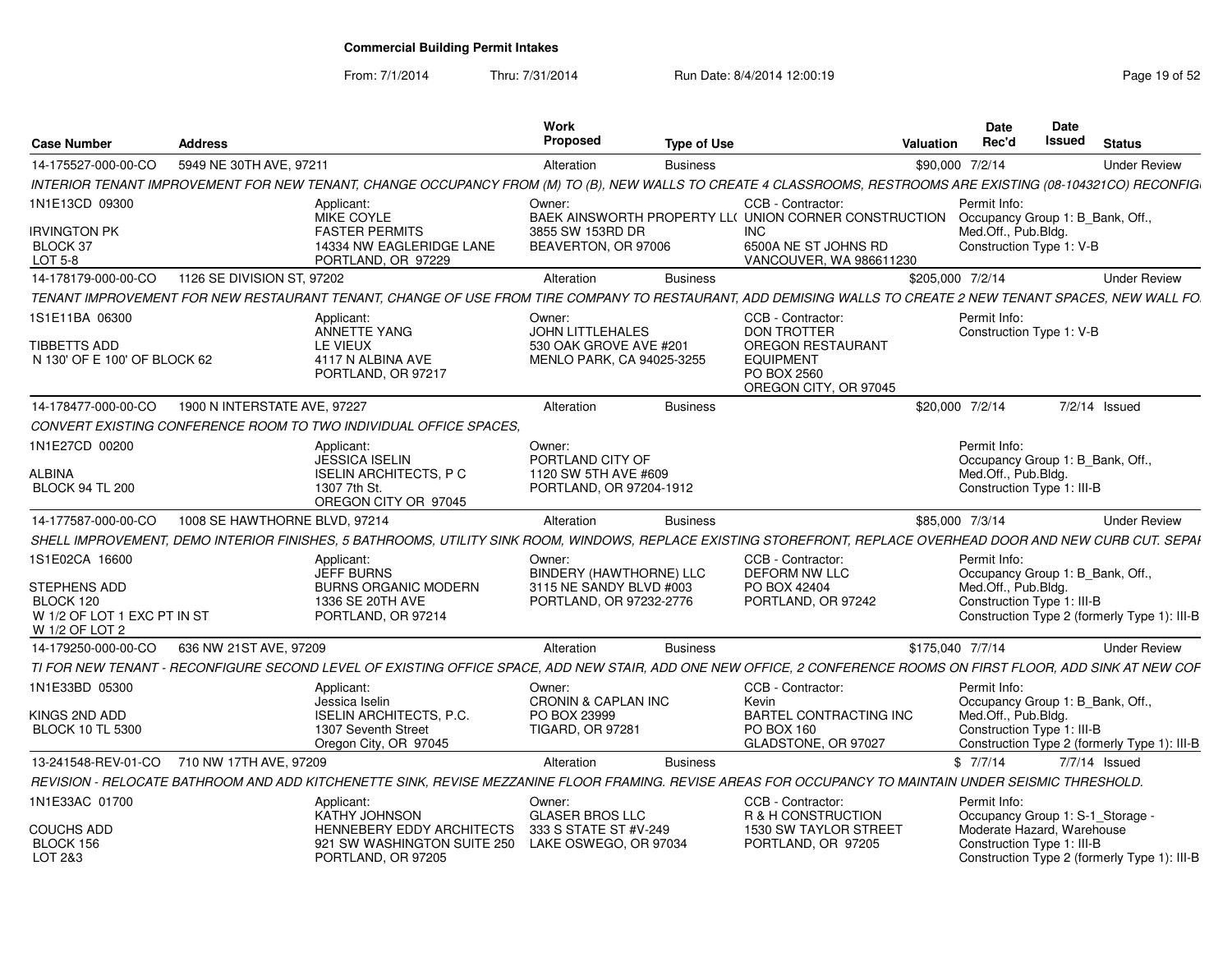From: 7/1/2014Thru: 7/31/2014 Run Date: 8/4/2014 12:00:19 Research 20 of 52

| <b>Case Number</b>                                                                                                | <b>Address</b>                |                                                                                                                                                   | <b>Work</b><br><b>Proposed</b>                                                        | <b>Type of Use</b> |                                                                                                                     | Valuation        | <b>Date</b><br>Rec'd                                                                                  | <b>Date</b><br>Issued | <b>Status</b>                                |
|-------------------------------------------------------------------------------------------------------------------|-------------------------------|---------------------------------------------------------------------------------------------------------------------------------------------------|---------------------------------------------------------------------------------------|--------------------|---------------------------------------------------------------------------------------------------------------------|------------------|-------------------------------------------------------------------------------------------------------|-----------------------|----------------------------------------------|
| 14-150734-REV-01-CO                                                                                               | 2731 SE BELMONT ST, 97214     |                                                                                                                                                   | Alteration                                                                            | <b>Business</b>    |                                                                                                                     |                  | \$7/8/14                                                                                              |                       | 7/8/14 Issued                                |
|                                                                                                                   |                               | REVISION TO REPAIR DAMAGED RETAINING WALL FOOTING AND DRY ROT ON ROOF                                                                             |                                                                                       |                    |                                                                                                                     |                  |                                                                                                       |                       |                                              |
| 1S1E01BB 06900<br>HANSONS ADD & 2ND<br>BLOCK <sub>8</sub><br>LOT 5&6<br>S 10' OF LOT 7                            |                               | Applicant:<br>Robert Hayden<br>Delta Studios, Architecture and<br>Planning, LLC<br>3344 NE 25th Avenue<br>Portland, OR 97212                      | Owner:<br>ALQUIP CO<br>6149 SW SHATTUCK RD<br>PORTLAND, OR 97221-1044                 |                    | Primary Contractor:<br>ARM PROPERTY MANAGEMENT<br>6149 SW SHATTUCK<br>PORTLAND, OR 97221                            |                  | Permit Info:<br>Occupancy Group 1: B_Bank, Off.,<br>Med.Off., Pub.Bldg.<br>Construction Type 1: V-B   |                       |                                              |
| 14-180700-000-00-CO                                                                                               | 2001 SW JEFFERSON ST, 97205   |                                                                                                                                                   | Alteration                                                                            | <b>Business</b>    |                                                                                                                     |                  | \$40,000 7/8/14                                                                                       |                       | <b>Under Review</b>                          |
|                                                                                                                   |                               | REMOVE LOWER PORTION OF ONE ORIGINAL BOW STRING TRUSS, ADDING BEAMS, NEW FOOTINGS, WIDEN HALLWAY AT TRUSS, ADD DOOR AT SW SHOWROOM 2ND FLOOR      |                                                                                       |                    |                                                                                                                     |                  |                                                                                                       |                       |                                              |
| 1S1E04BA 03100<br>AMOS N KINGS<br>BLOCK 9&15 TL 3100                                                              |                               | Applicant:<br><b>BOB SCHATZ</b><br>ALLUSA ARCHICTECTURE<br>2118 SE DIVISION ST<br>PORTLAND, OR 97202                                              | Owner:<br>LITHIA REAL ESTATE INC<br>150 N BARTLETT ST<br>MEDFORD, OR 97501            |                    | CCB - Contractor:<br>DON RUE<br><b>JHC COMMERCIAL</b><br>11125 SW BARBUR BLVD<br>PORTLAND OR 97219                  |                  | Permit Info:<br>Occupancy Group 1: B_Bank, Off.,<br>Med.Off., Pub.Bldg.<br>Construction Type 1: III-B |                       | Construction Type 2 (formerly Type 1): III-B |
| 14-157030-000-00-CO                                                                                               | 11003 SE DIVISION ST, 97216   |                                                                                                                                                   | Alteration                                                                            | <b>Business</b>    |                                                                                                                     |                  | \$15,000 7/9/14                                                                                       |                       | 7/9/14 Issued                                |
|                                                                                                                   |                               | INTERIOR REMODEL FOR NEW TENANT-CHANGE FROM DRY CLEANER TO DELI                                                                                   |                                                                                       |                    |                                                                                                                     |                  |                                                                                                       |                       |                                              |
| 1S2E03CD 03100<br>BRANDT TR<br><b>BLOCK1</b><br>LOT 1 EXC PT IN ST                                                |                               | Applicant:<br><b>KEN YU</b><br>KALY CONSTR & DESIGN INC<br>2738 SE 82ND AVE #101<br>PORTLAND, OR 97266                                            | Owner:<br><b>CHAOQUN CHEN</b><br>5617 SE 137TH AVE<br>PORTLAND, OR 97236-3873         |                    | CCB - Contractor:<br><b>KEN YU</b><br>KALY CONSTR & DESIGN INC<br>2738 SE 82ND AVE #101<br>PORTLAND, OR 97266       |                  | Permit Info:<br>Occupancy Group 1: B_Bank, Off.,<br>Med.Off., Pub.Bldg.<br>Construction Type 1: V-B   |                       |                                              |
| 13-224705-REV-04-CO                                                                                               | 200 SE M L KING BLVD, 97214   |                                                                                                                                                   | Alteration                                                                            | <b>Business</b>    |                                                                                                                     |                  | \$7/9/14                                                                                              |                       | $7/9/14$ Issued                              |
|                                                                                                                   |                               | REVISION TO CHANGE SANITARY AND STORM SEWER CONNECTIONS TO COMBINED SEWER IN SE ASH ST                                                            |                                                                                       |                    |                                                                                                                     |                  |                                                                                                       |                       |                                              |
| 1N1E35CC 07700<br>EAST PORTLAND<br>BLOCK 104<br>$LOT 1-3$<br><b>HISTORIC PROPERTY</b><br>POTENTIAL ADDITIONAL TAX |                               | Applicant:<br><b>ERICA CEDER</b><br>FLETCHER FARR AYOTTE INC<br>520 SW YAMHILL ST, SUITE 900<br>PORTLAND, OR 97204                                | Owner:<br>200 MLK ASSOCIATES LLC<br>8129 LAKE BALLINGER WAY #104<br>EDMONDS, WA 98026 |                    | CCB - Contractor:<br>R & H CONSTRUCTION<br>1530 SW TAYLOR STREET<br>PORTLAND, OR 97205                              |                  | Permit Info:<br>Occupancy Group 1: B Bank, Off.,<br>Med.Off., Pub.Bldg.<br>Construction Type 1: III-B |                       |                                              |
| 14-181218-000-00-CO                                                                                               | 4212 N MISSISSIPPI AVE, 97217 |                                                                                                                                                   | Alteration                                                                            | <b>Business</b>    |                                                                                                                     |                  | \$34,500 7/9/14                                                                                       |                       | $7/9/14$ Issued                              |
|                                                                                                                   |                               | TENANT IMPROVEMENT FOR NEW TENANT; PARTITION WALLS FOR (4) OFFICES; RELOCATE FIXTURES IN BREAK AREA                                               |                                                                                       |                    |                                                                                                                     |                  |                                                                                                       |                       |                                              |
| 1N1E22CA 07100                                                                                                    |                               | Applicant:<br><b>LINDA SMITH</b><br><b>TI DESIGN GROUP</b><br>PO BOX 6<br>BEAVERTON OR 97075                                                      | Owner:<br><b>MAL 2010 LLC</b><br>210 SW MORRISON ST #600<br>PORTLAND, OR 97204-3150   |                    | CCB - Contractor:<br>RICHARD ANDERS BLOOM<br>4715 NE MALLORY AV<br>PORTLAND, OR 97211                               |                  | Permit Info:<br>Occupancy Group 1: B Bank, Off.,<br>Med.Off., Pub.Bldg.<br>Construction Type 1: I-A   |                       |                                              |
| 14-181236-000-00-CO                                                                                               | 7505 NE AMBASSADOR PL, 97220  |                                                                                                                                                   | Alteration                                                                            | <b>Business</b>    |                                                                                                                     | \$121,000 7/9/14 |                                                                                                       |                       | 7/9/14 Under Inspection                      |
|                                                                                                                   |                               | TENANT IMPROVEMENT FOR NEW TENANT; MINOR DEMO OF PARTITIONS; ADD PRIVATE OFFICE; DOWNSIZE BREAKROOM; ADD (2) SINGLE OCCUPANT ACCESSIBLE RESTROOMS |                                                                                       |                    |                                                                                                                     |                  |                                                                                                       |                       |                                              |
| 1N2E09C 01000<br>PORTLAND INT'L CENTER<br>TL 1000 LOT 6                                                           |                               | Applicant:<br><b>LINDA SMITH</b><br><b>TI DESIGN GROUP</b><br>PO BOX 6<br>BEAVERTON OR 97075                                                      | Owner:<br>C CORP<br>4800 SW MACADAM AVE #120<br>PORTLAND, OR 97201                    |                    | CCB - Contractor:<br>PORT OF PORTLAND(LEASED F & BNK CONSTRUCTION INC<br>45 82nd dr. ste 53b<br>gladstone, or 97027 |                  | Permit Info:<br>Occupancy Group 1: B Bank, Off.,<br>Med.Off., Pub.Blda.<br>Construction Type 1: V-B   |                       |                                              |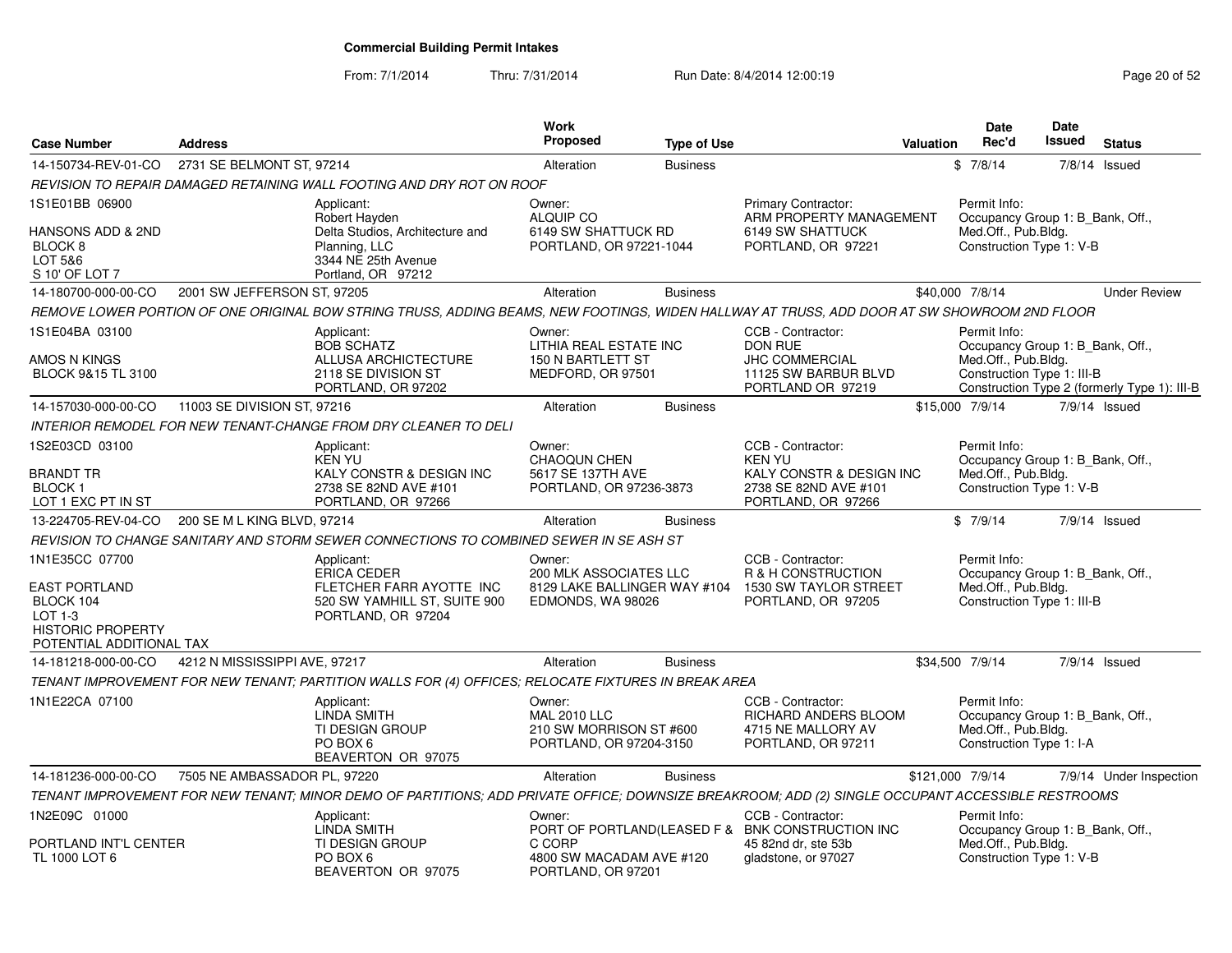From: 7/1/2014

Thru: 7/31/2014 Run Date: 8/4/2014 12:00:19 Research 2010 12:00:19

| <b>Case Number</b>                                          | <b>Address</b>                                                                                                                                                  | <b>Work</b><br>Proposed                                                                       | <b>Type of Use</b> |                                                                                                        | <b>Valuation</b>  | <b>Date</b><br>Rec'd                                                                                | Date<br><b>Issued</b> | <b>Status</b>                       |
|-------------------------------------------------------------|-----------------------------------------------------------------------------------------------------------------------------------------------------------------|-----------------------------------------------------------------------------------------------|--------------------|--------------------------------------------------------------------------------------------------------|-------------------|-----------------------------------------------------------------------------------------------------|-----------------------|-------------------------------------|
| 14-177658-000-00-CO                                         | 2117 NE OREGON ST, 97232                                                                                                                                        | Alteration                                                                                    | <b>Business</b>    |                                                                                                        |                   | \$4,000 7/10/14                                                                                     |                       | <b>Under Review</b>                 |
|                                                             | TENANT IMPROVEMENT FOR FIRST TIME TENANT, BUILD WALL WITH DOOR OPENING, INSTALL STORAGE RACKS AND ATTACHMENT DETAIL (CHANGE OF OCCUPANCY AND RESTROOMS UNDE.    |                                                                                               |                    |                                                                                                        |                   |                                                                                                     |                       |                                     |
| 1N1E35AD 02500                                              | Applicant:<br><b>DEFORM NW LLC</b>                                                                                                                              | Owner:<br><b>BINDERY ANNEX LLC</b>                                                            |                    | CCB - Contractor:<br><b>DEFORM NW LLC</b>                                                              |                   | Permit Info:<br>Occupancy Group 1: S-1_Storage -                                                    |                       |                                     |
| <b>SULLIVANS ADD</b><br>BLOCK 33<br>LOT 1-8                 | PO BOX 42404<br>PORTLAND, OR 97242                                                                                                                              | 1211 NW GLISAN ST #206<br>PORTLAND, OR 97209                                                  |                    | PO BOX 42404<br>PORTLAND, OR 97242                                                                     |                   | Moderate Hazard, Warehouse<br>Construction Type 1: III-B                                            |                       |                                     |
| 14-117654-REV-01-CO                                         | 8203 SE 7TH AVE, 97202                                                                                                                                          | Alteration                                                                                    | <b>Business</b>    |                                                                                                        |                   | \$6,000 7/10/14                                                                                     |                       | 7/10/14 Issued                      |
|                                                             | ADDED VALUE REVISION TO REPAIR/REPLACE MOISTURE DAMAGED STAIR                                                                                                   |                                                                                               |                    |                                                                                                        |                   |                                                                                                     |                       |                                     |
| 1S1E23CC 08300<br><b>SELLWOOD</b><br>BLOCK 8                | Applicant:<br><b>JOSEPH PERAGINE</b><br><b>JOSEPH PERAGINE ARCHITECT</b><br>15938 QUARRY RD B8                                                                  | Owner:<br><b>D J RICHARDSON PROPERTIES</b><br>1707 ENGLEWOOD DR<br>LAKE OSWEGO, OR 97034-1132 |                    | CCB - Contractor:<br>LOST ART REMODELING LLC<br>3135 SE 63RD AVE<br>PORTLAND, OR 97206                 |                   | Permit Info:<br>Occupancy Group 1: B Bank, Off.,<br>Med.Off., Pub.Blda.<br>Construction Type 1: V-B |                       |                                     |
| ELY 92' OF LOT 1                                            | LAKE OSWEGO, OR 97035                                                                                                                                           | Owner:<br><b>LIMITED PARTNERSHIP</b><br>1707 ENGLEWOOD DR<br>LAKE OSWEGO, OR 97034-1132       |                    |                                                                                                        |                   |                                                                                                     |                       |                                     |
| 14-182127-000-00-CO                                         | 2040 SE POWELL BLVD, 97202                                                                                                                                      | Alteration                                                                                    | <b>Business</b>    |                                                                                                        |                   | \$3,500 7/10/14                                                                                     |                       | 7/10/14 Under Inspection            |
|                                                             | TI FOR EXISTING TENANT TO ADD 3 WOODSTUD WALLS TO CREATE THREE ADDITIONAL OFFICES, 3 NEW DOORS                                                                  |                                                                                               |                    |                                                                                                        |                   |                                                                                                     |                       |                                     |
| 1S1E11AD 17200<br>SMITHS SUB & ADD EP<br>BLOCK 4&6 TL 17200 | Applicant:<br><b>BART SYLFAE</b><br>YOUTH PROGRESS<br>2040 SE POWELL BLVD<br>PORTLAND OR                                                                        | Owner:<br><b>DAN GOLD</b><br>7255 SW WESTGATE WAY<br>PORTLAND, OR 97225-1130                  |                    | CCB - Contractor:<br><b>ANTHONY L MYERS</b><br>9270 SW OMARA ST<br><b>TIGARD, OR 97223</b>             |                   | Permit Info:<br>Occupancy Group 1: B Bank, Off.,<br>Med.Off., Pub.Bldg.<br>Construction Type 1: V-B |                       |                                     |
| 14-182197-000-00-CO                                         | 540 SE MORRISON ST, 97214                                                                                                                                       | Alteration                                                                                    | <b>Business</b>    |                                                                                                        | \$50,000 7/10/14  |                                                                                                     |                       | 7/10/14 Issued                      |
|                                                             | TI FOR EXISTING TENANT TO LOWER TELLER DESK; REMOVING CHECKWRITING STAND AND REPLACING IT WITH ADA COMPLIANT STAND; EXPANDING EXISTING SAFETY DEPOSIT ROOM      |                                                                                               |                    |                                                                                                        |                   |                                                                                                     |                       |                                     |
| 1S1E02BB 06100                                              | Applicant:<br><b>RON PIZARRO</b><br><b>NELSON ARCHITECTS</b><br>4004 NE STREET, SUITE 107-506<br>RENTON, WA 98056                                               | Owner:<br>THE WEATHERLY BUILDING LLC<br>516 SE MORRISON ST #910<br>PORTLAND, OR 97214         |                    | CCB - Contractor:<br>ANDERSEN CONSTRUCTION<br><b>COMPANY</b><br>PO BOX 6712<br>PORTLAND, OR 97228-6712 |                   | Permit Info:<br>Occupancy Group 1: B_Bank, Off.,<br>Med.Off., Pub.Bldg.<br>Construction Type 1: I-A |                       |                                     |
| 14-158451-000-00-CO                                         | 3275 NW 29TH AVE - Bldg 10, 97210                                                                                                                               | Alteration                                                                                    | <b>Business</b>    |                                                                                                        | \$133,560 7/11/14 |                                                                                                     |                       | 7/11/14 Under Inspection            |
|                                                             | TENANT IMPROVEMENT FOR NEW TENANT, REMOVE WALL TO OPEN UP DINING AREA, INSTALL WALK IN COOLER, NEW WALL AT BACK FOOD PREP AREA, NEW PLUMBING FIXTURES           |                                                                                               |                    |                                                                                                        |                   |                                                                                                     |                       |                                     |
| 1N1E29AB 00500                                              | Applicant:<br><b>CAMERON DUTZ</b>                                                                                                                               | Owner:<br>CSHV NWCP PORTLAND LLC                                                              |                    | <b>Primary Contractor:</b><br><b>TO BID</b>                                                            |                   | Permit Info:                                                                                        |                       | Occupancy Group 1: M_Store, Service |
| SECTION 29 1N 1E<br>TL 500 0.72 ACRES                       | 12365 SW MARION<br><b>TIGARD, OR 97223</b>                                                                                                                      | 1915 NW AMBERGLEN PKWY #365<br>BEAVERTON, OR 97006-6968                                       |                    |                                                                                                        |                   | Station<br>Construction Type 1: V-B                                                                 |                       |                                     |
| 14-175468-000-00-CO                                         | 4229 SE 82ND AVE, 97206                                                                                                                                         | Alteration                                                                                    | <b>Business</b>    |                                                                                                        | \$12,500 7/11/14  |                                                                                                     |                       | 7/11/14 Issued                      |
|                                                             | NEW TENANT FOR A2, ADD DEMISING WALL, RECONFIGURE AND UPGRADE EXISTING RESTROOMS FOR ACCESSIBLITY07/02/14 rhj-UPDATED PLANS TO SHOW LOCATIONS OF NEW KITCHEN E( |                                                                                               |                    |                                                                                                        |                   |                                                                                                     |                       |                                     |
| 1S2E08DD 04000                                              | Applicant:<br><b>VINCE NGUYEN</b><br>LAVA<br>16281 NW SPYGLASS DR<br>BEAVERTON, OR 97006                                                                        | Owner:<br>DC RESOURCES LLC<br>10001 SE SUNNYSIDE RD #200<br>CLACKAMAS, OR 97015-9739          |                    | CCB - Contractor:<br>NWR CONSTRUCTION INC<br>4637 SE 27TH AVE<br>PORTLAND, OR 97202                    |                   | Permit Info:<br>Construction Type 1: V-B                                                            |                       | Occupancy Group 1: A-2_Restaurant   |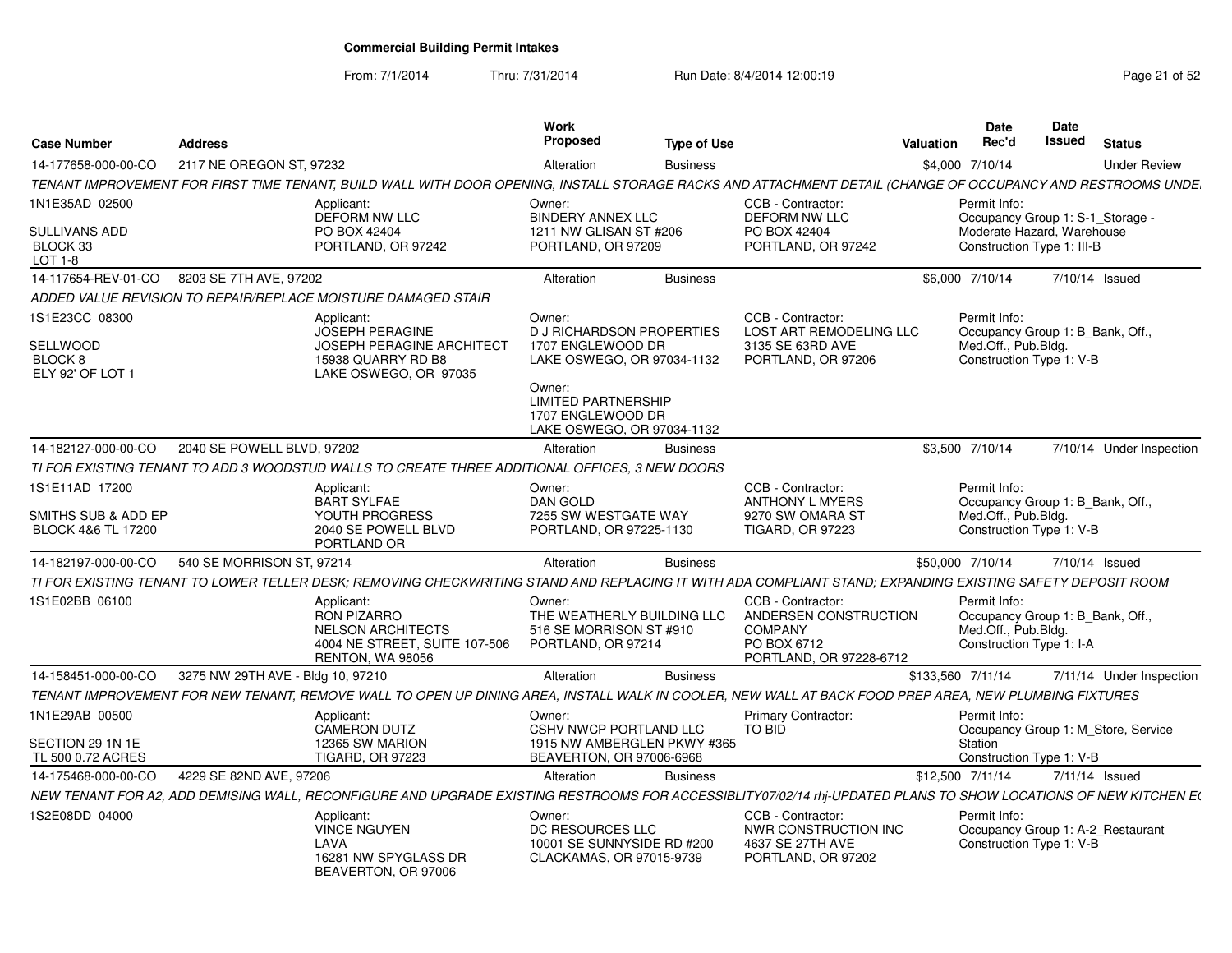From: 7/1/2014

Thru: 7/31/2014 Run Date: 8/4/2014 12:00:19 Rege 22 of 52

| <b>Case Number</b>                                                                                                 | <b>Address</b>               |                                                                                                                                                                | Work<br>Proposed                                                                                           | <b>Type of Use</b> |                                                                                                              | Valuation        | <b>Date</b><br>Rec'd                                                                                 | Date<br>Issued | <b>Status</b>                         |
|--------------------------------------------------------------------------------------------------------------------|------------------------------|----------------------------------------------------------------------------------------------------------------------------------------------------------------|------------------------------------------------------------------------------------------------------------|--------------------|--------------------------------------------------------------------------------------------------------------|------------------|------------------------------------------------------------------------------------------------------|----------------|---------------------------------------|
| 14-181194-000-00-CO                                                                                                | 134 W BURNSIDE ST, 97204     |                                                                                                                                                                | Alteration                                                                                                 | <b>Business</b>    |                                                                                                              | \$35,000 7/11/14 |                                                                                                      | 7/11/14 Issued |                                       |
|                                                                                                                    |                              | REPAIR/REPLACE DAMAGED GYP BOARD ON ALL FLOORS; RELOCATE EXISTING 2ND FLOOR OFFICE; NEW CASEWORK WITH SINK ON SECOND FLOOR                                     |                                                                                                            |                    |                                                                                                              |                  |                                                                                                      |                |                                       |
| 1N1E34CD 00300<br><b>COUCHS ADD</b><br>BLOCK 11<br>W 1/2 OF LOT 2&3 EXC PT IN ST<br>W 45' OF LOT 6&7 EXC PT IN STS |                              | Applicant:<br>Jennifer Beattie<br>CIDA Inc. Architects & Engineers<br>15895 SW 72ND AVE #200<br>PORTLAND OR 97224                                              | Owner:<br><b>SALVATION ARMY</b><br>8495 SE MONTEREY AVE #100<br>HAPPY VALLEY, OR 97086-7845                |                    | CCB - Contractor:<br><b>ROB YORKE</b><br>YORKE & CURTIS INC<br>4480 SW 101 ST AVE<br>BEAVERTON, OR 970053427 |                  | Permit Info:<br>Construction Type 1: III-B                                                           |                | Occupancy Group 1: R-1 Hotel or Motel |
| 14-181452-000-00-CO                                                                                                | 9220 SW BARBUR BLVD, 97219   |                                                                                                                                                                | Alteration                                                                                                 | <b>Business</b>    |                                                                                                              |                  | \$7.000 7/11/14                                                                                      |                | 7/11/14 Under Inspection              |
|                                                                                                                    |                              | TENANT IMPROVEMENT FOR NEW DISPENSARY TENANT. NEW WALL TO CREATE APOTHECARY ROOM. NEW PARTITION WALL AT FRONT WITH 2 DOORS. RESTROOMS ARE EXISTING             |                                                                                                            |                    |                                                                                                              |                  |                                                                                                      |                |                                       |
| 1S1E29AB 08100<br>WERLOCK<br>LOT 8&9 TL 8100                                                                       |                              | Applicant:<br><b>TRAVIS HARP</b><br><b>HASSLE FREE</b><br>8955 SW 5TH AVE<br>PORTLAND, OR 97219                                                                | Owner:<br>NMJ OREGON LLC<br>14845 SW MURRAY SCHOLLS DR<br>#110<br>BEAVERTON, OR 97007-9237                 |                    | CCB - Contractor:<br>HASSLE FREE CASTLE LLC<br>8955 SW 5TH AVE<br>PORTLAND, OR 97219                         |                  | Permit Info:<br>Station<br>Construction Type 1: V-B                                                  |                | Occupancy Group 1: M Store, Service   |
| 14-182625-000-00-CO                                                                                                | 420 NW 14TH AVE, 97209       |                                                                                                                                                                | Alteration                                                                                                 | <b>Business</b>    |                                                                                                              | \$85,000 7/11/14 |                                                                                                      |                | <b>Under Review</b>                   |
|                                                                                                                    |                              | REROOF AND VOLUNTARY STRUCTURAL UPGRADES TO ROOF. Structural work only on 50' x 200' building. No change of use or occupancy under this permit                 |                                                                                                            |                    |                                                                                                              |                  |                                                                                                      |                |                                       |
| 1N1E33DA 01300                                                                                                     |                              | Applicant:                                                                                                                                                     | Owner:                                                                                                     |                    | CCB - Contractor:                                                                                            |                  | Permit Info:                                                                                         |                |                                       |
| COUCHS ADD<br>BLOCK 89<br>LOT 3&4                                                                                  |                              | <b>JESSAMYN GRIFFIN</b><br>SITEWORKS DESIGN/BUILD<br>1255 NW 9TH AVE SUITE 17<br>PORTLAND OR 97209                                                             | DALE BUILDING LLC<br>PO BOX 759<br>PORTLAND, OR 97207                                                      |                    | <b>JEAN PIERRE VEILLET</b><br><b>SITEWORKS INC</b><br>1255 NW 9TH #17<br>PORTLAND, OR 97209                  |                  | Construction Type 1: III-B                                                                           |                |                                       |
| 14-182641-000-00-CO                                                                                                | 124 SE 11TH AVE, 97214       |                                                                                                                                                                | Alteration                                                                                                 | <b>Business</b>    |                                                                                                              | \$65,000 7/11/14 |                                                                                                      |                | <b>Under Review</b>                   |
|                                                                                                                    |                              | INTERIOR TENANT IMPROVEMENT FOR NEW BREWERY; REMOVAL OF WALLS AND BATHROOM; NEW BUILD OUT TO INCLUDE TWO NEW RESTROOMS, TASTING AREA, BREAK ROOM, AND BARF     |                                                                                                            |                    |                                                                                                              |                  |                                                                                                      |                |                                       |
| 1N1E35CD 03400<br><b>EAST PORTLAND</b><br>BLOCK 238<br>LOT 3&4<br>W 33 1/3' OF LOT 5&6                             |                              | Applicant:<br><b>KEVIN COOLEY</b><br><b>KEVIN COOLEY ARCHITECT</b><br>400 E EVERGREEN, SUITE 209<br>VANCOUVER WA 98660                                         | Owner:<br><b>LASKO PROPERTIES LLC</b><br>110 N PAGE ST<br>PORTLAND, OR 97227-1909                          |                    | <b>Primary Contractor:</b><br>TO BID                                                                         |                  | Permit Info:<br>Occupancy Group 1: B Bank, Off.,<br>Med.Off., Pub.Bldg.<br>Construction Type 1: V-B  |                |                                       |
| 14-182645-000-00-CO                                                                                                | 1067 NE COLUMBIA BLVD, 97211 |                                                                                                                                                                | Alteration                                                                                                 | <b>Business</b>    |                                                                                                              | \$35,000 7/11/14 |                                                                                                      |                | 7/11/14 Under Inspection              |
| FINISH INTERIOR BUILD OUT OF EXISTING OFFICE AREA                                                                  |                              |                                                                                                                                                                |                                                                                                            |                    |                                                                                                              |                  |                                                                                                      |                |                                       |
| 1N1E11CD 00200<br>SECTION 11 1N 1E<br>TL 200 7.14 ACRES                                                            |                              | Applicant:<br><b>BRENDA KING</b><br>OREGON HUMANE SOCIETY<br>1067 NE COLUMBIA BLVD<br>PORTLAND OR 97211                                                        | Owner:<br>OREGON HUMANE SOCIETY<br>PO BOX 11364<br>PORTLAND, OR 97211-0364                                 |                    |                                                                                                              |                  | Permit Info:<br>Occupancy Group 1: B Bank, Off.,<br>Med.Off., Pub.Bldg.<br>Construction Type 1: II-B |                |                                       |
| 14-182712-000-00-CO                                                                                                | 919 NW 23RD AVE, 97210       |                                                                                                                                                                | Alteration                                                                                                 | <b>Business</b>    |                                                                                                              | \$62,941 7/11/14 |                                                                                                      |                | <b>Under Review</b>                   |
|                                                                                                                    |                              | CHANGE OF OCCUPANCY FROM RESIDENTIAL TO M AND B OCCUPANCIES TO ASCE 31; TI FOR MULTIPLE TENANTS; REMOVING CHIMNEY; FOUR NEW POSTS AND FOOTINGS IN BASEMENT ANL |                                                                                                            |                    |                                                                                                              |                  |                                                                                                      |                |                                       |
| 1N1E33BC 11900<br>KINGS 2ND ADD<br>BLOCK <sub>25</sub><br>S 16 2/3' OF LOT 2<br>N 16 2/3' OF LOT 3                 |                              | Applicant:<br><b>TODD LASHER</b><br><b>LASHER DESIGN</b><br>5632 N ATLANTIC<br>PORTLAND OR 97217                                                               | Owner:<br><b>ZACHARY LEVOW</b><br>2238 SE 12TH AVE<br>CAMAS, WA 98607-2282<br>Owner:<br><b>HOLLY LEVOW</b> |                    | CCB - Contractor:<br>HAMMER AND HAND INC<br>1020 SE HARRISON<br>PORTLAND, OR 97214                           |                  | Permit Info:<br>Occupancy Group 1: B Bank, Off.,<br>Med.Off., Pub.Bldg.<br>Construction Type 1: V-B  |                |                                       |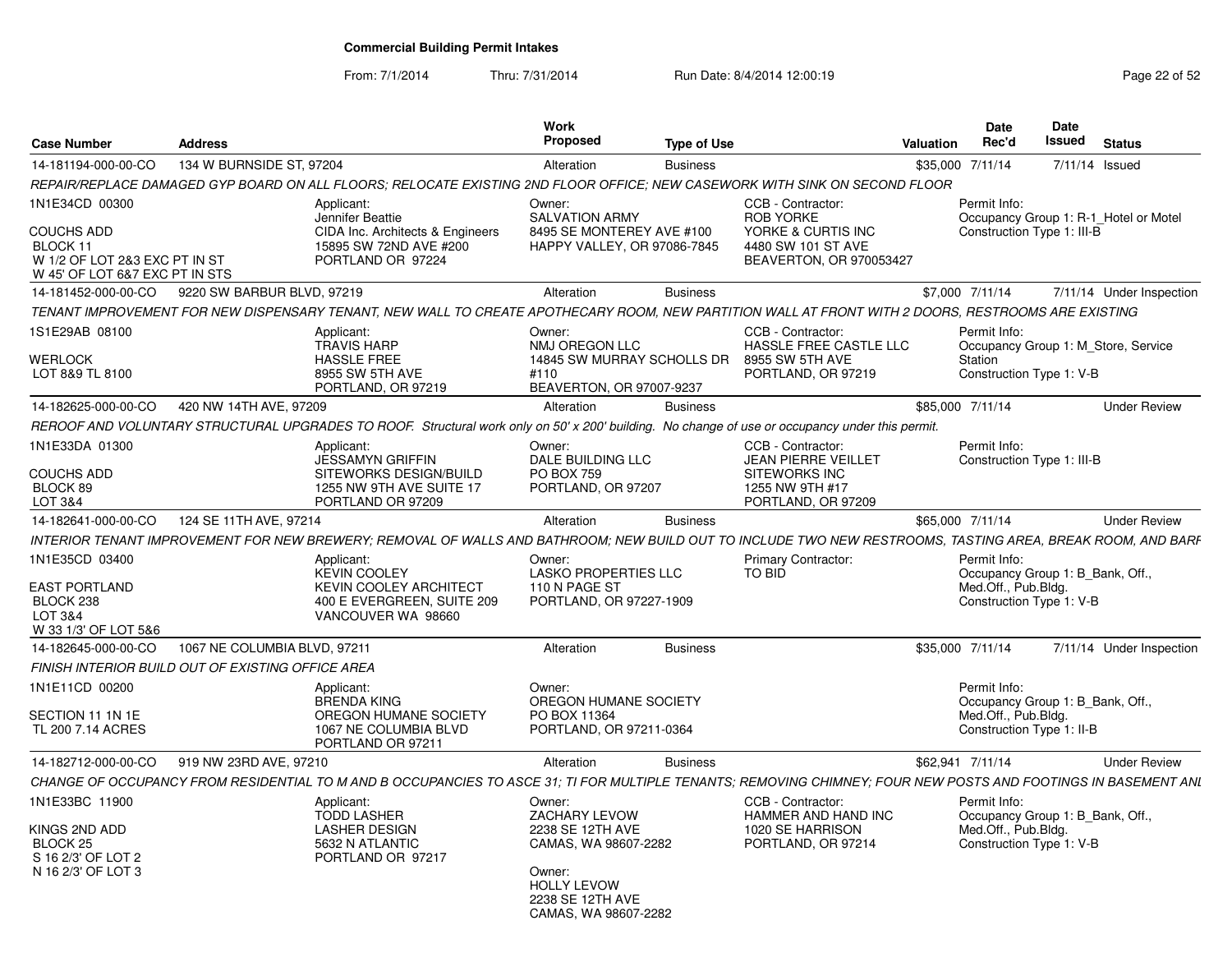### From: 7/1/2014Thru: 7/31/2014 Run Date: 8/4/2014 12:00:19

|  | Page 23 of 52 |  |  |  |
|--|---------------|--|--|--|
|--|---------------|--|--|--|

| <b>Case Number</b>                                                                         | <b>Address</b>                    |                                                                                                                                   | Work<br><b>Proposed</b>                                                                                                                   | <b>Type of Use</b> | <b>Valuation</b>                                                                                            | Date<br>Rec'd                                                                                       | Date<br>Issued | <b>Status</b>            |
|--------------------------------------------------------------------------------------------|-----------------------------------|-----------------------------------------------------------------------------------------------------------------------------------|-------------------------------------------------------------------------------------------------------------------------------------------|--------------------|-------------------------------------------------------------------------------------------------------------|-----------------------------------------------------------------------------------------------------|----------------|--------------------------|
| 13-212623-REV-04-CO                                                                        | 1966 SW 5TH AVE, 97201            |                                                                                                                                   | Alteration                                                                                                                                | <b>Business</b>    |                                                                                                             | \$7/14/14                                                                                           | 7/14/14 Issued |                          |
|                                                                                            |                                   | REVISION TO CHANGE PATH OF KITCHEN HOOD EXHAUST DUCTS, FIREWALL DETAIL                                                            |                                                                                                                                           |                    |                                                                                                             |                                                                                                     |                |                          |
| 1S1E04DA 02000                                                                             |                                   | Applicant:<br><b>DOUG EDWARDS</b><br>MCINTYRE CONSTRUCTION<br>90472 WOODRUFF ST<br>EUGENE, OR 97402                               | Owner:<br><b>SOUTHWEST 5TH</b><br>835 E PARK ST<br>EUGENE, OR 97401-2909<br>Owner:<br><b>COLLEGE</b><br>835 E PARK ST                     |                    | CCB - Contractor:<br><b>Chris Harris</b><br>MCINTYRE CONSTRUCTION INC<br>1500 WESTEC DR<br>EUGENE, OR 97402 | Permit Info:<br>Occupancy Group 1: A-2_Restaurant<br>Construction Type 1: I-B                       |                |                          |
|                                                                                            |                                   |                                                                                                                                   | EUGENE, OR 97401-2909                                                                                                                     |                    |                                                                                                             |                                                                                                     |                |                          |
|                                                                                            |                                   |                                                                                                                                   | Owner:<br><b>LLC</b><br>835 E PARK ST<br>EUGENE, OR 97401-2909                                                                            |                    |                                                                                                             |                                                                                                     |                |                          |
| 14-183558-000-00-CO                                                                        | 0315 SW MONTGOMERY ST - Unit CU-3 |                                                                                                                                   | Alteration                                                                                                                                | <b>Business</b>    |                                                                                                             | \$1,000 7/14/14                                                                                     |                | 7/14/14 Under Inspection |
|                                                                                            |                                   | REPAIR FIRE DAMAGE AT WALL, ALL IN ONE UNIT. REPLACE SHEET ROCK ONLY, MATCH EXISTING.                                             |                                                                                                                                           |                    |                                                                                                             |                                                                                                     |                |                          |
| 1S1E03CA 90121                                                                             |                                   | Applicant:                                                                                                                        | Owner:                                                                                                                                    |                    | CCB - Contractor:                                                                                           | Permit Info:                                                                                        |                |                          |
| RIVERPLACE CONDOMINIUM NO 1<br>LOT CU-3                                                    |                                   | BRIDGE TOWN RESTORATION LLC RIVERPLACE ESPLANADE<br>5320 SW MACADAM AVE<br>PORTLAND, OR 97219                                     | <b>EQUITY FUND LLC</b><br>141 CITATION WAY STE 7<br>HAILEY, ID 83333                                                                      |                    | BRIDGE TOWN RESTORATION LLC Occupancy Group 1: B_Bank, Off.,<br>5320 SW MACADAM AVE<br>PORTLAND, OR 97219   | Med.Off., Pub.Bldg.                                                                                 |                |                          |
|                                                                                            |                                   |                                                                                                                                   | Owner:<br><b>DAWES STREET LLC</b><br>141 CITATION WAY STE 7<br><b>HAILEY, ID 83333</b>                                                    |                    |                                                                                                             |                                                                                                     |                |                          |
| 14-184777-000-00-CO                                                                        | 1150 SE 12TH AVE, 97214           |                                                                                                                                   | Alteration                                                                                                                                | <b>Business</b>    |                                                                                                             | \$35,000 7/16/14                                                                                    |                | <b>Under Review</b>      |
|                                                                                            |                                   | TENANT IMPROVEMENT FOR FIRST TIME TENANT IN SW CORNER - COFFEE BAR AND NEW ACCESSIBLE RESTROOM: SEE 13-128934-CO FOR SHELL PERMIT |                                                                                                                                           |                    |                                                                                                             |                                                                                                     |                |                          |
| 1S1E02BD 03300                                                                             |                                   | Applicant:<br><b>BEN KING</b><br><b>STEM ARCHITECTURE</b><br>P O BOX 2124<br>PORTLAND, OR 97208                                   | Owner:<br><b>TAYLOR STREET LOFTS LLC</b><br>4200 SE COLUMBIA WAY #300<br>VANCOUVER, WA 98661-5572                                         |                    | CCB - Contractor:<br>PATH CONSTRUCTION<br>5331 SW MACADAM AVE #258-110<br>PORTLAND, OR 97239                | Permit Info:<br>Occupancy Group 1: B_Bank, Off.,<br>Med.Off., Pub.Bldg.<br>Construction Type 1: V-A |                |                          |
| 14-184883-000-00-CO                                                                        | 2150 N KILLINGSWORTH ST, 97217    |                                                                                                                                   | Alteration                                                                                                                                | <b>Business</b>    |                                                                                                             | \$500 7/16/14                                                                                       | 7/16/14 Issued |                          |
|                                                                                            |                                   | TENANT IMPROVEMENT FOR NEW CAFE TENANT. REMOVE WALL WALL TO OPEN UP KITCHEN SPACE. RECONFIGURE PLUMBING FIXTURES                  |                                                                                                                                           |                    |                                                                                                             |                                                                                                     |                |                          |
| 1N1E21AB 01000<br><b>TERMINUS ADD</b><br>BLOCK 1<br>W 11.5' OF LOT 11<br>LOT <sub>12</sub> |                                   | Applicant:<br><b>NANCY BENSON</b><br><b>MILK GLASS MARKET</b><br>1825 N SUMNER ST<br>PORTLAND, OR 97217                           | Owner:<br>N KILLINGSWORTH<br>2243 NE 20TH AVE<br>PORTLAND, OR 97212<br>Owner:<br><b>GAY LLC</b><br>2243 NE 20TH AVE<br>PORTLAND, OR 97212 |                    | CCB - Contractor:<br><b>JUSTIN RIDEOUT</b><br>5810 NE 18TH STREET<br>PORTLAND, OR 97211                     | Permit Info:<br>Occupancy Group 1: B_Bank, Off.,<br>Med.Off., Pub.Bldg.<br>Construction Type 1: V-B |                |                          |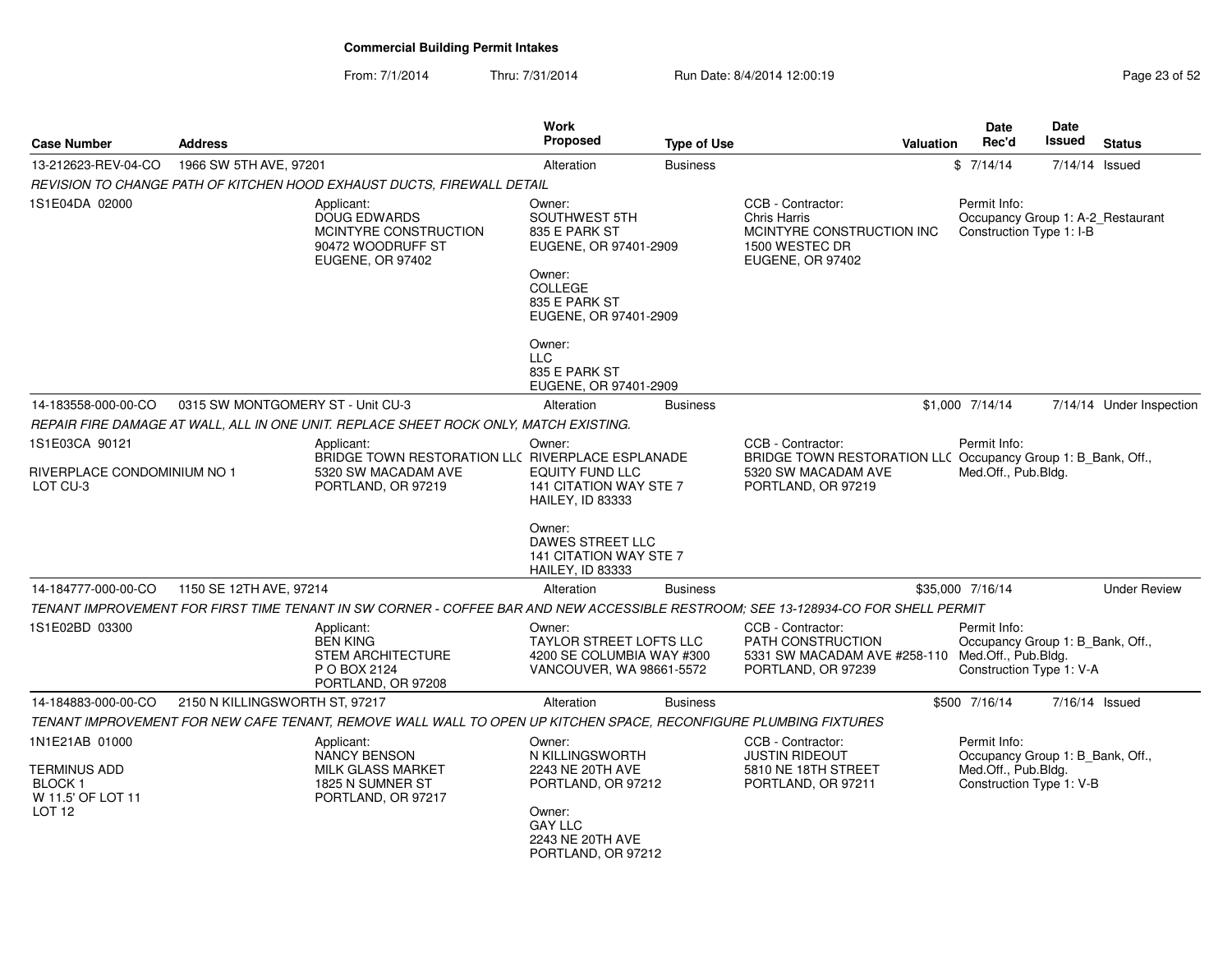From: 7/1/2014Thru: 7/31/2014 Run Date: 8/4/2014 12:00:19 Rege 24 of 52

| <b>Case Number</b>                                                                                                     | <b>Address</b>                  |                                                                                                                                                            | Work<br><b>Proposed</b>                                                                                    | <b>Type of Use</b> | Valuation                                                                                                                                           | <b>Date</b><br>Rec'd                                                                                  | Date<br><b>Issued</b> | <b>Status</b>            |
|------------------------------------------------------------------------------------------------------------------------|---------------------------------|------------------------------------------------------------------------------------------------------------------------------------------------------------|------------------------------------------------------------------------------------------------------------|--------------------|-----------------------------------------------------------------------------------------------------------------------------------------------------|-------------------------------------------------------------------------------------------------------|-----------------------|--------------------------|
| 14-185274-000-00-CO                                                                                                    | 1033 NE 6TH AVE, 97232          |                                                                                                                                                            | Alteration                                                                                                 | <b>Business</b>    |                                                                                                                                                     | \$22,506 7/17/14                                                                                      |                       | <b>Under Review</b>      |
| INSTALL SHELVING SYSTEM AT FILE STORAGE AREA                                                                           |                                 |                                                                                                                                                            |                                                                                                            |                    |                                                                                                                                                     |                                                                                                       |                       |                          |
| 1N1E35BB 03400<br>HOLLADAYS ADD<br>BLOCK 45<br>LOT 7&8                                                                 |                                 | Applicant:<br><b>JIM MCCORD</b><br>SPACESAVER SPECIALISTS INC<br>9730 SW Herman Rd.<br>Tualatin, OR 97062                                                  | Owner:<br><b>CONSOLIDATED COMMUNITY</b><br><b>CREDIT UNION</b><br>2021 NE SANDY BLVD<br>PORTLAND, OR 97232 |                    | CCB - Contractor:<br><b>JIM MCCORD</b><br>SPACESAVER SPECIALISTS INC<br>9730 SW Herman Rd.<br>Tualatin, OR 97062                                    | Permit Info:<br>Occupancy Group 1: B Bank, Off.,<br>Med.Off., Pub.Bldg.<br>Construction Type 1: V-B   |                       |                          |
| 14-185496-000-00-CO                                                                                                    | 408 SE 6TH AVE, 97214           |                                                                                                                                                            | Alteration                                                                                                 | <b>Business</b>    |                                                                                                                                                     | $$1$ $7/17/14$                                                                                        |                       | 7/17/14 Issued           |
|                                                                                                                        |                                 | SWAP DINING AREA AND WINERY WHOLESALE AREA PER FIRE MARSHAL REQUEST, NO CHANGE TO WALLS, FLOOR PLAN, OCCUPANT LOAD OR EXITING.                             |                                                                                                            |                    |                                                                                                                                                     |                                                                                                       |                       |                          |
| 1N1E35CC 11700<br><b>EAST PORTLAND</b><br>BLOCK 142                                                                    |                                 | Applicant:<br><b>LORRAINE GUTHRIE</b><br>LORRAINE GUTHRIE ARCHITECT<br>2748 SW Patton Court                                                                | Owner:<br><b>TRIQUAN LLC</b><br>1532 SW MORRISON ST #100<br>PORTLAND, OR 97205                             |                    | CCB - Contractor:<br>ALGONQUIN CONSTRUCTION INC Occupancy Group 1: F-2_Industrial Plant -<br>1532 SW MORRISON<br>PORTLAND OR 97205                  | Permit Info:<br>Factory, Low Hazard<br>Construction Type 1: V-B                                       |                       |                          |
| LOT 1&2                                                                                                                |                                 | Portland, OR 97201                                                                                                                                         |                                                                                                            |                    |                                                                                                                                                     |                                                                                                       |                       |                          |
| 14-176239-000-00-CO                                                                                                    | 1031 NW 11TH AVE                |                                                                                                                                                            | Alteration                                                                                                 | <b>Business</b>    |                                                                                                                                                     | \$40,000 7/18/14                                                                                      |                       | 7/18/14 Under Inspection |
|                                                                                                                        |                                 | TENANT IMPROVEMENT FOR EXISTING TENANT, ADD NEW ACCESSIBLE RESTROOM AND NEW WALLS FOR CONFERENCE ROOM                                                      |                                                                                                            |                    |                                                                                                                                                     |                                                                                                       |                       |                          |
| 1N1E34BB 90155<br>STREETCAR LOFTS CONDOMINIUMS<br>LOT CO6A                                                             |                                 | Applicant:<br><b>HAYDEN SAHNOW</b><br>ANDERSEN CONSTRUCTION &<br><b>WEST COAST CONTRACTORS</b><br>6712 N CUTTER CIRCLE<br>PORTLAND, OR 97217               | Owner:<br><b>BLOCK 8 LLC</b><br>1500 NE IRVING ST #414<br>PORTLAND, OR 97232                               |                    | CCB - Contractor:<br><b>HAYDEN SAHNOW</b><br>ANDERSEN CONSTRUCTION &<br><b>WEST COAST CONTRACTORS</b><br>6712 N CUTTER CIRCLE<br>PORTLAND, OR 97217 | Permit Info:<br>Occupancy Group 1: B Bank, Off.,<br>Med.Off., Pub.Bldg.<br>Construction Type 1: II-A  |                       |                          |
| 14-186025-000-00-CO                                                                                                    | 8303 NE KILLINGSWORTH ST, 97220 |                                                                                                                                                            | Alteration                                                                                                 | <b>Business</b>    |                                                                                                                                                     | \$20,000 7/18/14                                                                                      |                       | <b>Under Review</b>      |
|                                                                                                                        |                                 | VOLUNTARY SEISMIC UPGRADE OF COMMERCIAL BUILDING, INSTALL ROOF DIAPHRAGM/IN PLANE AND OUT OF PLANE WALL CONNECTIONS                                        |                                                                                                            |                    |                                                                                                                                                     |                                                                                                       |                       |                          |
| 1N2E16CC 00900<br>SECTION 16 1N 2E<br>TL 900 3.50 ACRES                                                                |                                 | Applicant:<br><b>ALAN VOLM</b><br>PACIFIC CREST STRUCTURES<br>17750 SW UPPER BOONES<br>FERRY RD 190<br>DURHAM OR 97224                                     | Owner:<br>BLAUER BUILDING K LLC<br>7275 SW CHAPEL CT<br>PORTLAND, OR 97223-4504                            |                    | CCB - Contractor:<br><b>ALAN VOLM</b><br>PACIFIC CREST STRUCTURES<br>17750 SW UPPER BOONES<br>FERRY RD 190<br>DURHAM OR 97224                       |                                                                                                       |                       |                          |
| 13-224705-REV-05-CO                                                                                                    | 200 SE M L KING BLVD, 97214     |                                                                                                                                                            | Alteration                                                                                                 | <b>Business</b>    |                                                                                                                                                     | \$7/18/14                                                                                             |                       | <b>Under Review</b>      |
|                                                                                                                        |                                 | REVISION TO RELOCATE DEMISING WALL BETWEEN RETAIL SPACE 201 & 202 ON 2ND FLOOR                                                                             |                                                                                                            |                    |                                                                                                                                                     |                                                                                                       |                       |                          |
| 1N1E35CC 07700<br><b>EAST PORTLAND</b><br>BLOCK 104<br>LOT 1-3<br><b>HISTORIC PROPERTY</b><br>POTENTIAL ADDITIONAL TAX |                                 | Applicant:<br><b>ERIC WILCOX</b><br>FFA ARCHITECTURE<br>520 SW YAMHILL ST<br>PORTLAND, OR 97204-2417                                                       | Owner:<br><b>200 MLK ASSOCIATES LLC</b><br>8129 LAKE BALLINGER WAY #104<br>EDMONDS, WA 98026               |                    | CCB - Contractor:<br><b>R &amp; H CONSTRUCTION</b><br>1530 SW TAYLOR STREET<br>PORTLAND, OR 97205                                                   | Permit Info:<br>Occupancy Group 1: B_Bank, Off.,<br>Med.Off., Pub.Bldg.<br>Construction Type 1: III-B |                       |                          |
| 14-117518-REV-02-CO                                                                                                    | 5736 NE GLISAN ST, 97213        |                                                                                                                                                            | Alteration                                                                                                 | <b>Business</b>    |                                                                                                                                                     | \$7/18/14                                                                                             |                       | 7/18/14 Issued           |
|                                                                                                                        |                                 | REVISION TO STRUCTURAL SPECIAL INSPECTION REQUIREMENTS. REVISION TO LIGHTING PLAN TO REMOVE OCCUPANCY SENSORS. NOT REQUIRED BY CODE                        |                                                                                                            |                    |                                                                                                                                                     |                                                                                                       |                       |                          |
| 1N2E31DA 10000<br>VILLAMEAD<br>BLOCK <sub>2</sub><br>LOT 1 EXC PT IN ST<br>LOT <sub>2</sub>                            |                                 | Applicant:<br>SIMONE GOLDFEDER<br><b>CONSTRUCTIVE FORM</b><br>ARCHITECTURE AND DESIGN LLC PORTLAND, OR 97218-2621<br>1337 SE 15TH AVE<br>PORTLAND OR 97214 | Owner:<br><b>GAPO HOLDINGS LLC</b><br>5846 NE ALBERTA ST                                                   |                    | CCB - Contractor:<br><b>INTERWORKS LLC</b><br>114 NE 7TH<br>PORTLAND, OR 97232                                                                      | Permit Info:<br>Occupancy Group 1: B Bank, Off.,<br>Med.Off., Pub.Bldg.<br>Construction Type 1: V-B   |                       |                          |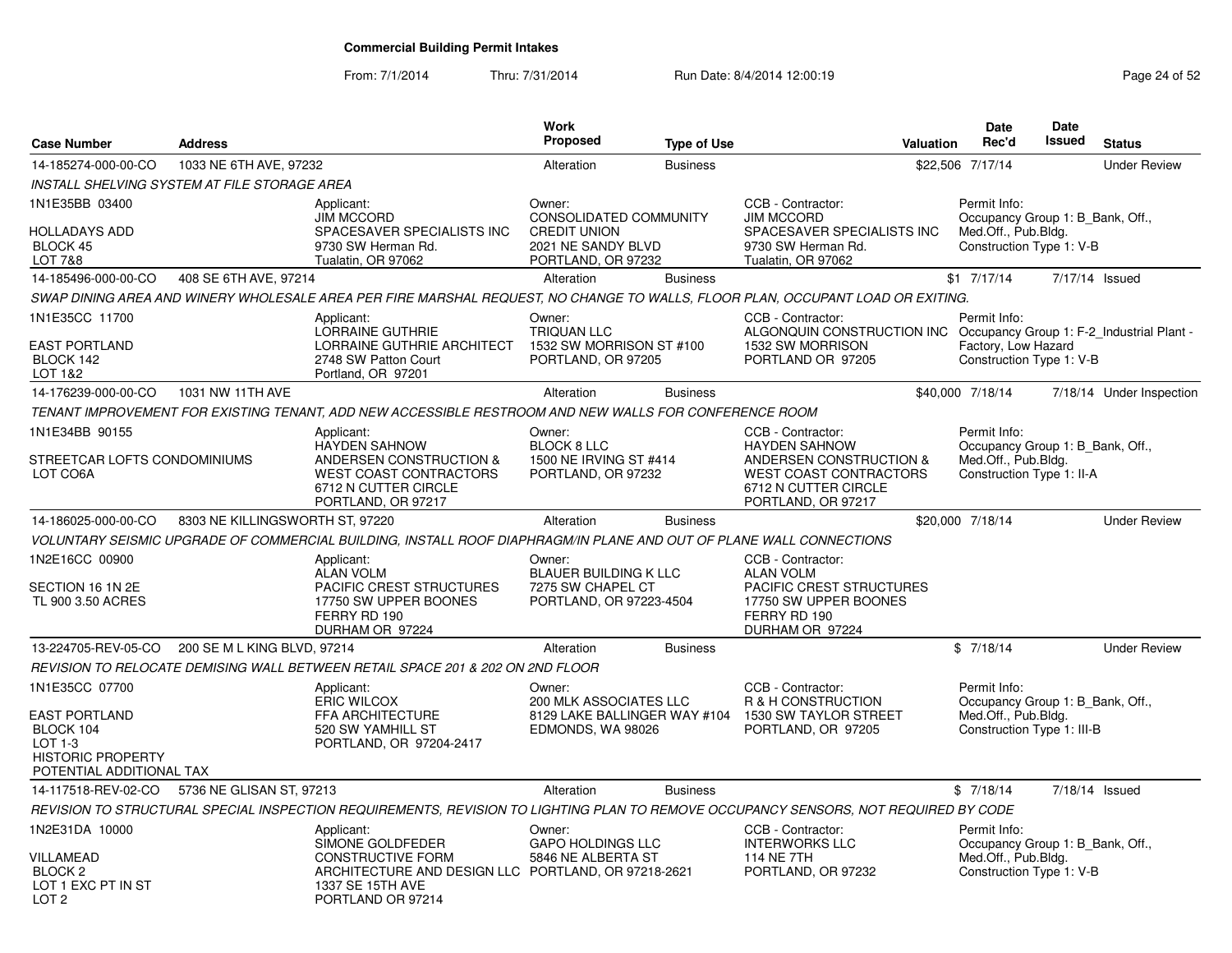From: 7/1/2014Thru: 7/31/2014 Run Date: 8/4/2014 12:00:19 Research 2010 12:00:19

| <b>Case Number</b>                                                            | <b>Address</b>                                        |                                                                                                                                                                    | Work<br>Proposed                                                                                                                                                                                                                                  | Type of Use     |                                                                                                                                      | Date<br>Rec'd<br>Valuation                                        | Date<br>Issued<br><b>Status</b>                                 |
|-------------------------------------------------------------------------------|-------------------------------------------------------|--------------------------------------------------------------------------------------------------------------------------------------------------------------------|---------------------------------------------------------------------------------------------------------------------------------------------------------------------------------------------------------------------------------------------------|-----------------|--------------------------------------------------------------------------------------------------------------------------------------|-------------------------------------------------------------------|-----------------------------------------------------------------|
| 14-186890-000-00-CO                                                           | 500 NW 9TH AVE, 97209                                 |                                                                                                                                                                    | Alteration                                                                                                                                                                                                                                        | Business        |                                                                                                                                      | \$16,000 7/21/14                                                  | 7/21/14 Issued                                                  |
|                                                                               |                                                       | FRAME IN NEW ACCESSIBLE RESTROOM ON MAIN FLOOR. NO OCCUPANCY THIS PERMIT. FUTURE TI REQUIRED.                                                                      |                                                                                                                                                                                                                                                   |                 |                                                                                                                                      |                                                                   |                                                                 |
| 1N1E34BC 07600                                                                |                                                       | Applicant:<br>MIKE COYLE<br><b>FASTER PERMITS</b><br>14334 NW EAGLERIDGE LANE<br>PORTLAND, OR 97229                                                                | Owner:<br>HONEYMAN VENTURE LLC<br>1201 THIRD AVE #5400<br>SEATTLE, WA 98101-3028                                                                                                                                                                  |                 | CCB - Contractor:<br>R & H CONSTRUCTION<br><b>1530 SW TAYLOR STREET</b><br>PORTLAND, OR 97205                                        | Permit Info:<br>Med.Off., Pub.Bldg.<br>Construction Type 1: V-A   | Occupancy Group 1: B_Bank, Off.,                                |
|                                                                               | 14-158451-REV-01-CO 3275 NW 29TH AVE - Bldg 10, 97210 |                                                                                                                                                                    | Alteration                                                                                                                                                                                                                                        | <b>Business</b> |                                                                                                                                      | \$7/22/14                                                         | 7/22/14 Issued                                                  |
| REVISION - ALTERNATE FRAMING DESIGN                                           |                                                       |                                                                                                                                                                    |                                                                                                                                                                                                                                                   |                 |                                                                                                                                      |                                                                   |                                                                 |
| 1N1E29AB 00500<br>SECTION 29 1N 1E<br>TL 500 0.72 ACRES                       |                                                       | Applicant:<br><b>CAMERON DUTZ</b><br>12365 SW MARION<br><b>TIGARD, OR 97223</b>                                                                                    | Owner:<br><b>CSHV NWCP PORTLAND LLC</b><br>1915 NW AMBERGLEN PKWY #365 2546 NE 45TH AV<br>BEAVERTON, OR 97006-6968                                                                                                                                |                 | CCB - Contractor:<br>CANDEN DEVELOPMENT LLC<br>PORTLAND, OR 97213                                                                    | Permit Info:<br>Station                                           | Occupancy Group 1: M_Store, Service<br>Construction Type 1: V-B |
|                                                                               | 12-177928-REV-01-CO 4012 SE 17TH AVE, 97202           |                                                                                                                                                                    | Alteration                                                                                                                                                                                                                                        | Business        |                                                                                                                                      | \$7/23/14                                                         | 7/23/14 Issued                                                  |
|                                                                               |                                                       | ***REVISION TO PROVIDE ADDITIONAL DETAIL FOR IMPROVEMENTS TO LOT A*** RECONFIGURE PARKING LOT CURBS, STRIPING, WALKS AND LANDSCAPING - 10 NEW ACCESSIBLE PARKING T |                                                                                                                                                                                                                                                   |                 |                                                                                                                                      |                                                                   |                                                                 |
| 1S1E11DC 00100                                                                |                                                       | Applicant:<br>KAREN KARLSSON<br><b>KLK CONSULTING LLC</b><br>906 NW 23rd Avenue<br>Portland, OR 97225                                                              | Owner:<br>TRI-COUNTY METROPOLITAN<br>4012 SE 17TH AVE<br>PORTLAND, OR 97202-3940<br>Owner:<br><b>TRANSPORTATION DISTRICT</b><br>4012 SE 17TH AVE<br>PORTLAND, OR 97202-3940<br>Owner:<br>OF OREGON<br>4012 SE 17TH AVE<br>PORTLAND, OR 97202-3940 |                 | CCB - Contractor:<br><b>THOMAS SMITH</b><br>HOFFMAN CONSTRUCTION CO<br>OF OREGON<br>805 SW BROADWAY SUITE 2100<br>PORTLAND, OR 97205 | Permit Info:<br>Garage\Utility Misc.<br>Construction Type 1: V-B  | Occupancy Group 1: U_Private                                    |
|                                                                               | 14-137911-REV-01-CO 541 NE 20TH AVE, 97232            |                                                                                                                                                                    | Alteration                                                                                                                                                                                                                                        | Business        |                                                                                                                                      | \$7/23/14                                                         | 7/23/14 Issued                                                  |
|                                                                               |                                                       | REVISION TO ADD EXTERIOR WORK BACK INTO PLAN SET THAT WAS CONTINGENT UPON HISTORIC REVIEW WHICH HAS BEEN APPROVED, RESTORE EXTERIOR CANOPY AND ADD SKYLIGHT        |                                                                                                                                                                                                                                                   |                 |                                                                                                                                      |                                                                   |                                                                 |
| 1N1E35AD 05300<br>SULLIVANS ADD<br>BLOCK 7&16 TL 5300                         |                                                       | Applicant:<br>SUZANNAH STANLEY<br><b>MACKENZIE</b><br>1515 SE WATER AVENUE 100<br>PORTLAND OREGON 97214                                                            | Owner:<br>P7 JANTZEN LLC<br>810 NW MARSHALL ST #300<br>PORTLAND, OR 97209-3359                                                                                                                                                                    |                 | CCB - Contractor:<br>LORENTZ BRUUN CO INC<br>3611 SE 20TH ST, STE 300<br>PORTLAND OR 97202                                           | Permit Info:<br>Med.Off., Pub.Bldg.<br>Construction Type 1: III-B | Occupancy Group 1: B_Bank, Off.,                                |
| 14-187669-000-00-CO                                                           | 2816 NE HALSEY ST, 97232                              |                                                                                                                                                                    | Alteration                                                                                                                                                                                                                                        | <b>Business</b> |                                                                                                                                      | \$25,000 7/23/14                                                  | <b>Under Review</b>                                             |
|                                                                               |                                                       | ADD DEMISING WALL AT REAR OF TENANT SPACES TO CREATE TWO CATERING BUSINESS TENANTS, ADD KITCHEN EQUIPMENT AT REAR, FRAME IN WALLS FOR LARGER RESTROOM (RESTRO      |                                                                                                                                                                                                                                                   |                 |                                                                                                                                      |                                                                   |                                                                 |
| 1N1E36BB 00200<br><b>YORK</b><br>BLOCK ·<br>W 1' OF LOT 5<br>LOT <sub>6</sub> |                                                       | Applicant:<br>WILLIAM SCHWEITZER<br><b>NORTH RIM PARTNERS</b><br>819 SE MORRISON ST, #110<br>PORTLAND, OR 97214                                                    | Owner:<br><b>NORTH RIM PARTNERS INC</b><br>819 SE MORRISON ST #110<br>PORTLAND, OR 97214-6308                                                                                                                                                     |                 | CCB - Contractor:<br><b>WILLIAM SCHWEITZER</b><br><b>NORTH RIM PARTNERS</b><br>819 SE MORRISON ST, #110<br>PORTLAND, OR 97214        |                                                                   |                                                                 |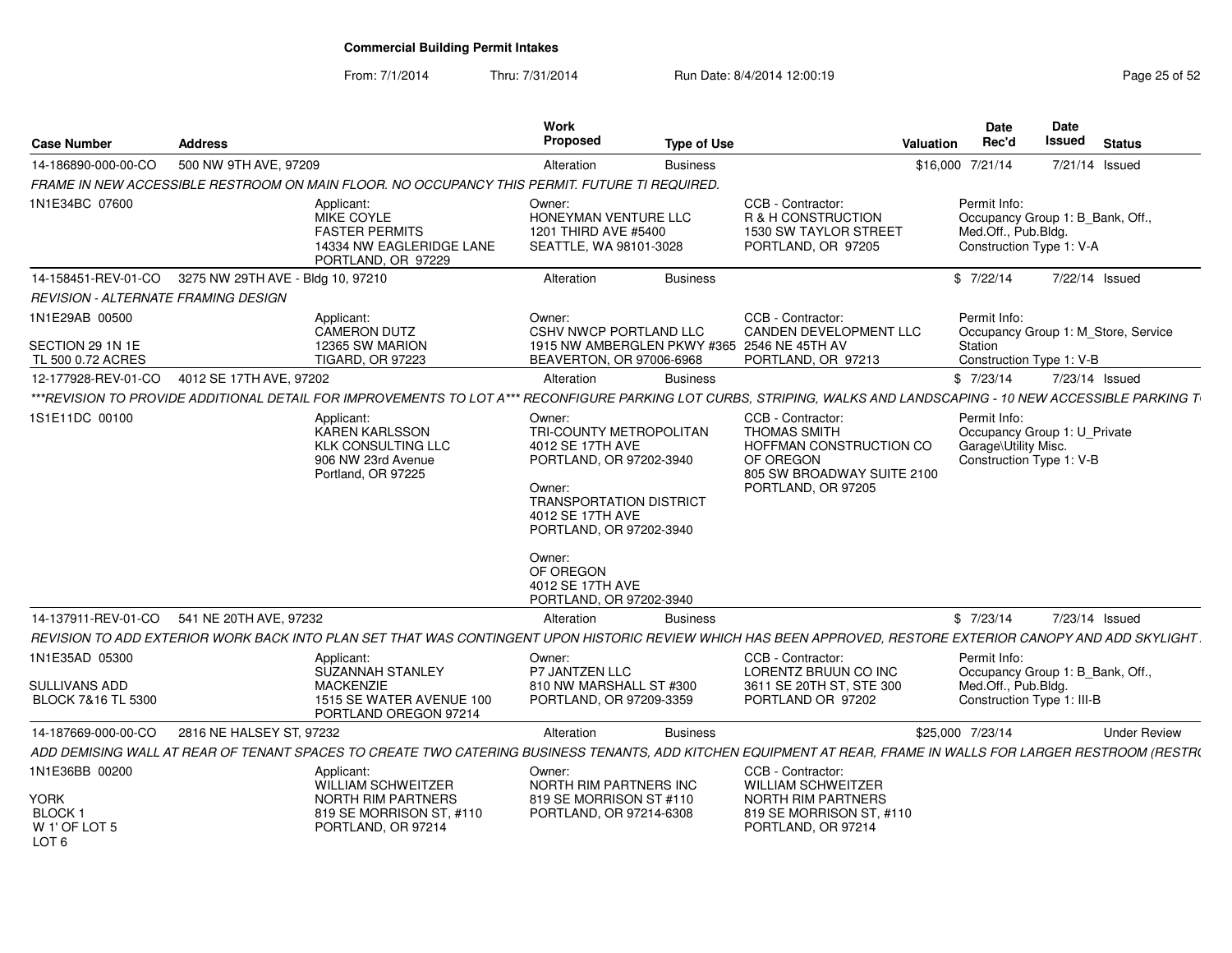From: 7/1/2014Thru: 7/31/2014 Run Date: 8/4/2014 12:00:19 Research 2010 Page 26 of 52

| <b>Case Number</b><br><b>Address</b>                                                                                                                                                               |                                                                                                                                                         | Work<br><b>Proposed</b>                                                   | <b>Type of Use</b> |                                                                                                               | Valuation         | <b>Date</b><br>Rec'd                                                                               | <b>Date</b><br>Issued | <b>Status</b>                               |
|----------------------------------------------------------------------------------------------------------------------------------------------------------------------------------------------------|---------------------------------------------------------------------------------------------------------------------------------------------------------|---------------------------------------------------------------------------|--------------------|---------------------------------------------------------------------------------------------------------------|-------------------|----------------------------------------------------------------------------------------------------|-----------------------|---------------------------------------------|
| 9200 NE HALSEY ST. 97220<br>14-188215-000-00-CO                                                                                                                                                    |                                                                                                                                                         | Alteration                                                                | <b>Business</b>    |                                                                                                               |                   | \$3,000 7/23/14                                                                                    |                       | 7/23/14 Issued                              |
| TI FOR NEW TENANT REPLACING PARTITION WALLS WITH NEW IN OFFICES AND BATHROOMS                                                                                                                      |                                                                                                                                                         |                                                                           |                    |                                                                                                               |                   |                                                                                                    |                       |                                             |
| 1N2E33AB 00300<br>SECTION 33 1N 2E<br>TL 300 1.23 ACRES                                                                                                                                            | Applicant:<br><b>LESLIE J HOWATT</b><br>5514 NE HALSEY ST<br>PORTLAND, OR 97213-3660                                                                    | Owner:<br>LESLIE J HOWATT<br>5514 NE HALSEY ST<br>PORTLAND, OR 97213-3660 |                    |                                                                                                               |                   | Permit Info:<br>Occupancy Group 1: B Bank, Off<br>Med.Off., Pub.Bldg.<br>Construction Type 1: V-B  |                       |                                             |
| LAND & IMPS SEE R319599 (R942333851)<br>FOR BILLBOARD                                                                                                                                              |                                                                                                                                                         |                                                                           |                    |                                                                                                               |                   |                                                                                                    |                       |                                             |
| 9222 N HARBORGATE ST, 97203<br>14-186209-000-00-CO                                                                                                                                                 |                                                                                                                                                         | Alteration                                                                | <b>Business</b>    |                                                                                                               | \$60,000 7/24/14  |                                                                                                    |                       | <b>Under Review</b>                         |
| RECONFIGURE INTERIOR ROOM TO ACCOMODATE NMR TESTING EQUIPMENT                                                                                                                                      |                                                                                                                                                         |                                                                           |                    |                                                                                                               |                   |                                                                                                    |                       |                                             |
| 2N1W35AB 00400<br><b>RIVERGATE INDUSTRIAL DIS</b><br>BLOCK 28<br>LOT <sub>1</sub><br>LAND & IMPS SEE R646095 (R708890051)                                                                          | Applicant:<br><b>JOSH CABOT</b><br>LIVERMORE ARCHITECTURE AND 9211 N HARBORGATE ST<br><b>ENGINEERING</b><br>140 SW ARTHUR AVE #200<br>PORTLAND OR 97201 | Owner:<br>AMERICAN TOKYO KASELINC<br>PORTLAND, OR 97203-6308              |                    | CCB - Contractor:<br><b>NICK LETTIN</b><br>INSPEC INTERNATIONAL LLC<br>140 SW ARTHUR ST<br>PORTLAND, OR 97201 |                   | Permit Info:<br>Occupancy Group 1: B Bank, Off<br>Med.Off., Pub.Bldg.<br>Construction Type 1: II-B |                       |                                             |
| FOR MACH & EQUIP                                                                                                                                                                                   |                                                                                                                                                         |                                                                           |                    |                                                                                                               |                   |                                                                                                    |                       |                                             |
| 5200 NE SACRAMENTO ST. 97213<br>14-188643-000-00-CO                                                                                                                                                |                                                                                                                                                         | Alteration                                                                | <b>Business</b>    |                                                                                                               |                   | \$5,000 7/24/14                                                                                    |                       | 7/24/14 Under Inspection                    |
| TENANT IMPROVEMENT - PRIVATE DINING AREA FOR ADJACENT RESTAURANT: ADD DOOR BETWEEN DINING AND RESTAURANT: ADD PARTITION WALLS: CREATE STORAGE AREA, UPGRADE E                                      |                                                                                                                                                         |                                                                           |                    |                                                                                                               |                   |                                                                                                    |                       |                                             |
| 1N2E30DB 03300                                                                                                                                                                                     | Applicant:<br>BARRY EASTWOOD                                                                                                                            | Owner:<br>ALCHEMY ENTERPRISES LLC                                         |                    | CCB - Contractor:<br>DAVID TAI SEU BARTOLOME                                                                  |                   | Permit Info:<br>Occupancy Group 1: B Bank, Off                                                     |                       |                                             |
| <b>MERLOW &amp; EXTD</b><br>BLOCK 4<br><b>LOT 12</b>                                                                                                                                               | BARRY EASTWOOD & ASSOC<br>9230 N SAINT LOUIS AVE<br>PORTLAND OR 97203                                                                                   | 5220 SW NORTHWOOD AVE<br>PORTLAND, OR 97239                               |                    | 13570 SE 180TH AVE<br>DAMASCUS, OR 97089                                                                      |                   | Med.Off., Pub.Bldg.<br>Construction Type 1: V-B                                                    |                       |                                             |
| 13-183425-REV-02-CO 511 NW BROADWAY, 97209                                                                                                                                                         |                                                                                                                                                         | Alteration                                                                | <b>Business</b>    |                                                                                                               |                   | \$7/24/14                                                                                          |                       | 7/24/14 Issued                              |
| REVISION TO UTILITY PLAN TO CLARIFY AS BUILT CONDITIONS AND INDICATE PREFFERED ALIGNMENT FOR THE NEW DOMESTIC WATER AND FIRE SERVICE LINES; REVISED SEWER AND STO.                                 |                                                                                                                                                         |                                                                           |                    |                                                                                                               |                   |                                                                                                    |                       |                                             |
| 1N1E34BC 07800                                                                                                                                                                                     | Applicant:<br>RASHMI VASAVADA                                                                                                                           | Owner:<br>PORTLAND CITY OF(PDC                                            |                    | CCB - Contractor:<br><b>HOWARD S WRIGHT</b>                                                                   |                   | Permit Info:<br>Occupancy Group 1: B_Bank, Off.,                                                   |                       |                                             |
| <b>COUCHS ADD</b><br>BLOCK S TL 7800                                                                                                                                                               | ALLIED WORKS ARCHITECTURE<br>1532 SW MORRISON ST<br>PORTLAND OR 97205                                                                                   | 222 NW 5TH AVE<br>PORTLAND, OR 97209-3812                                 |                    | <b>CONSTRUCTORS LP</b><br>P. O. BOX 3764<br>SEATTLE, WA 98124                                                 |                   | Med.Off., Pub.Bldg.<br>Construction Type 1: I-B                                                    |                       | Construction Type 2 (formerly Type 1): I-B  |
| 4639 SE WOODSTOCK BLVD, 97206<br>14-188807-000-00-CO                                                                                                                                               |                                                                                                                                                         | Alteration                                                                | <b>Business</b>    |                                                                                                               |                   | \$30,000 7/24/14                                                                                   |                       | 7/24/14 Issued                              |
| <b>REPLACE WALL BETWEEN TENANT SPACES</b>                                                                                                                                                          |                                                                                                                                                         |                                                                           |                    |                                                                                                               |                   |                                                                                                    |                       |                                             |
| 1S2E18CA 08200                                                                                                                                                                                     | Applicant:<br><b>JAYSON CRISWELL</b>                                                                                                                    | Owner:<br><b>BIG ROB STYLE LLC</b>                                        |                    | CCB - Contractor:<br><b>DAVID WALES</b>                                                                       |                   | Permit Info:                                                                                       |                       | Occupancy Group 1: M Store, Service         |
| <b>WOODSTOCK</b>                                                                                                                                                                                   | <b>BIG ROB STYLE LLC</b>                                                                                                                                | 16715 NE MOUNTAIN HOME RD                                                 |                    | <b>LANPHERE CONSTRUCTION &amp;</b>                                                                            |                   | Station                                                                                            |                       |                                             |
| BLOCK 14<br>E 90' OF LOT 2                                                                                                                                                                         | 3917 SE BYBEE BLVD<br>PORTLAND, OR 97206                                                                                                                | SHERWOOD, OR 97140-8510                                                   |                    | <b>DEVELOPMENT LLC</b><br>4160 SW 109TH AVENUE<br>BEAVERTON, OR 97005                                         |                   | Construction Type 1: V-B                                                                           |                       |                                             |
| 13-211631-REV-03-CO 531 SE 14TH AVE                                                                                                                                                                |                                                                                                                                                         | Alteration                                                                | <b>Business</b>    |                                                                                                               | \$220,000 7/25/14 |                                                                                                    |                       | <b>Under Review</b>                         |
| ***REVISION INCREASE IN WORK SCOPE: AUDITORIUM RENOVATION; Ground level: Add acoustic isolation ceiling system - GWB on resilient hangers; 2nd Floor: Revised doors and landings at auditorium - i |                                                                                                                                                         |                                                                           |                    |                                                                                                               |                   |                                                                                                    |                       |                                             |
| 1S1E02BA 00101                                                                                                                                                                                     | Applicant:<br><b>JIM RILEY</b>                                                                                                                          | Owner:                                                                    |                    | CCB - Contractor:<br>WASHINGTON HIGH SCHOOL LLC BREMIK CONSTRUCTION                                           |                   | Permit Info:                                                                                       |                       | Occupancy Group 1: A-1 Auditorium,          |
| <b>EAST PORTLAND</b><br>BLOCK 282&283 TL 101                                                                                                                                                       | <b>SERA</b><br>338 NW 5TH AVE<br>PORTLAND OR 97209                                                                                                      | 15350 SW SEQUOIA PKWY #300<br>PORTLAND, OR 97224-7175                     |                    | 1026 SE STARK ST<br>PORTLAND, OR 97214                                                                        |                   | theater w/stage<br>Construction Type 1: II-A                                                       |                       | Construction Type 2 (formerly Type 1): II-A |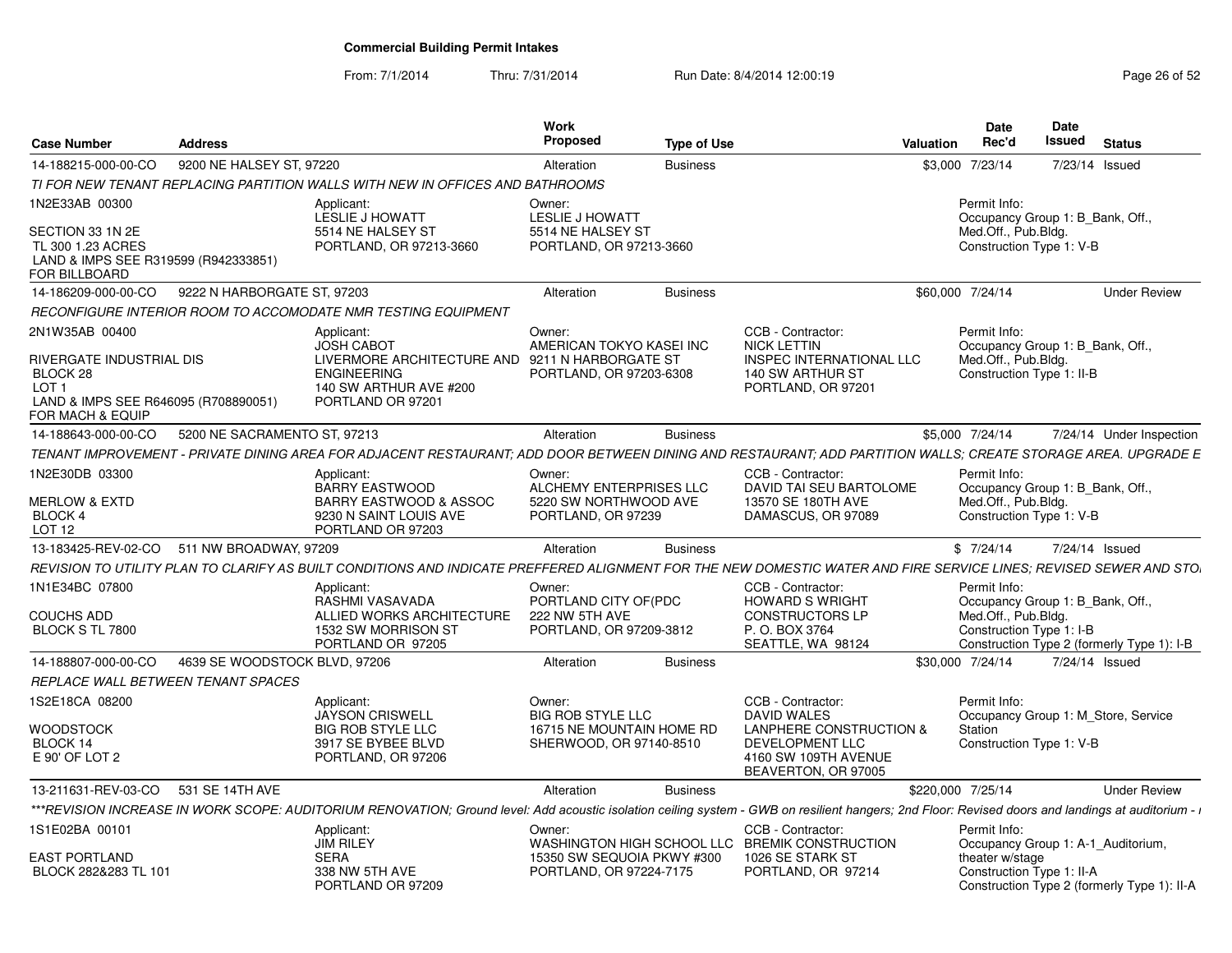From: 7/1/2014Thru: 7/31/2014 Run Date: 8/4/2014 12:00:19 Research 2010 Page 27 of 52

| <b>Case Number</b>                                                                | <b>Address</b>                                 |                                                                                                                                                                     | Work<br><b>Proposed</b>                                                                                                                                               | <b>Type of Use</b> |                                                                                                                              | <b>Valuation</b> | <b>Date</b><br>Rec'd                                                                                  | <b>Date</b><br>Issued | <b>Status</b>                                |
|-----------------------------------------------------------------------------------|------------------------------------------------|---------------------------------------------------------------------------------------------------------------------------------------------------------------------|-----------------------------------------------------------------------------------------------------------------------------------------------------------------------|--------------------|------------------------------------------------------------------------------------------------------------------------------|------------------|-------------------------------------------------------------------------------------------------------|-----------------------|----------------------------------------------|
| 14-187892-000-00-CO                                                               | 3557 SE HAWTHORNE BLVD, 97214                  |                                                                                                                                                                     | Alteration                                                                                                                                                            | <b>Business</b>    |                                                                                                                              |                  | \$15,000 7/25/14                                                                                      |                       | 7/25/14 Under Inspection                     |
| <i>RE-ROOF 7.500 SQ FOOT BUSINESS</i>                                             |                                                |                                                                                                                                                                     |                                                                                                                                                                       |                    |                                                                                                                              |                  |                                                                                                       |                       |                                              |
| 1S1E01AC 12500                                                                    |                                                | Applicant:                                                                                                                                                          | Owner:                                                                                                                                                                |                    | CCB - Contractor:                                                                                                            |                  |                                                                                                       |                       |                                              |
| SUNNYSIDE & PLAT 2 & 3<br><b>BLOCK 55</b><br>E 1/2 OF LOT 10<br>LOT <sub>13</sub> |                                                | <b>ROBERT FILIPPINI</b><br><b>ELEMENTS ROOFING</b><br>16556 LOWER BOONES FERRY RE PORTLAND, OR 97204-2330<br>LAKE OSWEGO, OR 97035                                  | KALBERER PROPERTIES LLC<br>321 SW 4TH AVE STE 800                                                                                                                     |                    | <b>BENJAMIN CROFUT</b><br>ELEMENTS CONTRACTING LLC<br>333 S STATE ST STE V 220<br>LAKE OSWEGO OR 97034                       |                  |                                                                                                       |                       |                                              |
| 13-172847-REV-01-CO                                                               | 105 SE TAYLOR ST, 97214                        |                                                                                                                                                                     | Alteration                                                                                                                                                            | <b>Business</b>    |                                                                                                                              |                  | \$10,000 7/25/14                                                                                      |                       | <b>Under Review</b>                          |
|                                                                                   |                                                | REVISION TO VARIOUS STRUCTURAL AND ARCHITECTURAL ASPECTS ON ALL FLOORS. RECONFIGURE CORRIDORS AND RESTROOM. CHANGE COLUMNS AT PERIMETER TO WOOD. INFIL CUT          |                                                                                                                                                                       |                    |                                                                                                                              |                  |                                                                                                       |                       |                                              |
| 1S1E03AD 00800<br>EAST PORTLAND<br>BLOCK 47<br>LOT 3&4                            |                                                | Applicant:<br><b>SUSAN RUDLOFF</b><br><b>2635 SW HUME</b><br>PORTLAND, OR                                                                                           | Owner:<br>CEID HOLDINGS LLC<br>PO BOX 12145<br>PORTLAND, OR 97212-0145                                                                                                |                    | CCB - Contractor:<br><b>TIMOTHY RAY</b><br><b>SUNDANCE RESTORATION &amp;</b><br><b>DEVELOPMENT</b><br>3933 NE MLK Blvd. #120 |                  | Permit Info:<br>Occupancy Group 1: B Bank, Off.,<br>Med.Off., Pub.Bldg.<br>Construction Type 1: III-B |                       | Construction Type 2 (formerly Type 1): III-B |
|                                                                                   |                                                |                                                                                                                                                                     |                                                                                                                                                                       |                    | PORTLAND, OR 97212-1117                                                                                                      |                  |                                                                                                       |                       |                                              |
| 14-189434-000-00-CO                                                               | 11549 NE GLENN WIDING DR, 97220                |                                                                                                                                                                     | Alteration                                                                                                                                                            | <b>Business</b>    |                                                                                                                              |                  | \$5,000 7/25/14                                                                                       |                       | <b>Under Review</b>                          |
|                                                                                   | INSTALL WALK-IN COOLER AT INTERIOR OF BUILDING |                                                                                                                                                                     |                                                                                                                                                                       |                    |                                                                                                                              |                  |                                                                                                       |                       |                                              |
| 1N2E15AC 00400                                                                    |                                                | Applicant:<br><b>TIM YARNOT</b><br>11811 NE 72ND AVE<br>VANCOUVER WA 98686                                                                                          | Owner:<br>MAJ WOODSTOCK LLC<br>300 W 15TH ST #200<br>VANCOUVER, WA 98660-2927<br>Owner:<br><b>MAJ TACOMA STREET</b><br>300 W 15TH ST #200<br>VANCOUVER, WA 98660-2927 |                    | CCB - Contractor:<br>REFRIGERATION CONTRACTORS<br>INC.<br><b>PO BOX 661</b><br>GRESHAM, OR 970300163                         |                  | Permit Info:<br>Factory, Mod.Hazard<br>Construction Type 1: V-B                                       |                       | Occupancy Group 1: F-1_Industrial Plant -    |
|                                                                                   |                                                |                                                                                                                                                                     | Owner:<br><b>LLC</b><br>300 W 15TH ST #200<br>VANCOUVER, WA 98660-2927                                                                                                |                    |                                                                                                                              |                  |                                                                                                       |                       |                                              |
| 14-188736-000-00-CO                                                               | 6125 N BASIN AVE, 97217                        |                                                                                                                                                                     | Alteration                                                                                                                                                            | <b>Business</b>    |                                                                                                                              |                  | \$850,000 7/28/14                                                                                     |                       | <b>Under Review</b>                          |
|                                                                                   |                                                | REMODEL AN EXISTING 19,381 SF OFFICE INTO A TRAINING FACILITY; CONVERT EXISTING PARKING INTO DRIVER TRAINING COURSE; REMOVE EXISTING DOCKS AND STOREFRONT AND REPL. |                                                                                                                                                                       |                    |                                                                                                                              |                  |                                                                                                       |                       |                                              |
| 1N1E17D 02400                                                                     |                                                | Applicant:<br><b>TONY BRIZENDINE</b><br><b>C2K ARCHITECTURE</b><br>1645 NW HOYT ST<br>PORTLAND, OR 97209                                                            | Owner:<br><b>BT-OH LLC</b><br>BLDG 1 FLOOR 6 PO BOX 28606<br>ATLANTA, GA 30358-0606                                                                                   |                    | <b>Primary Contractor:</b><br>TO BID                                                                                         |                  | Permit Info:<br>Occupancy Group 1: A-3_Assembly -<br>General<br>Construction Type 1: III-B            |                       |                                              |
| 14-190027-000-00-CO                                                               | 4557 N WILLIAMS AVE, 97211                     |                                                                                                                                                                     | Alteration                                                                                                                                                            | <b>Business</b>    |                                                                                                                              |                  | \$2,500 7/28/14                                                                                       | 7/28/14 Final         |                                              |
|                                                                                   |                                                | SOLAR INSTALLATION, 2.5kW PV SYSTEM ON ROOFTOP - PRESCRIPTIVE                                                                                                       |                                                                                                                                                                       |                    |                                                                                                                              |                  |                                                                                                       |                       |                                              |
| 1N1E22AC 05100<br>MAEGLY HIGHLAND ADD                                             |                                                | Applicant:<br>SOLARCITY CORPORATION<br>6132 NE 112th AVE                                                                                                            | Owner:<br><b>DON MINNERLY</b><br>4508 N WILLIAMS AVE                                                                                                                  |                    | CCB - Contractor:<br>SOLARCITY CORPORATION<br>6132 NE 112th AVE                                                              |                  |                                                                                                       |                       |                                              |
| BLOCK 14<br>N 42' OF E 70' OF LOT 1                                               |                                                | PORTLAND, OR 97220                                                                                                                                                  | PORTLAND, OR 97217                                                                                                                                                    |                    | PORTLAND, OR 97220                                                                                                           |                  |                                                                                                       |                       |                                              |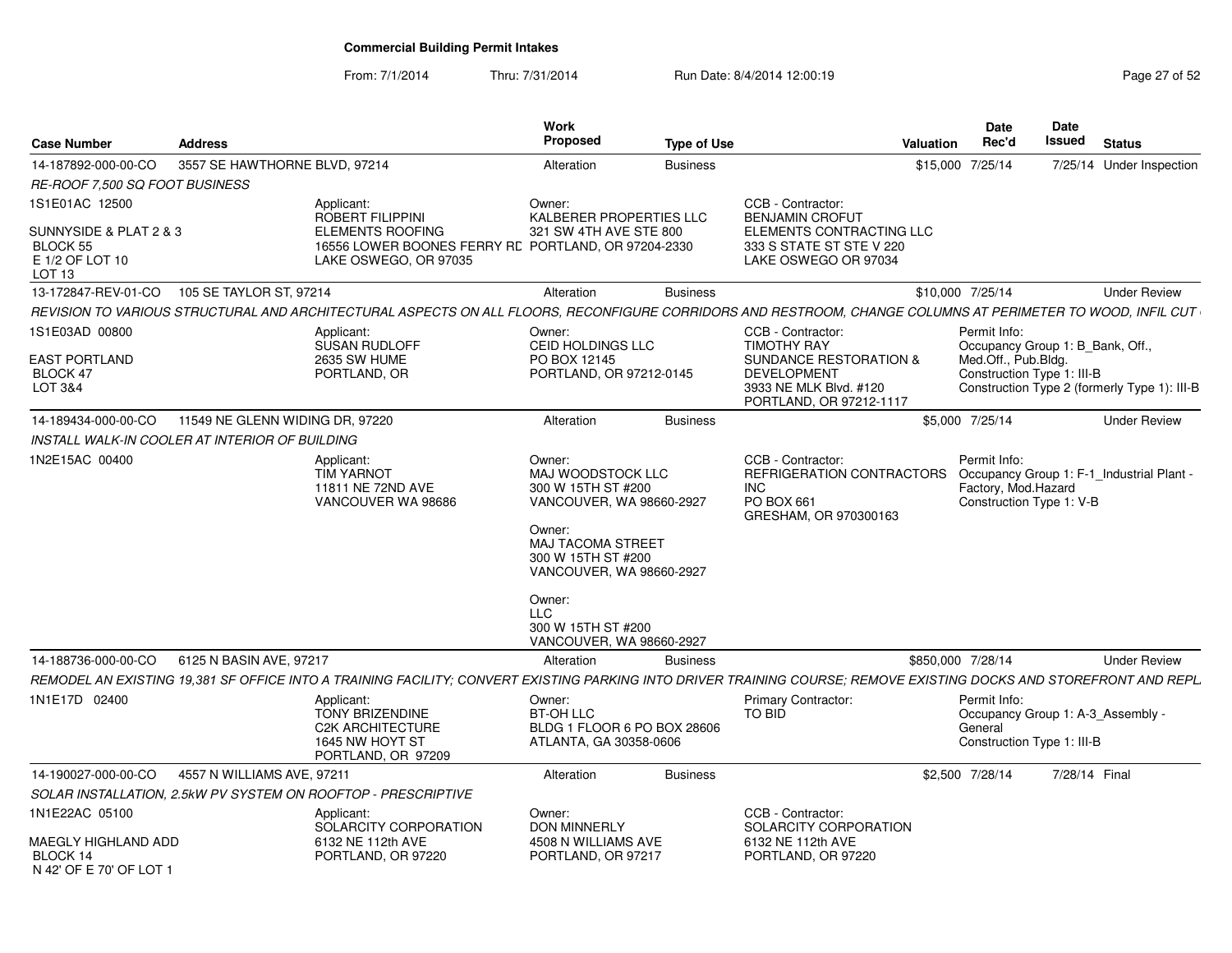From: 7/1/2014Thru: 7/31/2014 Run Date: 8/4/2014 12:00:19 Research 2010 Page 28 of 52

| <b>Case Number</b>                                      | <b>Address</b>               |                                                                                                                                                               | Work<br><b>Proposed</b>                                                                    | <b>Type of Use</b> |                                                                                                                     | <b>Date</b><br>Rec'd<br>Valuation                                 | Date<br>Issued<br><b>Status</b>  |                     |
|---------------------------------------------------------|------------------------------|---------------------------------------------------------------------------------------------------------------------------------------------------------------|--------------------------------------------------------------------------------------------|--------------------|---------------------------------------------------------------------------------------------------------------------|-------------------------------------------------------------------|----------------------------------|---------------------|
| 14-181236-REV-01-CO                                     |                              |                                                                                                                                                               | Alteration                                                                                 | <b>Business</b>    |                                                                                                                     | \$7/28/14                                                         | 7/28/14 Issued                   |                     |
| <b>REVISION TO CHANGE STEEL STUD SIZE</b>               |                              |                                                                                                                                                               |                                                                                            |                    |                                                                                                                     |                                                                   |                                  |                     |
|                                                         |                              | Applicant:<br><b>LINDA SMITH</b><br>TI DESIGN GROUP<br>PO BOX 6<br>BEAVERTON OR 97075                                                                         | Owner:<br>C CORP<br>4800 SW MACADAM AVE #120<br>PORTLAND, OR 97201                         |                    | CCB - Contractor:<br>PORT OF PORTLAND(LEASED F & BNK CONSTRUCTION INC<br>45 82nd dr. ste 53b<br>gladstone, or 97027 | Permit Info:<br>Med.Off., Pub.Bldg.<br>Construction Type 1: V-B   | Occupancy Group 1: B_Bank, Off., |                     |
| 14-190127-000-00-CO                                     | 214 NE MIDDLEFIELD RD, 97211 |                                                                                                                                                               | Alteration                                                                                 | <b>Business</b>    |                                                                                                                     | \$39,550 7/28/14                                                  | 7/28/14 Issued                   |                     |
|                                                         |                              | TENANT IMPROVEMENT FOR EXISTING TENANT TO REMOVE PARTITION WALLS AND INSTALL NEW PARTITION WALLS AT RECEPTION AREA SERVER ROOM                                |                                                                                            |                    |                                                                                                                     |                                                                   |                                  |                     |
| 1N1E03DA 02400                                          |                              | Applicant:<br>IN LINE COMMERCIAL CONST                                                                                                                        | Owner:<br>INDEPENDENT PROPERTIES LLC                                                       |                    | CCB - Contractor:<br>IN LINE COMMERCIAL CONST                                                                       | Permit Info:                                                      | Occupancy Group 1: B_Bank, Off., |                     |
| MIDDLEFIELD TR<br>WLY 80' OF LOT 1<br>ELY 70' OF LOT 2  |                              | PO BOX 5837<br><b>ALOHA, OR 97006</b>                                                                                                                         | 214 NE MIDDLEFIELD RD<br>PORTLAND, OR 97211-1238                                           |                    | PO BOX 5837<br>ALOHA, OR 97006                                                                                      | Med.Off., Pub.Bldg.<br>Construction Type 1: V-B                   |                                  |                     |
| 14-167276-DFS-01-CO 1800 NW 16TH AVE, 97209             |                              |                                                                                                                                                               | Alteration                                                                                 | <b>Business</b>    |                                                                                                                     | \$50 7/28/14                                                      | 7/28/14 Issued                   |                     |
| <b>DFS - INTERIOR LIGHTING COMPLIANCE</b>               |                              |                                                                                                                                                               |                                                                                            |                    |                                                                                                                     |                                                                   |                                  |                     |
| 1N1E28DD 02600                                          |                              | Applicant:<br>OWEN GABBERT LLC                                                                                                                                | Owner:<br>TRIANGLE BUILDING GROUP LLC                                                      |                    | CCB - Contractor:<br>OWEN GABBERT LLC                                                                               | Permit Info:                                                      | Occupancy Group 1: B_Bank, Off., |                     |
| WATSONS ADD<br><b>BLOCK 18 TL 2600</b>                  |                              | 3809 N BORTHWICK AVE<br>PORTLAND, OR 97227                                                                                                                    | PO BOX 10386<br>PORTLAND, OR 97296-0386                                                    |                    | 3809 N BORTHWICK AVE<br>PORTLAND, OR 97227                                                                          | Med.Off., Pub.Bldg.<br>Construction Type 1: V-B                   |                                  |                     |
| 14-190235-000-00-CO                                     | 45 SW ANKENY ST, 97204       |                                                                                                                                                               | Alteration                                                                                 | <b>Business</b>    |                                                                                                                     | \$175,000 7/28/14                                                 |                                  | <b>Under Review</b> |
|                                                         |                              | FRAMING, PLATFORM AND RAILS FOR NEW NATURAL GAS GENERATOR ON ROOF, NO TRADES PERMITS AT THIS TIME                                                             |                                                                                            |                    |                                                                                                                     |                                                                   |                                  |                     |
| 1N1E34DC 00400                                          |                              | Applicant:<br><b>TED FRIEDMAN</b><br><b>WALSH CONSTRUCTION</b><br>2905 SW FIRST<br>PORTLAND, OR 97201                                                         | Owner:<br>PORTLAND CITY OF (PDC<br>222 NW 5TH AVE<br>PORTLAND, OR 97209-3859               |                    | CCB - Contractor:<br><b>TOM MITCHELL</b><br>WALSH CONSTRUCTION CO<br>2905 SW 1ST AV<br>PORTLAND, OR 97201           | Permit Info:<br>Med.Off., Pub.Bldg.<br>Construction Type 1: III-B | Occupancy Group 1: B_Bank, Off., |                     |
| 14-184476-000-00-CO                                     | 2117 NE OREGON ST, 97232     |                                                                                                                                                               | Alteration                                                                                 | <b>Business</b>    |                                                                                                                     | \$50,000 7/29/14                                                  |                                  | <b>Under Review</b> |
|                                                         |                              | TENANT IMPROVEMENT FOR FIRST TIME BREWERY TENANT (B) OCCUPANCY, NEW WALLS FOR OFFICE AREA, 2 NEW WALK IN COOLERS, SEPARATE AREA FOR TASTING ROOM WITH FLOOR D |                                                                                            |                    |                                                                                                                     |                                                                   |                                  |                     |
| 1N1E35AD 02500                                          |                              | Applicant:<br>MIKE MONTGOMERY                                                                                                                                 | Owner:<br><b>BINDERY ANNEX LLC</b>                                                         |                    | <b>Primary Contractor:</b><br>TO BID                                                                                |                                                                   |                                  |                     |
| SULLIVANS ADD<br>BLOCK 33<br>$LOT 1-8$                  |                              | 5531 SW BUDDINGTON ST<br>PORTLAND, OR 97219                                                                                                                   | 1211 NW GLISAN ST #206<br>PORTLAND, OR 97209                                               |                    |                                                                                                                     |                                                                   |                                  |                     |
| 14-187838-000-00-CO                                     | 7916 SE FOSTER RD, 97206     |                                                                                                                                                               | Alteration                                                                                 | <b>Business</b>    |                                                                                                                     | \$164,700 7/29/14                                                 |                                  | <b>Under Review</b> |
|                                                         |                              | CHANGE OF OCCUPANCY: FIRST FLOOR TENANT TO RELOCATE OFFICE SPACE TO A PORTION OF SECOND FLOOR: NEW INTERIOR PARTITIONS AND NEW BREAKROOM: ENTIRE BUILDING FL( |                                                                                            |                    |                                                                                                                     |                                                                   |                                  |                     |
| 1S2E17AD 01300                                          |                              | Applicant:<br><b>JAMIE BUSHEK</b>                                                                                                                             | Owner:<br>6D LLC                                                                           |                    | CCB - Contractor:<br>AT GRADE CONSTRUCTION INC                                                                      | Permit Info:                                                      | Occupancy Group 1: B Bank, Off., |                     |
| <b>MARYSVILLE</b><br>LOT 27 TL 1300                     |                              | AXIS DESIGN GROUP<br>11104 SE STARK ST<br>PORTLAND, OR 97216                                                                                                  | 21400 SE TILLSTROM RD<br>DAMASCUS, OR 97089-6026                                           |                    | PO BOX 2465<br>GRESHAM, OR 97030                                                                                    | Med.Off., Pub.Bldg.<br>Construction Type 1: III-B                 |                                  |                     |
| 14-143082-DFS-01-CO    1127 NE BROADWAY AVE - Unit 1000 |                              |                                                                                                                                                               | Alteration                                                                                 | <b>Business</b>    |                                                                                                                     | $$1$ 7/29/14                                                      |                                  | <b>Under Review</b> |
| DFS FOR LIGHTING COMM CHECK                             |                              |                                                                                                                                                               |                                                                                            |                    |                                                                                                                     |                                                                   |                                  |                     |
| 1N1E26CD 90008                                          |                              | Applicant:<br>ROBBE ABELL<br>7235 SW STEPHENS LANE<br>PORTLAND OR 97225                                                                                       | Owner:<br><b>BIXBY IRVINGTON LLC</b><br>3525 NW DIMPLE HILL RD<br>CORVALLIS, OR 97330-3295 |                    | CCB - Contractor:<br>NORWEST CONTRACTORS INC<br>PO BOX 25305<br>PORTLAND, OR 97225                                  | Permit Info:<br>Med.Off., Pub.Bldg.<br>Construction Type 1: I-A   | Occupancy Group 1: B_Bank, Off., |                     |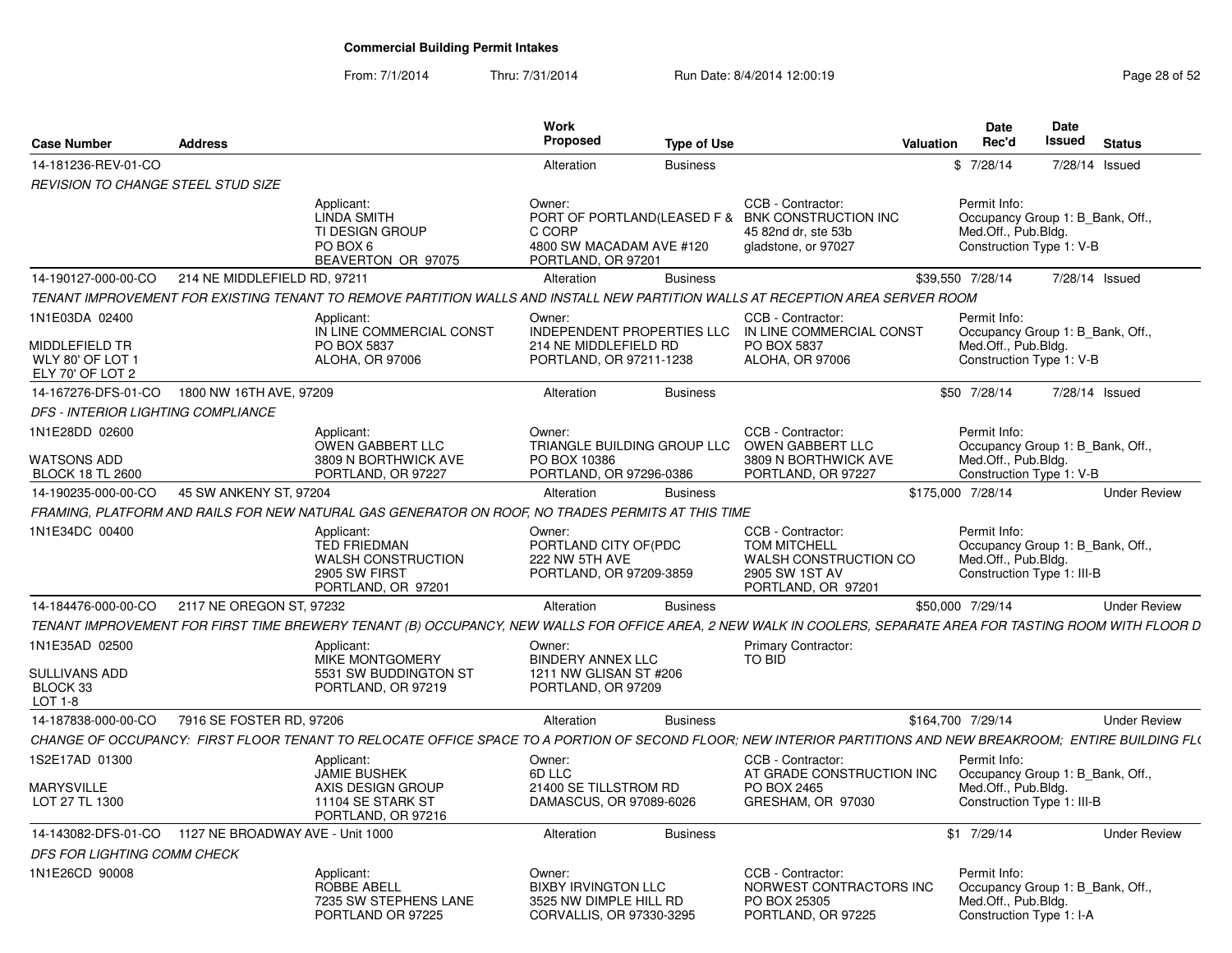From: 7/1/2014

Thru: 7/31/2014 Run Date: 8/4/2014 12:00:19 Research 2010 Page 29 of 52

| <b>Case Number</b>                                                 | <b>Address</b>                             |                                                                                                                                                                  | <b>Work</b><br><b>Proposed</b>                                                   | <b>Type of Use</b> |                                                                                                | Valuation        | <b>Date</b><br>Rec'd                                                                                | <b>Date</b><br>Issued | <b>Status</b>       |
|--------------------------------------------------------------------|--------------------------------------------|------------------------------------------------------------------------------------------------------------------------------------------------------------------|----------------------------------------------------------------------------------|--------------------|------------------------------------------------------------------------------------------------|------------------|-----------------------------------------------------------------------------------------------------|-----------------------|---------------------|
| 14-184423-000-00-CO                                                | 105 SE TAYLOR ST, 97214                    |                                                                                                                                                                  | Alteration                                                                       | <b>Business</b>    |                                                                                                | \$75,000 7/30/14 |                                                                                                     |                       | <b>Under Review</b> |
|                                                                    |                                            | ADD SOME PARTITION WALLS FOR OFFICE SPACES AND CLOSETS IN 4 TENANT SPACES FOR FUTURE TENANTS, ALL (B) OCCUPANCY, ADD NEW SINK AND WATER HEATER IN EACH TENANT SI |                                                                                  |                    |                                                                                                |                  |                                                                                                     |                       |                     |
| 1S1E03AD 00800                                                     |                                            | Applicant:<br><b>SUSAN RUDLOFF</b>                                                                                                                               | Owner:<br>CEID HOLDINGS LLC                                                      |                    | CCB - Contractor:<br>ROLLAND WALTERS                                                           |                  |                                                                                                     |                       |                     |
| <b>EAST PORTLAND</b><br>BLOCK 47                                   |                                            | <b>2635 SW HUME</b><br>PORTLAND, OR                                                                                                                              | PO BOX 12145<br>PORTLAND, OR 97212-0145                                          |                    | <b>BULLDOG MECHANICAL</b><br>3307 NE 39TH ST                                                   |                  |                                                                                                     |                       |                     |
| LOT 3&4                                                            |                                            |                                                                                                                                                                  |                                                                                  |                    | VANCOUVER WA 98661                                                                             |                  |                                                                                                     |                       |                     |
| 14-191132-000-00-CO                                                | 500 NW 9TH AVE, 97209                      |                                                                                                                                                                  | Alteration                                                                       | <b>Business</b>    |                                                                                                | \$24,800 7/30/14 |                                                                                                     |                       | 7/30/14 Issued      |
|                                                                    |                                            | OCCUPANCY FOR NEW TENANT; NEW FINISHES THROUGHOUT; SEE 14-174876-CO FOR INTERIOR DEMO AND 14-186890-CO FOR ACCESSIBLE RESTROOM AND INTERIOR WALLS                |                                                                                  |                    |                                                                                                |                  |                                                                                                     |                       |                     |
| 1N1E34BC 07600                                                     |                                            | Applicant:<br><b>DARIN BOUSKA</b><br>NW PRECISION DESIGN<br>22605 SW PINEHURST CT<br>SHERWOOD, OR 97140                                                          | Owner:<br>HONEYMAN VENTURE LLC<br>1201 THIRD AVE #5400<br>SEATTLE, WA 98101-3028 |                    | CCB - Contractor:<br><b>BNK CONSTRUCTION INC</b><br>45 82nd dr. ste 53b<br>gladstone, or 97027 |                  | Permit Info:<br>Occupancy Group 1: B_Bank, Off.,<br>Med.Off., Pub.Bldg.<br>Construction Type 1: V-A |                       |                     |
| 14-177812-000-00-CO                                                | 1319 NW 22ND AVE, 97210                    |                                                                                                                                                                  | Alteration                                                                       | <b>Business</b>    |                                                                                                | \$29,181 7/31/14 |                                                                                                     |                       | 7/31/14 Issued      |
|                                                                    |                                            | WINDOW REPLACEMENT THROUGHOUT BUILDING 2230. See Comments.                                                                                                       |                                                                                  |                    |                                                                                                |                  |                                                                                                     |                       |                     |
| 1N1E33BA 07000                                                     |                                            | Applicant:<br>NRG WISE, INC.                                                                                                                                     | Owner:<br>2230 NW PETTYGROVE LLC                                                 |                    | CCB - Contractor:<br>NRG WISE, INC.                                                            |                  |                                                                                                     |                       |                     |
| <b>COUCHS ADD</b><br>LOT 2-8 BLOCK 307<br>E 1/2 OF LOT 9 BLOCK 307 |                                            | 11819 NE HWY 99 A<br>VANCOUVER, WA 98686                                                                                                                         | 901 NE GLISAN ST<br>PORTLAND, OR 97232-2730                                      |                    | 11819 NE HWY 99 A<br>VANCOUVER, WA 98686                                                       |                  |                                                                                                     |                       |                     |
| 14-177817-000-00-CO                                                | 1319 NW 22ND AVE, 97210                    |                                                                                                                                                                  | Alteration                                                                       | <b>Business</b>    |                                                                                                | \$10,495 7/31/14 |                                                                                                     |                       | 7/31/14 Issued      |
|                                                                    |                                            | <b>WINDOW REPLACEMENT THROUGHOUT BUILDING 2232. See Comments.</b>                                                                                                |                                                                                  |                    |                                                                                                |                  |                                                                                                     |                       |                     |
| 1N1E33BA 07000                                                     |                                            | Applicant:<br>NRG WISE, INC.                                                                                                                                     | Owner:<br>2230 NW PETTYGROVE LLC                                                 |                    | CCB - Contractor:<br>NRG WISE, INC.                                                            |                  |                                                                                                     |                       |                     |
| <b>COUCHS ADD</b><br>LOT 2-8 BLOCK 307<br>E 1/2 OF LOT 9 BLOCK 307 |                                            | 11819 NE HWY 99 A<br>VANCOUVER, WA 98686                                                                                                                         | 901 NE GLISAN ST<br>PORTLAND, OR 97232-2730                                      |                    | 11819 NE HWY 99 A<br>VANCOUVER, WA 98686                                                       |                  |                                                                                                     |                       |                     |
| 14-177822-000-00-CO                                                | 1319 NW 22ND AVE, 97210                    |                                                                                                                                                                  | Alteration                                                                       | <b>Business</b>    |                                                                                                | \$29,881 7/31/14 |                                                                                                     |                       | 7/31/14 Issued      |
|                                                                    |                                            | WINDOW REPLACEMENT THROUGHOUT BUILDING 2226-2228. See Comments.                                                                                                  |                                                                                  |                    |                                                                                                |                  |                                                                                                     |                       |                     |
| 1N1E33BA 07000                                                     |                                            | Applicant:<br>NRG WISE, INC.                                                                                                                                     | Owner:<br>2230 NW PETTYGROVE LLC                                                 |                    | CCB - Contractor:<br>NRG WISE, INC.                                                            |                  |                                                                                                     |                       |                     |
| COUCHS ADD<br>LOT 2-8 BLOCK 307<br>E 1/2 OF LOT 9 BLOCK 307        |                                            | 11819 NE HWY 99 A<br>VANCOUVER, WA 98686                                                                                                                         | 901 NE GLISAN ST<br>PORTLAND, OR 97232-2730                                      |                    | 11819 NE HWY 99 A<br>VANCOUVER, WA 98686                                                       |                  |                                                                                                     |                       |                     |
| 14-190837-000-00-CO                                                | 2875 SE POWELL BLVD, 97202                 |                                                                                                                                                                  | Alteration                                                                       | <b>Business</b>    |                                                                                                |                  | \$1,350 7/31/14                                                                                     |                       | <b>Under Review</b> |
|                                                                    | INSTALL MENUBOARD. RCE. AND CLEARANCE BARS |                                                                                                                                                                  |                                                                                  |                    |                                                                                                |                  |                                                                                                     |                       |                     |
| 1S1E12BC 07000                                                     |                                            | Applicant:<br><b>GARRETT GIBSON</b>                                                                                                                              | Owner:<br><b>JEMA PROPERTIES LLC</b>                                             |                    | CCB - Contractor:<br><b>GARRETT GIBSON</b>                                                     |                  |                                                                                                     |                       |                     |
| WAVERLEIGH HTS<br>BLOCK 10<br>LOT 1-7 EXC PT IN ST<br>LOT 8-11     |                                            | <b>RAMSAY SIGNS INC</b><br>9160 SE 74TH AVE<br>PORTLAND, OR 97206-9345                                                                                           | P O BOX 90608<br>PORTLAND, OR 97290                                              |                    | <b>RAMSAY SIGNS INC</b><br>9160 SE 74TH AVE<br>PORTLAND, OR 97206-9345                         |                  |                                                                                                     |                       |                     |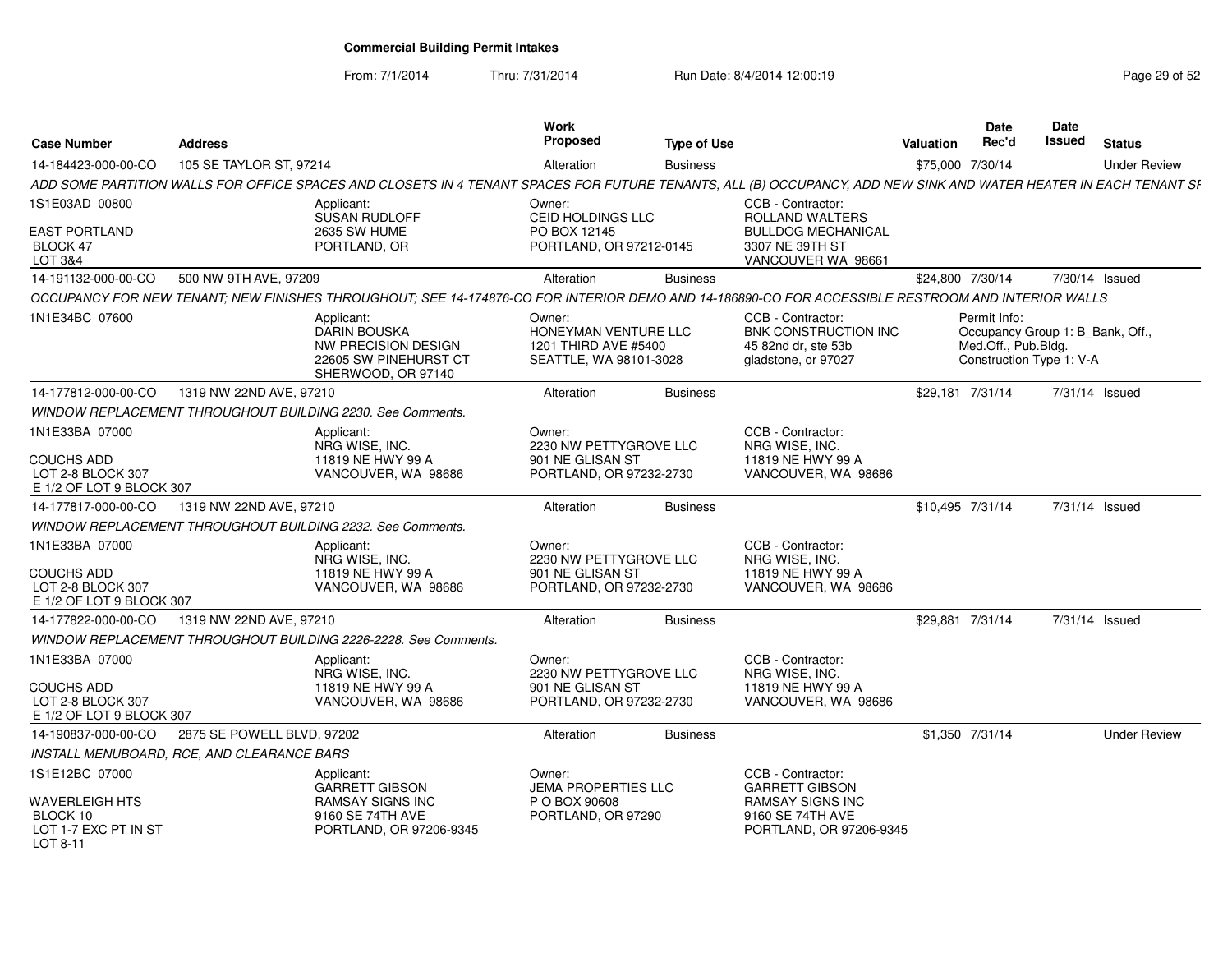From: 7/1/2014Thru: 7/31/2014 Run Date: 8/4/2014 12:00:19 Research 20 and 20 of 52

| <b>Case Number</b>                                                                         | <b>Address</b>                   |                                                                                                                         | Work<br><b>Proposed</b>                                                                      | <b>Type of Use</b> | <b>Valuation</b>                                                                                                            | <b>Date</b><br>Rec'd                 | Date<br>Issued                                             | <b>Status</b>            |
|--------------------------------------------------------------------------------------------|----------------------------------|-------------------------------------------------------------------------------------------------------------------------|----------------------------------------------------------------------------------------------|--------------------|-----------------------------------------------------------------------------------------------------------------------------|--------------------------------------|------------------------------------------------------------|--------------------------|
| 14-191283-000-00-CO                                                                        | 11349 SW 60TH AVE, 97219         |                                                                                                                         | Alteration                                                                                   | <b>Business</b>    |                                                                                                                             | $$1$ 7/31/14                         |                                                            | <b>Under Review</b>      |
|                                                                                            |                                  | CHANGE OF OCCUPANCY FROM R3 TO B, SEISMIC UPGRADE TO ASCE 31 STANDARDS.                                                 |                                                                                              |                    |                                                                                                                             |                                      |                                                            |                          |
| 1S1E31BC 00100                                                                             |                                  | Applicant:<br>RAPHAEL GOODBLATT                                                                                         | Owner:<br><b>TERRY SHELDON</b>                                                               |                    |                                                                                                                             |                                      |                                                            |                          |
| <b>PASADENA</b><br>BLOCK 10<br>LOT 14-18 TL 100                                            |                                  | AH HA!<br>615 SE ALDER ST, SUITE 203<br>PORTLAND, OR 97214                                                              | 11349 SW 60TH AVE<br>PORTLAND, OR 97219-6754                                                 |                    |                                                                                                                             |                                      |                                                            |                          |
|                                                                                            |                                  |                                                                                                                         | Owner:<br>TINA SHELDON<br>11349 SW 60TH AVE<br>PORTLAND, OR 97219-6754                       |                    |                                                                                                                             |                                      |                                                            |                          |
| 13-210116-REV-01-CO                                                                        | 720 SE GRAND AVE, 97214          |                                                                                                                         | Alteration                                                                                   | <b>Business</b>    |                                                                                                                             | \$7/31/14                            |                                                            | 7/31/14 Issued           |
|                                                                                            |                                  | REVISION TO ADD UTILITY SINK AND HAND SINK IN BASEMENT: AND CHANGE SIZE OF THE GREASE INTERCEPTOR                       |                                                                                              |                    |                                                                                                                             |                                      |                                                            |                          |
| 1S1E02BB 05000                                                                             |                                  | Applicant:<br>EVOLUTION PLUMBING LLC<br>7715 NE 33RD DR SUITE D<br>PORTLAND OR 97211-1942                               | Owner:<br><b>MARTHA K URMAN LLC</b><br>16172 SE RIVER FOREST PL<br>MILWAUKIE, OR 97267       |                    | CCB - Contractor:<br>ROUNDHOUSE DESIGN BUILD LLC Occupancy Group 1: B Bank, Off.,<br>6215 NE 34TH AVE<br>PORTLAND, OR 97211 | Permit Info:<br>Med.Off., Pub.Bldg.  | Construction Type 1: III-B                                 |                          |
| 14-177744-000-00-CO                                                                        | 3635 N WILLIAMS AVE, 97227       |                                                                                                                         | Alteration                                                                                   | Educational        |                                                                                                                             | \$1,500 7/1/14                       |                                                            | 7/28/14 Under Inspection |
|                                                                                            |                                  | CHANGE OF OCCUPANCY FROM (A-3) TO (E), ROOMS TO BE USED AS CLASSROOMS, UPGRADE EXISTING RESTROOMS FOR ACCESSIBILITY     |                                                                                              |                    |                                                                                                                             |                                      |                                                            |                          |
| 1N1E22DC 13900<br><b>ALBINA HMSTD</b><br>BLOCK 30<br>INC PT OF VAC ALLEY ADJ LOT 1-4&13-16 |                                  | Applicant:<br>LAURIE J SIMPSON<br>LAURIE J SIMPSON, ARCHITECT<br>4072 N WILLIAMS AVE, SUITE A<br>PORTLAND, OR 97227     | Owner:<br>LIFE CHANGE CHRISTIAN CENTEF<br>PO BOX 11956<br>PORTLAND, OR 97211                 |                    |                                                                                                                             | Permit Info:                         | Occupancy Group 1: E_School<br>Construction Type 1: V-A    |                          |
| 14-190502-000-00-CO                                                                        | 10015 SW TERWILLIGER BLVD, 97219 |                                                                                                                         | Alteration                                                                                   | Educational        |                                                                                                                             | \$15,000 7/29/14                     |                                                            | <b>Under Review</b>      |
|                                                                                            |                                  | INSTALL 6 FOOTINGS FOR FUTURE PV SOLAR ARRAY CARPORT (SEPARATE NEW CONSTRUCTION PERMIT FOR CARPORT REQUIRED)            |                                                                                              |                    |                                                                                                                             |                                      |                                                            |                          |
| 1S1E27 00300<br>SECTION 27 1S 1E<br>TL 300 29.79 ACRES                                     |                                  | Applicant:<br><b>DAVID BAYSINGER</b><br><b>MCKINSTRY</b><br>16790 NE MASON STREET<br>PORTLAND, OR 97230                 | Owner:<br>LEWIS & CLARK COLLEGE<br>0615 SW PALATINE HILL RD MSC<br>31<br>PORTLAND, OR 97219  |                    | CCB - Contractor:<br>MCKINSTRY CO LLC<br>16970 NE MASON ST, SUITE 100<br>PORTLAND OR 97230-7398                             | Permit Info:<br>Garage\Utility Misc. | Occupancy Group 1: U_Private<br>Construction Type 1: III-B |                          |
|                                                                                            |                                  |                                                                                                                         | Owner:<br><b>BUSINESS OFFICE</b><br>0615 SW PALATINE HILL RD MSC<br>31<br>PORTLAND, OR 97219 |                    |                                                                                                                             |                                      |                                                            |                          |
| 14-190164-000-00-CO                                                                        | 8448 N IVANHOE ST, 97203         |                                                                                                                         | Alteration                                                                                   | Educational        |                                                                                                                             | \$55,980 7/28/14                     |                                                            | <b>Under Review</b>      |
|                                                                                            |                                  | PARTIAL CHANGE OF OCCUPANCY FROM B TO E; REMOVE WALL AND RECONFIGURE TO CREATE NEW SCHOOL ; (2) NEW OUTDOOR PLAY AREAS. |                                                                                              |                    |                                                                                                                             |                                      |                                                            |                          |
| 1N1W12AB 06000                                                                             |                                  | Applicant:<br>LAURIE SIMPSON                                                                                            | Owner:<br><b>GEVEN LLC</b>                                                                   |                    | CCB - Contractor:<br>WHITE DOG RESTORATIONS INC                                                                             | Permit Info:                         | Occupancy Group 1: E_School                                |                          |
| JAMES JOHNS 2ND ADD<br>BLOCK 30<br>SWLY 50' OF LOT 5&6                                     |                                  | <b>LAURIE SIMPSON ARCHITECT</b><br>4072 N WILLIAMS ST #A<br>PORTLAND OR 97227                                           | PO BOX 881<br>CAMAS, WA 98607                                                                |                    | 4915 NE 16TH AVE<br>PORTLAND, OR 97211                                                                                      |                                      | Construction Type 1: V-B                                   |                          |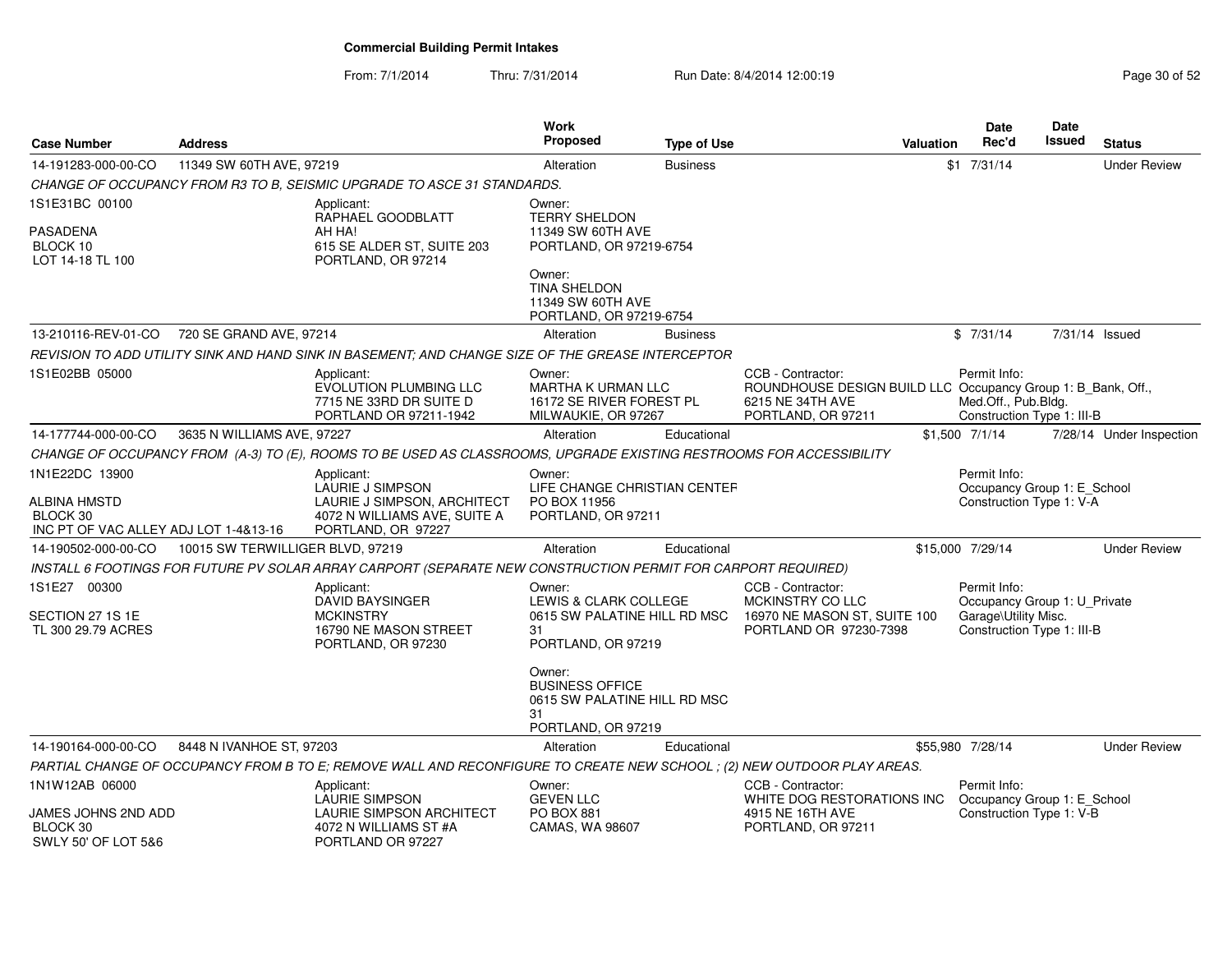From: 7/1/2014Thru: 7/31/2014 Run Date: 8/4/2014 12:00:19 Research 2010 12:00:19

| <b>Case Number</b>                                                      | Address                                      |                                                                                                                                                                   | Work<br><b>Proposed</b>                                      | <b>Type of Use</b> |                                                                                                                                                              | Valuation         | <b>Date</b><br>Rec'd                     | Date<br>Issued                                            | <b>Status</b>                              |
|-------------------------------------------------------------------------|----------------------------------------------|-------------------------------------------------------------------------------------------------------------------------------------------------------------------|--------------------------------------------------------------|--------------------|--------------------------------------------------------------------------------------------------------------------------------------------------------------|-------------------|------------------------------------------|-----------------------------------------------------------|--------------------------------------------|
| 13-200504-STR-03-CO                                                     | 5210 SW CORBETT AVE, 97201                   |                                                                                                                                                                   | Alteration                                                   | Educational        |                                                                                                                                                              | \$5,800 7/18/14   |                                          | 7/18/14 Issued                                            |                                            |
|                                                                         | ROOF DIAPHRAGM SHEATHING AND NAILING         |                                                                                                                                                                   |                                                              |                    |                                                                                                                                                              |                   |                                          |                                                           |                                            |
| 1S1E15BD 04000<br><b>TERWILLIGER HMSTD</b><br><b>BLOCK7</b><br>LOT 3-10 |                                              | Applicant:<br>SETH MORAN<br><b>MAHLUM</b><br>1231 NW Hoyt St Suite 102<br>Portland, OR 97209                                                                      | Owner:<br>PO BOX 42135<br>PORTLAND, OR 97242-0135            |                    | CCB - Contractor:<br>LINDQUIST DEVELOPMENT CO IN( TRIPLETT WELLMAN INC<br>PO BOX 160<br>WOODBURN, OR 97071-0160                                              |                   | Permit Info:                             | Occupancy Group 1: E_School<br>Construction Type 1: III-B |                                            |
| 13-200504-STR-02-CO                                                     | 5210 SW CORBETT AVE, 97201                   |                                                                                                                                                                   | Alteration                                                   | Educational        |                                                                                                                                                              | \$5,000 7/18/14   |                                          | 7/18/14 Issued                                            |                                            |
|                                                                         |                                              | NEW WOOD SHEAR WALLS ALONG GRIDS A.2 AND 3. AND GLULAM BEAM TIES                                                                                                  |                                                              |                    |                                                                                                                                                              |                   |                                          |                                                           |                                            |
| 1S1E15BD 04000<br><b>TERWILLIGER HMSTD</b><br><b>BLOCK7</b><br>LOT 3-10 |                                              | Applicant:<br>SETH MORAN<br><b>MAHLUM</b><br>1231 NW Hoyt St Suite 102<br>Portland, OR 97209                                                                      | Owner:<br>PO BOX 42135<br>PORTLAND, OR 97242-0135            |                    | CCB - Contractor:<br>LINDQUIST DEVELOPMENT CO IN( TRIPLETT WELLMAN INC<br>PO BOX 160<br>WOODBURN, OR 97071-0160                                              |                   | Permit Info:                             | Occupancy Group 1: E_School<br>Construction Type 1: III-B |                                            |
| 14-184621-000-00-CO                                                     | 0234 SW BANCROFT ST, 97201                   |                                                                                                                                                                   | Alteration                                                   | Educational        |                                                                                                                                                              | \$35,000 7/16/14  |                                          |                                                           | <b>Under Review</b>                        |
|                                                                         |                                              | ALTERATIONS AND CHANGE OF OCCUPANCY FROM OFFICES (B) TO K-12 SCHOOL (E) ON 2ND FLOOR ONLY, ADD TOILET AND URINAL TO EXISTING RESTROOMS; SEISMIC UPGRADE AND 1ST F |                                                              |                    |                                                                                                                                                              |                   |                                          |                                                           |                                            |
| 1S1E10CD 06100<br>PORTLAND HMSTD<br>BLOCK <sub>2</sub><br>LOT 1 TL 6100 |                                              | Applicant:<br>LIZ WILLIAMS<br>3526 NE 25TH AVE<br>PORTLAND, OR 97212                                                                                              | Owner:<br>DEL CARDO LLC<br>PO BOX 8858<br>PORTLAND, OR 97207 |                    | CCB - Contractor:<br><b>MICHAEL WIEBER</b><br>ELYSIUM CONSTRUCTION LLC<br>PO BOX 12010<br>PORTLAND OR 97212                                                  |                   | Permit Info:<br>Construction Type 1: V-B | Occupancy Group 1: E School                               |                                            |
| 14-184534-000-00-CO                                                     | 5210 SW CORBETT AVE, 97201                   |                                                                                                                                                                   | Alteration                                                   | Educational        |                                                                                                                                                              | \$10,000 7/16/14  |                                          | 7/16/14 Issued                                            |                                            |
|                                                                         |                                              | EXPAND OUTDOOR PLAY AREA FOR INTERNATIONAL SCHOOL. RECONFIGURE AND RELOCATE ACCESSIBLE PARKING STALLS. INSTALL PERVIOUS SYNTHETIC LAWN SYSTEM AT PLAY AREA        |                                                              |                    |                                                                                                                                                              |                   |                                          |                                                           |                                            |
| 1S1E15BD 04000<br><b>TERWILLIGER HMSTD</b><br><b>BLOCK7</b><br>LOT 3-10 |                                              | Applicant:<br><b>DAN NAUGHTON</b><br>SHIELS OBLETZ JOHNSON, INC.<br>1140 SW 11TH AVENUE, STE. 500<br>PORTLAND OR                                                  | Owner:<br>PO BOX 42135<br>PORTLAND, OR 97242-0135            |                    | CCB - Contractor:<br>LINDQUIST DEVELOPMENT CO IN( LIES BROTHERS CONSTRUCTION Occupancy Group 1: U_Private<br>INC.<br>15514 NW 2ND AVE<br>VANCOUVER, WA 98685 |                   | Permit Info:<br>Garage\Utility Misc.     |                                                           |                                            |
|                                                                         | 14-137359-REV-01-CO 5816 SW HOOD AVE, 97201  |                                                                                                                                                                   | Alteration                                                   | Educational        |                                                                                                                                                              |                   | \$7/7/14                                 | 7/7/14 Issued                                             |                                            |
|                                                                         | <b>REVISION TO REMOVE DRINKING FOUNTAIN.</b> | CHANGE NAME OF CLOSET TO WIRING ROOM. REMOVE WALLS AT OFFICE TO CREATE MORE OPEN OFFICE SPACE. REMOVE PART OF EXISTING (                                          |                                                              |                    |                                                                                                                                                              |                   |                                          |                                                           |                                            |
| 1S1E15CA 05400                                                          |                                              | Applicant:<br>SCOTT POPE                                                                                                                                          | Owner:<br><b>JAMES A THOMPSEN LLC</b>                        |                    |                                                                                                                                                              |                   | Permit Info:                             | Occupancy Group 1: E_School                               |                                            |
| <b>GREENS ADD</b><br><b>BLOCK 5 TL 5400</b>                             |                                              | 2933 SE MARKET ST<br>PORTLAND, OR 97214-4952                                                                                                                      | PO BOX 69161<br>PORTLAND, OR 97239-0161                      |                    |                                                                                                                                                              |                   | Construction Type 1: V-B                 |                                                           | Construction Type 2 (formerly Type 1): V-B |
| 14-188722-000-00-CO                                                     | 1611 SE 7TH AVE, 97214                       |                                                                                                                                                                   | Alteration                                                   | Factory/Industrial |                                                                                                                                                              | \$350,000 7/24/14 |                                          |                                                           | <b>Under Review</b>                        |
|                                                                         |                                              | CHANGE OF OCCUPANCY FROM A2 TO F1: DEMO EXISTING RESTAURANT SPACE AND CONVERT TO DRY STORAGE: NEW ACCESSIBLE RESTROOMS: DISH WASH ROOM: WALK IN FREEZER. ME       |                                                              |                    |                                                                                                                                                              |                   |                                          |                                                           |                                            |
| 1S1E02CB 04300                                                          |                                              | Applicant:<br><b>DAVID HARDISTER</b><br><b>WESTER DESIGN GROUP</b><br>2300 EAST THIRD LOOP SUITE 110 BEVERLY HILLS, CA 90209<br>VANCOUVER WA 98661                | Owner:<br>RICKTON REALTY OREGON LLC<br>PO BOX 17779          |                    | CCB - Contractor:<br>Kevin Moisan<br><b>WESTERN CONSTRUCTION</b><br><b>SERVICES</b><br>2300 EAST THIRD LOOP #110<br>VANCOUVER, WA 98661                      |                   | Permit Info:<br>Factory, Mod.Hazard      | Construction Type 1: III-B                                | Occupancy Group 1: F-1_Industrial Plant -  |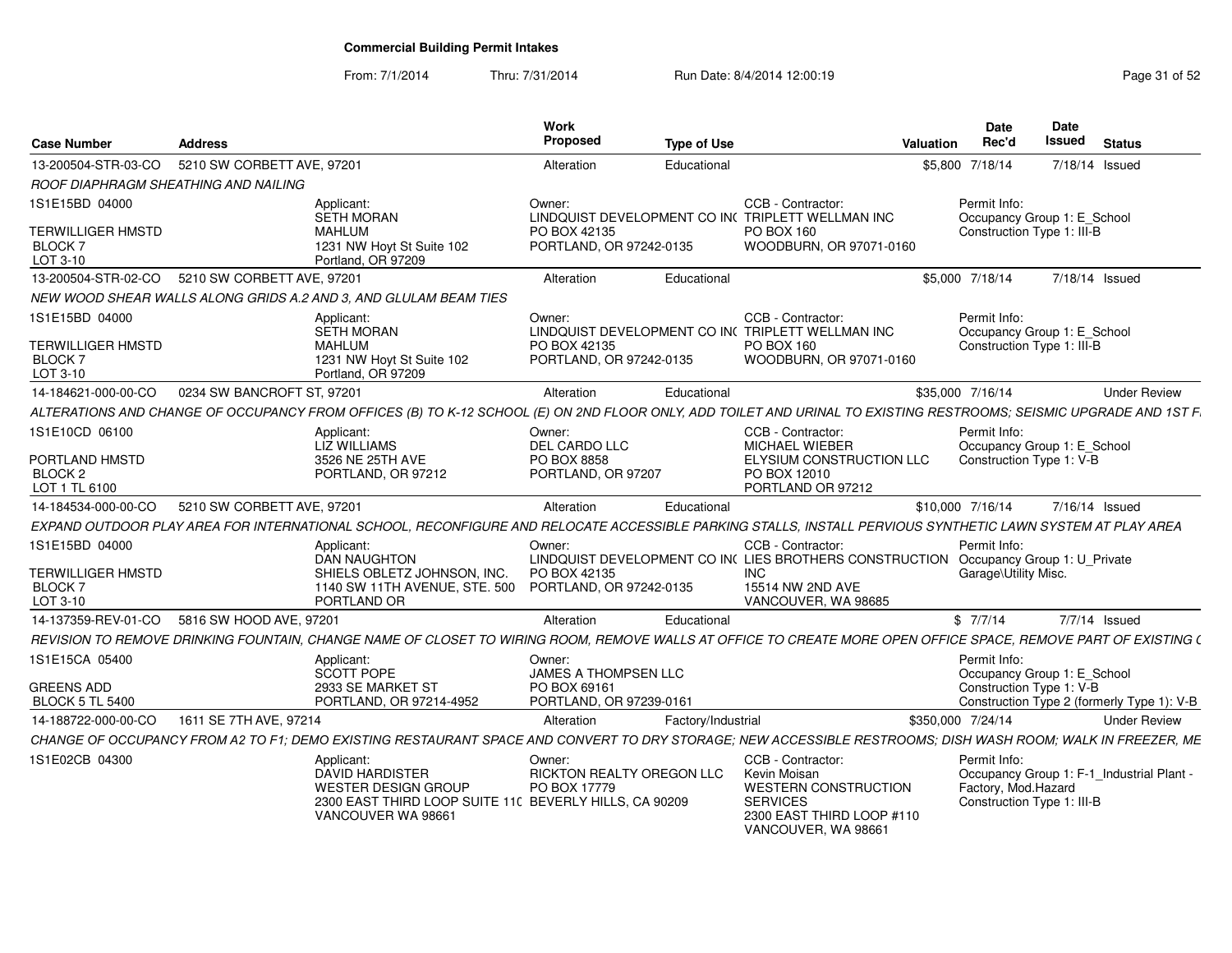From: 7/1/2014Thru: 7/31/2014 Run Date: 8/4/2014 12:00:19 Research 2010 Page 32 of 52

| <b>Case Number</b>                                                      | <b>Address</b>               |                                                                                                                                                               | Work<br>Proposed                                                                     | <b>Type of Use</b> |                                                                                                           | Date<br>Rec'd<br>Valuation                                                                                   | Date<br>Issued | <b>Status</b>                                |
|-------------------------------------------------------------------------|------------------------------|---------------------------------------------------------------------------------------------------------------------------------------------------------------|--------------------------------------------------------------------------------------|--------------------|-----------------------------------------------------------------------------------------------------------|--------------------------------------------------------------------------------------------------------------|----------------|----------------------------------------------|
| 14-179134-000-00-CO                                                     | 1206 SE 11TH AVE, 97214      |                                                                                                                                                               | Alteration                                                                           | Factory/Industrial |                                                                                                           | \$10,000 7/11/14                                                                                             |                | 7/11/14 Under Inspection                     |
|                                                                         |                              | TENANT IMPROVEMENT FOR NEW TENANT, REMOVE DOUBLE DOORS AT WEST ELEVATION, ADD OVERHEAD DOOR AND MAN DOOR                                                      |                                                                                      |                    |                                                                                                           |                                                                                                              |                |                                              |
|                                                                         |                              | Applicant:<br><b>DAVE SPITZER</b><br><b>DMS ARCHITECTS</b><br>2106 NE MLK BLVD<br>PORTLAND OR 97212                                                           | Owner:<br>POCKET CREEK PROPERTIES L L<br>729 NE 194TH AVE<br>PORTLAND, OR 97230-7715 |                    | CCB - Contractor:<br><b>DON RUE</b><br><b>JHC COMMERCIAL</b><br>11125 SW BARBUR BLVD<br>PORTLAND OR 97219 | Permit Info:<br>Occupancy Group 1: F-1_Industrial Plant -<br>Factory, Mod.Hazard<br>Construction Type 1: V-B |                |                                              |
| 14-178225-000-00-CO                                                     | 110 SE WASHINGTON ST, 97214  |                                                                                                                                                               | Alteration                                                                           | Factory/Industrial |                                                                                                           | \$888.680 7/2/14                                                                                             |                | <b>Under Review</b>                          |
|                                                                         |                              | PARTIAL CHANGE OF OCCUPANCY: TENANT IMPROVEMENT FOR NEW TEA MANUFACTURING TENANT, INCLUDES SELECTIVE DEMO WORK, NEW WALLS TO CREATE OFFICES, 3 NEW RESTROC    |                                                                                      |                    |                                                                                                           |                                                                                                              |                |                                              |
| 1S1E03AA 01300                                                          |                              | Applicant:<br><b>SUZANNAH STANLEY</b>                                                                                                                         | Owner:<br><b>HARSCH INVESTMENT CORP</b>                                              |                    | <b>Primary Contractor:</b><br><b>TO BID</b>                                                               | Permit Info:<br>Occupancy Group 1: S-1 Storage                                                               |                |                                              |
| <b>EAST PORTLAND</b><br>BLOCK 43<br>LOT 1&2&7&8                         |                              | <b>MACKENZIE</b><br>1515 SE WATER AVE<br>PORTLAND, OR 97214                                                                                                   | 1121 SW SALMON ST 5TH FL<br>PORTLAND, OR 97205                                       |                    |                                                                                                           | Moderate Hazard, Warehouse<br>Construction Type 1: III-B                                                     |                | Construction Type 2 (formerly Type 1): III-B |
| 14-181214-000-00-CO                                                     | 630 SE BELMONT ST, 97214     |                                                                                                                                                               | Alteration                                                                           | Factory/Industrial |                                                                                                           | \$300,000 7/9/14                                                                                             |                | <b>Under Review</b>                          |
|                                                                         |                              | PARTIAL CHANGE OF OCCUPANCY: TENANT IMPROVEMENT FOR NEW BREWERY TENANT: TWO NEW ACCESSIBLE ENTRIES: STORAGE AND BEER PRODUCTION AND ACCESSORY TASTING ARL     |                                                                                      |                    |                                                                                                           |                                                                                                              |                |                                              |
| 1S1E02BB 07300                                                          |                              | Applicant:<br>Matt Loosemore                                                                                                                                  | Owner:<br>PARK ADDITION LLC                                                          |                    | CCB - Contractor:<br><b>DON TROTTER</b>                                                                   | Permit Info:<br>Occupancy Group 1: A-2_Nightclub                                                             |                |                                              |
| PARK ADD TO E P                                                         |                              | Sum Design Studio & Architecture                                                                                                                              | 4206 SE TAGGART ST                                                                   |                    | <b>OREGON RESTAURANT</b>                                                                                  | Construction Type 1: III-B                                                                                   |                |                                              |
| BLOCK 137<br><b>LOT 7&amp;8</b>                                         |                              | 2505 SE 11th Ave, Ste 268<br>Portland, OR 97202                                                                                                               | PORTLAND, OR 97206-1648                                                              |                    | <b>EQUIPMENT</b><br>PO BOX 2560<br>OREGON CITY, OR 97045                                                  |                                                                                                              |                | Construction Type 2 (formerly Type 1): III-B |
| 14-186154-000-00-CO                                                     | 15 SE 6TH AVE, 97214         |                                                                                                                                                               | Alteration                                                                           | Factory/Industrial |                                                                                                           | \$38,500 7/18/14                                                                                             |                | <b>Under Review</b>                          |
|                                                                         |                              | PARTIAL CHANGE OF OCCUPANCY FROM S-1 TO F-1. TENANT IMPROVEMENT FOR NEW BAKERY AND NON-PROFIT TENANT: ADD NEW WALL AND DOUBLE DOOR AT WAREHOUSE AREA. REMOV   |                                                                                      |                    |                                                                                                           |                                                                                                              |                |                                              |
| 1N1E35CC 01800                                                          |                              | Applicant:<br><b>MARK MIKOLAVICH</b>                                                                                                                          | Owner:<br><b>BUILDING 15 LLC</b>                                                     |                    | CCB - Contractor:<br><b>ALAN VOLM</b>                                                                     | Permit Info:<br>Occupancy Group 1: F-1 Industrial Plant                                                      |                |                                              |
| <b>EAST PORTLAND</b><br>BLOCK 117<br>LOT <sub>6</sub><br>S 1/2 OF LOT 7 |                              | <b>WATERLEAF ARCHITECTS</b><br>621 SW MORRISON, SUITE 125<br>PORTLAND, OR 97205                                                                               | 3635 SW 48TH PL<br>PORTLAND, OR 97221                                                |                    | <b>PACIFIC CREST STRUCTURES</b><br>17750 SW UPPER BOONES<br>FERRY RD 190<br>DURHAM OR 97224               | Factory, Mod. Hazard<br>Construction Type 1: III-B                                                           |                | Construction Type 2 (formerly Type 1): III-B |
| 14-183905-000-00-CO                                                     | 5040 SE MILWAUKIE AVE, 97202 |                                                                                                                                                               | Alteration                                                                           | Factory/Industrial |                                                                                                           | \$35,000 7/22/14                                                                                             |                | <b>Under Review</b>                          |
|                                                                         |                              | PARTIAL CHANGE OF OCCUPANCY FROM F1 TO A3 FOR CAFE/LOUNGE: TENANT IMPROVEMENT OF EXISTING BUILDING TO CREATE MULTIPLE TENANT SPACES: ACCESSIBLE RESTROOM UPGI |                                                                                      |                    |                                                                                                           |                                                                                                              |                |                                              |
| 1S1E14AC 04900                                                          |                              | Applicant:<br><b>STEWART STRAUS</b>                                                                                                                           | Owner:<br><b>DAVID EMAMI</b>                                                         |                    | CCB - Contractor:<br><b>DEREK MCCRACKEN</b>                                                               |                                                                                                              |                |                                              |
| <b>HOLGATE ADD</b>                                                      |                              | <b>STEWART GORDON STRAUS</b>                                                                                                                                  | 3380 BARRINGTON DR                                                                   |                    | <b>ENTERPRISES LLC</b>                                                                                    |                                                                                                              |                |                                              |
| BLOCK <sub>2</sub><br>LOT 8-12 TL 4900                                  |                              | <b>ARCHITECT</b><br>6775 SW 111TH AVE<br>BEAVERTON OR 97008                                                                                                   | WEST LINN, OR 97068                                                                  |                    | 818 SW 3RD #1471<br>PORTLAND, OR 97204                                                                    |                                                                                                              |                |                                              |
| 14-181787-000-00-CO                                                     | 7015 NE COLUMBIA BLVD, 97218 |                                                                                                                                                               | Alteration                                                                           | Hazardous          |                                                                                                           | \$45,000 7/11/14                                                                                             |                | <b>Under Review</b>                          |
|                                                                         |                              | PARTIAL CHANGE OF OCCUPANCY FROM (F) TO (H) AND ADD DEMISING WALL TO SEPARATE HAZARDOUS AREA FROM REST OF BUILDING, SEPARATE MT REQUIRED FOR H-OCCUPANCY EXHA |                                                                                      |                    |                                                                                                           |                                                                                                              |                |                                              |
| 1N2E17CA 00300                                                          |                              | Applicant:<br><b>JENNIFER KIMURA</b>                                                                                                                          | Owner:<br>SUMMIT PROPERTIES INC                                                      |                    | CCB - Contractor:<br>PERLO CONSTRUCTION LLC                                                               |                                                                                                              |                |                                              |
| <b>SCHETKY ADDITION</b><br>LOT 2&A TL 300                               |                              | VLMK CONSULTING ENGINEERS<br>3933 SW KELLY AVENUE<br>PORTLAND, OR 97239                                                                                       | 4380 SW MACADAM AVE #330<br>PORTLAND, OR 97239                                       |                    | 7190 SW Sandburg St.<br>Portland, OR 97223                                                                |                                                                                                              |                |                                              |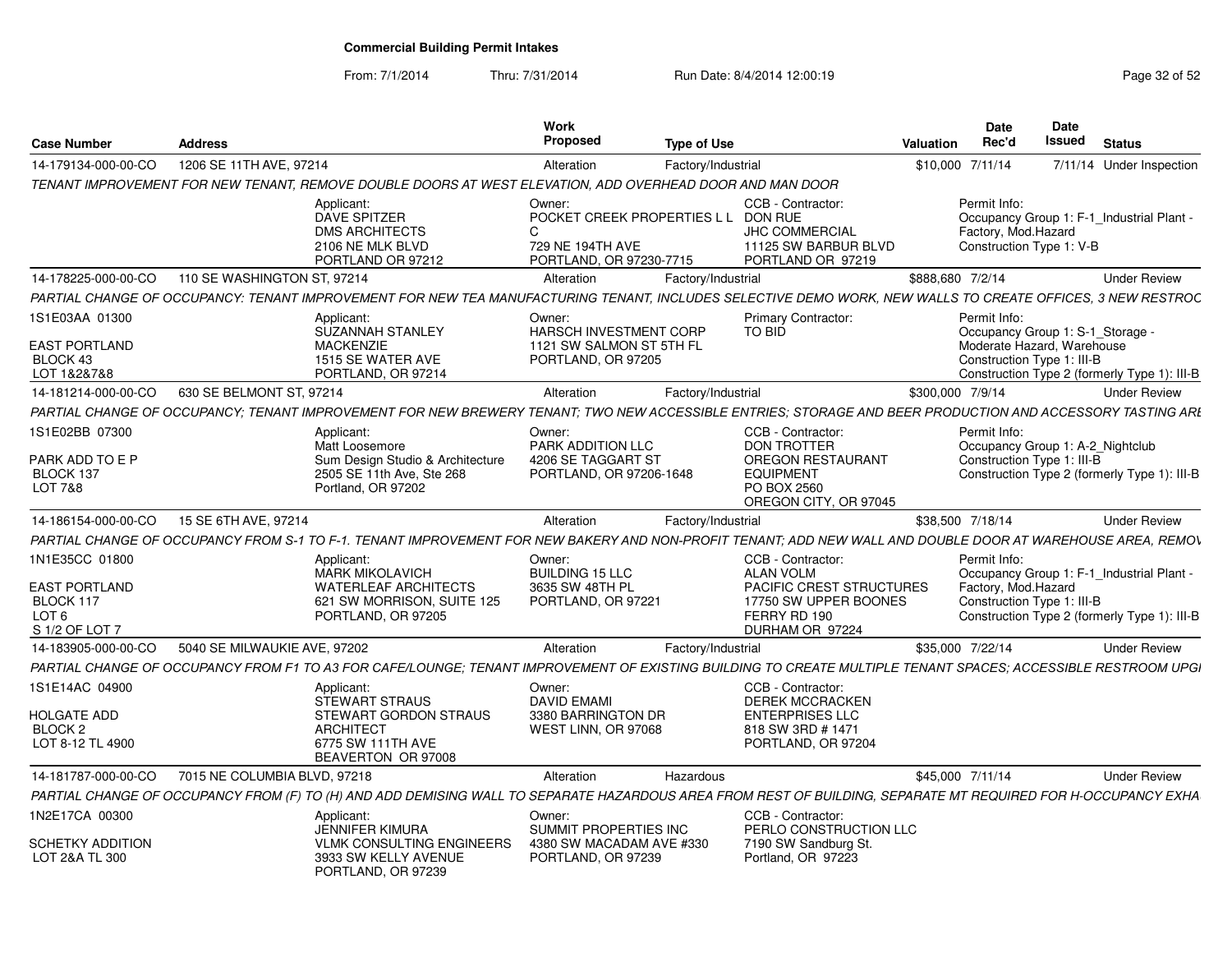From: 7/1/2014Thru: 7/31/2014 Run Date: 8/4/2014 12:00:19 Research 2010 12:00:19

| Case Number                                                                                                 | <b>Address</b>               |                                                                                                                                                                   | Work<br><b>Proposed</b>                                                                                                                   | Type of Use   | Valuation                                                                                                             | <b>Date</b><br>Rec'd                                                                | <b>Date</b><br>Issued |                | <b>Status</b>                                |
|-------------------------------------------------------------------------------------------------------------|------------------------------|-------------------------------------------------------------------------------------------------------------------------------------------------------------------|-------------------------------------------------------------------------------------------------------------------------------------------|---------------|-----------------------------------------------------------------------------------------------------------------------|-------------------------------------------------------------------------------------|-----------------------|----------------|----------------------------------------------|
| 14-181781-000-00-CO                                                                                         | 6212 NE 78TH CT, 97218       |                                                                                                                                                                   | Alteration                                                                                                                                | Hazardous     |                                                                                                                       | \$25,000 7/28/14                                                                    |                       | 7/28/14 Issued |                                              |
|                                                                                                             |                              | ADD DEMISING WALL, CREATE INTERIOR DOOR OPENINGS, LIGHT INTERIOR DEMO WORK                                                                                        |                                                                                                                                           |               |                                                                                                                       |                                                                                     |                       |                |                                              |
| 1N2E17DA 00400                                                                                              |                              | Applicant:<br>JENNIFER KIMURA                                                                                                                                     | Owner:                                                                                                                                    |               | CCB - Contractor:                                                                                                     | Permit Info:                                                                        |                       |                |                                              |
| PORT-AIR BUSINESS CENTER<br>BLOCK <sub>2</sub><br>LOT 10 EXC PT IN SLOUGH                                   |                              | <b>VLMK CONSULTING ENGINEERS</b><br>3933 SW KELLY AVENUE<br>PORTLAND, OR 97239                                                                                    | JERRY L IVY<br>450 FERGUSON DR<br>MOUNTAIN VIEW, CA 94043-5214                                                                            |               | MILLENNIUM BUILDING SERVICES Occupancy Group 1: H-4_High Hazard 4<br>INC.<br>5909 CUTTER CIRCLE<br>PORTLAND, OR 97217 | Construction Type 1: V-B                                                            |                       |                |                                              |
| 12-214302-REV-02-CO 900 N THUNDERBIRD WAY, 97227                                                            |                              |                                                                                                                                                                   | Alteration                                                                                                                                | Hazardous     |                                                                                                                       | \$50,000 7/22/14                                                                    |                       |                | <b>Under Review</b>                          |
|                                                                                                             |                              | *** Revision to ad equipment platforms to old house silos*** RENOVATION AND UPGRADES TO EXISTING FACILITIES                                                       |                                                                                                                                           |               |                                                                                                                       |                                                                                     |                       |                |                                              |
| 1N1E34AC 00400                                                                                              |                              | Applicant:                                                                                                                                                        | Owner:                                                                                                                                    |               |                                                                                                                       | Permit Info:                                                                        |                       |                |                                              |
| WHEELERS ADD<br>BLOCK 16&33-35 TL 400<br>LAND & IMPS SEE R646366 (R903701951)<br>FOR MACH & EQUIP           |                              | <b>Gill Williams</b><br>David Evans and Associates Inc<br>2100 SW RIVER PARKWAY<br>PORTLAND OR 97201                                                              | LD COMMODITIES NORTHWEST<br>PO BOX 810<br>WILTON, CT 06897-0810<br>Owner:<br><b>FACILITIES LLC</b><br>PO BOX 810<br>WILTON, CT 06897-0810 |               |                                                                                                                       | Construction Type 1: II-B                                                           |                       |                | Occupancy Group 1: H-2_High Hazard 2         |
| 09-180679-REV-01-CO 738 NW GLISAN ST. 97209                                                                 |                              |                                                                                                                                                                   | Alteration                                                                                                                                | Hotel/Motel   |                                                                                                                       | $$1$ 7/30/14                                                                        |                       |                | <b>Under Review</b>                          |
|                                                                                                             |                              | VALUE ADDED REVISION: LATERAL STRUCTURAL UPGRADE AND RELATED ARCHITECTURAL CHANGES: ADDING ELEVATOR: BASEMENT ADDING NEW BATHROOM, MECH ROOM, STORAGE, ANL        |                                                                                                                                           |               |                                                                                                                       |                                                                                     |                       |                |                                              |
| 1N1E34CB 00800<br><b>COUCHS ADD</b><br>BLOCK 49<br>LOT <sub>7</sub><br>LAND & IMPS SEE R140507 (R180204351) |                              | Applicant:<br><b>STAN CHESSHIR</b><br>STAN CHESSHIR ARCHITECTS<br>2337 NW YORK ST SUITE 208<br>PORTLAND OR 97210                                                  | Owner:<br><b>GANESH K SONPATKI</b><br>415 SW MONTGOMERY ST<br>PORTLAND, OR 97201-5518                                                     |               | CCB - Contractor:<br><b>MEGA PACIFIC CO</b><br>PO BOX 82186<br>PORTLAND, OR 97282-0186                                | Permit Info:<br>Occupancy Group 1: R-1_Hotel or Motel<br>Construction Type 1: III-B |                       |                | Construction Type 2 (formerly Type 1): III-B |
| FOR BILLBOARD<br>HISTORIC PROPERTY 15 YR 2008;<br>POTENTIAL ADDITIONAL TAX                                  |                              |                                                                                                                                                                   |                                                                                                                                           |               |                                                                                                                       |                                                                                     |                       |                |                                              |
| 14-185340-000-00-CO                                                                                         | 11707 NE AIRPORT WAY, 97220  |                                                                                                                                                                   | Alteration                                                                                                                                | Hotel/Motel   |                                                                                                                       | \$42,000 7/17/14                                                                    |                       |                | 7/17/14 Under Inspection                     |
| ROOF/REPAIR MAINTENANCE OF 6100SQ FT                                                                        |                              |                                                                                                                                                                   |                                                                                                                                           |               |                                                                                                                       |                                                                                     |                       |                |                                              |
| 1N2E15DA 00800                                                                                              |                              | Applicant:<br>SIMON ROOFING & SHEET METAL SHILO INN PORTLAND LLC                                                                                                  | Owner:                                                                                                                                    |               | CCB - Contractor:<br>SIMON ROOFING & SHEET METAL                                                                      | Permit Info:<br>Occupancy Group 1: A-2_Restaurant                                   |                       |                |                                              |
| PARTITION PLAT 1991-30<br>LOT <sub>1</sub>                                                                  |                              | <b>CORPORATION</b><br>70 KARAGO AVE<br>YOUNGSTOWN, OH 44512                                                                                                       | 11600 SW SHILO LN<br>PORTLAND, OR 97225                                                                                                   |               | <b>CORPORATION</b><br>70 KARAGO AVE<br>YOUNGSTOWN, OH 44512                                                           | Construction Type 1: V-B                                                            |                       |                |                                              |
| 14-182831-000-00-CO                                                                                         | 13033 SE HOLGATE BLVD, 97236 |                                                                                                                                                                   | Alteration                                                                                                                                | Institutional |                                                                                                                       | \$80,000 7/11/14                                                                    |                       |                | <b>Under Review</b>                          |
|                                                                                                             |                              | REMODEL AND ACCESSIBILITY UPGRADE OF EXISTING BATHROOMS IN NURSING HOME; CHANGE OF OCCUPANCY FROM I-2 NURSING TO I-1 RESIDENTIAL CARE FACILITY - STATE LICENSUREL |                                                                                                                                           |               |                                                                                                                       |                                                                                     |                       |                |                                              |
| 1S2E11CD 05300                                                                                              |                              | Applicant:                                                                                                                                                        | Owner:                                                                                                                                    |               | CCB - Contractor:                                                                                                     | Permit Info:                                                                        |                       |                |                                              |
| WILEY AC TR                                                                                                 |                              | <b>TODD WOLLARD</b><br>ADVOCATE CARE LLC                                                                                                                          | 4560 SE INTERNATIONAL WAY                                                                                                                 |               | POWELHURST CARE CENTER LLC TERRACE CONSTRUCTION<br>8601 SE CAUSEY, SUITE 7                                            | Occupancy Group 1: I-1_Convalescent<br>Hospital                                     |                       |                |                                              |
| LOT <sub>6</sub>                                                                                            |                              | 3130 JUANIPERO WAY<br>MEDFORD OR 97405                                                                                                                            | #100<br>MILWAUKIE, OR 97222-4615                                                                                                          |               | PORTLAND, OR 97266-0000                                                                                               | Construction Type 1: V-B                                                            |                       |                |                                              |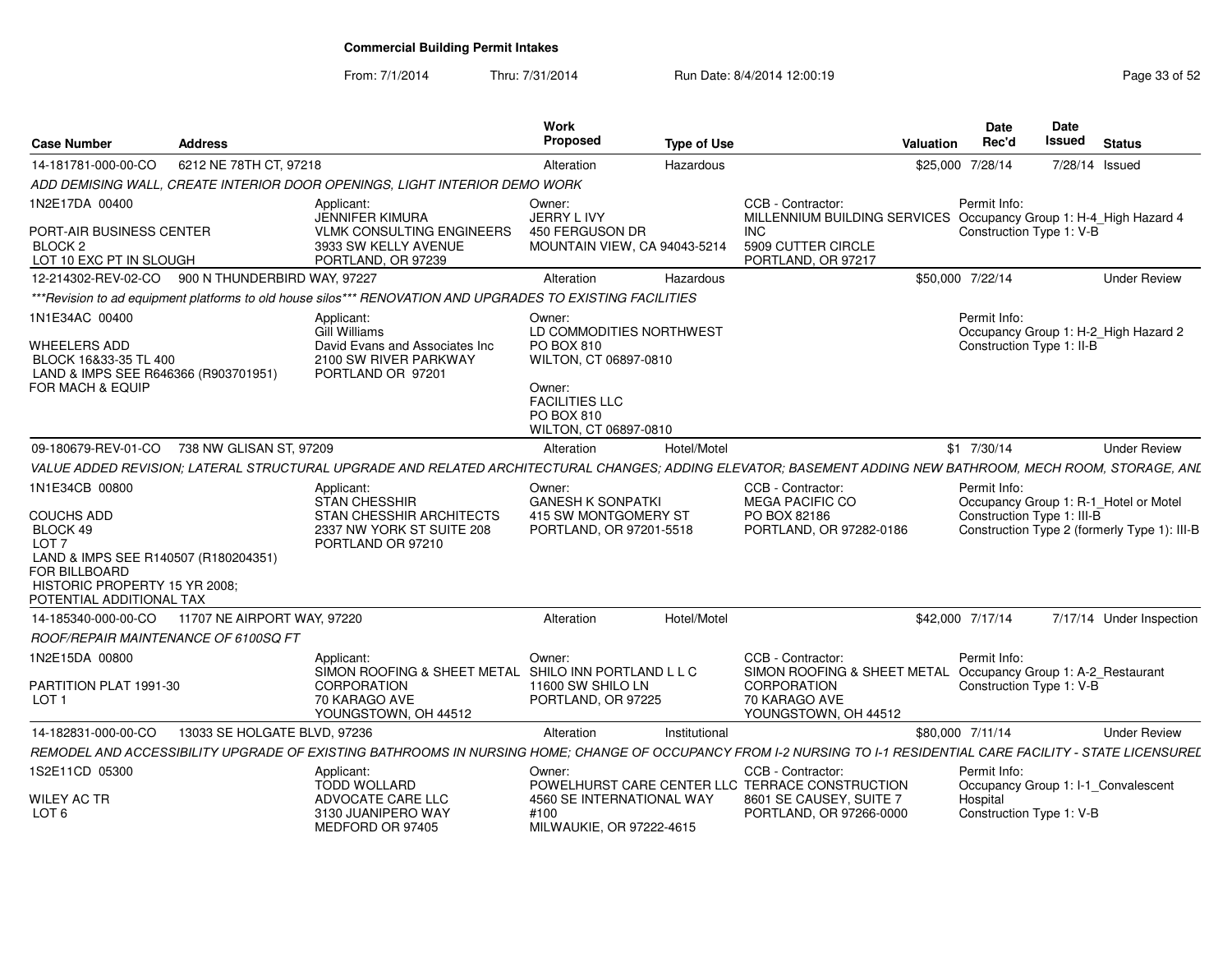From: 7/1/2014

Thru: 7/31/2014 Run Date: 8/4/2014 12:00:19 Rege 34 of 52

| <b>Case Number</b>                                                 | <b>Address</b>               |                                                                                                                | <b>Work</b><br>Proposed                                                                                                                                                      | <b>Type of Use</b> | Valuation                                                                                                                               | Date<br>Rec'd                                                                                | <b>Date</b><br>Issued | <b>Status</b>                                                                            |
|--------------------------------------------------------------------|------------------------------|----------------------------------------------------------------------------------------------------------------|------------------------------------------------------------------------------------------------------------------------------------------------------------------------------|--------------------|-----------------------------------------------------------------------------------------------------------------------------------------|----------------------------------------------------------------------------------------------|-----------------------|------------------------------------------------------------------------------------------|
| 13-229575-REV-01-CO                                                | 4621 SE MILWAUKIE AVE, 97202 |                                                                                                                | Alteration                                                                                                                                                                   | Institutional      |                                                                                                                                         | \$7/9/14                                                                                     |                       | 7/9/14 Issued                                                                            |
|                                                                    |                              | REVISION TO REMOVE SHOWER; DELETE REVISED LIGHTING; REVISE FRAMING; ADD PASS THROUGH SHELF                     |                                                                                                                                                                              |                    |                                                                                                                                         |                                                                                              |                       |                                                                                          |
| 1S1E14BA 00400                                                     |                              | Applicant:<br>Dave Spitzer<br>DMS Architects Inc.<br>2325 NE 19TH AVE<br>PORTLAND, OR 97212                    | Owner:<br>LLC TRACKERS HQ<br>4617 SE MILWAUKIE AVE<br>PORTLAND, OR 97202                                                                                                     |                    | CCB - Contractor:<br>PDG CONSTRUCTION SERVICES<br><b>INC</b><br><b>PO BOX 543</b><br>GRESHAM, OR 97030                                  | Permit Info:<br>Care<br>Construction Type 1: III-B                                           |                       | Occupancy Group 1: I-4 Institutional Day<br>Construction Type 2 (formerly Type 1): III-B |
| 14-165027-000-00-CO                                                | 221 NE 122ND AVE, 97220      |                                                                                                                | Alteration                                                                                                                                                                   | Mercantile         |                                                                                                                                         | \$30,000 7/1/14                                                                              | 7/1/14 Final          |                                                                                          |
|                                                                    |                              | PHARMACY FRONT COUNTER BUMP OUT: SHELVING RECONFIGURATION UNDER SEPARATE PERMIT                                |                                                                                                                                                                              |                    |                                                                                                                                         |                                                                                              |                       |                                                                                          |
| 1N2E34DA 00103<br><b>GLISAN STREET STATION</b><br>LOT <sub>1</sub> |                              | Applicant:<br><b>TONY KELLEHER</b><br><b>BOOCO CONSTRUCTION</b><br>2725 NE COLUMBIA BLVD<br>PORTLAND, OR 97211 | Owner:<br><b>SAFEWAY INC</b><br>1371 OAKLAND BLVD #200<br>WALNUT CREEK, CA 94596                                                                                             |                    | CCB - Contractor:<br><b>TONE GIBSON</b><br><b>BOOCO CONSTRUCTION INC</b><br>PO BOX 30149<br>PORTLAND, OR 97294-0835                     | Permit Info:<br>Occupancy Group 1: M Store, Service<br>Station<br>Construction Type 1: III-B |                       |                                                                                          |
| 14-177648-000-00-CO                                                | 812 NW COUCH ST, 97209       |                                                                                                                | Alteration                                                                                                                                                                   | Mercantile         |                                                                                                                                         | \$60,000 7/3/14                                                                              |                       | 7/3/14 Under Inspection                                                                  |
|                                                                    |                              | TENANT SHELL IMPROVEMENT, ADD NEW RESTROOM AND DRYWALL TO PREPARE FOR FUTURE RETAIL TENANT.                    |                                                                                                                                                                              |                    |                                                                                                                                         |                                                                                              |                       |                                                                                          |
| 1N1E34CB 10500                                                     |                              | Applicant:<br>WALSH CONSTRUCTION CO<br>2905 SW 1ST AVE<br>PORTLAND, OR 972014707                               | Owner:<br>POWELL PARK AVENUE LLC<br>1303 SW 16TH AVE<br>PORTLAND, OR 97201                                                                                                   |                    | CCB - Contractor:<br>WALSH CONSTRUCTION CO<br>2905 SW 1ST AVE<br>PORTLAND, OR 972014707                                                 | Permit Info:<br>Occupancy Group 1: M_Store, Service<br>Station<br>Construction Type 1: I-A   |                       |                                                                                          |
| 13-230182-DFS-01-CO                                                | 3210 NE BROADWAY, 97232      |                                                                                                                | Alteration                                                                                                                                                                   | Mercantile         |                                                                                                                                         | \$45,000 7/25/14                                                                             |                       | <b>Under Review</b>                                                                      |
| <b>DFS FOR ACOUSTICAL CEILINGS</b>                                 |                              |                                                                                                                |                                                                                                                                                                              |                    |                                                                                                                                         |                                                                                              |                       |                                                                                          |
| 1N1E25CD 11900                                                     |                              | Applicant:<br>Calista Fitzgerald<br><b>LRS Architects</b><br>720 NW Davis<br>Portland, OR 97209                | Owner:<br><b>GRANT PARK VILLAGE LLC</b><br>1015 NW 11TH AVE<br>PORTLAND, OR 97209-3496                                                                                       |                    | CCB - Contractor:<br>R & H CONSTRUCTION<br>1530 SW TAYLOR STREET<br>PORTLAND, OR 97205                                                  | Permit Info:<br>Station<br>Construction Type 1: I-A                                          |                       | Occupancy Group 1: M Store, Service                                                      |
| 14-190174-000-00-CO                                                | 228 NE BROADWAY, 97232       |                                                                                                                | Alteration                                                                                                                                                                   | Mercantile         |                                                                                                                                         | \$30,000 7/28/14                                                                             | 7/28/14 Issued        |                                                                                          |
|                                                                    |                              |                                                                                                                |                                                                                                                                                                              |                    | SHELL ONLY - INTERIOR OF INTERIOR WALLS IN BASEMENT, 1ST AND 2ND FLOOR; REMOVAL OF MEZZANINE, SEPARATE TI PERMIT REQUIRED FOR OCCUPANCY |                                                                                              |                       |                                                                                          |
| 1N1E27DD 10000<br><b>HOLLADAYS ADD</b><br>BLOCK 215<br>LOT 7&8     |                              | Applicant:<br>MIKE COYLE<br><b>FASTER PERMITS</b><br>14334 NW EAGLERIDGE LANE<br>PORTLAND, OR 97229            | Owner:<br><b>BROADWAY INVESTMENTS LLC</b><br>11686 SW PACIFIC HWY<br>TIGARD, OR 97223-8675<br>Owner:<br>LIZANN BROADWAY LLC<br>11686 SW PACIFIC HWY<br>TIGARD, OR 97223-8675 |                    | CCB - Contractor:<br>PATH CONSTRUCTION<br>5331 SW MACADAM AVE #258-110 Moderate Hazard, Warehouse<br>PORTLAND, OR 97239                 | Permit Info:<br>Occupancy Group 1: S-1_Storage -<br>Construction Type 1: III-B               |                       | Construction Type 2 (formerly Type 1): III-B                                             |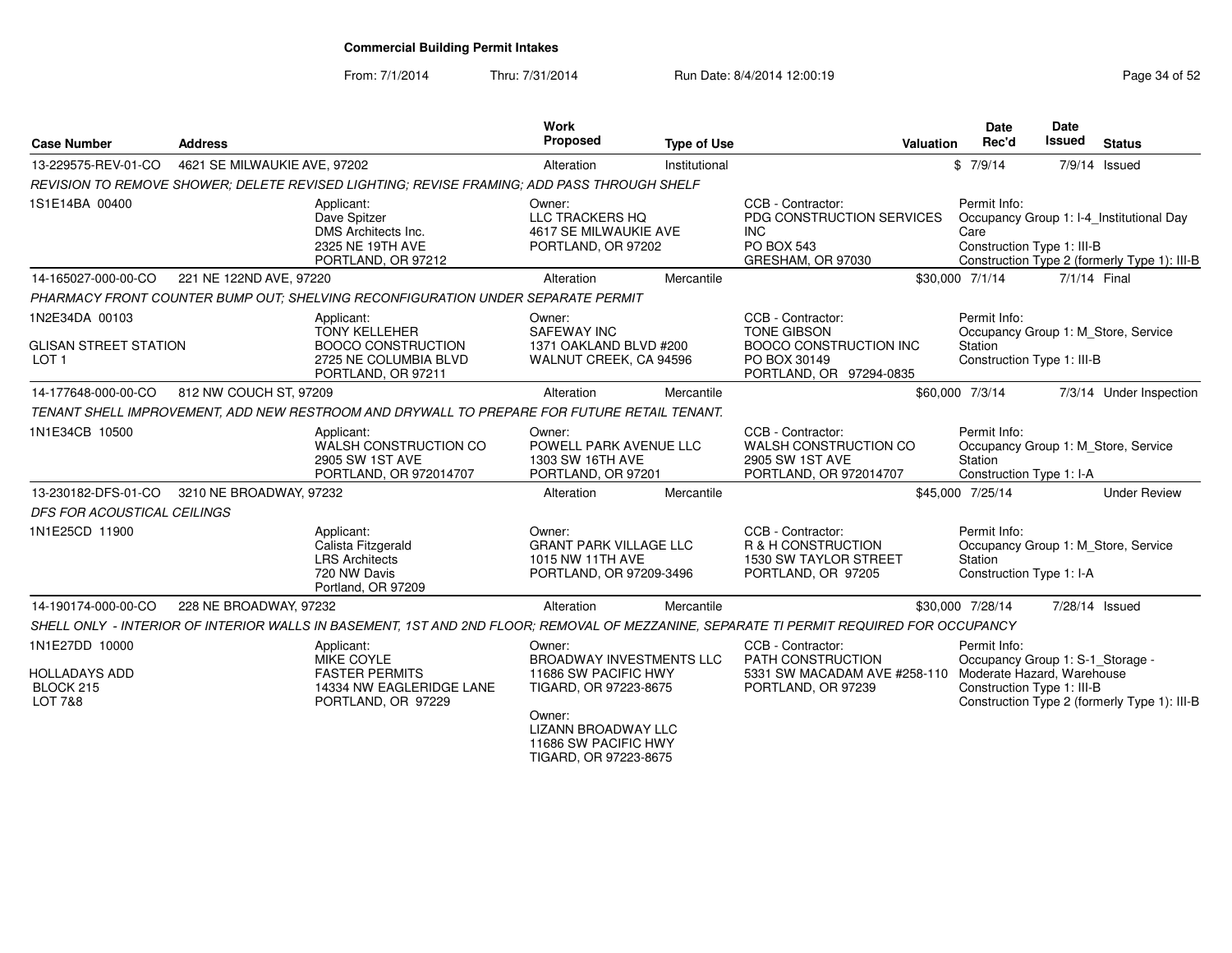From: 7/1/2014

Thru: 7/31/2014 Run Date: 8/4/2014 12:00:19 Research 2010 Page 35 of 52

| <b>Case Number</b>                                                                          | <b>Address</b>                                             |                                                                                                                    | Work<br><b>Proposed</b>                                                                                | <b>Type of Use</b> |                                                                                                                                                              | Valuation        | Date<br>Rec'd                                         | Date<br>Issued | <b>Status</b>                       |
|---------------------------------------------------------------------------------------------|------------------------------------------------------------|--------------------------------------------------------------------------------------------------------------------|--------------------------------------------------------------------------------------------------------|--------------------|--------------------------------------------------------------------------------------------------------------------------------------------------------------|------------------|-------------------------------------------------------|----------------|-------------------------------------|
| 14-180055-000-00-CO                                                                         | 7510 N PORTSMOUTH AVE, 97203                               |                                                                                                                    | Alteration                                                                                             | Mercantile         |                                                                                                                                                              | \$21,970 7/23/14 |                                                       |                | <b>Under Review</b>                 |
|                                                                                             |                                                            |                                                                                                                    |                                                                                                        |                    | CHANGE OF OCCUPANCY FROM (M) TO (B) FOR NEW COFFEE SHOP TENANT, ADD SINKS AND WATER CONNECTIONS FOR EQUIPMENT, GREASE TRAP, NEW COUNTER, INTERIOR ACCESSIBLE |                  |                                                       |                |                                     |
| 1N1E07DA 06800                                                                              |                                                            | Applicant:<br><b>CHRIS GODFREY</b><br>NO WAVE COFFEE<br>7436 N WALL AVE<br>PORTLAND, OR 97203                      | Owner:<br>TAN QUOC DANG<br>5287 N LOMBARD ST<br>PORTLAND, OR 97203-4257<br>Owner:<br>THI THU HA NGUYEN |                    |                                                                                                                                                              |                  |                                                       |                |                                     |
|                                                                                             |                                                            |                                                                                                                    | 5287 N LOMBARD ST<br>PORTLAND, OR 97203-4257                                                           |                    |                                                                                                                                                              |                  |                                                       |                |                                     |
| 14-174822-000-00-CO                                                                         | 2637 NE M L KING BLVD, 97212                               |                                                                                                                    | Alteration                                                                                             | Mercantile         |                                                                                                                                                              | \$20,000 7/14/14 |                                                       |                | 7/14/14 Issued                      |
|                                                                                             |                                                            | INTERIOR TENANT IMPROVEMENT FOR NEW TENANT, NEW WALLS TO CREATE RETAIL AND RECEPTION AREA, NEW RESTROOM            |                                                                                                        |                    |                                                                                                                                                              |                  |                                                       |                |                                     |
| 1N1E27AD 14800<br>ALBINA<br>BLOCK 16<br>LOT 11 EXC PT IN ST<br>S 10' OF LOT 12 EXC PT IN ST |                                                            | Applicant:<br><b>LARRY OAKES</b><br><b>BLOOM</b><br><b>2637 NE MLK</b><br>PORTLAND, OR                             | Owner:<br><b>EMJ PROPERTIES LLC</b><br>7503 SE HOLGATE BLVD<br>PORTLAND, OR 97206-3359                 |                    |                                                                                                                                                              |                  | Permit Info:<br>Station<br>Construction Type 1: III-B |                | Occupancy Group 1: M Store, Service |
| 14-184458-000-00-CO                                                                         | 2829 N LOMBARD ST, 97217                                   |                                                                                                                    | Alteration                                                                                             | Mercantile         |                                                                                                                                                              | \$15,000 7/22/14 |                                                       |                | <b>Under Review</b>                 |
|                                                                                             |                                                            | BUILD OUT OF STOCK SPACE NEXT TO PHARMACY TO CREATE CONSULTATION ROOM, NEW HAND SINK AND TANKLESS WATER HEATER     |                                                                                                        |                    |                                                                                                                                                              |                  |                                                       |                |                                     |
| 1N1E09CD 19100<br>FAIRFIELD<br>BLOCK 1<br>LOT 1-14 EXC PT IN ST & LOT 25-41                 |                                                            | Applicant:<br><b>MIKE MONTGOMERY</b><br>5531 SW BUDDINGTON ST<br>PORTLAND, OR 97219                                | Owner:<br><b>FALLBROOK MERCANTILE</b><br>PO BOX 1159<br>DEERFIELD, IL 60015                            |                    | <b>Primary Contractor:</b><br>TO BID                                                                                                                         |                  | Permit Info:<br>Station<br>Construction Type 1: V-B   |                | Occupancy Group 1: M Store, Service |
|                                                                                             |                                                            |                                                                                                                    | Owner:<br><b>KAMENIR LLC</b><br>PO BOX 1159<br>DEERFIELD, IL 60015                                     |                    |                                                                                                                                                              |                  |                                                       |                |                                     |
| 14-184573-000-00-CO                                                                         | 6144 SE FOSTER RD, 97206                                   |                                                                                                                    | Alteration                                                                                             | Mercantile         |                                                                                                                                                              | \$60,000 7/22/14 |                                                       |                | 7/22/14 Issued                      |
|                                                                                             |                                                            |                                                                                                                    |                                                                                                        |                    | TI FOR NEW TENANAT - ADD INTERIOR WALLS TO CREATE WASH AREA FOR PRODUCE, RELOCATE ACCESSIBLE PARKING SPACE; ADD NEW EXIT DOOR                                |                  |                                                       |                |                                     |
| 1S2E07DD 06900<br>J F LYNDS ADD<br>BLOCK <sub>1</sub><br>LOT 1-10                           |                                                            | Applicant:<br>PETER WASCH<br>13600 SE TAYLOR CT<br>PORTLAND OR 97233                                               | Owner:<br>WINSON INTERNATIONAL LLC<br>6512 GOLD DUST ST<br>EASTVALE, CA 92880                          |                    | CCB - Contractor:<br><b>FOSURE CONSTRUCTION &amp;</b><br>DEVELOPMENT LLC<br>822 NW MURRAY BLVD                                                               |                  | Permit Info:<br>Station<br>Construction Type 1: V-B   |                | Occupancy Group 1: M Store, Service |
| 14-188936-000-00-CO                                                                         | 3158 E BURNSIDE ST, 97214                                  |                                                                                                                    | Alteration                                                                                             | Mercantile         |                                                                                                                                                              | \$41,000 7/25/14 |                                                       |                | 7/25/14 Issued                      |
|                                                                                             | REMOVE EXISTING ROOF SYSTEM AND ADD NEW ROOF LIKE FOR LIKE |                                                                                                                    |                                                                                                        |                    |                                                                                                                                                              |                  |                                                       |                |                                     |
| 1N1E36CD 20200<br>ANKENY HTS<br>BLOCK 1<br>LOT 1 EXC PT IN ST<br>LOT 2&3                    |                                                            | Applicant:<br><b>GARON ROOFING &amp; SHEET</b><br><b>METAL INC</b><br>7512 NE MEADOWS DRIVE<br>VANCOUVER, WA 98662 | Owner:<br>MILLENNIUM ENTERPRISES INC<br>3158 E BURNSIDE ST<br>PORTLAND, OR 97214-1952                  |                    | CCB - Contractor:<br><b>GARON ROOFING &amp; SHEET</b><br><b>METAL INC</b><br>7512 NE MEADOWS DRIVE<br>VANCOUVER, WA 98662                                    |                  |                                                       |                |                                     |
| N 1.5' OF LOT 4                                                                             |                                                            |                                                                                                                    |                                                                                                        |                    |                                                                                                                                                              |                  |                                                       |                |                                     |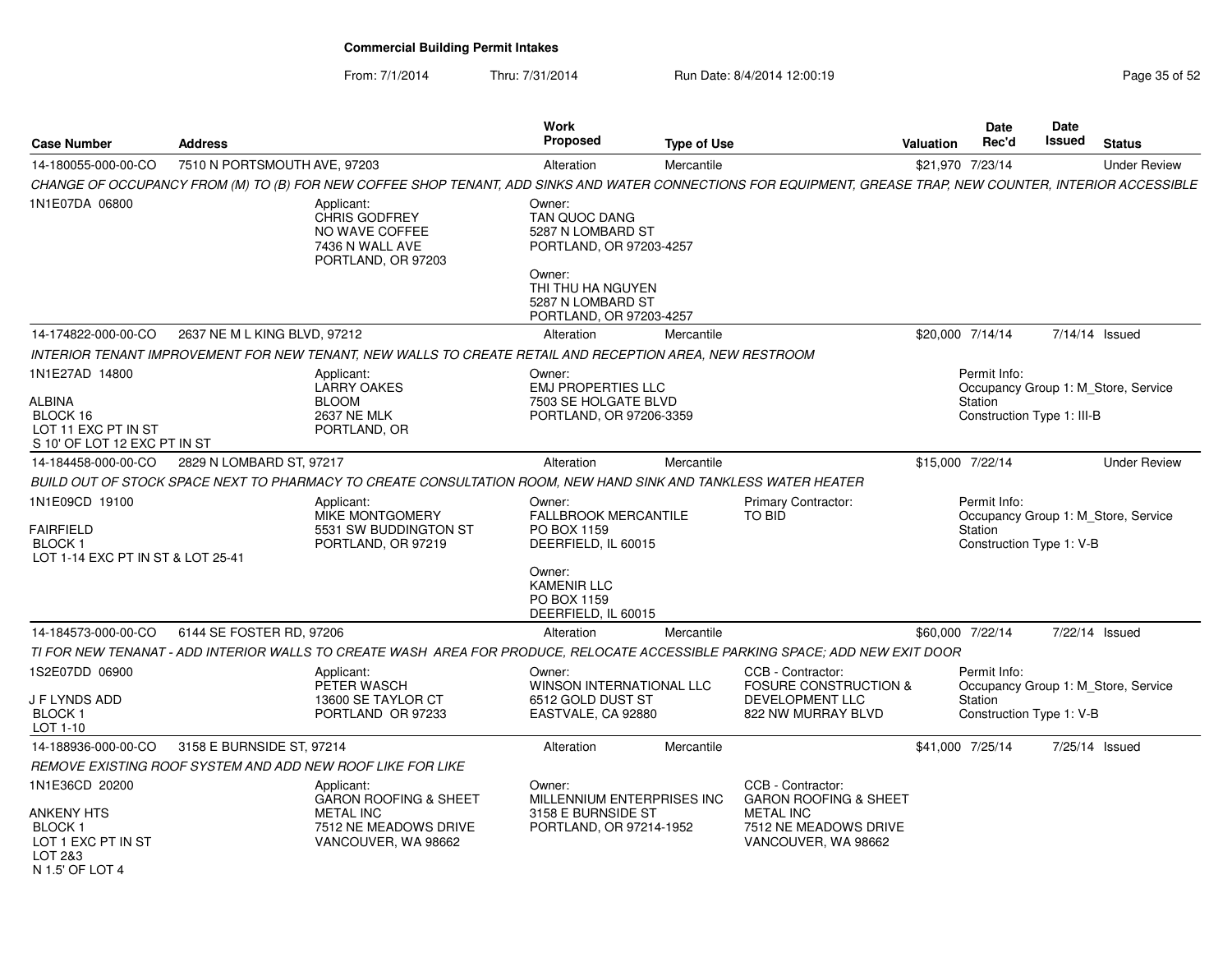From: 7/1/2014Thru: 7/31/2014 Run Date: 8/4/2014 12:00:19 Research 2010 Page 36 of 52

| <b>Case Number</b>                                                                                                                                                        | <b>Address</b>             |                                                                                                                                                                 | Work<br><b>Proposed</b>                                                                                                                              | <b>Type of Use</b>  |                                                                                                                                                               | Valuation        | Date<br>Rec'd                                                                                       | <b>Date</b><br>Issued | <b>Status</b>                         |
|---------------------------------------------------------------------------------------------------------------------------------------------------------------------------|----------------------------|-----------------------------------------------------------------------------------------------------------------------------------------------------------------|------------------------------------------------------------------------------------------------------------------------------------------------------|---------------------|---------------------------------------------------------------------------------------------------------------------------------------------------------------|------------------|-----------------------------------------------------------------------------------------------------|-----------------------|---------------------------------------|
| 14-187859-000-00-CO                                                                                                                                                       | 2510 SE 33RD PL            |                                                                                                                                                                 | Alteration                                                                                                                                           | Mercantile          |                                                                                                                                                               | \$81,500 7/22/14 |                                                                                                     |                       | 7/22/14 Issued                        |
|                                                                                                                                                                           |                            | CHANGE OF OCCUPANCY B TO A2 & M; PROVIDE NEW PARTIONS, INTERIOR DOORS, PLUMBING CONNECTIONS TO BUILDING - THIS IS TO PREPARE FOUR TENANT SPACES FOR FUTURE TENA |                                                                                                                                                      |                     |                                                                                                                                                               |                  |                                                                                                     |                       |                                       |
| 1S1E12AB 10000A1                                                                                                                                                          |                            | Applicant:<br><b>NEELEY WELLS</b><br><b>Urban Development Partners</b><br>PO Box 14761<br>Portland OR 97293-4761                                                | Owner:<br>3360 DIVISION LLC<br>116 NE 6TH AVE #400<br>PORTLAND, OR 97232-2904                                                                        |                     | CCB - Contractor:<br><b>ROB YORKE</b><br>YORKE & CURTIS INC<br>4480 SW 101 ST AVE<br>BEAVERTON, OR 970053427                                                  |                  | Permit Info:<br>Station<br>Construction Type 1: V-A                                                 |                       | Occupancy Group 1: M Store, Service   |
| 14-177867-000-00-CO                                                                                                                                                       | 2626 SE 122ND AVE, 97236   |                                                                                                                                                                 | Alteration                                                                                                                                           | Mercantile          |                                                                                                                                                               | \$175,000 7/1/14 |                                                                                                     |                       | <b>Under Review</b>                   |
|                                                                                                                                                                           |                            | TENANT IMPROVEMENT FOR NEW AUTO PARTS TENANT, DEMO WALLS TO OPEN UP SPACE, INFILL WALL AT FRONT OF BUILDING, NEW WALLS FOR OFFICES, RESTROOMS ARE EXISTING, REF |                                                                                                                                                      |                     |                                                                                                                                                               |                  |                                                                                                     |                       |                                       |
| 1S2E11BB 07000<br>SECTION 11 1S 2E<br>TL 7000 1.86 ACRES                                                                                                                  |                            | Applicant:<br><b>JESSI MUELLER</b><br>CASCO<br>10877 WATSON RD<br>ST LOUIS, MO 63127                                                                            | Owner:<br><b>ALDO ROSSI LIMITED</b><br>7000 SW HAMPTON ST #130<br>TIGARD, OR 97223-8374<br>Owner:<br><b>PARTNERSHIP</b><br>7000 SW HAMPTON ST #130   |                     | <b>Primary Contractor:</b><br><b>TO BID</b>                                                                                                                   |                  | Permit Info:<br>Station<br>Construction Type 1: II-B                                                |                       | Occupancy Group 1: M Store, Service   |
|                                                                                                                                                                           |                            |                                                                                                                                                                 | TIGARD, OR 97223-8374                                                                                                                                |                     |                                                                                                                                                               |                  |                                                                                                     |                       |                                       |
| 13-215217-000-00-CO                                                                                                                                                       | 2132 SE DIVISION ST, 97202 |                                                                                                                                                                 | Alteration                                                                                                                                           | Mercantile          |                                                                                                                                                               |                  | \$9,000 7/23/14                                                                                     |                       | <b>Under Review</b>                   |
|                                                                                                                                                                           |                            | CHANGE OF OCCUPANCY FROM M TO B. REMOVING PORTION OF EXISTING DEMISING WALL TO JOIN (2) TENANT SPACES. EXISTING TENANT IN WEST SPACE IS TAKING OVER EAST SPACE. |                                                                                                                                                      |                     |                                                                                                                                                               |                  |                                                                                                     |                       |                                       |
| 1S1E11AA 02700                                                                                                                                                            |                            | Applicant:<br>DANIEL JAY MORLAN<br>19520 SW ALEXANDER ST<br>ALOHA, OR 97006                                                                                     | Owner:<br>2122 SE DIVISION LLC<br>819 SE MORRISON ST #110<br>PORTLAND, OR 97214                                                                      |                     | CCB - Contractor:<br>DANIEL JAY MORLAN<br>19520 SW ALEXANDER ST<br>ALOHA, OR 97006                                                                            |                  | Permit Info:<br>Occupancy Group 1: B_Bank, Off.,<br>Med.Off., Pub.Bldg.<br>Construction Type 1: V-B |                       |                                       |
| 14-184029-000-00-CO                                                                                                                                                       | 7511 SE HENRY ST, 97206    |                                                                                                                                                                 | Alteration                                                                                                                                           | Special Residential |                                                                                                                                                               |                  | \$60,000 7/16/14                                                                                    |                       | 7/16/14 Issued                        |
|                                                                                                                                                                           |                            | INTERIOR REMODEL TO REMOVE WALLS IN COMMUNITY KITCHEN AREA AND ADD NEW WALLS: ADD NEW WALL BY UNIT 19 TO CREATE OFFICE: ADD HANDWASHING SINK TO EACH UNIT: REM  |                                                                                                                                                      |                     |                                                                                                                                                               |                  |                                                                                                     |                       |                                       |
| 1S2E17DC 06600<br><b>WOODMERE</b><br>BLOCK 18<br>LOT 6-8<br>E 20' OF LOT 17                                                                                               |                            | Applicant:<br><b>ISRAEL RODRIGUEZ</b><br><b>FULCRUM CONSTRUCTION &amp;</b><br><b>BUILDING SERVICES LLC</b><br><b>PO BOX 706</b><br>BEAVERTON, OR 97075          | Owner:<br>CASCADIA BEHAVIORAL<br>PO BOX 8459<br>PORTLAND, OR 97207-8459<br>Owner:<br><b>HEALTHCARE INC</b><br>PO BOX 8459<br>PORTLAND, OR 97207-8459 |                     | CCB - Contractor:<br><b>ISRAEL RODRIGUEZ</b><br><b>FULCRUM CONSTRUCTION &amp;</b><br><b>BUILDING SERVICES LLC</b><br><b>PO BOX 706</b><br>BEAVERTON, OR 97075 |                  | Permit Info:<br>Construction Type 1: V-A                                                            |                       | Occupancy Group 1: R-1_Hotel or Motel |
| 14-188787-000-00-CO                                                                                                                                                       | 2545 NE FLANDERS ST, 97232 |                                                                                                                                                                 | Alteration                                                                                                                                           | Special Residential |                                                                                                                                                               | \$72,201 7/24/14 |                                                                                                     |                       | <b>Under Review</b>                   |
|                                                                                                                                                                           |                            | NEW STORMWATER MANAGEMENT FOR LOWER LEVEL PLAY AREA; NEW SURFACE MATERIAL                                                                                       |                                                                                                                                                      |                     |                                                                                                                                                               |                  |                                                                                                     |                       |                                       |
| 1N1E36CB 11400<br>SANDY ROAD PL<br>BLOCK <sub>3</sub><br>LOT 1 EXC PT IN ST<br>E 20' OF LOT 2 EXC PT IN ST<br>E 20' OF LOT 15; LOT 16; POTENTIAL<br><b>ADDITIONAL TAX</b> |                            | Applicant:<br><b>WENDY KLEIN</b><br>CENTRAL CITY CONCERN<br>232 NW 6TH AVE<br>PORTLAND, OR 97209                                                                | Owner:<br>CENTRAL CITY CONCERN<br>232 NW 6TH AVE<br>PORTLAND, OR 97209-3609                                                                          |                     | CCB - Contractor:<br>LORENTZ BRUUN CO INC<br>3611 SE 20TH ST, STE 300<br>PORTLAND OR 97202                                                                    |                  |                                                                                                     |                       |                                       |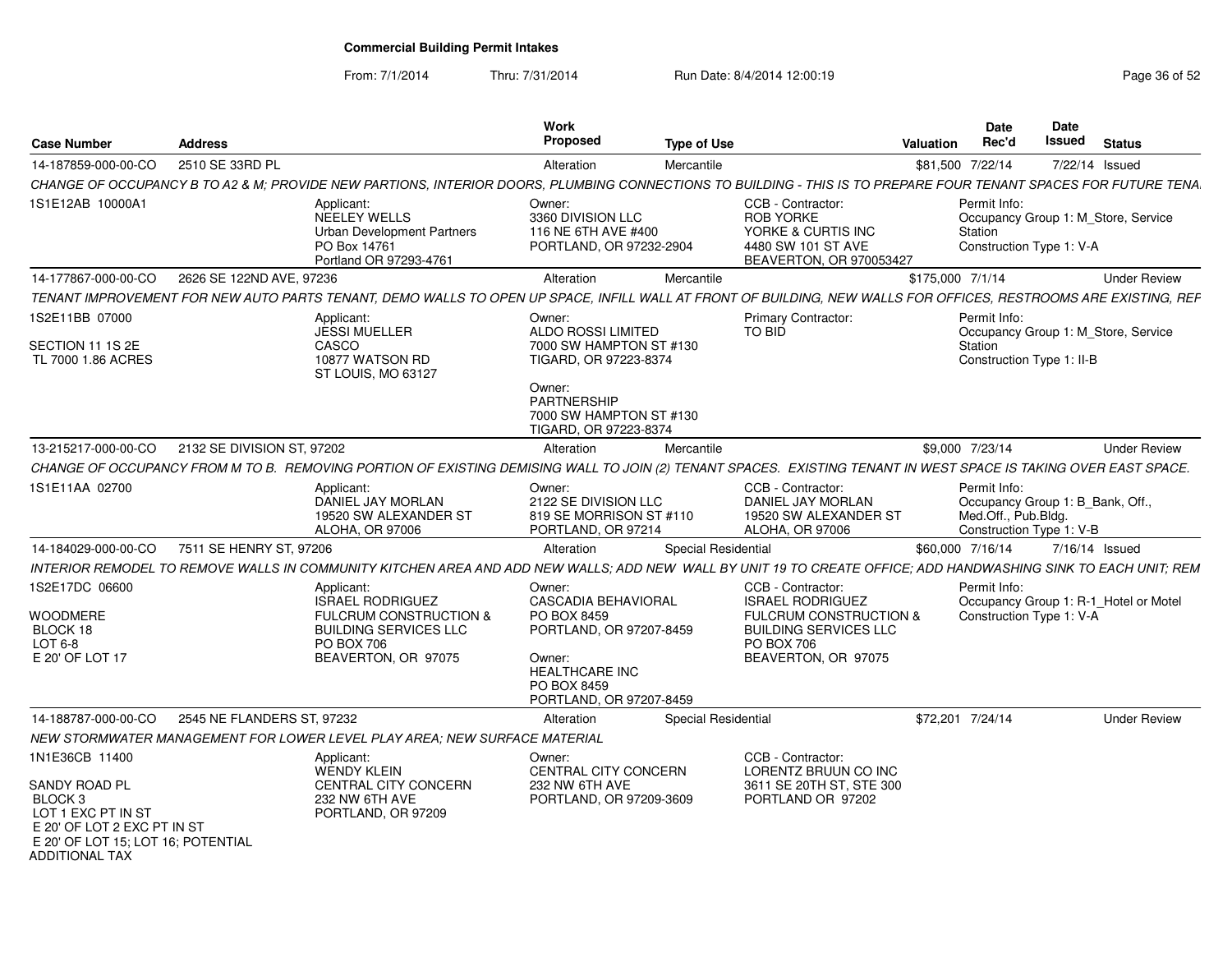From: 7/1/2014Thru: 7/31/2014 Run Date: 8/4/2014 12:00:19 Research 2010 Page 37 of 52

| <b>Case Number</b>                                 | <b>Address</b>                                         |                                                                                                                                                                 | Work<br><b>Proposed</b>                                                    | <b>Type of Use</b> |                                                                                                                     | Valuation        | <b>Date</b><br>Rec'd                                                                                         | Date<br>Issued | <b>Status</b>                                                                             |
|----------------------------------------------------|--------------------------------------------------------|-----------------------------------------------------------------------------------------------------------------------------------------------------------------|----------------------------------------------------------------------------|--------------------|---------------------------------------------------------------------------------------------------------------------|------------------|--------------------------------------------------------------------------------------------------------------|----------------|-------------------------------------------------------------------------------------------|
| 14-188865-000-00-CO                                | 3232 NW INDUSTRIAL ST                                  |                                                                                                                                                                 | Alteration                                                                 | Storage            |                                                                                                                     |                  | \$86,700 7/28/14                                                                                             | 7/28/14 Issued |                                                                                           |
|                                                    |                                                        | TENANT IMPROVEMENT FOR NEW TENANT; DEMO PARTITION WALLS; ADD RESTROOMS AND OFFICES                                                                              |                                                                            |                    |                                                                                                                     |                  |                                                                                                              |                |                                                                                           |
| 1N1E29CA 00901                                     |                                                        | Applicant:<br>DARIN BOUSKA                                                                                                                                      | Owner:<br>ELLINGSON BROTHERS LLC                                           |                    | CCB - Contractor:<br><b>BNK CONSTRUCTION INC</b>                                                                    |                  | Permit Info:<br>Occupancy Group 1: B_Bank, Off.,                                                             |                |                                                                                           |
| PARTITION PLAT 2003-112<br>LOT 1                   |                                                        | NW PRECISION DESIGN<br>22605 SW PINEHURST CT<br>SHERWOOD, OR 97140                                                                                              | 6626 TACOMA MALL BLVD<br>TACOMA, WA 98409                                  |                    | 45 82nd dr, ste 53b<br>gladstone, or 97027                                                                          |                  | Med.Off., Pub.Bldg.<br>Construction Type 1: V-B                                                              |                |                                                                                           |
| 14-190002-000-00-CO                                | 7916 SE FOSTER RD, 97206                               |                                                                                                                                                                 | Alteration                                                                 | Storage            |                                                                                                                     |                  | \$5,000 7/28/14                                                                                              | 7/28/14 Issued |                                                                                           |
|                                                    |                                                        | ADD NEW WALLS IN EXISTING STORAGE SPACE TO CREATE MORE STORAGE ROOM: STORAGE AREA FOR EXISTING TENANTS WITHIN THIS BUILDING                                     |                                                                            |                    |                                                                                                                     |                  |                                                                                                              |                |                                                                                           |
| 1S2E17AD 01300<br>MARYSVILLE<br>LOT 27 TL 1300     |                                                        | Applicant:<br><b>STEPHEN KORBICH</b><br>KORBICH ARCHITECTS<br>2235 NE KLICKITAT STREET<br>PORTLAND, OR 97212                                                    | Owner:<br>6D LLC<br>21400 SE TILLSTROM RD<br>DAMASCUS, OR 97089-6026       |                    | CCB - Contractor:<br>AT GRADE CONSTRUCTION INC<br>PO BOX 2465<br>GRESHAM, OR 97030                                  |                  | Permit Info:<br>Occupancy Group 1: S-1_Storage -<br>Moderate Hazard, Warehouse<br>Construction Type 1: III-B |                |                                                                                           |
| 14-175119-000-00-CO                                | 3615 NW ST HELENS RD, 97210                            |                                                                                                                                                                 | Alteration                                                                 | Storage            |                                                                                                                     | \$136,000 7/2/14 |                                                                                                              |                | <b>Under Review</b>                                                                       |
|                                                    |                                                        | TENANT IMPROVEMENT FOR EXISTING TENANT; CUT IN NEW WINDOW, INFILL EXISTING ROLL UP DOOR, NEW STOREFRONT; EXPAND MEZZANINE TO CREATE NEW OFFICES, OPEN UP OFFICE |                                                                            |                    |                                                                                                                     |                  |                                                                                                              |                |                                                                                           |
| 1N1E30AA 00400                                     |                                                        | Applicant:<br><b>DON SNAIR</b>                                                                                                                                  | Owner:<br>WHOLESALER'S PROPERTY                                            |                    | CCB - Contractor:<br><b>DON SNAIR</b>                                                                               |                  | Permit Info:<br>Occupancy Group 1: B_Bank, Off.,                                                             |                |                                                                                           |
| <b>REGENT HTS</b><br>BLOCK <sub>1</sub><br>LOT 2-9 |                                                        | D & B COMPANY<br>2037 SE OCHOCO<br>PORTLAND, OR 97222                                                                                                           | <b>COMPANY LLC</b><br>6644 E BASELINE RD #101<br>MESA, AZ 85206            |                    | D & B COMPANY<br>2037 SE OCHOCO<br>PORTLAND, OR 97222                                                               |                  | Med.Off., Pub.Bldg.<br>Construction Type 1: V-B                                                              |                |                                                                                           |
| 14-167346-000-00-CO                                | 1127 SE 10TH AVE, 97214                                |                                                                                                                                                                 | Alteration                                                                 | Storage            |                                                                                                                     |                  | \$1,500 7/7/14                                                                                               |                | 7/7/14 Under Inspection                                                                   |
|                                                    | TI FOR NEW WOOD SHOP TENANT - EXPAND STORAGE MEZZANINE |                                                                                                                                                                 |                                                                            |                    |                                                                                                                     |                  |                                                                                                              |                |                                                                                           |
|                                                    |                                                        | Applicant:<br><b>DEAN SPELLA</b><br>544 NE STANTON<br>PORTLAND, OR 97212                                                                                        | Owner:<br>FORGE WORKS LLC<br>121 SW MORRISON ST #200<br>PORTLAND, OR 97204 |                    | CCB - Contractor:<br><b>DEAN SPELLA</b><br>544 NE STANTON<br>PORTLAND, OR 97212                                     |                  | Permit Info:<br>Factory, Mod.Hazard<br>Construction Type 1: III-B                                            |                | Occupancy Group 1: F-1_Industrial Plant -<br>Construction Type 2 (formerly Type 1): III-B |
| 14-189452-000-00-CO                                | 10177 SE POWELL BLVD, 97266                            |                                                                                                                                                                 | Alteration                                                                 | Storage            |                                                                                                                     |                  | \$8,000 7/29/14                                                                                              | 7/29/14 Issued |                                                                                           |
|                                                    |                                                        | DEMOLISH BUILDING "C" WHICH IS ATTACHED TO BUILDING "B" - INFILL THE DOORWAY - SEE FOLDER COMMENTS                                                              |                                                                            |                    |                                                                                                                     |                  |                                                                                                              |                |                                                                                           |
| 1S2E09DA 00200                                     |                                                        | Applicant:<br>CHRIS WALKER<br><b>CIDA</b><br>4445 SW BARBUR BLVD, STE 200<br>PORTLAND, OR 97239                                                                 |                                                                            |                    | CCB - Contractor:<br><b>JCW INC</b><br>6521 SE CROSSWHITE WAY<br>PORTLAND, OR 97206                                 |                  | Permit Info:<br>Occupancy Group 1: S-1_Storage -<br>Moderate Hazard, Warehouse<br>Construction Type 1: V-B   |                |                                                                                           |
| 14-173250-000-00-CO                                | 15943 NE CAMERON BLVD - Bldg 2, 97230                  |                                                                                                                                                                 | Alteration                                                                 | Storage            |                                                                                                                     | \$15,564 7/7/14  |                                                                                                              |                | <b>Under Review</b>                                                                       |
|                                                    |                                                        | NEW TENANT IN EXISTING WAREHOUSE BUILDING - INSTALL PALLET RACKING FOR STORAGE                                                                                  |                                                                            |                    |                                                                                                                     |                  |                                                                                                              |                |                                                                                           |
| 1N2E24AA 00300                                     |                                                        | Applicant:<br><b>DAVID LESLIE</b><br>NORLIFT OF OREGON<br>7373 SE MILWAUKIE EXPRESSWA HOUSTON, TX 77056<br>PORTLAND, OR 97268                                   | Owner:<br>WALTON CWOR COMMERCE<br>PO BOX 460169                            |                    | CCB - Contractor:<br><b>SUPERIOR QUALITY</b><br><b>INSTALLATION INC</b><br>18650 SE FOSTER RD<br>DAMASCUS, OR 97089 |                  | Permit Info:<br>Occupancy Group 1: S-1_Storage -<br>Moderate Hazard, Warehouse<br>Construction Type 1: II-B  |                |                                                                                           |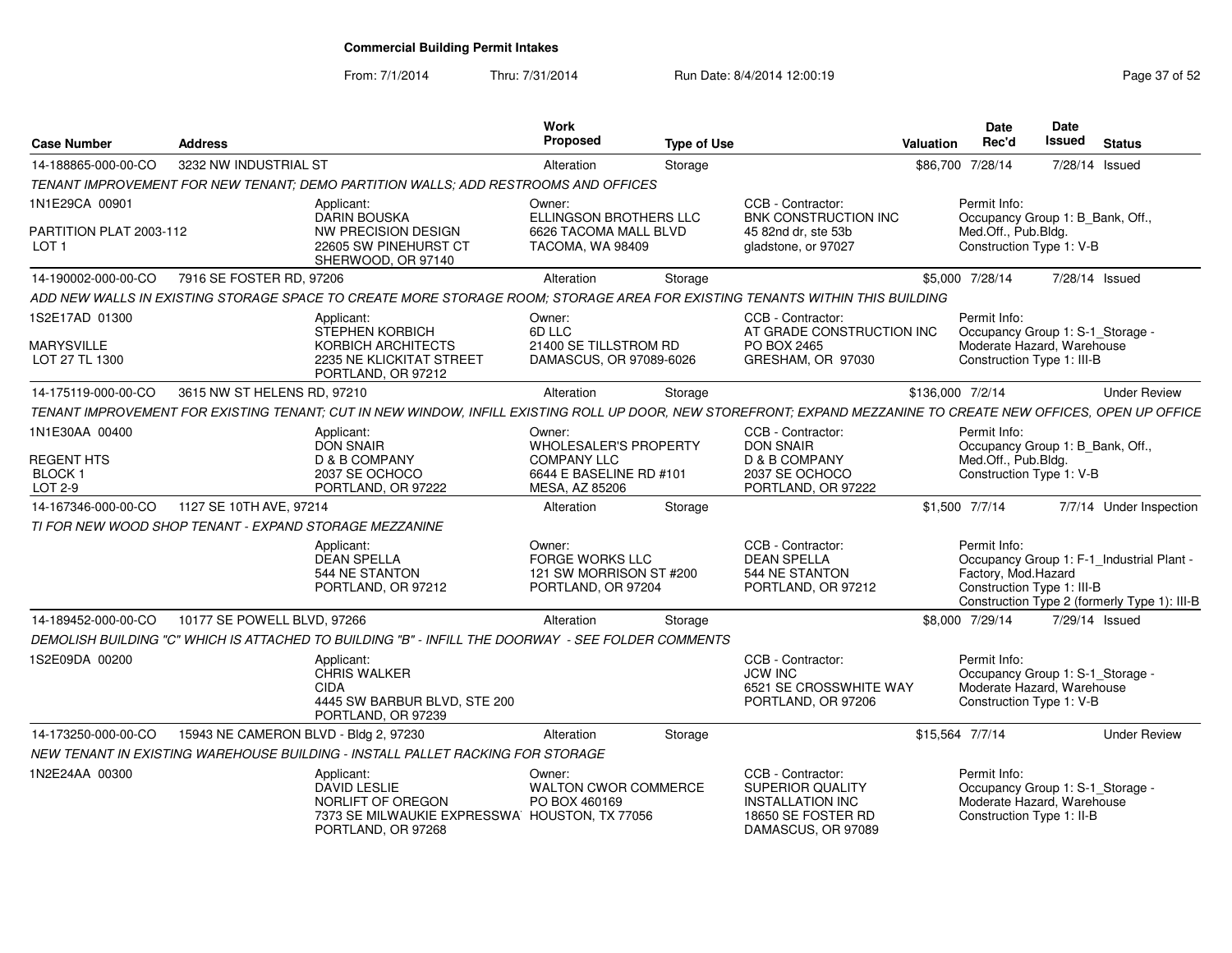From: 7/1/2014Thru: 7/31/2014 Run Date: 8/4/2014 12:00:19 Research 2010 Page 38 of 52

| <b>Case Number</b>                                                                                                                                               | <b>Address</b>                  |                                                                                                                                                                 | <b>Work</b><br>Proposed                                                                  | Type of Use     |                                                                                                    | <b>Valuation</b> | <b>Date</b><br>Rec'd                                                                              | Date<br><b>Issued</b> | <b>Status</b>                                                 |
|------------------------------------------------------------------------------------------------------------------------------------------------------------------|---------------------------------|-----------------------------------------------------------------------------------------------------------------------------------------------------------------|------------------------------------------------------------------------------------------|-----------------|----------------------------------------------------------------------------------------------------|------------------|---------------------------------------------------------------------------------------------------|-----------------------|---------------------------------------------------------------|
| 14-178762-000-00-CO                                                                                                                                              | 3640 NW ST HELENS RD, 97210     |                                                                                                                                                                 | Alteration                                                                               | Utility         |                                                                                                    |                  | \$50,000 7/7/14                                                                                   |                       | <b>Under Review</b>                                           |
|                                                                                                                                                                  |                                 | INSTALL NEW OVERHEAD CABLE TRAY INSIDE 45' X 37' EXISTING BUILDING FOR ELECTRICAL WORK                                                                          |                                                                                          |                 |                                                                                                    |                  |                                                                                                   |                       |                                                               |
| 1N1E19DD 01000                                                                                                                                                   |                                 | Applicant:                                                                                                                                                      | Owner:                                                                                   |                 | <b>Primary Contractor:</b>                                                                         |                  | Permit Info:                                                                                      |                       |                                                               |
| SECTION 19 1N 1E<br>TL 1000 12.91 ACRES<br>LAND & IMPS SEE R646354 (R941190331)<br>FOR MACH & EQUIP                                                              |                                 | DAVE DUHAIME<br>WORLEYPARSONS GROUP, INC<br>201 NE PARK PLAZA DR, SUITE 10 HOUSTON, TX 77210-4369<br>VANCOUVER, WA 98684                                        | <b>EQUILON ENTERPRISES LLC</b><br>PO BOX 4369                                            |                 | TO BID                                                                                             |                  | Occupancy Group 1: U Private<br>Garage\Utility Misc.<br>Construction Type 1: V-B                  |                       |                                                               |
| 14-179768-000-00-CO                                                                                                                                              | 11304 SW BOONES FERRY RD, 97219 |                                                                                                                                                                 | Alteration                                                                               | Utility         |                                                                                                    |                  | \$12,000 7/7/14                                                                                   |                       | <b>Under Review</b>                                           |
|                                                                                                                                                                  |                                 | REMOVE (3) EXISTING ANTENNAS AND REPLACING WITH (3) NEW ANTENNAS, AND ADDING (3) NEW RRUs, (1) NEW MOUNTING KIT ON EXISTING MONOPOLE FACILITY                   |                                                                                          |                 |                                                                                                    |                  |                                                                                                   |                       |                                                               |
| 1S1E33AD 00300<br>SECTION 33 1S 1E<br>TL 300 1.00 ACRES                                                                                                          |                                 | Applicant:<br>AMANDA HOFFMAN<br><b>SMARTLINK LLC</b><br>621 SW ALDER ST SUITE 660<br>PORTLAND OR                                                                | Owner:<br><b>WILLIAM R WARNER</b><br>11304 SW BOONES FERRY RD<br>PORTLAND, OR 97219-7733 |                 | <b>Primary Contractor:</b><br><b>TO BID</b>                                                        |                  |                                                                                                   |                       |                                                               |
|                                                                                                                                                                  |                                 |                                                                                                                                                                 | Owner:<br><b>BARBARA G WARNER</b><br>11304 SW BOONES FERRY RD<br>PORTLAND, OR 97219-7733 |                 |                                                                                                    |                  |                                                                                                   |                       |                                                               |
| 13-138614-REV-01-CO                                                                                                                                              | 13350 NE ROSE PKY, 97230        |                                                                                                                                                                 | Alteration                                                                               | Utility         |                                                                                                    |                  | \$7/9/14                                                                                          |                       | 7/9/14 Issued                                                 |
|                                                                                                                                                                  |                                 | ADDED BOLT ON SWING GATES AT THE TOP OF THE LADDER AT EXISTING LADDER AND AT NEW PLATFORM; APPROXIMATELY THREE FEET OF RAILING ADDED TO SECURE SPRING LOADED SV |                                                                                          |                 |                                                                                                    |                  |                                                                                                   |                       |                                                               |
| 1N2E26AB 05700<br><b>DEVONSHIRE</b><br><b>BLOCK 4</b><br>LOT 5&6                                                                                                 |                                 | Applicant:<br><b>ERNA FORONDA</b><br>PORTLAND WATER BUREAU<br>1120 SW 5TH AVE #600<br>PORTLAND OR 97204                                                         | Owner:<br>PORTLAND CITY OF<br>1120 SW 5TH AVE #609<br>PORTLAND, OR 97204-1912            |                 | CCB - Contractor:<br>PERFORMANCE WELDING & FAB<br>LLC<br>10930 NW ROY RD<br><b>BANKS, OR 97106</b> |                  | Permit Info:<br>Occupancy Group 1: U Private<br>Garage\Utility Misc.<br>Construction Type 1: II-B |                       |                                                               |
| 13-230703-REV-01-CO                                                                                                                                              | 5200 NW FRONT AVE, 97210        |                                                                                                                                                                 | Alteration                                                                               | Utility         |                                                                                                    |                  | \$7/17/14                                                                                         |                       | 7/17/14 Issued                                                |
|                                                                                                                                                                  |                                 | REVISION TO UPDATE STRUCTURAL FOOTING DESIGN FOR TWO PREFABRICATED EQUIPMENT (STORAGE/SHIPPING) CONTAINERS                                                      |                                                                                          |                 |                                                                                                    |                  |                                                                                                   |                       |                                                               |
| 1N1E19A 01100<br>PARTITION PLAT 1994-41<br>LOT 2<br><b>LAND &amp; IMPS</b><br>SEE R238221 (R649741621) FOR OTHER IMPS<br>& R646301 (R649741623) FOR MACH & EQUIP |                                 | Applicant:<br><b>WALT WEYLER</b><br><b>CLARUS WATER SOLUTIONS</b><br>700 SW TAYLOR ST STE 205<br>PORTLAND OR 97205                                              | Owner:<br>FRONT AVENUE III LLC<br>3121 SW MOODY AVE<br>PORTLAND, OR 97239-4505           |                 | CCB - Contractor:<br><b>TRICTER RIG LLC</b>                                                        |                  | Permit Info:<br>Occupancy Group 1: U Private<br>Garage\Utility Misc.<br>Construction Type 1: II-B |                       |                                                               |
| Total # of CO Alteration permit intakes: 166                                                                                                                     |                                 |                                                                                                                                                                 |                                                                                          |                 |                                                                                                    |                  |                                                                                                   |                       | Total valuation of CO Alteration permit intakes: \$14,030,138 |
| 14-180816-000-00-CO                                                                                                                                              | 8420 SW 24TH AVE, 97219         |                                                                                                                                                                 | Demolition                                                                               | <b>Business</b> |                                                                                                    |                  | \$35,000 7/16/14                                                                                  |                       | 7/16/14 Issued                                                |
| DEMO EXISTING BUILDING AT SITE. REMOVE ALL DEBRIS.                                                                                                               |                                 |                                                                                                                                                                 |                                                                                          |                 |                                                                                                    |                  |                                                                                                   |                       |                                                               |
| 1S1E21CC 02900<br>ALDER SPRINGS<br>BLOCK 7<br>LOT 1&2 EXC PT IN ST<br>INC PT VAC ST LOT 5<br>LOT 18-21 EXC PT IN ST; LOT 22 EXC PT IN<br>STS                     |                                 | Applicant:<br><b>JAKE TATE</b><br>ANDERSON WAHLEN AND<br><b>ASSOCIATES</b><br>2010 NORTH REDWOOD ROAD<br>SALT LAKE CITY UT 84116                                | Owner:<br>FRED MEYER STORES INC<br><b>1014 VINE ST</b><br>CINCINNATI, OH 45202           |                 | <b>Primary Contractor:</b><br><b>TO BID</b>                                                        |                  |                                                                                                   |                       |                                                               |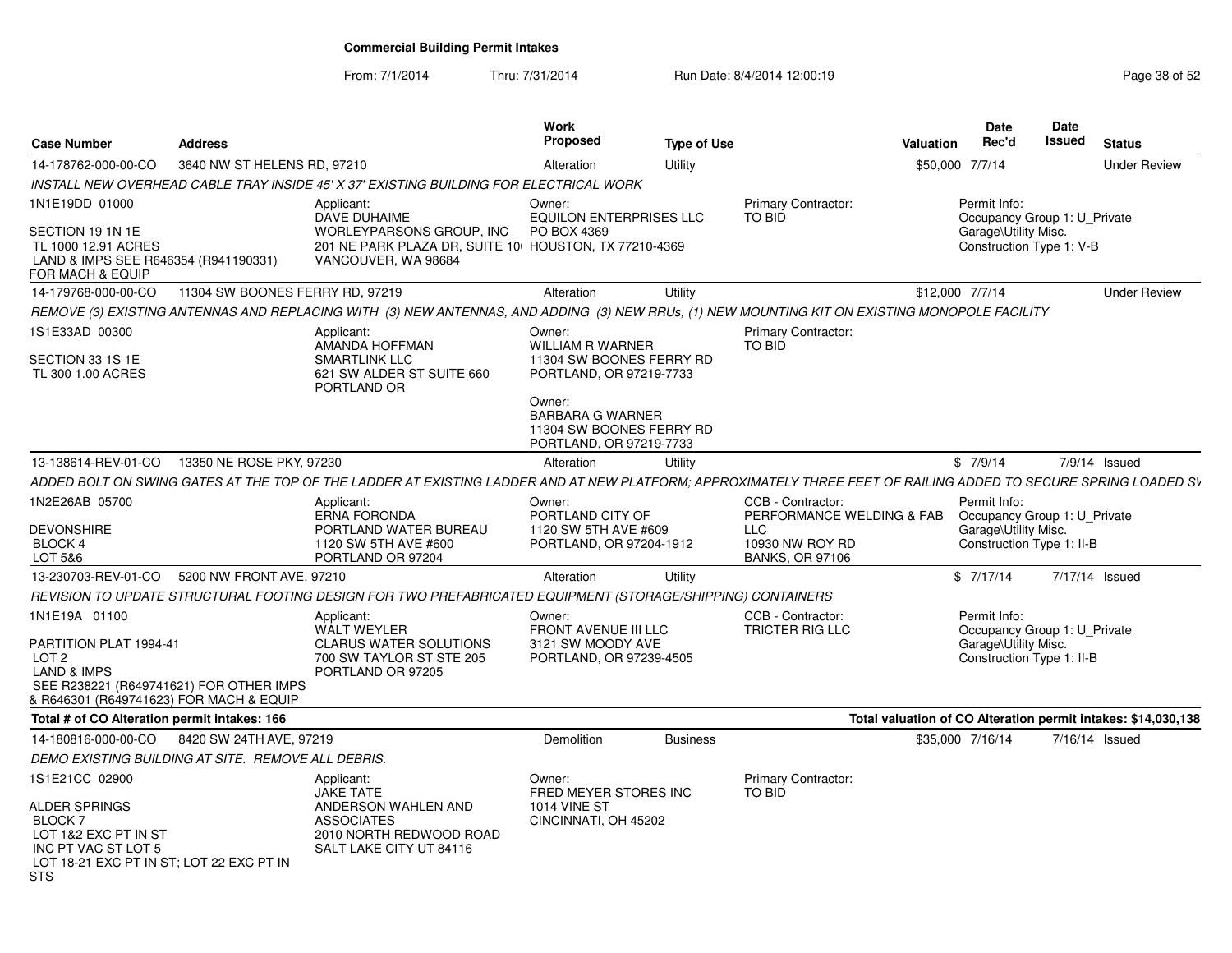From: 7/1/2014

Thru: 7/31/2014 Run Date: 8/4/2014 12:00:19 Research 2010 Page 39 of 52

| <b>Case Number</b>                                                                                                          | <b>Address</b>                |                                                                                                                          | Work<br><b>Proposed</b>                                                                       | <b>Type of Use</b> |                                                                                                                         | Valuation        | <b>Date</b><br>Rec'd                                                                                | Date<br>Issued | <b>Status</b>                                             |
|-----------------------------------------------------------------------------------------------------------------------------|-------------------------------|--------------------------------------------------------------------------------------------------------------------------|-----------------------------------------------------------------------------------------------|--------------------|-------------------------------------------------------------------------------------------------------------------------|------------------|-----------------------------------------------------------------------------------------------------|----------------|-----------------------------------------------------------|
| 14-169376-000-00-CO                                                                                                         | 10223 SE POWELL BLVD, 97266   |                                                                                                                          | Demolition                                                                                    | Storage            |                                                                                                                         | \$4,000 7/7/14   |                                                                                                     | 7/7/14 Final   |                                                           |
|                                                                                                                             |                               | DEMO 100'X45' STEEL CANOPY, RELOCATE PER PERMIT 14-169372-CO                                                             |                                                                                               |                    |                                                                                                                         |                  |                                                                                                     |                |                                                           |
| 1S2E10B 00900<br>SECTION 10 1S 2E<br>TL 900 8.73 ACRES SPLIT LEVY R333729<br>(R992095720) SPLIT MAP R333729<br>(R992095720) |                               | Applicant:<br><b>MORGAN PHILIPP</b><br><b>CURTIS TRAILERS INC.</b><br>10177 SE POWELL BLVD<br>PORTLAND OR 97266          | Owner:<br><b>CARLENE H SCHRIEVER</b><br>10177 SE POWELL BLVD<br>PORTLAND, OR 97266-1812       |                    | CCB - Contractor:<br>STEELPORT, LLC<br>7075 SW 130TH AVE<br>BEAVERTON OR 97008                                          |                  | Permit Info:<br>Occupancy Group 1: U_Private<br>Garage\Utility Misc.<br>Construction Type 1: V-B    |                |                                                           |
| 14-169378-000-00-CO                                                                                                         | 10223 SE POWELL BLVD, 97266   |                                                                                                                          | Demolition                                                                                    | Storage            |                                                                                                                         | \$2,000 7/7/14   |                                                                                                     | 7/7/14 Final   |                                                           |
|                                                                                                                             |                               | DEMO 54'X45' STEEL CANOPY, RELOCATE PER PERMIT 14-169372-CO                                                              |                                                                                               |                    |                                                                                                                         |                  |                                                                                                     |                |                                                           |
| 1S2E10B 00900<br>SECTION 10 1S 2E<br>TL 900 8.73 ACRES SPLIT LEVY R333729<br>(R992095720) SPLIT MAP R333729<br>(R992095720) |                               | Applicant:<br><b>MORGAN PHILIPP</b><br><b>CURTIS TRAILERS INC.</b><br>10177 SE POWELL BLVD<br>PORTLAND OR 97266          | Owner:<br><b>CARLENE H SCHRIEVER</b><br>10177 SE POWELL BLVD<br>PORTLAND, OR 97266-1812       |                    | CCB - Contractor:<br>STEELPORT, LLC<br>7075 SW 130TH AVE<br>BEAVERTON OR 97008                                          |                  | Permit Info:<br>Occupancy Group 1: U Private<br>Garage\Utility Misc.<br>Construction Type 1: V-B    |                |                                                           |
| 14-185406-000-00-CO                                                                                                         | 8250 N ALBINA AVE, 97217      |                                                                                                                          | Demolition                                                                                    | Storage            |                                                                                                                         |                  | \$500 7/17/14                                                                                       | 7/17/14 Issued |                                                           |
| <b>DEMO EXISTING SHED</b>                                                                                                   |                               |                                                                                                                          |                                                                                               |                    |                                                                                                                         |                  |                                                                                                     |                |                                                           |
| 1N1E10CA 02100                                                                                                              |                               | Applicant:<br>ALGIRDAS CONTRACTING INC                                                                                   | Owner:<br>KONSTANTINOS ALEXAKIS                                                               |                    | CCB - Contractor:<br>ALGIRDAS CONTRACTING INC                                                                           |                  |                                                                                                     |                |                                                           |
| <b>SWINTON</b><br>BLOCK 14<br>LOT 11-27                                                                                     |                               | 2006 SE 131ST AVE<br>VANCOUVER WA 98683                                                                                  | P O BOX 17423<br>PORTLAND, OR 97217                                                           |                    | 2006 SE 131ST AVE<br>VANCOUVER WA 98683                                                                                 |                  |                                                                                                     |                |                                                           |
| 14-184799-000-00-CO                                                                                                         | .97218                        |                                                                                                                          | Demolition                                                                                    | Utility            |                                                                                                                         |                  | \$5,000 7/17/14                                                                                     |                | <b>Under Review</b>                                       |
| Demo existing restroom facility                                                                                             |                               |                                                                                                                          |                                                                                               |                    |                                                                                                                         |                  |                                                                                                     |                |                                                           |
| 1N2E17 00100<br>SECTION 17 1N 2E<br>TL 100 47.55 ACRES                                                                      |                               | Applicant:<br>JENNIFER KIMURA<br><b>VLMK CONSULTING ENGINEERS</b><br>3933 SW KELLY AVENUE<br>PORTLAND, OR 97239          | Owner:<br><b>COLWOOD LTD PARTNERSHIP</b><br>2155 KALAKAUA AVE #602<br>HONOLULU, HI 96815-2354 |                    |                                                                                                                         |                  | Permit Info:<br>Occupancy Group 1: U_Private<br>Garage\Utility Misc.<br>Construction Type 1: V-B    |                |                                                           |
| 14-162490-000-00-CO                                                                                                         | 4001 SW CANYON RD, 97221      |                                                                                                                          | Demolition                                                                                    | Utility            |                                                                                                                         | \$15,000 7/14/14 |                                                                                                     |                | 7/15/14 Under Inspection                                  |
|                                                                                                                             |                               | DEMOLITION OF PARKING SHACK AND APPURTENANCES THAT ARE NO LONGER NEEDED REMOVE MEDIAN AND REPAVE TO MATCH EXISTING GRADE |                                                                                               |                    |                                                                                                                         |                  |                                                                                                     |                |                                                           |
| 1S1E05 01400<br>SECTION 05 1S 1E<br>TL 1400 60.69 ACRES                                                                     |                               | Applicant:<br><b>KARL MACNAIR</b><br><b>TRIMET</b><br>1800 SW 1ST AVE SUITE 300<br>PORTLAND, OR 97201                    | Owner:<br><b>METRO</b><br>600 NE GRAND AVE<br>PORTLAND, OR 97232-2736                         |                    |                                                                                                                         |                  | Permit Info:<br>Occupancy Group 1: B_Bank, Off.,<br>Med.Off., Pub.Bldg.<br>Construction Type 1: V-B |                |                                                           |
| Total # of CO Demolition permit intakes: 6                                                                                  |                               |                                                                                                                          |                                                                                               |                    |                                                                                                                         |                  |                                                                                                     |                | Total valuation of CO Demolition permit intakes: \$61,500 |
| 14-103800-DFS-03-CO<br><b>DFS FOR ROOF TRUSSES</b>                                                                          | 4717 SE HAWTHORNE BLVD, 97215 |                                                                                                                          | <b>New Construction</b>                                                                       |                    | Apartments/Condos (3 or more units)                                                                                     |                  | \$8,500 7/31/14                                                                                     |                | <b>Under Review</b>                                       |
| 1S2E06BD 27500                                                                                                              |                               | Applicant:<br><b>MIKE COYLE</b><br><b>FASTER PERMITS</b><br>14334 NW EAGLERIDGE LANE<br>PORTLAND, OR 97229               | Owner:<br><b>LLC</b><br>7371 SE 92ND AVE<br>PORTLAND, OR 97266-5513                           |                    | CCB - Contractor:<br>4707 HAWTHORNE INVESTMENTS PATH CONSTRUCTION<br>5331 SW MACADAM AVE #258-110<br>PORTLAND, OR 97239 |                  | Permit Info:<br>Occupancy Group 1: R-2 Residential<br>Multi-family<br>Construction Type 1: V-A      |                | Construction Type 2 (formerly Type 1): V-A                |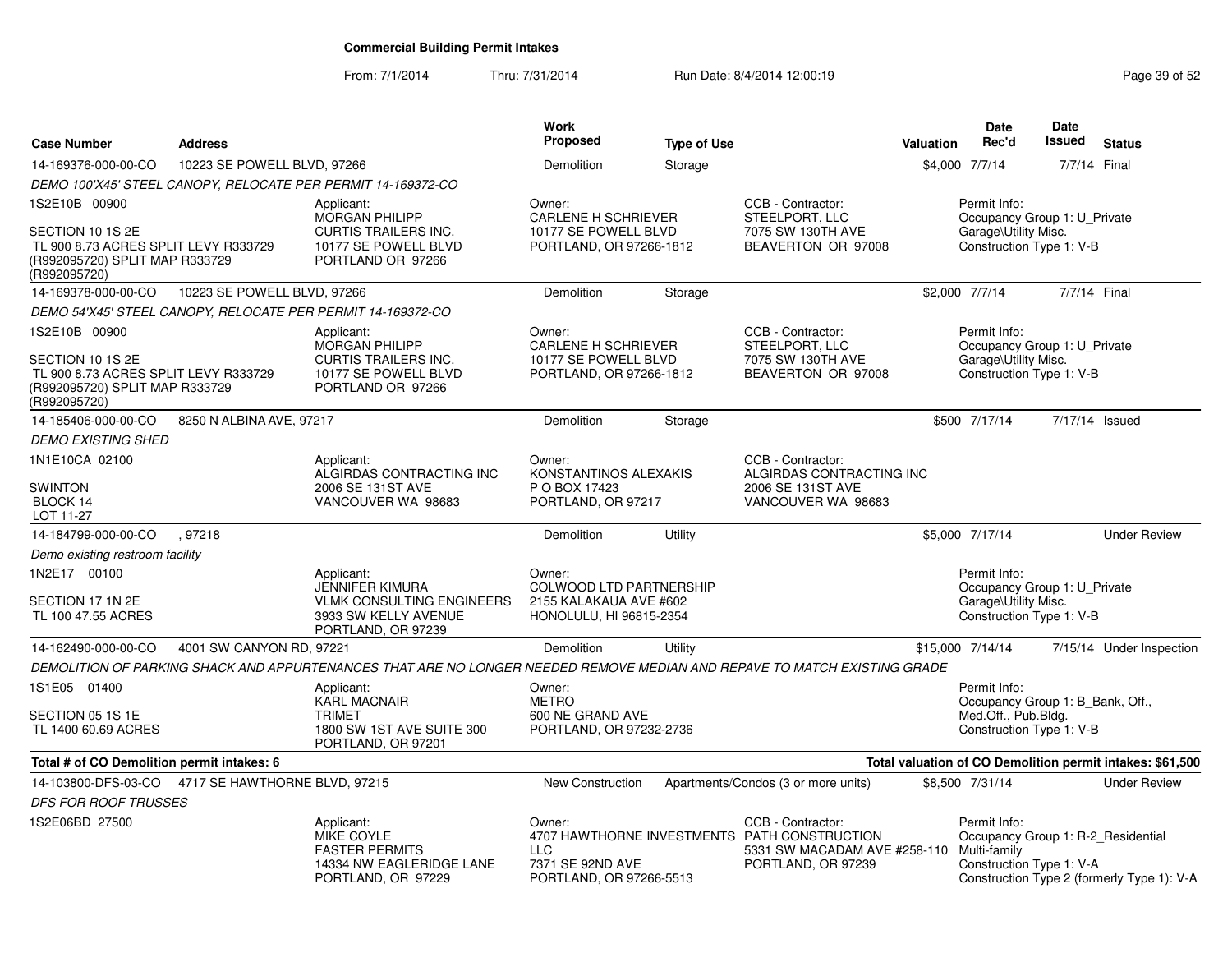From: 7/1/2014Thru: 7/31/2014 Run Date: 8/4/2014 12:00:19 Research 2015 2

| <b>Case Number</b>                                                                       | <b>Address</b>                  |                                                                                                                                                                                                                 | Work<br>Proposed                                                                                                                                                            | <b>Type of Use</b> |                                                                                                                                              | <b>Valuation</b> | <b>Date</b><br>Rec'd                                               | Date<br>Issued | <b>Status</b>                                                                      |
|------------------------------------------------------------------------------------------|---------------------------------|-----------------------------------------------------------------------------------------------------------------------------------------------------------------------------------------------------------------|-----------------------------------------------------------------------------------------------------------------------------------------------------------------------------|--------------------|----------------------------------------------------------------------------------------------------------------------------------------------|------------------|--------------------------------------------------------------------|----------------|------------------------------------------------------------------------------------|
| 13-132301-REV-01-CO                                                                      |                                 |                                                                                                                                                                                                                 | <b>New Construction</b>                                                                                                                                                     |                    | Apartments/Condos (3 or more units)                                                                                                          |                  | \$7/31/14                                                          |                | <b>Under Review</b>                                                                |
|                                                                                          |                                 | ***REV 1: Revision to stairwell entry canopy, roof overframing, elevator lobby wall change per approved appeal, entry ramp updated to match buildign D approved access, added restroom next to fitness room for |                                                                                                                                                                             |                    |                                                                                                                                              |                  |                                                                    |                |                                                                                    |
|                                                                                          |                                 | Applicant:<br>MIKE DEFREES<br>Gateway National Corp<br>2501 NE 134TH ST<br>VANCOUVER WA 98686                                                                                                                   | Owner:<br>YACHT HARBOR LLC<br>2501 NE 134TH ST #300<br>VANCOUVER, WA 98686-3030                                                                                             |                    | CCB - Contractor:<br><b>GATEWAY NATIONAL</b><br><b>CORPORATION</b><br>2501 NE 134TH ST<br>VANCOUVER WA 98686                                 |                  | Permit Info:<br>Multi-family<br>Construction Type 1: III-B         |                | Occupancy Group 1: R-2_Residential<br>Construction Type 2 (formerly Type 1): III-B |
| 13-226996-DFS-04-CO                                                                      | 610 NE 99TH AVE - BLDG W, 97220 |                                                                                                                                                                                                                 | New Construction                                                                                                                                                            |                    | Apartments/Condos (3 or more units)                                                                                                          |                  | \$23,797 7/31/14                                                   |                | <b>Under Review</b>                                                                |
| <b>ROOF ANCHORS</b>                                                                      |                                 |                                                                                                                                                                                                                 |                                                                                                                                                                             |                    |                                                                                                                                              |                  |                                                                    |                |                                                                                    |
| 1N2E33AD 03100                                                                           |                                 | Applicant:<br>ELIZABETH WARNER<br>R&H/COLAS CONSTRUCTION<br>1530 SW TAYLOR ST<br>PORTLAND, OR 97205                                                                                                             | Owner:<br>PORTLAND CITY OF (PORTLAND<br>421 SW 6TH AVE #500<br>PORTLAND, OR 97204-1620<br>Owner:<br><b>HOUSING BUREAU</b><br>421 SW 6TH AVE #500<br>PORTLAND, OR 97204-1620 |                    | CCB - Contractor:<br>R & H COLAS CONSTRUCTION LLC Occupancy Group 1: S-2_Storage - Low<br><b>1530 SW TAYLOR STREET</b><br>PORTLAND, OR 97205 |                  | Permit Info:<br>Hazard, Parking Garage<br>Construction Type 1: I-A |                | Construction Type 2 (formerly Type 1): I-A                                         |
| 13-141492-DFS-02-CO                                                                      | 1950 NE COUCH ST, 97232         |                                                                                                                                                                                                                 | New Construction                                                                                                                                                            |                    | Apartments/Condos (3 or more units)                                                                                                          |                  | \$18,000 7/1/14                                                    |                | $8/4/14$ Issued                                                                    |
| <b>DFS FOR TRUSSES</b>                                                                   |                                 |                                                                                                                                                                                                                 |                                                                                                                                                                             |                    |                                                                                                                                              |                  |                                                                    |                |                                                                                    |
| 1N1E35DA 16200<br><b>BUCKMANS 2ND ADD</b><br><b>BLOCK 7</b><br>LOT 1&2<br>E 10' OF LOT 3 |                                 | Applicant:<br><b>DAVID MULLENS</b><br>SK HOFF CONSTRUCTION<br>735 SW 158TH AVE<br>BEAVERTON, OR 97006                                                                                                           | Owner:<br>UDG COUCH LLC<br>735 SW 158TH AVE<br>BEAVERTON, OR 97006                                                                                                          |                    | CCB - Contractor:<br>SK HOFF CONSTRUCTION LLC<br>735 SW 158TH AVE<br>BEAVERTON, OR 97006                                                     |                  | Permit Info:<br>Multi-family<br>Construction Type 1: V-A           |                | Occupancy Group 1: R-2_Residential                                                 |
| 13-141492-DFS-03-CO                                                                      | 1950 NE COUCH ST, 97232         |                                                                                                                                                                                                                 | New Construction                                                                                                                                                            |                    | Apartments/Condos (3 or more units)                                                                                                          |                  | \$26,000 7/1/14                                                    |                | $8/4/14$ Issued                                                                    |
| <b>DFS FOR ENGINEERED FLOOR JOISTS</b>                                                   |                                 |                                                                                                                                                                                                                 |                                                                                                                                                                             |                    |                                                                                                                                              |                  |                                                                    |                |                                                                                    |
| 1N1E35DA 16200<br><b>BUCKMANS 2ND ADD</b><br><b>BLOCK7</b>                               |                                 | Applicant:<br><b>DAVID MULLENS</b><br>SK HOFF CONSTRUCTION<br>735 SW 158TH AVE                                                                                                                                  | Owner:<br>UDG COUCH LLC<br>735 SW 158TH AVE<br>BEAVERTON, OR 97006                                                                                                          |                    | CCB - Contractor:<br>SK HOFF CONSTRUCTION LLC<br>735 SW 158TH AVE<br>BEAVERTON, OR 97006                                                     |                  | Permit Info:<br>Multi-family<br>Construction Type 1: V-A           |                | Occupancy Group 1: R-2 Residential                                                 |
| LOT 1&2<br>E 10' OF LOT 3                                                                |                                 | BEAVERTON, OR 97006                                                                                                                                                                                             |                                                                                                                                                                             |                    |                                                                                                                                              |                  |                                                                    |                |                                                                                    |
| 13-172468-DFS-07-CO                                                                      | 1605 NE CLACKAMAS ST, 97232     |                                                                                                                                                                                                                 | New Construction                                                                                                                                                            |                    | Apartments/Condos (3 or more units)                                                                                                          |                  | \$3,000 7/2/14                                                     |                | 7/30/14 Issued                                                                     |
|                                                                                          |                                 | *** DFS 7: MOU attachment to metal roof curb***NEW 6 STORY, 19 UNIT LIVING FACILITY, 4-TON MUA FOR CORRIDORS, ELECTRIC SPLITS FOR APARTMENTS, "OPEN" GARAGE,                                                    |                                                                                                                                                                             |                    |                                                                                                                                              |                  |                                                                    |                |                                                                                    |
| 1N1E35AB 05708                                                                           |                                 | Applicant:<br>Collin Foster                                                                                                                                                                                     | Owner:<br><b>HOLLADAY PARK PLAZA INC</b>                                                                                                                                    |                    | CCB - Contractor:<br>TURNER CONSTRUCTION CO                                                                                                  |                  | Permit Info:                                                       |                | Occupancy Group 1: R-2_Residential                                                 |
| <b>BROWNFIELD PLACE</b><br>LOT 8 INC UND INT TRACT A                                     |                                 | <b>Turner Construction</b>                                                                                                                                                                                      | 1300 NE 16TH AVE<br>PORTLAND, OR 97232                                                                                                                                      |                    | 1200 NW NAITO PARKWAY #300<br>PORTLAND, OR 972209                                                                                            |                  | Multi-family<br>Construction Type 1: II-B                          |                | Construction Type 2 (formerly Type 1): I-A                                         |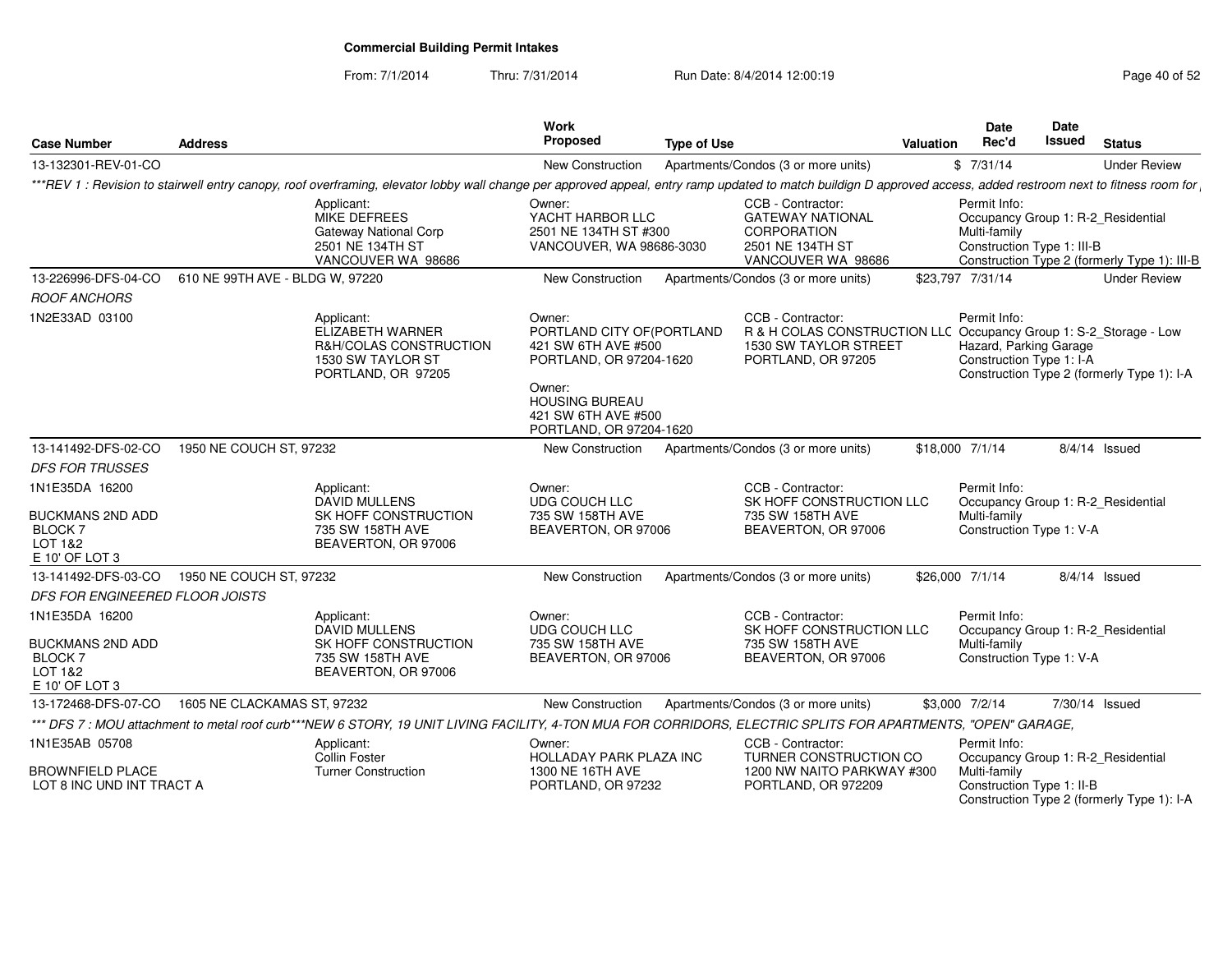From: 7/1/2014Thru: 7/31/2014 Run Date: 8/4/2014 12:00:19 Rege 41 of 52

| <b>Case Number</b>                                                            | <b>Address</b>                  |                                                                                                                                                             | Work<br>Proposed                                                                                | <b>Type of Use</b> |                                                                                                                                        | Valuation          | <b>Date</b><br>Rec'd                                                                                                                            | Date<br>Issued | <b>Status</b>                              |
|-------------------------------------------------------------------------------|---------------------------------|-------------------------------------------------------------------------------------------------------------------------------------------------------------|-------------------------------------------------------------------------------------------------|--------------------|----------------------------------------------------------------------------------------------------------------------------------------|--------------------|-------------------------------------------------------------------------------------------------------------------------------------------------|----------------|--------------------------------------------|
| 14-169440-000-00-CO                                                           | 1415 SW COLUMBIA ST, 97201      |                                                                                                                                                             | New Construction                                                                                |                    | Apartments/Condos (3 or more units)                                                                                                    | \$2,027,891 7/3/14 |                                                                                                                                                 |                | <b>Under Review</b>                        |
|                                                                               |                                 | NEW 23 UNIT FOUR STORY APARTMENT BUILDING WITH ONE RETAIL SPACE ON MAIN FLOOR                                                                               |                                                                                                 |                    |                                                                                                                                        |                    |                                                                                                                                                 |                |                                            |
| 1S1E04AB 03700                                                                |                                 | Applicant:<br><b>STEVE FOSLER</b><br><b>FOSLER PORTLAND</b><br>ARCHITECTURE LLC<br>1930 NW LOVEJOY STREET<br>PORTLAND OR 97209                              | Owner:<br><b>MARK R MADDEN</b><br>1355 NW 13TH AVE<br>PORTLAND, OR 97209-3284                   |                    | CCB - Contractor:<br><b>RICH GRIMES</b><br>PROGRESS CONSTRUCTION<br>710 NW 17TH STE B<br>PORTLAND OR 97209                             |                    | Permit Info:<br>Occupancy Group 1: R-2_Residential<br>Multi-family<br>Construction Type 1: V-A<br>Total Square Footage - Display Only:<br>19464 |                | Construction Type 2 (formerly Type 1): V-A |
| 12-218141-REV-03-CO                                                           | 8150 SE 23RD AVE, 97202         |                                                                                                                                                             | <b>New Construction</b>                                                                         |                    | Apartments/Condos (3 or more units)                                                                                                    |                    | \$7/8/14                                                                                                                                        |                | $7/8/14$ Issued                            |
|                                                                               |                                 | REVISION - MODIFICATIONS TO DRAFT STOP DETAIN AND REVISE CORRIDOR CEILING - NO EXTERIOR CHANGES                                                             |                                                                                                 |                    |                                                                                                                                        |                    |                                                                                                                                                 |                |                                            |
| 1S1E23DD 03000<br>SECTION 23 1S 1E<br>TL 3000 0.78 ACRES                      |                                 | Applicant:<br>MILDRED WHITE<br><b>BAMA DESIGN</b><br>1631 NE BROADWAY #754<br>PORTLAND, OR 97232                                                            | Owner:<br><b>MORELAND STATION</b><br>8150 SE 23RD AVE<br>PORTLAND, OR 97202-6810                |                    | CCB - Contractor:<br>PAVILION CONSTRUCTION NW LL( Occupancy Group 1: R-2_Residential<br>6720 SW MACADAM AVE #310<br>PORTLAND, OR 97219 |                    | Permit Info:<br>Multi-family<br>Construction Type 1: V-A                                                                                        |                |                                            |
|                                                                               |                                 |                                                                                                                                                             | Owner:<br><b>APARTMENTS LLC</b><br>8150 SE 23RD AVE<br>PORTLAND, OR 97202-6810                  |                    |                                                                                                                                        |                    |                                                                                                                                                 |                |                                            |
| 13-151461-DFS-04-CO                                                           | 2080 NW FRONT AVE               |                                                                                                                                                             | New Construction                                                                                |                    | Apartments/Condos (3 or more units)                                                                                                    |                    | \$50,000 7/11/14                                                                                                                                |                | <b>Under Review</b>                        |
| <b>DFS FOR TRUSSES</b>                                                        |                                 |                                                                                                                                                             |                                                                                                 |                    |                                                                                                                                        |                    |                                                                                                                                                 |                |                                            |
| 1N1E28D 00324<br><b>RIVERNORTH</b><br>LOT <sub>10</sub>                       |                                 | Applicant:<br>Henry Miller<br>Fore Property<br>1831 NW Riverscape St<br>Portland, OR                                                                        | Owner:<br>CRP/FPC RIVERSCAPE LLC<br>1741 VILLAGE CENTER CIR<br>LAS VEGAS, NV 89134-6303         |                    | CCB - Contractor:<br>CANV NC LLC<br>1741 VILLAGE CENTER CIRCLE<br>LAS VEGAS, NV 89134                                                  |                    | Permit Info:<br>Occupancy Group 1: R-2_Residential<br>Multi-family<br>Construction Type 1: III-B                                                |                | Construction Type 2 (formerly Type 1): I-A |
| 13-226996-DFS-03-CO                                                           | 610 NE 99TH AVE - BLDG W, 97220 |                                                                                                                                                             | New Construction                                                                                |                    | Apartments/Condos (3 or more units)                                                                                                    |                    | \$100,000 7/14/14                                                                                                                               |                | <b>Under Review</b>                        |
| <b>DFS FOR WOOD I-JOISTS</b>                                                  |                                 |                                                                                                                                                             |                                                                                                 |                    |                                                                                                                                        |                    |                                                                                                                                                 |                |                                            |
| 1N2E33AD 03100                                                                |                                 | Applicant:<br>ELIZABETH WARNER<br>R&H/COLAS CONSTRUCTION<br>1530 SW TAYLOR ST<br>PORTLAND, OR 97205                                                         | Owner:<br>PORTLAND CITY OF(PORTLAND<br>421 SW 6TH AVE #500<br>PORTLAND, OR 97204-1620<br>Owner: |                    | CCB - Contractor:<br>R & H COLAS CONSTRUCTION LLC Occupancy Group 1: S-2_Storage - Low<br>1530 SW TAYLOR STREET<br>PORTLAND, OR 97205  |                    | Permit Info:<br>Hazard, Parking Garage<br>Construction Type 1: I-A                                                                              |                | Construction Type 2 (formerly Type 1): I-A |
|                                                                               |                                 |                                                                                                                                                             | <b>HOUSING BUREAU</b><br>421 SW 6TH AVE #500<br>PORTLAND, OR 97204-1620                         |                    |                                                                                                                                        |                    |                                                                                                                                                 |                |                                            |
| 13-172493-REV-01-CO                                                           | 2701 SE CLINTON ST, 97202       |                                                                                                                                                             | New Construction                                                                                |                    | Apartments/Condos (3 or more units)                                                                                                    |                    | \$7/14/14                                                                                                                                       |                | 7/14/14 Issued                             |
|                                                                               |                                 | REVISION TO REMOVE FULL HEIGHT CONCRETE WALLS AT SOUTH AND WEST WALLS, CHANGE COLUMNS AT FRONT FROM ONE TO FOUR COLUMNS, CHANGE TO RIGID INSULATION AT SLAB |                                                                                                 |                    |                                                                                                                                        |                    |                                                                                                                                                 |                |                                            |
| 1S1E12BB 04000<br><b>EAST PORTLAND HTS</b><br>BLOCK <sub>2</sub><br>LOT 11&12 |                                 | Applicant:<br><b>ANDREW PAUL</b><br><b>CLINTON 27 LLC</b><br>2715 SE CLINTON ST<br>PORTLAND, OR 97202                                                       | Owner:<br>CLINTON 27 LLC<br>1140 SW SKYLINE BLVD<br>PORTLAND, OR 97221                          |                    |                                                                                                                                        |                    | Permit Info:<br>Occupancy Group 1: R-2_Residential<br>Multi-family<br>Construction Type 1: V-B                                                  |                | Construction Type 2 (formerly Type 1): V-B |
|                                                                               |                                 |                                                                                                                                                             |                                                                                                 |                    |                                                                                                                                        |                    |                                                                                                                                                 |                |                                            |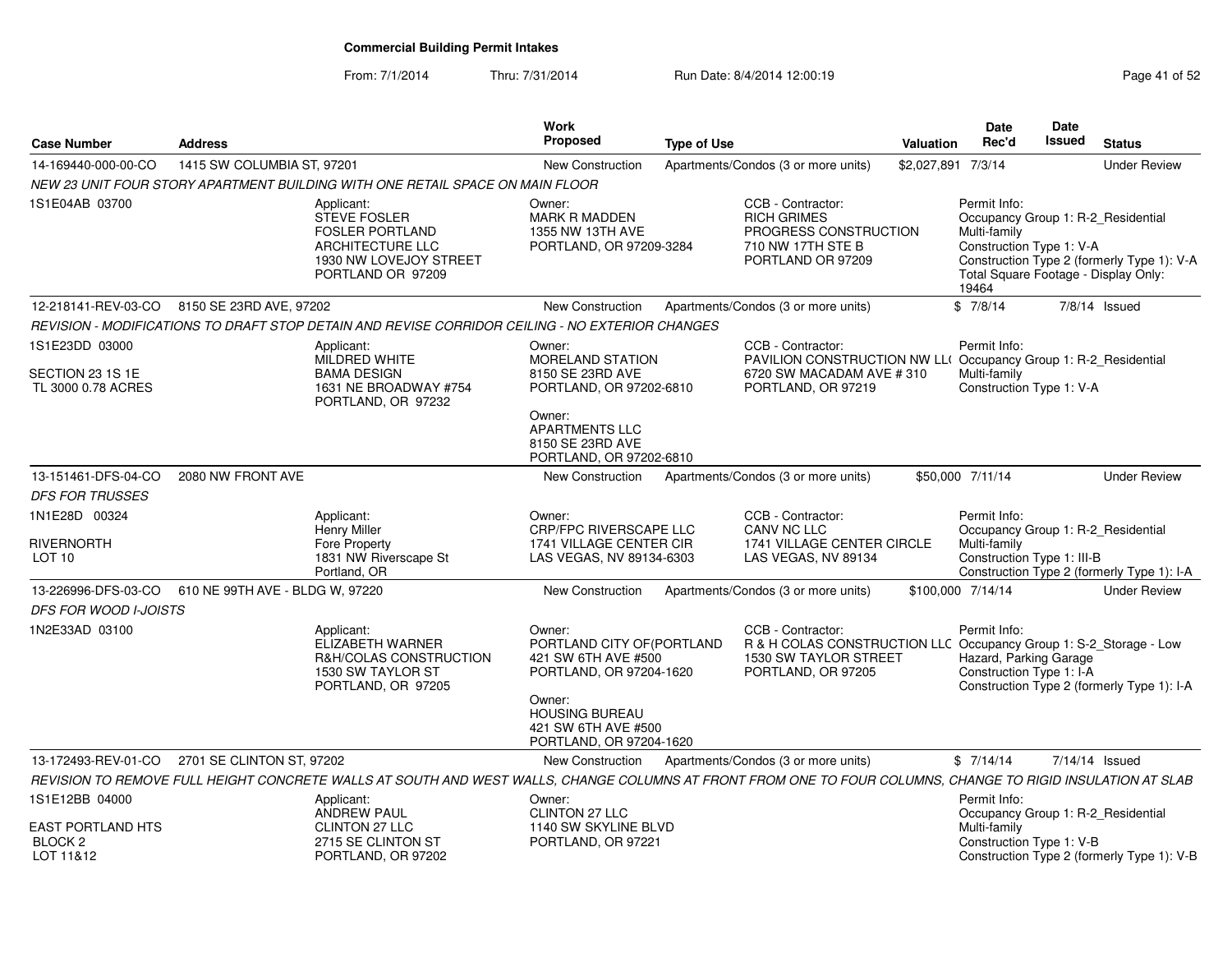From: 7/1/2014Thru: 7/31/2014 Run Date: 8/4/2014 12:00:19 Research 2015 2

| <b>Case Number</b>                                              | <b>Address</b>                  |                                                                                                                                                              | <b>Work</b><br><b>Proposed</b>                                                                                                                          | <b>Type of Use</b> |                                                                                                                                                    | <b>Valuation</b> | <b>Date</b><br>Rec'd                                                                             | <b>Date</b><br><b>Issued</b> | <b>Status</b>                                |
|-----------------------------------------------------------------|---------------------------------|--------------------------------------------------------------------------------------------------------------------------------------------------------------|---------------------------------------------------------------------------------------------------------------------------------------------------------|--------------------|----------------------------------------------------------------------------------------------------------------------------------------------------|------------------|--------------------------------------------------------------------------------------------------|------------------------------|----------------------------------------------|
| 14-173296-000-00-CO                                             | 1125 SE HARRISON ST, 97214      |                                                                                                                                                              | New Construction                                                                                                                                        |                    | Apartments/Condos (3 or more units)                                                                                                                |                  | \$792,777 7/15/14                                                                                |                              | <b>Under Review</b>                          |
| NEW 4 UNIT BUILDING: FOUR STORY                                 |                                 |                                                                                                                                                              |                                                                                                                                                         |                    |                                                                                                                                                    |                  |                                                                                                  |                              |                                              |
| 1S1E02CA 09400<br>STEPHENS ADD<br>BLOCK 125<br>W 1/2 OF LOT 5&6 |                                 | Applicant:<br>STEVE MARTIN CONSTRUCTION<br><b>INC</b><br>64615 N HWY 97<br><b>BEND, OR 97701</b>                                                             | Owner:<br><b>HALA GORES</b><br>1332 SW CUSTER DR<br>PORTLAND, OR 97219<br>Owner:<br><b>JOSEPH FINKBONNER</b><br>1332 SW CUSTER DR<br>PORTLAND, OR 97219 |                    | CCB - Contractor:<br>STEVE MARTIN CONSTRUCTION<br>INC.<br>64615 N HWY 97<br><b>BEND, OR 97701</b>                                                  |                  | Permit Info:<br>Occupancy Group 1: R-2 Residential<br>Multi-family<br>Construction Type 1: V-A   |                              | Total Square Footage - Display Only: 7569    |
| 13-200480-REV-01-CO                                             | 4716 NE GLISAN ST, 97213        |                                                                                                                                                              | <b>New Construction</b>                                                                                                                                 |                    | Apartments/Condos (3 or more units)                                                                                                                |                  | \$5,000 7/16/14                                                                                  |                              | <b>Under Review</b>                          |
|                                                                 |                                 | REVISION TO BUILDING A. RELOCATE FIRE RISER ROOM TO NW CORNER OF BUILDING AND ADD NEW EXTERIOR DOOR. RELOCATE FLOW THROUGH PLANTERS AT WALKWAY BETWEEN BUILD |                                                                                                                                                         |                    |                                                                                                                                                    |                  |                                                                                                  |                              |                                              |
| 1N2E31CA 17700                                                  |                                 | Applicant:<br><b>STEVE FOSLER</b><br><b>FOSLER PORTLAND</b><br>ARCHITECTURE LLC<br>1930 NW LOVEJOY STREET<br>PORTLAND OR 97209                               | Owner:<br><b>MARK R MADDEN</b><br>1355 NW 13TH AVE<br>PORTLAND, OR 97209-3284                                                                           |                    |                                                                                                                                                    |                  | Permit Info:<br>Occupancy Group 1: R-2 Residential<br>Multi-family<br>Construction Type 1: V-B   |                              |                                              |
| 14-103800-DFS-01-CO                                             | 4717 SE HAWTHORNE BLVD, 97215   |                                                                                                                                                              | <b>New Construction</b>                                                                                                                                 |                    | Apartments/Condos (3 or more units)                                                                                                                |                  | \$7,500 7/17/14                                                                                  |                              | <b>Under Review</b>                          |
| DFS FOR AUTO TIGHT HOLD DOWN SYSTEM                             |                                 |                                                                                                                                                              |                                                                                                                                                         |                    |                                                                                                                                                    |                  |                                                                                                  |                              |                                              |
| 1S2E06BD 27500                                                  |                                 | Applicant:<br><b>MIKE COYLE</b><br><b>FASTER PERMITS</b><br>14334 NW EAGLERIDGE LANE<br>PORTLAND, OR 97229                                                   | Owner:<br><b>LLC</b><br>7371 SE 92ND AVE<br>PORTLAND, OR 97266-5513                                                                                     |                    | CCB - Contractor:<br>4707 HAWTHORNE INVESTMENTS PATH CONSTRUCTION<br>5331 SW MACADAM AVE #258-110<br>PORTLAND, OR 97239                            |                  | Permit Info:<br>Occupancy Group 1: R-2 Residential<br>Multi-family<br>Construction Type 1: V-A   |                              | Construction Type 2 (formerly Type 1): V-A   |
| 14-103589-DFS-02-CO                                             | 60 SE 10TH AVE, 97214           |                                                                                                                                                              | New Construction                                                                                                                                        |                    | Apartments/Condos (3 or more units)                                                                                                                |                  | \$7,500 7/17/14                                                                                  | 7/28/14 Issued               |                                              |
| DFS FOR POST TENSION SYSTEM                                     |                                 |                                                                                                                                                              |                                                                                                                                                         |                    |                                                                                                                                                    |                  |                                                                                                  |                              |                                              |
| 1N1E35CD 01200<br><b>EAST PORTLAND</b><br>BLOCK 226<br>LOT 3&4  |                                 |                                                                                                                                                              | Owner:<br>LOWER BURNSIDE LOFTS LLC<br>1028 SE WATER AVE #270<br>PORTLAND, OR 97214                                                                      |                    | CCB - Contractor:<br><b>BREMIK CONSTRUCTION</b><br>1026 SE STARK ST<br>PORTLAND, OR 97214                                                          |                  | Permit Info:<br>Occupancy Group 1: R-2 Residential<br>Multi-family<br>Construction Type 1: III-B |                              | Construction Type 2 (formerly Type 1): I-A   |
| 13-179034-DFS-03-CO                                             | 4357 N WILLIAMS AVE, 97217      |                                                                                                                                                              | <b>New Construction</b>                                                                                                                                 |                    | Apartments/Condos (3 or more units)                                                                                                                |                  | \$97,065 7/21/14                                                                                 | 7/24/14 Issued               |                                              |
| DFS FOR ENGINEERED FLOOR SYSTEM                                 |                                 |                                                                                                                                                              |                                                                                                                                                         |                    |                                                                                                                                                    |                  |                                                                                                  |                              |                                              |
| 1N1E22DB 00400                                                  |                                 | Applicant:<br><b>TODD PAYS</b><br>MARATHON CONSTRUCTION<br>30050 SW TOWN CENTER LOOP<br><b>WEST, #200</b><br>WILSONVILLE, OR 97070                           | Owner:<br><b>WILLIAMS 1 LLC</b><br>12806 NW LORRAINE DR<br>PORTLAND, OR 97229-8348                                                                      |                    | CCB - Contractor:<br><b>MARATHON CONSTRUCTION</b><br><b>SERVICES LLC</b><br>30050 SW TOWN CENTER LOOP<br><b>W STE 200</b><br>WILSONVILLE, OR 97070 |                  | Permit Info:<br>Occupancy Group 1: R-2 Residential<br>Multi-family<br>Construction Type 1: III-A |                              | Construction Type 2 (formerly Type 1): I-A   |
| 13-132301-DFS-06-CO                                             | 11505 NE YACHT HARBOR DR, 97217 |                                                                                                                                                              | <b>New Construction</b>                                                                                                                                 |                    | Apartments/Condos (3 or more units)                                                                                                                |                  | \$42,000 7/22/14                                                                                 |                              | <b>Under Review</b>                          |
| DFS FOR FIRE PROOFING                                           |                                 |                                                                                                                                                              |                                                                                                                                                         |                    |                                                                                                                                                    |                  |                                                                                                  |                              |                                              |
| 2N1E35 00200<br>PARTITION PLAT 1992-36<br>LOT 2 EXC PT IN ST    |                                 | Applicant:<br><b>MIKE DEFREES</b><br>Gateway National Corp<br>2501 NE 134TH ST<br>VANCOUVER WA 98686                                                         | Owner:<br>YACHT HARBOR LLC<br>2501 NE 134TH ST #300<br>VANCOUVER, WA 98686-3030                                                                         |                    | CCB - Contractor:<br><b>GATEWAY NATIONAL</b><br>CORPORATION<br>2501 NE 134TH ST<br>VANCOUVER WA 98686                                              |                  | Permit Info:<br>Occupancy Group 1: R-2_Residential<br>Multi-family<br>Construction Type 1: III-B |                              | Construction Type 2 (formerly Type 1): III-B |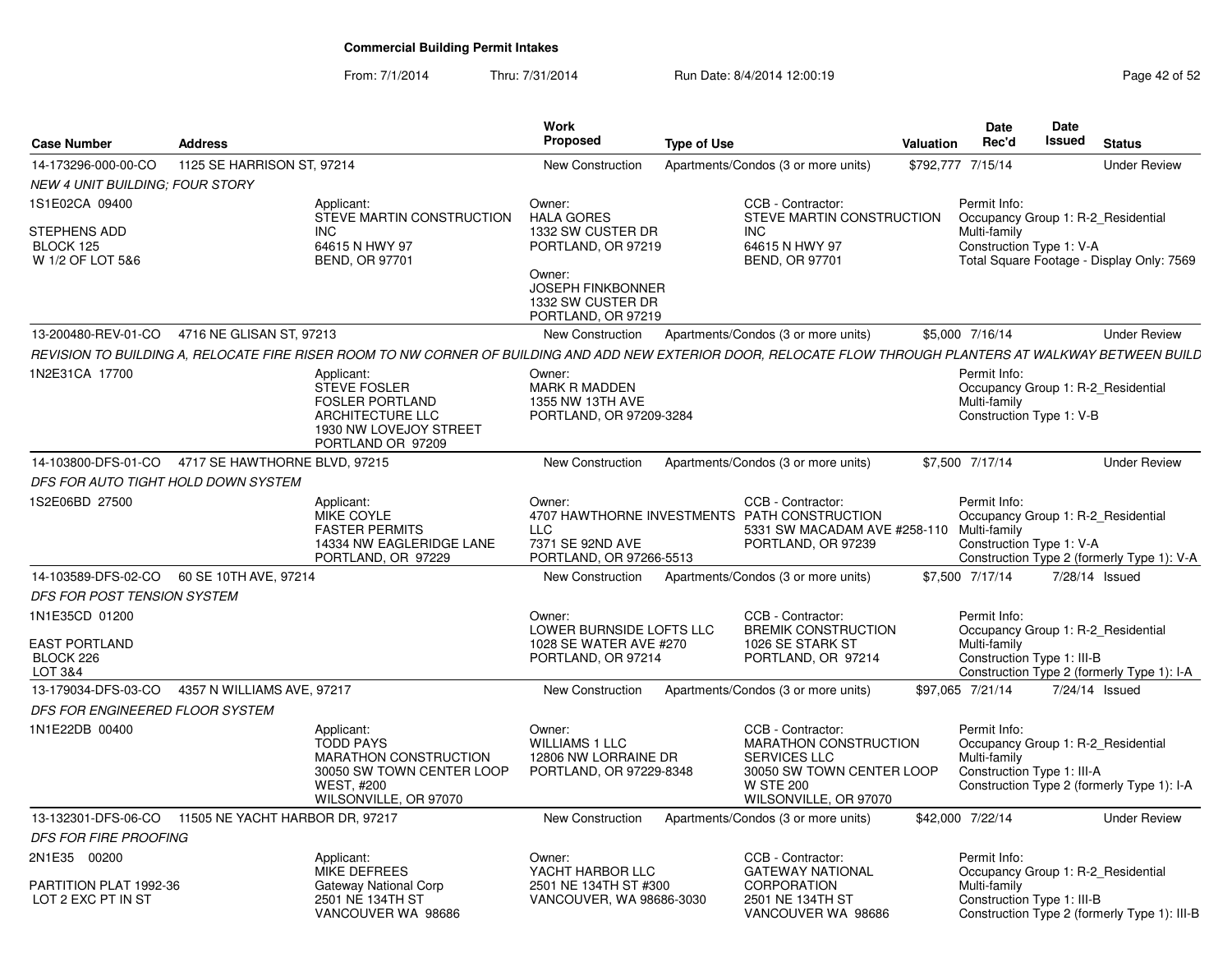From: 7/1/2014Thru: 7/31/2014 Run Date: 8/4/2014 12:00:19 Research 2010 Page 43 of 52

| <b>Case Number</b>                                                 | <b>Address</b>                                                                                                                                                                                                           |                                                                                    | <b>Work</b><br><b>Proposed</b>                                                                                                                                | <b>Type of Use</b> |                                                                                                                                                    | <b>Valuation</b>    | <b>Date</b><br>Rec'd                                       | <b>Date</b><br><b>Issued</b> | <b>Status</b>                                                                      |
|--------------------------------------------------------------------|--------------------------------------------------------------------------------------------------------------------------------------------------------------------------------------------------------------------------|------------------------------------------------------------------------------------|---------------------------------------------------------------------------------------------------------------------------------------------------------------|--------------------|----------------------------------------------------------------------------------------------------------------------------------------------------|---------------------|------------------------------------------------------------|------------------------------|------------------------------------------------------------------------------------|
| 13-132335-DFS-01-CO                                                | 11530 NE YACHT HARBOR DR. 97217                                                                                                                                                                                          |                                                                                    | New Construction                                                                                                                                              |                    | Apartments/Condos (3 or more units)                                                                                                                | \$50,000 7/22/14    |                                                            |                              | <b>Under Review</b>                                                                |
| DFS FOR POST TENSION CABLE DRAWINGS                                |                                                                                                                                                                                                                          |                                                                                    |                                                                                                                                                               |                    |                                                                                                                                                    |                     |                                                            |                              |                                                                                    |
| 2N1E35 00200                                                       | Applicant:<br>MIKE DEFREES<br>2501 NE 134TH ST                                                                                                                                                                           | Gateway National Corp<br>VANCOUVER WA 98686                                        | Owner:<br>YACHT HARBOR LLC<br>2501 NE 134TH ST #300<br>VANCOUVER, WA 98686-3030                                                                               |                    | CCB - Contractor:<br><b>GATEWAY NATIONAL</b><br><b>CORPORATION</b><br>2501 NE 134TH ST<br>VANCOUVER WA 98686                                       |                     | Permit Info:<br>Multi-family<br>Construction Type 1: III-B |                              | Occupancy Group 1: R-2_Residential<br>Construction Type 2 (formerly Type 1): III-B |
|                                                                    | 14-173383-FND-01-CO 4949 SW LANDING DR                                                                                                                                                                                   |                                                                                    | New Construction                                                                                                                                              |                    | Apartments/Condos (3 or more units)                                                                                                                | \$4,969,050 7/23/14 |                                                            |                              | <b>Under Review</b>                                                                |
|                                                                    | Excavation/shoring, foundation, structural shell to include all underslab and perimeter utilities for the project                                                                                                        |                                                                                    |                                                                                                                                                               |                    |                                                                                                                                                    |                     |                                                            |                              |                                                                                    |
| 1S1E15BA 00601<br>PARTITION PLAT 2003-77<br>LOT <sub>1</sub>       | Applicant:<br>OMID NASERI                                                                                                                                                                                                | <b>GBD ARCHITECTS</b><br>1120 NW COUCH ST STE 300<br>PORTLAND OR 97209             | Owner:<br>MACADAM LANDING<br>APARTMENTS LLC<br>710 NW 14TH AVE 2ND FLOOR<br>PORTLAND, OR 97209                                                                |                    |                                                                                                                                                    |                     |                                                            |                              |                                                                                    |
| 14-188360-000-00-CO                                                | 6224 E BURNSIDE ST, 97215                                                                                                                                                                                                |                                                                                    | New Construction Apartments/Condos (3 or more units)                                                                                                          |                    |                                                                                                                                                    | \$357,242 7/23/14   |                                                            |                              | <b>Under Review</b>                                                                |
|                                                                    | NEW TRI-PLEX ON SAME SITE AS EXISTING APARTMENT BUILDING                                                                                                                                                                 |                                                                                    |                                                                                                                                                               |                    |                                                                                                                                                    |                     |                                                            |                              |                                                                                    |
| 1N2E32CC 13200<br>ORCHARD HOMES<br>BLOCK 10<br>LOT 1&2&19 TL 13200 | Applicant:<br>MIKE COYLE<br><b>FASTER PERMITS</b>                                                                                                                                                                        | 14334 NW EAGLERIDGE LANE<br>PORTLAND, OR 97229                                     | Owner:<br><b>WEBSTER TACOMA</b><br><b>APARTMENTS LLC</b><br>2078 NW EVERETT ST<br>PORTLAND, OR 97209-1011                                                     |                    | CCB - Contractor:<br><b>MORRISON BUILT LLC</b><br>4614 SW Kelly Avenue, Ste 17<br>Portland, OR 97239                                               |                     | Permit Info:<br>Multi-family<br>Construction Type 1: V-B   |                              | Occupancy Group 1: R-2_Residential<br>Total Square Footage - Display Only: 3566    |
|                                                                    | 14-169191-GRD-01-CO 444 SW BOUNDARY ST. 97201                                                                                                                                                                            |                                                                                    | <b>New Construction</b>                                                                                                                                       |                    | Apartments/Condos (3 or more units)                                                                                                                | \$1,000,000 7/24/14 |                                                            |                              | 7/24/14 Issued                                                                     |
|                                                                    | partial - a) site remediation and erosion control per DEQ permit; b site preparation and excavation; c) perimeter stormwater drains and piping, relocation of sanitary manhole; d) removal of abandoned utilities as re- |                                                                                    |                                                                                                                                                               |                    |                                                                                                                                                    |                     |                                                            |                              |                                                                                    |
| 1S1E15BD 00600                                                     | Applicant:                                                                                                                                                                                                               |                                                                                    | Owner:                                                                                                                                                        |                    | CCB - Contractor:                                                                                                                                  |                     |                                                            |                              |                                                                                    |
| SECTION 15 1S 1E<br>TL 600 1.17 ACRES                              | PAUL DUSTRUD<br>1699 PEARL ST<br>EUGENE OR 97401                                                                                                                                                                         | <b>DUSTRUD ARCHITECTURE PC</b>                                                     | JOHNS LANDING SUSTAINABLE<br>14250 NW MCNAMEE RD<br>PORTLAND, OR 97231-2138<br>Owner:<br><b>HOUSING LLC</b><br>14250 NW MCNAMEE RD<br>PORTLAND, OR 97231-2138 |                    | <b>ESSEX GENERAL</b><br><b>CONSTRUCTION INC</b><br>4284 W 7TH AVE<br>EUGENE OR 97239                                                               |                     |                                                            |                              |                                                                                    |
|                                                                    | 13-111713-DFS-02-CO 333 NE 146TH AVE, 97230                                                                                                                                                                              |                                                                                    | New Construction                                                                                                                                              |                    | Apartments/Condos (3 or more units)                                                                                                                | \$173,540 7/24/14   |                                                            |                              | <b>Under Review</b>                                                                |
| <b>ENGINEERED FLOOR SYSTEM</b>                                     |                                                                                                                                                                                                                          |                                                                                    |                                                                                                                                                               |                    |                                                                                                                                                    |                     |                                                            |                              |                                                                                    |
| 1N2E36CB 04500                                                     | Applicant:<br><b>TODD PAYS</b><br><b>WEST, #200</b>                                                                                                                                                                      | MARATHON CONSTRUCTION<br>30050 SW TOWN CENTER LOOP<br>WILSONVILLE, OR 97070        |                                                                                                                                                               |                    | CCB - Contractor:<br><b>MARATHON CONSTRUCTION</b><br><b>SERVICES LLC</b><br>30050 SW TOWN CENTER LOOP<br><b>W STE 200</b><br>WILSONVILLE, OR 97070 |                     | Permit Info:<br>Multi-family<br>Construction Type 1: V-A   |                              | Occupancy Group 1: R-2 Residential                                                 |
|                                                                    | 13-111713-DFS-03-CO 333 NE 146TH AVE, 97230                                                                                                                                                                              |                                                                                    | New Construction                                                                                                                                              |                    | Apartments/Condos (3 or more units)                                                                                                                | \$42,000 7/24/14    |                                                            |                              | <b>Under Review</b>                                                                |
| ENGINEERING FOR ALL INTERIOR STAIRS                                |                                                                                                                                                                                                                          |                                                                                    |                                                                                                                                                               |                    |                                                                                                                                                    |                     |                                                            |                              |                                                                                    |
| 1N2E36CB 04500                                                     | Applicant:<br><b>TODD PAYS</b><br><b>WEST, #200</b>                                                                                                                                                                      | <b>MARATHON CONSTRUCTION</b><br>30050 SW TOWN CENTER LOOP<br>WILSONVILLE, OR 97070 |                                                                                                                                                               |                    | CCB - Contractor:<br><b>MARATHON CONSTRUCTION</b><br><b>SERVICES LLC</b><br>30050 SW TOWN CENTER LOOP<br><b>W STE 200</b><br>WILSONVILLE, OR 97070 |                     | Permit Info:<br>Multi-family<br>Construction Type 1: V-A   |                              | Occupancy Group 1: R-2_Residential                                                 |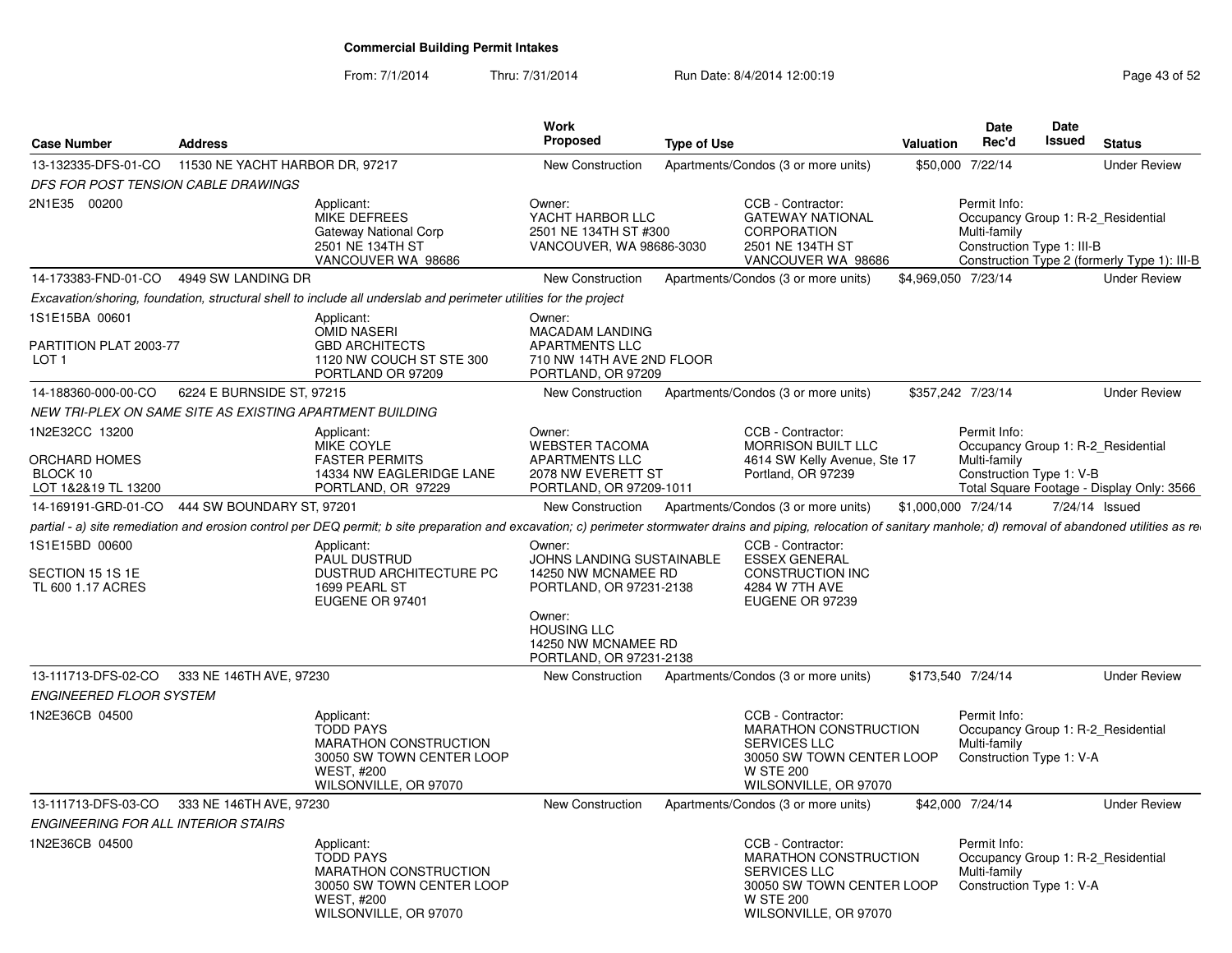From: 7/1/2014

Thru: 7/31/2014 Run Date: 8/4/2014 12:00:19 Research 2015 2

| <b>Case Number</b>                                                            | <b>Address</b>             |                                                                                                                  | <b>Work</b><br><b>Proposed</b>                                                                                                                                     | <b>Type of Use</b> |                                                                                                                                | <b>Valuation</b>    | <b>Date</b><br>Rec'd                                                                           | <b>Date</b><br>Issued | <b>Status</b>                              |
|-------------------------------------------------------------------------------|----------------------------|------------------------------------------------------------------------------------------------------------------|--------------------------------------------------------------------------------------------------------------------------------------------------------------------|--------------------|--------------------------------------------------------------------------------------------------------------------------------|---------------------|------------------------------------------------------------------------------------------------|-----------------------|--------------------------------------------|
| 13-128934-REV-07-CO                                                           | 1100 SE 12TH AVE, 97214    |                                                                                                                  | <b>New Construction</b>                                                                                                                                            |                    | Apartments/Condos (3 or more units)                                                                                            |                     | \$3,000 7/25/14                                                                                |                       | <b>Under Review</b>                        |
|                                                                               |                            | REV 7- Add a W flange beam along gridline A between grids 2 and 4 for additional support at the adjacent eyerow  |                                                                                                                                                                    |                    |                                                                                                                                |                     |                                                                                                |                       |                                            |
| 1S1E02BD 03300<br>HAWTHORNE PK<br>BLOCK 255<br>LOT 1-4                        |                            | Applicant:<br><b>JOSHUA LUPKIN</b><br><b>SERA ARCHITECTS</b><br>338 NW 5TH AVE<br>PORTLAND OR 97209              | Owner:<br><b>TAYLOR STREET LOFTS LLC</b><br>4200 SE COLUMBIA WAY #300<br>VANCOUVER, WA 98661-5572                                                                  |                    | CCB - Contractor:<br>Jordan Gaither<br><b>GAITHER &amp; SONS</b><br>CONSTRUCTION CO<br>7101 NE 109TH ST<br>VANCOUVER, WA 98686 |                     | Permit Info:<br>Occupancy Group 1: R-2 Residential<br>Multi-family<br>Construction Type 1: V-A |                       | Construction Type 2 (formerly Type 1): V-A |
| 14-185264-EXC-01-CO                                                           | 1420 NW 14TH AVE, 97209    |                                                                                                                  | <b>New Construction</b>                                                                                                                                            |                    | Apartments/Condos (3 or more units)                                                                                            | \$2,000,000 7/30/14 |                                                                                                |                       | <b>Under Review</b>                        |
| <b>EXCAVATION AND SHORING</b>                                                 |                            |                                                                                                                  |                                                                                                                                                                    |                    |                                                                                                                                |                     |                                                                                                |                       |                                            |
| 1N1E33AA 00400<br><b>COUCHS ADD</b><br>BLOCK 239<br>W 1/2 OF LOT 1            |                            | Applicant:<br><b>DAVID STEPHENSON</b><br><b>SERA DESIGN LLC</b><br>338 NW 5TH AVE<br>PORTLAND OR 97209           | Owner:<br><b>LYNN R STAFFORD</b><br>415 SW EDGECLIFF RD<br>PORTLAND, OR 97219-8510<br>Owner:<br>JOHN H ROSENFELD<br>415 SW EDGECLIFF RD<br>PORTLAND, OR 97219-8510 |                    | CCB - Contractor:<br>MCRT PNW CONSTRUCTION LLC<br>220 NW 2ND AVE SUITE 900<br>PORTLAND, OR 97209                               |                     |                                                                                                |                       |                                            |
| 13-216795-DFS-01-CO                                                           | 405 NE MASON ST, 97211     |                                                                                                                  | New Construction                                                                                                                                                   |                    | Apartments/Condos (3 or more units)                                                                                            | \$150,000 7/30/14   |                                                                                                |                       | <b>Under Review</b>                        |
| DFS FOR POST-TENSIONING SYSTEM                                                |                            |                                                                                                                  |                                                                                                                                                                    |                    |                                                                                                                                |                     |                                                                                                |                       |                                            |
| 1N1E23CB 06800                                                                |                            | Applicant:<br><b>VWR DEVELOPMENT LLC</b><br>735 SW 158TH AVE S #180<br>BEAVERTON, OR 97006                       | Owner:<br>735 SW 158TH AVE, STE 180<br>BEAVERTON, OR 97006                                                                                                         |                    | CCB - Contractor:<br>MASON STREET APARTMENTS LLI VWR DEVELOPMENT LLC<br>735 SW 158TH AVE S #180<br>BEAVERTON, OR 97006         |                     | Permit Info:<br>Occupancy Group 1: R-2 Residential<br>Multi-family<br>Construction Type 1: V-A |                       | Construction Type 2 (formerly Type 1): I-A |
| 13-216795-DFS-02-CO 405 NE MASON ST, 97211                                    |                            |                                                                                                                  | New Construction                                                                                                                                                   |                    | Apartments/Condos (3 or more units)                                                                                            |                     | \$15,000 7/30/14                                                                               |                       | <b>Under Review</b>                        |
| DFS FOR THREADED ROD HOLD DOWN SYSTEM                                         |                            |                                                                                                                  |                                                                                                                                                                    |                    |                                                                                                                                |                     |                                                                                                |                       |                                            |
| 1N1E23CB 06800                                                                |                            | Applicant:<br><b>VWR DEVELOPMENT LLC</b><br>735 SW 158TH AVE S #180<br>BEAVERTON, OR 97006                       | Owner:<br>735 SW 158TH AVE, STE 180<br>BEAVERTON, OR 97006                                                                                                         |                    | CCB - Contractor:<br>MASON STREET APARTMENTS LLI VWR DEVELOPMENT LLC<br>735 SW 158TH AVE S #180<br>BEAVERTON, OR 97006         |                     | Permit Info:<br>Occupancy Group 1: R-2 Residential<br>Multi-family<br>Construction Type 1: V-A |                       | Construction Type 2 (formerly Type 1): I-A |
| 14-164811-000-00-CO                                                           | 8327 SE SHERRETT ST, 97266 |                                                                                                                  | New Construction                                                                                                                                                   | Assembly           |                                                                                                                                | \$328,602 7/23/14   |                                                                                                |                       | <b>Under Review</b>                        |
|                                                                               |                            | NEW 1-STORY DINING HALL AND KITCHEN FOR MONASTERY ON SAME SITE; ASSOCIATED SITE WORK/WALK-IN COOLER/STORAGE ROOM |                                                                                                                                                                    |                    |                                                                                                                                |                     |                                                                                                |                       |                                            |
| 1S2E21CC 04300<br><b>FREDONIA</b><br>BLOCK <sub>2</sub><br>LOT 5 EXC PT IN ST |                            | Applicant:<br>RELIABLE CONTRACTOR INC<br>4606 SE 115TH<br>PORTLAND OR 97266                                      | Owner:<br><b>TONY GIA HUA</b><br>8318 SE HARNEY ST<br>PORTLAND, OR 97266                                                                                           |                    | CCB - Contractor:<br>RELIABLE CONTRACTOR INC<br>4606 SE 115TH<br>PORTLAND OR 97266                                             |                     | Permit Info:<br>Occupancy Group 1: A-2_Restaurant<br>Construction Type 1: V-B                  |                       | Total Square Footage - Display Only: 2493  |
| 13-173450-DFS-04-CO                                                           | 1405 NW 14TH AVE, 97209    |                                                                                                                  | <b>New Construction</b>                                                                                                                                            | Assembly           |                                                                                                                                | \$110,000 7/16/14   |                                                                                                |                       | <b>Under Review</b>                        |
| DFS - STAIRWAYS, RAILS AND BALCONY RAILINGS                                   |                            |                                                                                                                  |                                                                                                                                                                    |                    |                                                                                                                                |                     |                                                                                                |                       |                                            |
| 1N1E33AA 00600<br>COUCHS ADD<br>BLOCK 238<br>LOT 1-4                          |                            | Applicant:<br><b>TOM LARSON</b><br>CENTREX CONSTRUCTION<br>8250 SW HUNZIKER RD<br><b>TIGARD, OR 97223</b>        | Owner:<br><b>EPPHAVEN PROPERTY LLC</b><br>924 MASON ST<br>SAN FRANCISCO, CA 94129-1602                                                                             |                    | CCB - Contractor:<br><b>Tom Severson</b><br>CENTREX CONSTRUCTION INC<br>8250 SW HUNZIKER RD<br>TIGARD, OR 972238260            |                     | Permit Info:<br>Occupancy Group 1: A-3_Assembly -<br>General<br>Construction Type 1: II-B      |                       |                                            |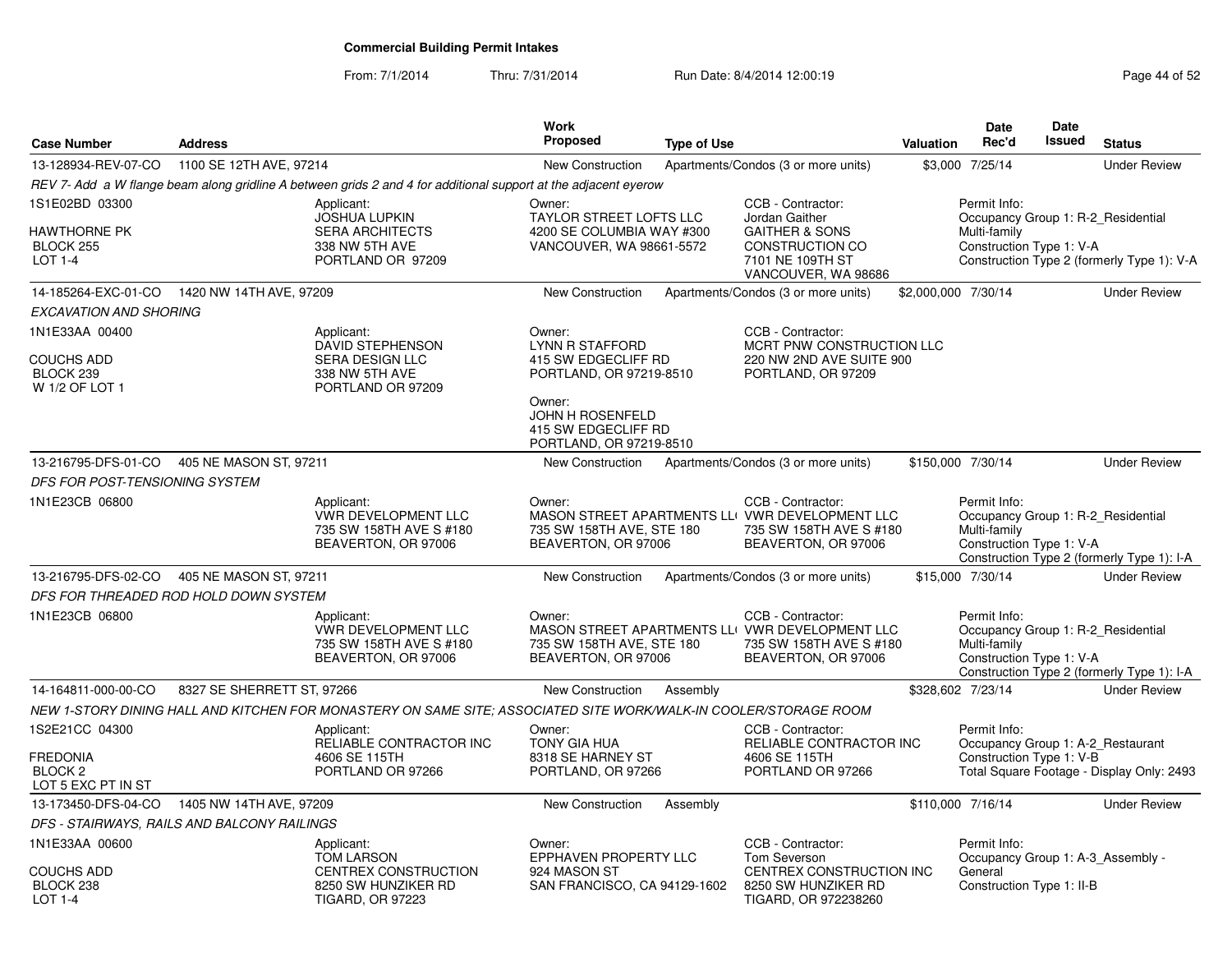From: 7/1/2014

Thru: 7/31/2014 Run Date: 8/4/2014 12:00:19 Research 2010 Page 45 of 52

| <b>Case Number</b>                                                                      | <b>Address</b>                             |                                                                                                                                                                  | <b>Work</b><br>Proposed                                                                | <b>Type of Use</b> |                                                                                                                                                                       | <b>Valuation</b> | <b>Date</b><br>Rec'd                                                                                  | Date<br><b>Issued</b> | <b>Status</b>                                |
|-----------------------------------------------------------------------------------------|--------------------------------------------|------------------------------------------------------------------------------------------------------------------------------------------------------------------|----------------------------------------------------------------------------------------|--------------------|-----------------------------------------------------------------------------------------------------------------------------------------------------------------------|------------------|-------------------------------------------------------------------------------------------------------|-----------------------|----------------------------------------------|
| 13-173450-DFS-03-CO                                                                     | 1405 NW 14TH AVE, 97209                    |                                                                                                                                                                  | New Construction                                                                       | Assembly           |                                                                                                                                                                       |                  | \$80,000 7/14/14                                                                                      | 7/14/14 Issued        |                                              |
|                                                                                         | DFS FOR THERMAL BARRIER: See appeal #10869 |                                                                                                                                                                  |                                                                                        |                    |                                                                                                                                                                       |                  |                                                                                                       |                       |                                              |
| 1N1E33AA 00600<br><b>COUCHS ADD</b><br>BLOCK 238<br>LOT 1-4                             |                                            | Applicant:<br><b>STEVE FOSLER</b><br><b>FOSLER PORTLAND</b><br>ARCHITECTURE LLC<br>1930 NW LOVEJOY STREET<br>PORTLAND OR 97209                                   | Owner:<br>EPPHAVEN PROPERTY LLC<br>924 MASON ST<br>SAN FRANCISCO, CA 94129-1602        |                    | CCB - Contractor:<br>Tom Severson<br>CENTREX CONSTRUCTION INC<br>8250 SW HUNZIKER RD<br>TIGARD, OR 972238260                                                          |                  | Permit Info:<br>General<br>Construction Type 1: II-B                                                  |                       | Occupancy Group 1: A-3 Assembly -            |
| 12-169656-REV-01-CO                                                                     | 1849 SE CENTER ST                          |                                                                                                                                                                  | New Construction                                                                       | <b>Business</b>    |                                                                                                                                                                       |                  | \$7/30/14                                                                                             | 7/30/14 Issued        |                                              |
|                                                                                         |                                            | ***REVISION FOR CHANGE TO PARKING LAY OUT AT ENTRY TO ALLOW LARGER TURN RADIUS FOR LARGER VEHICLES***NEW PARKING LOT FOR 167 SPACES: ACCESSIBLE PARKING ON SEPAF |                                                                                        |                    |                                                                                                                                                                       |                  |                                                                                                       |                       |                                              |
| 1S1E11D 00201                                                                           |                                            | Applicant:<br><b>KAREN KARLSSON</b><br><b>KLK CONSULTING</b><br>906 NW 23RD AVE<br>PORTLAND, OR 97210                                                            | Owner:<br>TRI-COUNTY METROPOLITAN<br>1800 SW 1ST AVE #300<br>PORTLAND, OR 97201        |                    |                                                                                                                                                                       |                  | Permit Info:<br>Occupancy Group 1: U Private<br>Garage\Utility Misc.<br>Construction Type 1: V-B      |                       |                                              |
|                                                                                         |                                            |                                                                                                                                                                  | Owner:<br><b>TRANSPORTATION DISTRICT</b><br>1800 SW 1ST AVE #300<br>PORTLAND, OR 97201 |                    |                                                                                                                                                                       |                  |                                                                                                       |                       |                                              |
|                                                                                         |                                            |                                                                                                                                                                  | Owner:<br>OF OREGON<br>1800 SW 1ST AVE #300<br>PORTLAND, OR 97201                      |                    |                                                                                                                                                                       |                  |                                                                                                       |                       |                                              |
| 13-214481-DFS-01-CO                                                                     | 2875 SE POWELL BLVD, 97202                 |                                                                                                                                                                  | New Construction                                                                       | <b>Business</b>    |                                                                                                                                                                       |                  | \$21,330 7/30/14                                                                                      |                       | <b>Under Review</b>                          |
| <b>DFS FOR ROOF JOISTS</b>                                                              |                                            |                                                                                                                                                                  |                                                                                        |                    |                                                                                                                                                                       |                  |                                                                                                       |                       |                                              |
| 1S1E12BC 07000<br><b>WAVERLEIGH HTS</b><br>BLOCK 10<br>LOT 1-7 EXC PT IN ST<br>LOT 8-11 |                                            | Applicant:<br><b>NOLAN KNOX</b><br>RICH DUNCAN CONSTRUCTION<br>2295 RURAL AVE SE<br>SALEM, OR 97302                                                              | Owner:<br><b>JEMA PROPERTIES LLC</b><br>P O BOX 90608<br>PORTLAND, OR 97290            |                    | CCB - Contractor:<br>RICH DUNCAN CONSTRUCTION<br><b>INC</b><br>PO BOX 21183<br>KEIZER OR 97307                                                                        |                  | Permit Info:<br>Construction Type 1: V-B                                                              |                       | Occupancy Group 1: A-2_Restaurant            |
| 13-164353-REV-05-CO                                                                     | 3530 N VANCOUVER AVE, 97227                |                                                                                                                                                                  | New Construction                                                                       | <b>Business</b>    |                                                                                                                                                                       |                  | \$50,000 7/29/14                                                                                      |                       | Approved to Issue                            |
|                                                                                         |                                            | VALUE ADDED REVISION - ELIMINATE BIO SWALE AND ADD INFILITRATION GALLERY FOR PROPOSED FUTURE STORMWATER DISPOSAL FOR ADJACENT LOT (14-186937)                    |                                                                                        |                    |                                                                                                                                                                       |                  |                                                                                                       |                       |                                              |
| 1N1E22DC 14300                                                                          |                                            | Applicant:<br><b>JEFF VINCENT</b>                                                                                                                                | Owner:<br><b>DECO DINER LLC</b>                                                        |                    | CCB - Contractor:<br><b>KAISER GROUP LLC</b>                                                                                                                          |                  | Permit Info:                                                                                          |                       | Occupancy Group 1: A-2_Restaurant            |
| <b>ALBINA HMSTD</b><br>BLOCK 30<br>LOT 11&12                                            |                                            | <b>PATH ARCHITECTURE</b><br>5229 N MLK JR BLVD<br>PORTLAND, OR 97217                                                                                             | 5229 NE M L KING BLVD<br>PORTLAND, OR 97211                                            |                    | 5229 NE M L KING JR BLVD, STE<br>101<br>PORTLAND OR 97211                                                                                                             |                  | Construction Type 1: III-A                                                                            |                       | Construction Type 2 (formerly Type 1): III-A |
| 13-101210-DFS-05-CO                                                                     | 1900 N INTERSTATE AVE, 97227               |                                                                                                                                                                  | New Construction                                                                       | <b>Business</b>    |                                                                                                                                                                       |                  | \$5,000 7/25/14                                                                                       |                       | <b>Under Review</b>                          |
|                                                                                         | LEVEL 1 SEISMIC FOR HANGERS AND SUPPORTS   |                                                                                                                                                                  |                                                                                        |                    |                                                                                                                                                                       |                  |                                                                                                       |                       |                                              |
| 1N1E27CD 00200<br>ALBINA<br><b>BLOCK 94 TL 200</b>                                      |                                            | Applicant:<br><b>NEVAN HUDDLESTON</b><br>HOFFMAN CONSTRUCTION<br>805 SW BROADWAY, #2100<br>PORTLAND, OR 97205                                                    | Owner:<br>PORTLAND CITY OF<br>1120 SW 5TH AVE #609<br>PORTLAND, OR 97204-1912          |                    | CCB - Contractor:<br><b>THOMAS SMITH</b><br>HOFFMAN CONSTRUCTION CO<br>OF OREGON<br>805 SW BROADWAY SUITE 2100<br>PORTLAND, OR 97205<br>Primary Contractor:<br>TO BID |                  | Permit Info:<br>Occupancy Group 1: B Bank, Off.,<br>Med.Off., Pub.Bldg.<br>Construction Type 1: III-B |                       |                                              |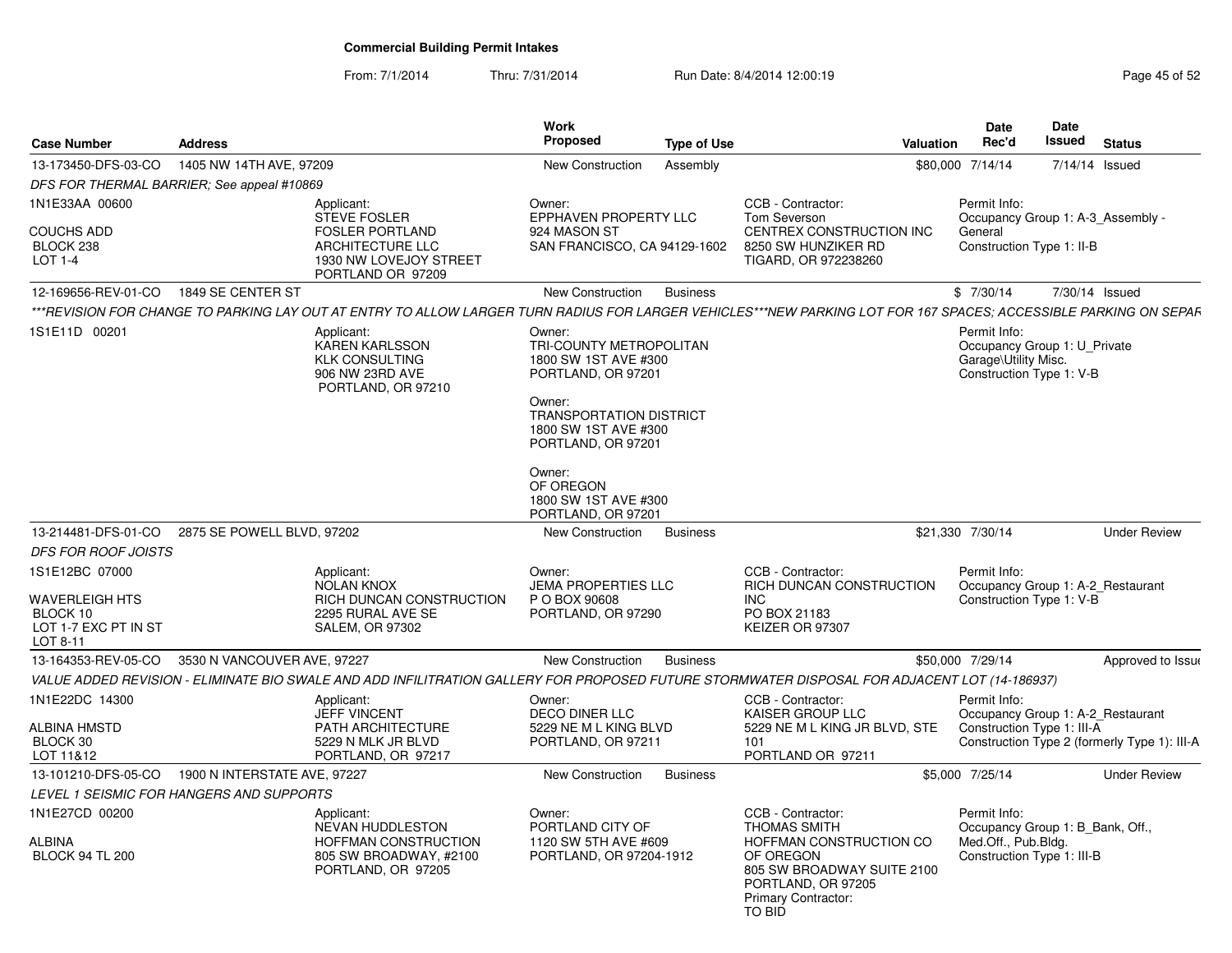### From: 7/1/2014Thru: 7/31/2014 Run Date: 8/4/2014 12:00:19 Research 2015 2

| <b>Case Number</b>                                                                         | <b>Address</b>                   |                                                                                                                             | Work<br>Proposed                                                                                                                                                | <b>Type of Use</b> |                                                                                                                                      | Valuation                                                                                                                                        | <b>Date</b><br>Rec'd                                                                                  | <b>Date</b><br>Issued | <b>Status</b>                                                                    |
|--------------------------------------------------------------------------------------------|----------------------------------|-----------------------------------------------------------------------------------------------------------------------------|-----------------------------------------------------------------------------------------------------------------------------------------------------------------|--------------------|--------------------------------------------------------------------------------------------------------------------------------------|--------------------------------------------------------------------------------------------------------------------------------------------------|-------------------------------------------------------------------------------------------------------|-----------------------|----------------------------------------------------------------------------------|
| 13-101210-DFS-04-CO                                                                        | 1900 N INTERSTATE AVE, 97227     |                                                                                                                             | <b>New Construction</b>                                                                                                                                         | <b>Business</b>    |                                                                                                                                      |                                                                                                                                                  | \$235,000 7/23/14                                                                                     |                       | <b>Under Review</b>                                                              |
| DFS FOR ATTACHMENT OF METAL PANELS                                                         |                                  |                                                                                                                             |                                                                                                                                                                 |                    |                                                                                                                                      |                                                                                                                                                  |                                                                                                       |                       |                                                                                  |
| 1N1E27CD 00200<br><b>ALBINA</b><br><b>BLOCK 94 TL 200</b>                                  |                                  | Applicant:<br>NEVAN HUDDLESTON<br>HOFFMAN CONSTRUCTION<br>805 SW BROADWAY, #2100<br>PORTLAND, OR 97205                      | Owner:<br>PORTLAND CITY OF<br>1120 SW 5TH AVE #609<br>PORTLAND, OR 97204-1912                                                                                   |                    | CCB - Contractor:<br><b>THOMAS SMITH</b><br>HOFFMAN CONSTRUCTION CO<br>OF OREGON<br>805 SW BROADWAY SUITE 2100<br>PORTLAND, OR 97205 |                                                                                                                                                  | Permit Info:<br>Occupancy Group 1: B_Bank, Off.,<br>Med.Off., Pub.Bldg.<br>Construction Type 1: III-B |                       |                                                                                  |
| 13-171122-DFS-06-CO                                                                        | 4001 SW CANYON RD, 97221         |                                                                                                                             | New Construction                                                                                                                                                | <b>Business</b>    |                                                                                                                                      |                                                                                                                                                  | \$70,000 7/21/14                                                                                      |                       | <b>Under Review</b>                                                              |
| <b>DFS FOR SKYLIGHTS</b>                                                                   |                                  |                                                                                                                             |                                                                                                                                                                 |                    |                                                                                                                                      |                                                                                                                                                  |                                                                                                       |                       |                                                                                  |
| 1S1E05 01400<br>SECTION 05 1S 1E                                                           |                                  | Applicant:<br><b>CRAIG ROBINS</b><br>DEAMOR ASSOCIATES INC                                                                  | Owner:<br><b>METRO</b><br>600 NE GRAND AVE                                                                                                                      |                    |                                                                                                                                      |                                                                                                                                                  | Permit Info:<br>Occupancy Group 1: B_Bank, Off.,<br>Med.Off., Pub.Bldg.                               |                       |                                                                                  |
| TL 1400 60.69 ACRES                                                                        |                                  | 14010-A NE 3RD COURT, SUITE 10: PORTLAND, OR 97232-2736<br>VANCOUVER WA 98685                                               |                                                                                                                                                                 |                    |                                                                                                                                      |                                                                                                                                                  | Construction Type 1: V-B<br>Construction Type 2 (formerly Type 1): V-B                                |                       |                                                                                  |
| 14-186223-000-00-CO                                                                        | 1420 N TOMAHAWK ISLAND DR, 97217 |                                                                                                                             | New Construction                                                                                                                                                | <b>Business</b>    |                                                                                                                                      |                                                                                                                                                  | \$60,000 7/18/14                                                                                      |                       | <b>Under Review</b>                                                              |
|                                                                                            |                                  | NEW TENANT IMPROVEMENT, NEW LIGHTING, RECONFIGURE EXISTING RESTROOMS; NEW STOREFRONT                                        |                                                                                                                                                                 |                    |                                                                                                                                      |                                                                                                                                                  |                                                                                                       |                       |                                                                                  |
| 2N1E33 00100                                                                               |                                  | Applicant:<br><b>AMY SHYMANSKI</b><br><b>STATE PERMITS</b><br>319 ELAINES CT<br>DODGEVILLE, WI 53533                        | Owner:<br>JANTZEN DYNAMIC CORP<br><b>PO BOX 528</b><br>COLUMBIA, SC 29202                                                                                       |                    | Primary Contractor:<br><b>TO BID</b>                                                                                                 |                                                                                                                                                  | Permit Info:<br>Station<br>Construction Type 1: II-B                                                  |                       | Occupancy Group 1: M_Store, Service<br>Total Square Footage - Display Only: 5085 |
| 14-108226-DFS-01-CO                                                                        | 3529 N WILLIAMS AVE, 97227       |                                                                                                                             | <b>New Construction</b>                                                                                                                                         | <b>Business</b>    |                                                                                                                                      |                                                                                                                                                  | \$20,000 7/14/14                                                                                      |                       | <b>Under Review</b>                                                              |
| DFS FOR POST TENSION CONCRETE, ELEVATED DECK                                               |                                  |                                                                                                                             |                                                                                                                                                                 |                    |                                                                                                                                      |                                                                                                                                                  |                                                                                                       |                       |                                                                                  |
| 1N1E22DC 14100                                                                             |                                  | Applicant:<br><b>CASSIDY BOLGER</b><br><b>HOLST ARCHITECTURE</b><br>110 SE 8TH AVE<br>PORTLAND, OR 97214                    | Owner:<br>KARUNA PROPERTIES II LLC<br>3013 NE 9TH AVE<br>PORTLAND, OR 97212                                                                                     |                    | CCB - Contractor:<br>R & H CONSTRUCTION<br>1530 SW TAYLOR STREET<br>PORTLAND, OR 97205                                               |                                                                                                                                                  | Permit Info:<br>Occupancy Group 1: A-3_Assembly -<br>General<br>Construction Type 1: I-A              |                       | Construction Type 2 (formerly Type 1): I-A                                       |
| 13-164353-REV-04-CO                                                                        | 3530 N VANCOUVER AVE, 97227      |                                                                                                                             | <b>New Construction</b>                                                                                                                                         | <b>Business</b>    |                                                                                                                                      |                                                                                                                                                  | \$7,000 7/11/14                                                                                       |                       | 7/11/14 Issued                                                                   |
|                                                                                            |                                  | VALUE ADDED REVISION TO ADD GREASE INTERCEPTOR ON EXTERIOR OF BUILDING                                                      |                                                                                                                                                                 |                    |                                                                                                                                      |                                                                                                                                                  |                                                                                                       |                       |                                                                                  |
| 1N1E22DC 14300<br><b>ALBINA HMSTD</b><br>BLOCK 30<br>LOT 11&12                             |                                  | Applicant:<br><b>JEFF VINCENT</b><br>PATH ARCHITECTURE<br>5229 N MLK JR BLVD<br>PORTLAND, OR 97217                          | Owner:<br><b>DECO DINER LLC</b><br>5229 NE M L KING BLVD<br>PORTLAND, OR 97211                                                                                  |                    | CCB - Contractor:<br>KAISER GROUP LLC<br>5229 NE M L KING JR BLVD, STE<br>101<br>PORTLAND OR 97211                                   |                                                                                                                                                  | Permit Info:<br>Occupancy Group 1: A-2_Restaurant<br>Construction Type 1: III-A                       |                       | Construction Type 2 (formerly Type 1): III-A                                     |
| 14-180129-000-00-CO                                                                        | 5414 SE DUKE ST                  |                                                                                                                             | New Construction                                                                                                                                                | <b>Business</b>    |                                                                                                                                      | \$165,000 7/7/14                                                                                                                                 |                                                                                                       |                       | <b>Under Review</b>                                                              |
|                                                                                            |                                  | NEW LAUNDRY AND RESTROOM/SHOWER FACILITY FOR CAMPGROUND, REMOVE 18 UNPERMITTED CABIN UNITS WITHOUT FOUNDATIONS see comments |                                                                                                                                                                 |                    |                                                                                                                                      |                                                                                                                                                  |                                                                                                       |                       |                                                                                  |
| 1S2E19AB 03101<br>APOSTOLIC FAITH CAMPUS<br>LOT 1 EXC PT IN ST<br>POTENTIAL ADDITIONAL TAX |                                  | Applicant:<br>CLIFFORD PAULSEN<br>APOSTOLIC FAITH CHURCH<br>6615 SE 52ND AVE<br>PORTLAND, OR 97206-7660                     | Owner:<br>APOSTOLIC FAITH MISSION<br>6615 SE 52ND AVE<br>PORTLAND, OR 97206-7660<br>Owner:<br>OF PORTLAND OREGON<br>6615 SE 52ND AVE<br>PORTLAND, OR 97206-7660 |                    |                                                                                                                                      | Permit Info:<br>Occupancy Group 1: B_Bank, Off.,<br>Med.Off., Pub.Bldg.<br>Construction Type 1: V-B<br>Total Square Footage - Display Only: 1912 |                                                                                                       |                       |                                                                                  |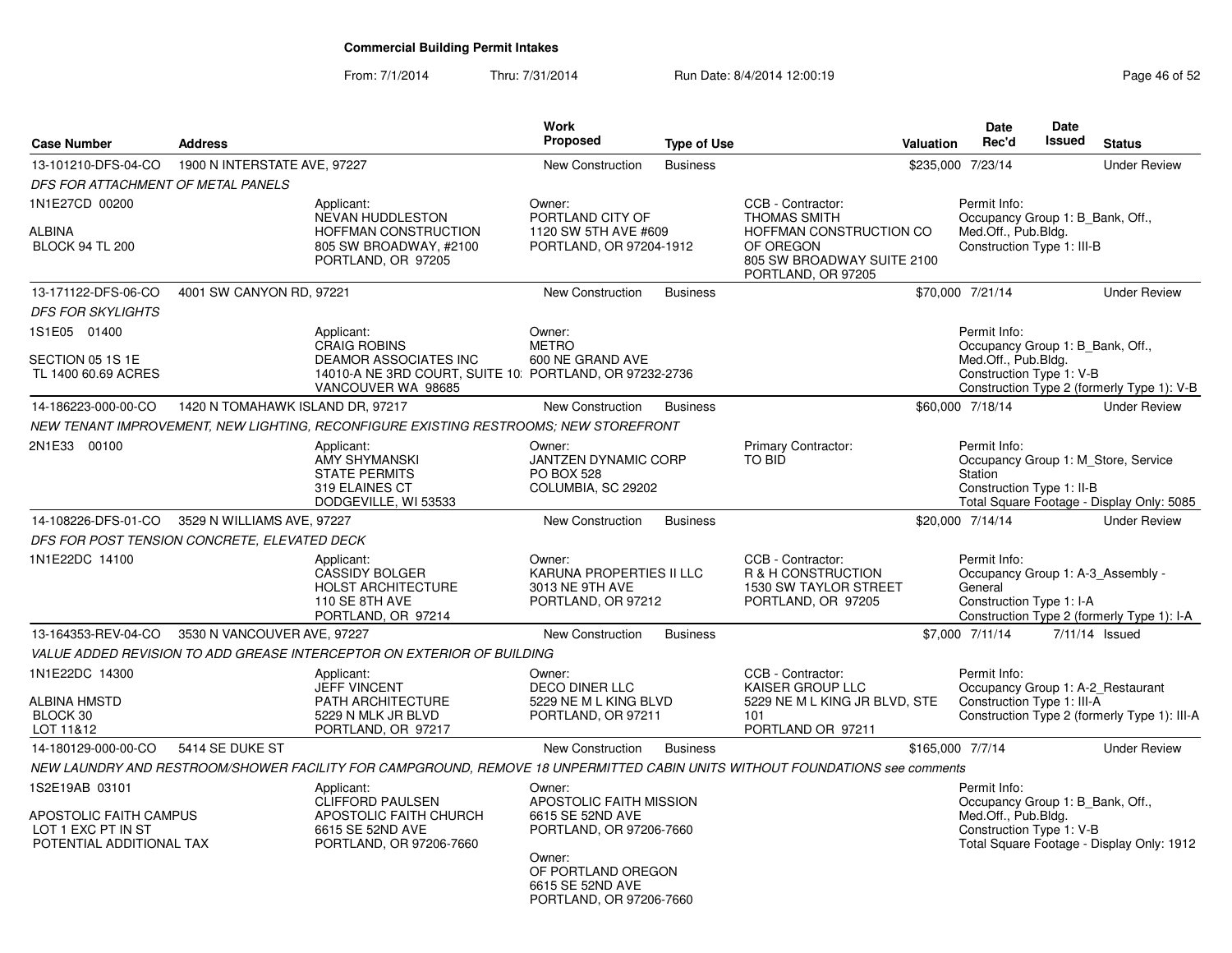### From: 7/1/2014Thru: 7/31/2014 Run Date: 8/4/2014 12:00:19 Rege 47 of 52

| <b>Case Number</b>                                                                                 | <b>Address</b>               |                                                                                                                                                                  | <b>Work</b><br><b>Proposed</b>                                                        | <b>Type of Use</b> |                                                                                                 | Valuation        | <b>Date</b><br>Rec'd                                                           | Date<br><b>Issued</b> | <b>Status</b>                              |
|----------------------------------------------------------------------------------------------------|------------------------------|------------------------------------------------------------------------------------------------------------------------------------------------------------------|---------------------------------------------------------------------------------------|--------------------|-------------------------------------------------------------------------------------------------|------------------|--------------------------------------------------------------------------------|-----------------------|--------------------------------------------|
| 13-101210-DFS-03-CO                                                                                | 1900 N INTERSTATE AVE, 97227 |                                                                                                                                                                  | New Construction                                                                      | <b>Business</b>    |                                                                                                 | \$223,000 7/3/14 |                                                                                |                       | <b>Under Review</b>                        |
| <b>DFS - STOREFRONT GLAZING</b>                                                                    |                              |                                                                                                                                                                  |                                                                                       |                    |                                                                                                 |                  |                                                                                |                       |                                            |
| 1N1E27CD 00200                                                                                     |                              | Applicant:<br><b>GRANT ELDRIDGE</b>                                                                                                                              | Owner:<br>PORTLAND CITY OF                                                            |                    | CCB - Contractor:<br><b>THOMAS SMITH</b>                                                        |                  | Permit Info:<br>Occupancy Group 1: B_Bank, Off.,                               |                       |                                            |
| ALBINA<br><b>BLOCK 94 TL 200</b>                                                                   |                              | HOFFMAN CONSTRUCTION<br>1900 N INTERSTATE AVENUE<br>PORTLAND, OR 97227                                                                                           | 1120 SW 5TH AVE #609<br>PORTLAND, OR 97204-1912                                       |                    | HOFFMAN CONSTRUCTION CO<br>OF OREGON<br>805 SW BROADWAY SUITE 2100<br>PORTLAND, OR 97205        |                  | Med.Off., Pub.Bldg.<br>Construction Type 1: III-B                              |                       |                                            |
| 13-171122-DFS-05-CO                                                                                | 4001 SW CANYON RD, 97221     |                                                                                                                                                                  | New Construction                                                                      | <b>Business</b>    |                                                                                                 | \$360,000 7/2/14 |                                                                                |                       | Approved to Issue                          |
| DFS -POOL WALL, BOTTOM SHOT CRETE                                                                  |                              |                                                                                                                                                                  |                                                                                       |                    |                                                                                                 |                  |                                                                                |                       |                                            |
| 1S1E05 01400                                                                                       |                              | Applicant:<br><b>EMILY DAWSON</b>                                                                                                                                | Owner:<br><b>METRO</b>                                                                |                    |                                                                                                 |                  | Permit Info:<br>Occupancy Group 1: B_Bank, Off.,                               |                       |                                            |
| SECTION 05 1S 1E<br>TL 1400 60.69 ACRES                                                            |                              | <b>SRG PARTNERSHIP</b><br>621 SW MORRISON, SUITE 200<br>PORTLAND, OR 97201                                                                                       | 600 NE GRAND AVE<br>PORTLAND, OR 97232-2736                                           |                    |                                                                                                 |                  | Med.Off., Pub.Bldg.<br>Construction Type 1: V-B                                |                       | Construction Type 2 (formerly Type 1): V-B |
| 14-114252-DFS-01-CO                                                                                | 6511 N PORTSMOUTH AVE, 97203 |                                                                                                                                                                  | New Construction                                                                      | Educational        |                                                                                                 |                  | \$104.675 7/29/14                                                              |                       | <b>Under Review</b>                        |
| DFS FOR BUCKLING RESTRAINED BRACES                                                                 |                              |                                                                                                                                                                  |                                                                                       |                    |                                                                                                 |                  |                                                                                |                       |                                            |
| 1N1E18AB 02800                                                                                     |                              | Applicant:<br><b>KIRK FANDREM</b><br>2718 SW WATER AVE<br>PORTLAND OR 97201                                                                                      | Owner:<br>UNIVERSITY OF PORTLAND<br>5000 N WILLAMETTE BLVD<br>PORTLAND, OR 97203-5798 |                    | CCB - Contractor:<br><b>SKANSKA USA</b><br>222 SW Columbia St., Suite 300<br>Portland, OR 97201 |                  | Permit Info:<br>General<br>Construction Type 1: II-A                           |                       | Occupancy Group 1: A-3_Assembly -          |
| 14-114252-DFS-02-CO                                                                                | 6511 N PORTSMOUTH AVE, 97203 |                                                                                                                                                                  | New Construction                                                                      | Educational        |                                                                                                 |                  | \$140,465 7/29/14                                                              |                       | <b>Under Review</b>                        |
| <b>DFS FOR METAL DECKING</b>                                                                       |                              |                                                                                                                                                                  |                                                                                       |                    |                                                                                                 |                  |                                                                                |                       |                                            |
| 1N1E18AB 02800                                                                                     |                              | Applicant:<br><b>KIRK FANDREM</b><br>2718 SW WATER AVE<br>PORTLAND OR 97201                                                                                      | Owner:<br>UNIVERSITY OF PORTLAND<br>5000 N WILLAMETTE BLVD<br>PORTLAND, OR 97203-5798 |                    | CCB - Contractor:<br>SKANSKA USA<br>222 SW Columbia St., Suite 300<br>Portland, OR 97201        |                  | Permit Info:<br>General<br>Construction Type 1: II-A                           |                       | Occupancy Group 1: A-3_Assembly -          |
| 13-196687-DFS-01-CO                                                                                | 6936 N FATHOM ST, 97217      |                                                                                                                                                                  | New Construction                                                                      | Factory/Industrial |                                                                                                 | \$30,000 7/9/14  |                                                                                |                       | <b>Under Review</b>                        |
| DFS FOR UNDERGROUND PRECAST CONCRETE WATER TANKS                                                   |                              |                                                                                                                                                                  |                                                                                       |                    |                                                                                                 |                  |                                                                                |                       |                                            |
| 1N1E17B 00200<br>SECTION 17 1N 1E                                                                  |                              | Applicant:<br>ROD GRAHAM<br><b>GEN ARCHITECTS, INC</b>                                                                                                           | Owner:<br>FREIGHTLINER CORPORATION<br>PO BOX 3820                                     |                    |                                                                                                 |                  | Permit Info:<br>Occupancy Group 1: S-1_Storage -<br>Moderate Hazard, Warehouse |                       |                                            |
| TL 200 24.90 ACRES<br>LAND & IMPS SEE R646162 (R941170881)<br>FOR MACH & EQUIP                     |                              | 11001 SW RIVERSIDE DR<br>PORTLAND OR 97219                                                                                                                       | PORTLAND, OR 97208-3820                                                               |                    |                                                                                                 |                  | Construction Type 1: V-B                                                       |                       |                                            |
| 14-176384-000-00-CO                                                                                | 2700 SE 6TH AVE, 97202       |                                                                                                                                                                  | New Construction                                                                      | Factory/Industrial |                                                                                                 |                  | \$350,000 7/11/14                                                              |                       | <b>Under Review</b>                        |
|                                                                                                    |                              | NEW WASTEWATER PRE TREATMENT FACILITY, 2,034 SQ FT WITH ATTACHED SLAB FOR TANK STORAGE, INCLUDES STORAGE AREA FOR TANKS, STAIRS AND CATWALK WITHIN BUILDING, OFF |                                                                                       |                    |                                                                                                 |                  |                                                                                |                       |                                            |
| 1S1E11BB 03900                                                                                     |                              | Applicant:<br><b>BOB GRUMMEL</b>                                                                                                                                 | Owner:<br>DARIGOLD INC                                                                |                    | Primary Contractor:<br>TO BID                                                                   |                  |                                                                                |                       |                                            |
| SECTION 11 1S 1E<br>TL 3900 6.72 ACRES<br>LAND & IMPS SEE R646128 (R991110996)<br>FOR MACH & EQUIP |                              | <b>GRUMMEL ENGINEERING LLC</b><br>7421 SE POWELL BLVD<br>PORTLAND,, OR 97206                                                                                     | P O BOX 34377<br>SEATTLE, WA 98124                                                    |                    |                                                                                                 |                  |                                                                                |                       |                                            |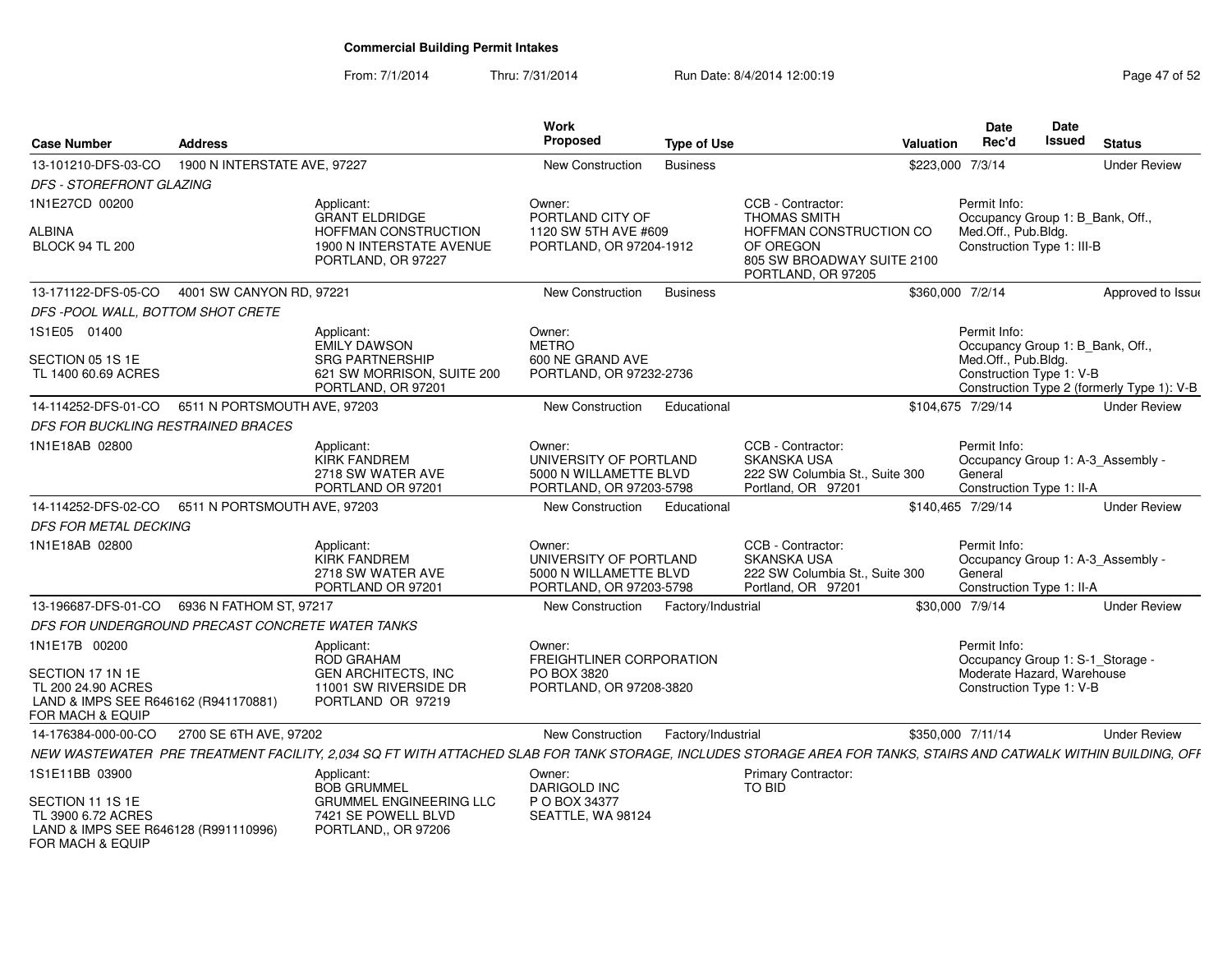From: 7/1/2014Thru: 7/31/2014 Run Date: 8/4/2014 12:00:19 Research 2015 2

| <b>Case Number</b>                                                            | <b>Address</b>            |                                                                                                                                               | <b>Work</b><br>Proposed                                                                                                                  | <b>Type of Use</b>  |                                                                                                           | Valuation           | <b>Date</b><br>Rec'd                                                                                                                            | <b>Date</b><br><b>Issued</b> | <b>Status</b>                                                                            |
|-------------------------------------------------------------------------------|---------------------------|-----------------------------------------------------------------------------------------------------------------------------------------------|------------------------------------------------------------------------------------------------------------------------------------------|---------------------|-----------------------------------------------------------------------------------------------------------|---------------------|-------------------------------------------------------------------------------------------------------------------------------------------------|------------------------------|------------------------------------------------------------------------------------------|
| 14-178347-000-00-CO                                                           | 6447 N CUTTER CIR, 97217  |                                                                                                                                               | New Construction                                                                                                                         | Factory/Industrial  |                                                                                                           | \$9,730,000 7/2/14  |                                                                                                                                                 |                              | <b>Under Review</b>                                                                      |
|                                                                               |                           | NEW CONSTRUCTION OF 208.000SF BUILDING TO REPLACE EXISTING BUILDING: SEE 14-119556-CO                                                         |                                                                                                                                          |                     |                                                                                                           |                     |                                                                                                                                                 |                              |                                                                                          |
| 1N1E17A 01000<br>1951 COMMISSIONERS ADD<br><b>BLOCK 7</b><br>LOT <sub>2</sub> |                           | Applicant:<br>DAVE GILDERSLEEVE<br><b>DESIGN STRUCTURES LLC</b><br>8401 NE HALSEY ST #201<br>PORTLAND OR 97220                                | Owner:<br>SETZER PROPERTIES ZWPO LLC<br>354 WALLER AVE #200<br>LEXINGTON, KY 40504                                                       |                     | CCB - Contractor:<br><b>DESIGN STRUCTURES LLC</b><br>6605 UNIVERSITY AV<br>MIDDLETON, WI 53562            |                     | Permit Info:<br>Factory, Low Hazard<br>Construction Type 1: II-B<br>Total Square Footage - Display Only:<br>212269                              |                              | Occupancy Group 1: F-2_Industrial Plant -<br>Construction Type 2 (formerly Type 1): II-B |
| 14-180747-000-00-CO                                                           | 6455 NE 82ND AVE, 97218   |                                                                                                                                               | New Construction                                                                                                                         | Hazardous           |                                                                                                           | \$150,000 7/8/14    |                                                                                                                                                 |                              | <b>Under Review</b>                                                                      |
|                                                                               |                           | CHANGE OF OCCUPANCY TO REINSTATE FUELING STATION, INSTALL TWO LIQUID PROPANE GAS DISPENSING TANKS AND LINE TO FUELING PUMP, NEW CONCRETE SLAB |                                                                                                                                          |                     |                                                                                                           |                     |                                                                                                                                                 |                              |                                                                                          |
| 1N2E17DA 00100<br>SECTION 17 1N 2E<br>TL 100 4.42 ACRES                       |                           | Applicant:<br><b>KARL BIERKY</b><br>PROJECT DELIVERY GROUP LLC                                                                                | Owner:<br><b>JAMES T CASSAN</b><br>2737 78TH AVE SE #201<br>MERCER ISLAND, WA 98040<br>Owner:<br>DORIS O CASSAN<br>2737 78TH AVE SE #201 |                     | <b>Primary Contractor:</b><br>TO BID                                                                      |                     | Permit Info:<br>Station<br>Construction Type 1: V-B                                                                                             |                              | Occupancy Group 1: M_Store, Service<br>Total Square Footage - Display Only: 1300         |
| 14-166525-000-00-CO                                                           | 13011 SE FOSTER RD, 97236 |                                                                                                                                               | MERCER ISLAND, WA 98040<br><b>New Construction</b>                                                                                       | Special Residential |                                                                                                           | \$5,537,850 7/23/14 |                                                                                                                                                 |                              | <b>Under Review</b>                                                                      |
| CONSTRUCTION OF NEW 68-UNIT ASSISTED CARE FACILITY                            |                           |                                                                                                                                               |                                                                                                                                          |                     |                                                                                                           |                     |                                                                                                                                                 |                              |                                                                                          |
| 1S2E14CD 02500<br><b>LAMARGENT PK NO 2</b><br>LOT 8 TL 2500                   |                           | Applicant:<br><b>JOSEPH VAN LOM</b><br>ARCHITECTS CAN LOM GROUP<br>AIA PC<br>PO BOX 25690<br>PORTLAND OR 97298                                | Owner:<br>PETER T NG<br><b>168 TERRACE AVE</b><br>OREGON CITY, OR 97045                                                                  |                     | CCB - Contractor:<br><b>DON RUE</b><br><b>JHC COMMERCIAL</b><br>11125 SW BARBUR BLVD<br>PORTLAND OR 97219 |                     | Permit Info:<br>Occupancy Group 1: R-2_Residential<br>Multi-family<br>Construction Type 1: V-B<br>Total Square Footage - Display Only:<br>55279 |                              |                                                                                          |
| 14-169280-000-00-CO                                                           | 13011 SE FOSTER RD, 97236 |                                                                                                                                               | <b>New Construction</b>                                                                                                                  | Storage             |                                                                                                           |                     | \$14.018 7/23/14                                                                                                                                |                              | <b>Under Review</b>                                                                      |
| <b>NEW TRASH ENCLOSURE</b>                                                    |                           |                                                                                                                                               |                                                                                                                                          |                     |                                                                                                           |                     |                                                                                                                                                 |                              |                                                                                          |
| 1S2E14CD 02500<br>LAMARGENT PK NO 2<br>LOT 8 TL 2500                          |                           | Applicant:<br><b>JOSEPH VAN LOM</b><br>ARCHITECTS CAN LOM GROUP<br>AIA PC<br>PO BOX 25690<br>PORTLAND OR 97298                                | Owner:<br>PETER T NG<br><b>168 TERRACE AVE</b><br>OREGON CITY, OR 97045                                                                  |                     | CCB - Contractor:<br><b>DON RUE</b><br><b>JHC COMMERCIAL</b><br>11125 SW BARBUR BLVD<br>PORTLAND OR 97219 |                     | Permit Info:<br>Occupancy Group 1: U Private<br>Garage\Utility Misc.<br>Construction Type 1: V-B                                                |                              | Total Square Footage - Display Only: 330                                                 |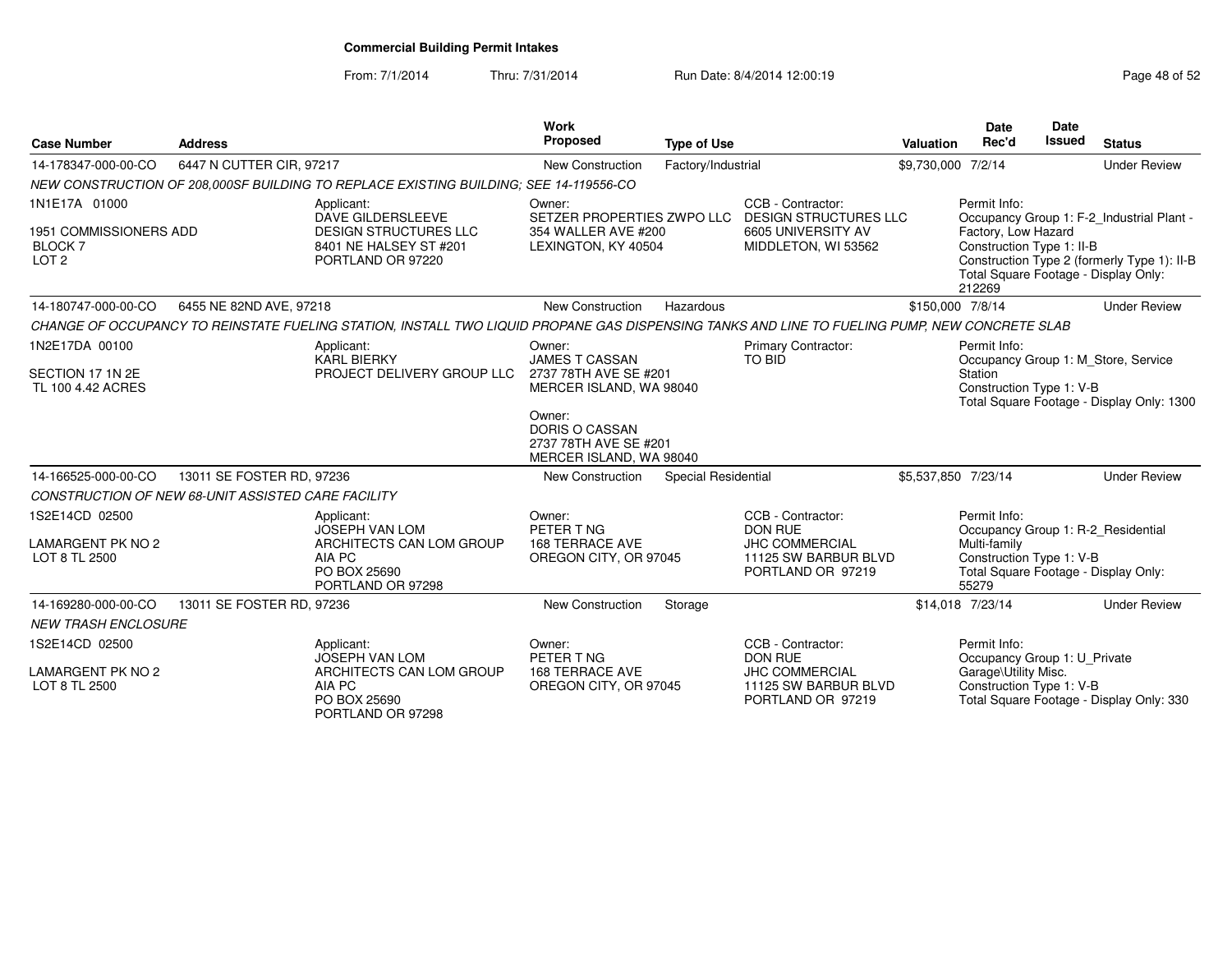From: 7/1/2014Thru: 7/31/2014 Run Date: 8/4/2014 12:00:19 Research 2015 2

| <b>Case Number</b>                                                                     | <b>Address</b>                      |                                                                                                                              | Work<br>Proposed                                                                                   | <b>Type of Use</b> |                                                                                                | Valuation       | Date<br>Rec'd                                                                                              | Date<br>Issued | <b>Status</b>                             |
|----------------------------------------------------------------------------------------|-------------------------------------|------------------------------------------------------------------------------------------------------------------------------|----------------------------------------------------------------------------------------------------|--------------------|------------------------------------------------------------------------------------------------|-----------------|------------------------------------------------------------------------------------------------------------|----------------|-------------------------------------------|
| 14-171901-000-00-CO                                                                    | 6415 NE KILLINGSWORTH ST - Unit E11 |                                                                                                                              | <b>New Construction</b>                                                                            | Storage            |                                                                                                | \$26,000 7/1/14 |                                                                                                            | 7/1/14         | Issued                                    |
|                                                                                        |                                     | NEW 1,120 SF POLE BUILDING FOR USE AS STORAGE SHED ON EXISTING VACANT LOT IN MOBILE HOME PARK                                |                                                                                                    |                    |                                                                                                |                 |                                                                                                            |                |                                           |
| 1N2E17CC 03300<br>THE ARBOR MOBILE PARK<br>SPACE E11<br>MS SERIAL # S502FK7121         |                                     | Applicant:<br>TW CONSTRUCTION LLC<br>PO BOX 19803<br>PORTLAND, OR 97280                                                      | Owner:<br><b>LARRY ALAN NEEL</b><br>6415 NE KILLINGSWORTH ST SP<br>$E-04$<br>PORTLAND, OR 97218    |                    | CCB - Contractor:<br>TW CONSTRUCTION LLC<br>PO BOX 19803<br>PORTLAND, OR 97280                 |                 | Permit Info:<br>Occupancy Group 1: S-1_Storage -<br>Moderate Hazard, Warehouse<br>Construction Type 1: V-B |                | Total Square Footage - Display Only: 1120 |
| X # 126012<br>Home ID 199157; PERSONAL MS                                              |                                     |                                                                                                                              | Owner:<br><b>LARRY ALAN NEEL</b><br>6415 NE KILLINGSWORTH ST FIR!<br>PORTLAND, OR 97218            |                    |                                                                                                |                 |                                                                                                            |                |                                           |
|                                                                                        |                                     |                                                                                                                              | Owner:<br><b>TERESA MARIE WEINBECK</b><br>6415 NE KILLINGSWORTH ST<br>SPDGW3<br>PORTLAND, OR 97218 |                    |                                                                                                |                 |                                                                                                            |                |                                           |
|                                                                                        |                                     |                                                                                                                              | Owner:<br>MARIA DEL ROSARIO ORTIGOZA<br>248 NE DIVISION ST<br>GRESHAM, OR 97030                    |                    |                                                                                                |                 |                                                                                                            |                |                                           |
| 14-150737-REV-01-CO                                                                    | 2731 SE BELMONT ST, 97214           |                                                                                                                              | New Construction                                                                                   | Storage            |                                                                                                |                 | \$7/22/14                                                                                                  | 7/22/14 Issued |                                           |
|                                                                                        |                                     | REVISION TO CHNGE TRASH ENCLOSURE SHEATHING TO FIRE RATED PLYWOOD                                                            |                                                                                                    |                    |                                                                                                |                 |                                                                                                            |                |                                           |
| 1S1E01BB 06900<br>HANSONS ADD & 2ND<br>BLOCK <sub>8</sub><br>LOT 5&6<br>S 10' OF LOT 7 |                                     | Applicant:<br>Robert Hayden<br>Delta Studios, Architecture and<br>Planning, LLC<br>3344 NE 25th Avenue<br>Portland, OR 97212 | Owner:<br><b>ALQUIP CO</b><br>6149 SW SHATTUCK RD<br>PORTLAND, OR 97221-1044                       |                    | Primary Contractor:<br>ARM PROPERTY MANAGEMENT<br>6149 SW SHATTUCK<br>PORTLAND, OR 97221       |                 | Permit Info:<br>Occupancy Group 1: S-1_Storage -<br>Moderate Hazard, Warehouse<br>Construction Type 1: V-B |                |                                           |
| 14-184581-000-00-CO                                                                    | 6144 SE FOSTER RD, 97206            |                                                                                                                              | <b>New Construction</b>                                                                            | Storage            |                                                                                                |                 | \$7,646 7/22/14                                                                                            |                | 7/22/14 Under Inspection                  |
| NEW 180' DETACHED TRASH ENCLOSURE                                                      |                                     |                                                                                                                              |                                                                                                    |                    |                                                                                                |                 |                                                                                                            |                |                                           |
| 1S2E07DD 06900<br>J F LYNDS ADD<br>BLOCK <sub>1</sub>                                  |                                     | Applicant:<br>PETER WASCH<br>13600 SE TAYLOR CT<br>PORTLAND OR 97233                                                         | Owner:<br><b>WINSON INTERNATIONAL LLC</b><br>6512 GOLD DUST ST<br>EASTVALE, CA 92880               |                    | CCB - Contractor:<br><b>FOSURE CONSTRUCTION &amp;</b><br>DEVELOPMENT LLC<br>822 NW MURRAY BLVD |                 | Permit Info:<br>Occupancy Group 1: U_Private<br>Garage\Utility Misc.<br>Construction Type 1: V-B           |                |                                           |
| LOT 1-10                                                                               |                                     |                                                                                                                              |                                                                                                    |                    |                                                                                                |                 |                                                                                                            |                | Total Square Footage - Display Only: 180  |
| 14-184581-REV-01-CO                                                                    | 6144 SE FOSTER RD, 97206            |                                                                                                                              | <b>New Construction</b>                                                                            | Storage            |                                                                                                |                 | \$7/25/14                                                                                                  |                | Approved to Issue                         |
|                                                                                        |                                     | REVISE LOCATION, ROTATE AND REDUCE SIZE OF DETACHED TRASH ENCLOSURE TO 120 SF                                                |                                                                                                    |                    |                                                                                                |                 |                                                                                                            |                |                                           |
| 1S2E07DD 06900<br>J F LYNDS ADD<br><b>BLOCK1</b><br>LOT 1-10                           |                                     | Applicant:<br>PETER WASCH<br>13600 SE TAYLOR CT<br>PORTLAND OR 97233                                                         | Owner:<br>WINSON INTERNATIONAL LLC<br>6512 GOLD DUST ST<br>EASTVALE, CA 92880                      |                    | CCB - Contractor:<br><b>FOSURE CONSTRUCTION &amp;</b><br>DEVELOPMENT LLC<br>822 NW MURRAY BLVD |                 | Permit Info:<br>Occupancy Group 1: U_Private<br>Garage\Utility Misc.<br>Construction Type 1: V-B           |                |                                           |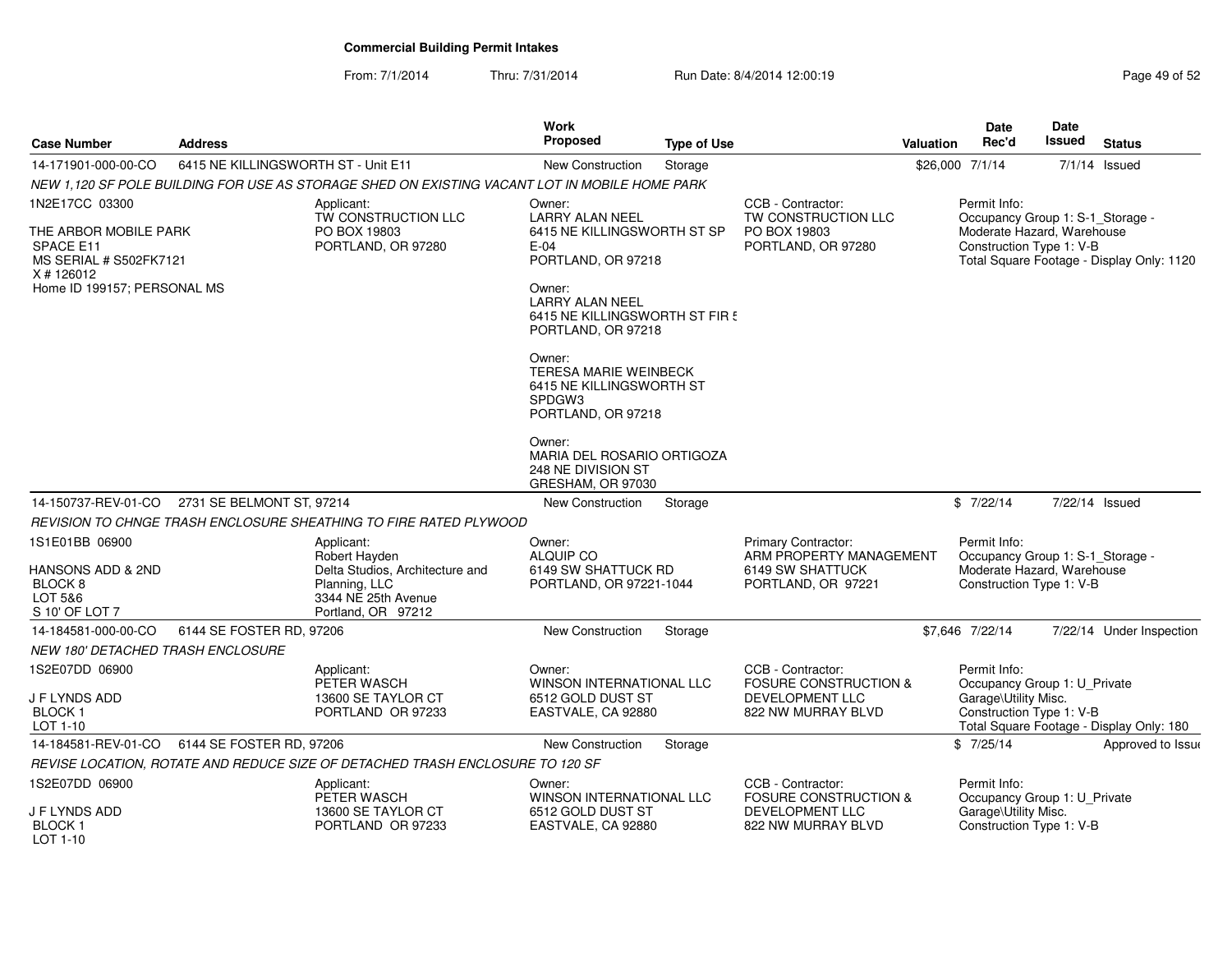From: 7/1/2014

Thru: 7/31/2014 Run Date: 8/4/2014 12:00:19 Rege 50 of 52

| <b>Case Number</b>                                                                                          | <b>Address</b>               |                                                                                                                                                                    | Work<br><b>Proposed</b>                                                                 | <b>Type of Use</b> |                                                                                | Valuation         | Date<br>Rec'd                                                                                              | <b>Date</b><br>Issued | <b>Status</b>                                                                     |
|-------------------------------------------------------------------------------------------------------------|------------------------------|--------------------------------------------------------------------------------------------------------------------------------------------------------------------|-----------------------------------------------------------------------------------------|--------------------|--------------------------------------------------------------------------------|-------------------|------------------------------------------------------------------------------------------------------------|-----------------------|-----------------------------------------------------------------------------------|
| 14-177629-000-00-CO                                                                                         | 1600 N COLFAX ST, 97217      |                                                                                                                                                                    | New Construction                                                                        | Storage            |                                                                                | \$41,291 7/1/14   |                                                                                                            |                       | <b>Under Review</b>                                                               |
|                                                                                                             |                              | PARKING LOT REPAIR, REMOVE EXISTING ASPHALT AND REPLACE WITH NEW, RESTRIPE PARKING STALLS AND ACCESSIBLE STALL, ADD NEW 18'X108' CARPORT OVER 12 PARKING STALLS, N |                                                                                         |                    |                                                                                |                   |                                                                                                            |                       |                                                                                   |
| 1N1E16DA 13200                                                                                              |                              | Applicant:<br>MIKE MONTGOMERY                                                                                                                                      | Owner:<br>1600 LLC                                                                      |                    |                                                                                |                   | Permit Info:                                                                                               |                       | Occupancy Group 1: S-2_Storage - Low                                              |
| <b>GRANVILLE</b><br>BLOCK 10<br>LOT 5-9                                                                     |                              | SIMPL HOME DESIGNS<br>5531 SW BUDDINGTON ST<br>PORTLAND OR 97219                                                                                                   | 2525 NE GLISAN ST<br>PORTLAND, OR 97232                                                 |                    |                                                                                |                   | Hazard, Parking Garage<br>Construction Type 1: V-B                                                         |                       | Total Square Footage - Display Only: 1944                                         |
| 14-154985-REV-01-CO                                                                                         | 4085 N ANCHOR ST, 97217      |                                                                                                                                                                    | New Construction                                                                        | Storage            |                                                                                |                   | \$7/25/14                                                                                                  |                       | 7/25/14 Issued                                                                    |
|                                                                                                             |                              | revision to NE corner of surface parking lot for Daimler Headquarters building, changes result in a reduction of 3 parking spaces.                                 |                                                                                         |                    |                                                                                |                   |                                                                                                            |                       |                                                                                   |
| 1N1E20AD 01200                                                                                              |                              | Applicant:<br><b>KARL SCHULZ</b><br>inici Group, Inc.<br>3030 SW MOODY AVE, STE 104<br>PORTLAND OR 97201                                                           | Owner:<br>PORT OF PORTLAND<br>PO BOX 3529<br>PORTLAND, OR 97208-3529                    |                    |                                                                                |                   | Permit Info:<br>Occupancy Group 1: U_Private<br>Garage\Utility Misc.<br>Construction Type 1: V-B           |                       |                                                                                   |
| 13-225513-000-00-CO                                                                                         | 3651 SE FRANCIS ST, 97202    |                                                                                                                                                                    | New Construction                                                                        | Storage            |                                                                                |                   | \$1,000 7/25/14                                                                                            |                       | 7/25/14 Issued                                                                    |
| <b>NEW 17X20 TRASH ENCLOSURE</b>                                                                            |                              |                                                                                                                                                                    |                                                                                         |                    |                                                                                |                   |                                                                                                            |                       |                                                                                   |
| 1S1E12DA 10500                                                                                              |                              | Applicant:<br><b>KEVIN PARTAIN</b>                                                                                                                                 | Owner:<br><b>IRWIN LEITGEB</b>                                                          |                    | CCB - Contractor:<br><b>GREG HEINZE</b>                                        |                   | Permit Info:<br>Occupancy Group 1: U_Private                                                               |                       |                                                                                   |
| SECTION 12 1S 1E<br>TL 10500 0.32 ACRES                                                                     |                              | <b>URBAN VISIONS</b><br>223 NE 56TH AVE<br>PORTLAND, OR 97213                                                                                                      | 1201 SW 12TH AVE #308<br>PORTLAND, OR 97205-2031                                        |                    | <b>GH PROPERTIES</b><br>7008 SW NYBERG RD<br>TUALATIN, OR 97062                |                   | Garage\Utility Misc.<br>Construction Type 1: V-B                                                           |                       | Total Square Footage - Display Only: 170                                          |
| 14-169372-000-00-CO                                                                                         | 10223 SE POWELL BLVD, 97266  |                                                                                                                                                                    | New Construction                                                                        | Storage            |                                                                                | \$51,000 7/7/14   |                                                                                                            |                       | 7/7/14 Under Inspection                                                           |
|                                                                                                             |                              | NEW 6,750 S.F. (150'X45') CANOPY - RELOCATED/RECONSTRUCTED FROM 2 CANOPIES AT 10177 SE POWELL; SEE DEMO PERMITS                                                    |                                                                                         |                    |                                                                                |                   |                                                                                                            |                       |                                                                                   |
| 1S2E10B 00900<br>SECTION 10 1S 2E<br>TL 900 8.73 ACRES SPLIT LEVY R333729<br>(R992095720) SPLIT MAP R333729 |                              | Applicant:<br><b>MORGAN PHILIPP</b><br><b>CURTIS TRAILERS INC.</b><br>10177 SE POWELL BLVD<br>PORTLAND OR 97266                                                    | Owner:<br><b>CARLENE H SCHRIEVER</b><br>10177 SE POWELL BLVD<br>PORTLAND, OR 97266-1812 |                    | CCB - Contractor:<br>STEELPORT, LLC<br>7075 SW 130TH AVE<br>BEAVERTON OR 97008 |                   | Permit Info:<br>Hazard, Parking Garage<br>Construction Type 1: V-B                                         |                       | Occupancy Group 1: S-2_Storage - Low<br>Total Square Footage - Display Only: 6750 |
| (R992095720)<br>14-131251-UTL-01-CO                                                                         | 16913 NE CAMERON BLVD, 97230 |                                                                                                                                                                    | New Construction                                                                        | Storage            |                                                                                | \$470,000 7/24/14 |                                                                                                            |                       | <b>Under Review</b>                                                               |
| STORM, WATER AND SANITARY INSTALLATION                                                                      |                              |                                                                                                                                                                    |                                                                                         |                    |                                                                                |                   |                                                                                                            |                       |                                                                                   |
| 1N3E19B 01600                                                                                               |                              | Applicant:<br><b>SUZANNAH STANLEY</b><br><b>MACKENZIE</b><br>1515 SE WATER AVE<br>PORTLAND, OR 97214                                                               | Owner:<br><b>ENTERCOM PORTLAND LLC</b><br>0700 SW BANCROFT ST<br>PORTLAND, OR 97239     |                    |                                                                                |                   | Permit Info:<br>Occupancy Group 1: S-1_Storage -<br>Moderate Hazard, Warehouse<br>Construction Type 1: V-B |                       |                                                                                   |
| 14-179648-000-00-CO                                                                                         | 4734 NE CULLY BLVD, 97218    |                                                                                                                                                                    | New Construction                                                                        | Utility            |                                                                                | \$20,000 7/7/14   |                                                                                                            |                       | <b>Under Review</b>                                                               |
|                                                                                                             |                              | NEW 12 X 24 EQUIPMENT SHELTER, LANDSCAPING, NOISE PARTITION AND FENCE FOR NEW WIRELESS COMPOUND. EQUIPMENT SHELTER IS A GOLD SEAL STATE APPROVED PREMANUFACTU      |                                                                                         |                    |                                                                                |                   |                                                                                                            |                       |                                                                                   |
| 1N2E20BC 05800                                                                                              |                              | Applicant:<br>SKIP GREENE                                                                                                                                          | Owner:<br>LAZARO G SANTIAGO                                                             |                    | Primary Contractor:<br>TO BID                                                  |                   | Permit Info:<br>Occupancy Group 1: U_Private                                                               |                       |                                                                                   |
| PADDOCK AC<br>BLOCK 10<br>LOT <sub>3</sub>                                                                  |                              | <b>ODELIA PACIFIC</b><br>6233 SW ORCHID DR<br>PORTLAND OR 97219                                                                                                    | 4734 NE CULLY BLVD<br>PORTLAND, OR 97218                                                |                    |                                                                                |                   | Garage\Utility Misc.<br>Construction Type 1: II-B                                                          |                       | Total Square Footage - Display Only: 288                                          |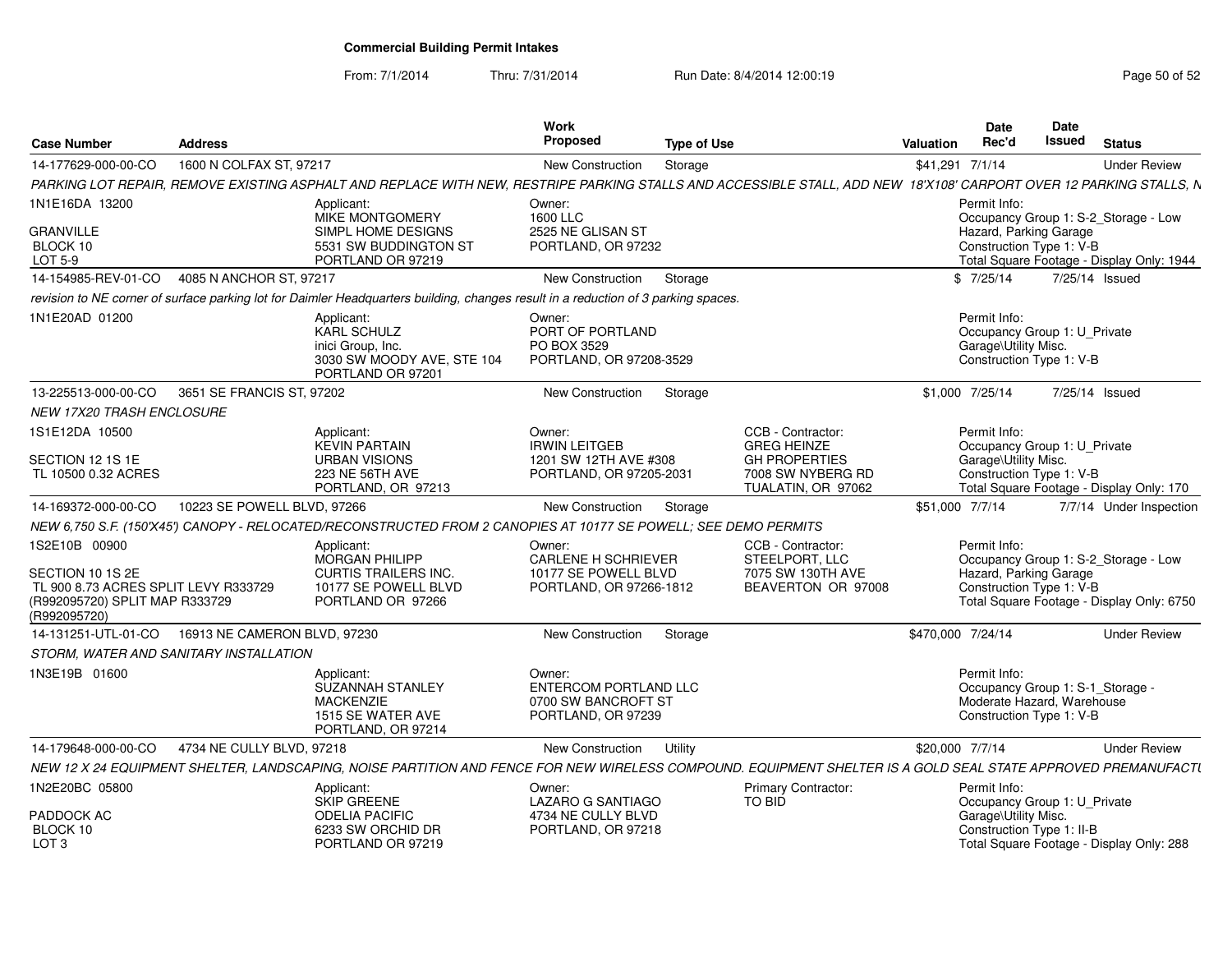From: 7/1/2014

Thru: 7/31/2014 Run Date: 8/4/2014 12:00:19 Rege 51 of 52

| <b>Case Number</b>                                        | <b>Address</b>              |                                                                                                                                               | <b>Work</b><br><b>Proposed</b>                                                            | <b>Type of Use</b> |                                                    | <b>Valuation</b>                                                                                                | Date<br>Rec'd                                     | Date<br>Issued           | <b>Status</b>       |
|-----------------------------------------------------------|-----------------------------|-----------------------------------------------------------------------------------------------------------------------------------------------|-------------------------------------------------------------------------------------------|--------------------|----------------------------------------------------|-----------------------------------------------------------------------------------------------------------------|---------------------------------------------------|--------------------------|---------------------|
| 14-178767-000-00-CO                                       | 3640 NW ST HELENS RD, 97210 |                                                                                                                                               | <b>New Construction</b>                                                                   | Utility            |                                                    |                                                                                                                 | \$20,000 7/7/14                                   |                          | <b>Under Review</b> |
|                                                           |                             | NEW EXTERIOR 16' TALL OVERHEAD CONDUIT PIPE RACK ADJACENT TO 45' X 37' SYSTEMS CONTROL BUILDING                                               |                                                                                           |                    |                                                    |                                                                                                                 |                                                   |                          |                     |
| 1N1E19DD 01000<br>SECTION 19 1N 1E<br>TL 1000 12.91 ACRES |                             | Applicant:<br><b>DAVE DUHAIME</b><br>WORLEYPARSONS GROUP, INC<br>201 NE PARK PLAZA DR, SUITE 10 HOUSTON, TX 77210-4369                        | Owner:<br>EQUILON ENTERPRISES LLC<br>PO BOX 4369                                          |                    | <b>Primary Contractor:</b><br>TO BID               | Permit Info:<br>Garage\Utility Misc.<br>Construction Type 1: II-B                                               | Occupancy Group 1: U Private                      |                          |                     |
| LAND & IMPS SEE R646354 (R941190331)<br>FOR MACH & EQUIP  |                             | VANCOUVER, WA 98684                                                                                                                           |                                                                                           |                    |                                                    |                                                                                                                 |                                                   |                          |                     |
| 07-143650-DFS-08-CO                                       | 6920 NE 47TH AVE, 97218     |                                                                                                                                               | <b>New Construction</b>                                                                   | Utility            |                                                    |                                                                                                                 | \$1,000 7/1/14                                    |                          | <b>Under Review</b> |
| DFS - ANCHORAGE FOR CONCRETE BIOFILTER VAULT              |                             |                                                                                                                                               |                                                                                           |                    |                                                    |                                                                                                                 |                                                   |                          |                     |
| 1N2E18BD 00700                                            |                             | Applicant:<br><b>JENNIFER SHIPMAN</b><br><b>EMERY AND SONS</b><br>3831 FAIRVIEW INSDUSTRIAL DR<br><b>SE</b>                                   | Owner:<br>PORTLAND CITY OF (BUREAU OF<br>1120 SW 5TH AVE #1302<br>PORTLAND, OR 97204-1912 |                    |                                                    | Permit Info:<br>Occupancy Group 1: B_Bank, Fire Stn,<br>Off., Med.Off., Pub.Bldg.<br>Construction Type 1: III-B |                                                   |                          |                     |
|                                                           |                             | SALEM, OREGON 97302                                                                                                                           | Owner:<br><b>PARKS</b><br>1120 SW 5TH AVE #1302<br>PORTLAND, OR 97204-1912                |                    |                                                    |                                                                                                                 |                                                   |                          |                     |
|                                                           |                             |                                                                                                                                               | Owner:<br><b>RECREATION</b><br>1120 SW 5TH AVE #1302<br>PORTLAND, OR 97204-1912           |                    |                                                    |                                                                                                                 |                                                   |                          |                     |
| 12-191660-DFS-02-CO                                       | 4001 SW CANYON RD, 97221    |                                                                                                                                               | New Construction                                                                          | Utility            |                                                    |                                                                                                                 | \$36,000 7/23/14                                  |                          | <b>Under Review</b> |
| DFS FOR RETAINING WALL                                    |                             |                                                                                                                                               |                                                                                           |                    |                                                    |                                                                                                                 |                                                   |                          |                     |
| 1S1E05 01400                                              |                             | Applicant:<br><b>EMILY DAWSON</b>                                                                                                             | Owner:<br><b>METRO</b>                                                                    |                    | CCB - Contractor:<br>LEASE CRUTCHER LEWIS CORP     |                                                                                                                 | Permit Info:<br>Occupancy Group 1: U_Private      |                          |                     |
| SECTION 05 1S 1E<br>TL 1400 60.69 ACRES                   |                             | 621 SW MORRISON ST STE 200<br>PORTLAND, OR 97205                                                                                              | 600 NE GRAND AVE<br>PORTLAND, OR 97232-2736                                               |                    | 921 SW WASHINGTON #150<br>PORTLAND, OR 972050000   |                                                                                                                 | Garage\Utility Misc.                              | Construction Type 1: V-B |                     |
| 14-178508-000-00-CO                                       | 2199 NW EVERETT ST, 97210   |                                                                                                                                               | New Construction                                                                          | Utility            |                                                    |                                                                                                                 | \$35,000 7/2/14                                   |                          | <b>Under Review</b> |
|                                                           |                             | CONSTRUCT NEW ANTENNA SHROUD TO RELOCATE EXISTING PANEL ANTENNAS FROM BUILDING FACADE TO EXISTING PENTHOUSE STRUCTURE, REPLACE PANEL ANTENNAS |                                                                                           |                    |                                                    |                                                                                                                 |                                                   |                          |                     |
| 1N1E33CA 08500                                            |                             | Applicant:<br><b>GEORGE PIERCE</b>                                                                                                            | Owner:<br><b>RISING INVESTMENTS LLC</b>                                                   |                    | CCB - Contractor:<br>WESTOWER COMMUNICATIONS       |                                                                                                                 | Permit Info:<br>Occupancy Group 1: U Private      |                          |                     |
| KINGS 2ND ADD<br><b>BLOCK 36 TL 8500</b>                  |                             | RYKA CONSULTING<br>918 SOUTH HORTON ST, SUITE<br>1002<br>SEATTLE WA 98134                                                                     | 824 NW ALBEMARLE TER<br>PORTLAND, OR 97210                                                |                    | INC.<br>19500 SW CIPOLE ROAD<br>TUALATIN, OR 97062 |                                                                                                                 | Garage\Utility Misc.<br>Construction Type 1: II-B |                          |                     |
|                                                           |                             | Applicant:<br><b>ROY WILY</b><br>ATT MOBILITY CORPORATION<br>19801 SW 72ND AVE<br>TUALATIN OR 97062                                           |                                                                                           |                    |                                                    |                                                                                                                 |                                                   |                          |                     |